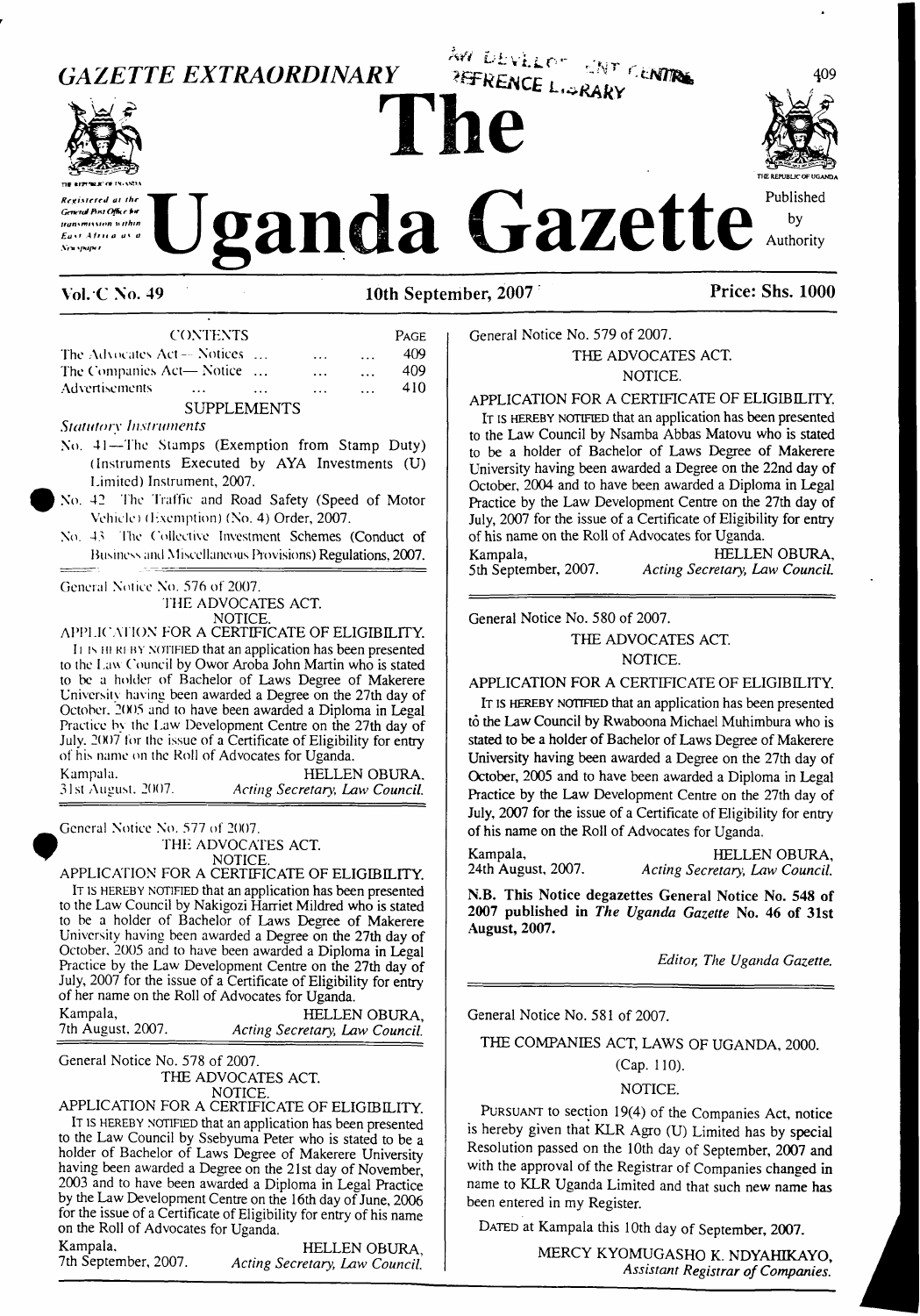# **ADVERTISEMENTS**

THE REGISTRATION OF TITLES ACT. (Cap. 230).

NOTICE.

### ISSUE OF SPECIAL CERTIFICATE OF TITLE.

Singo Block 88 Plot 14, 91.0 Hectares at Kyewanise Estate. NOTICE IS HEREBY GIVEN that after the expiration of one month from the publication hereof, I intend to issue in the names of Erimiya Wamala, a special Certificate of Title under the above Block and Plot of the Mailo Register, the duplicate Certificate of Title which was originally issued having been lost.

Mityana, JANET NABUUMA, JANET NABUUMA, 29th August 2007. *for Ag. Commissioner Land Registration*. 29th August 2007. *forAg. CommissionerLand Registration*

> THE REGISTRATION OF TITLES ACT. (Cap. 230). NOTICE.

### ISSUE OF SPECIAL CERTIFICATE OF TITLE.

Busujju Block 25 Plot 22, 2.45 Hectares at Mawundwe Estate. NOTICE IS HEREBY GIVEN that after the expiration of one month from the publication hereof, I intend to issue in the names of Yosiya Kiwanuka of Mawundwe. a special Certificate of Title under the above Block and Plot of the Mailo Register, the duplicate Certificate of Title which was originally issued having been lost.

| Mityana,         | JANET NABUUMA,                          |
|------------------|-----------------------------------------|
| 7th August 2007. | for Ag. Commissioner Land Registration. |

#### THE REGISTRATION OF TITLES ACT. (Cap. 230). NOTICE.

#### ISSUE OF SPECIAL CERTIFICATE OF TITLE.

Buwekula Block 237 Plot 2,178.20 Hectares at Lukunyu Estate. NOTICE IS HEREBY GIVEN that after the expiration of one month from the publication hereof, I intend to issue in the names of Wasswa Esau of P.O. Box 105 Mubende, a special Certificate of Title under the above Block and Plot of the Mailo Register, the duplicate Certificate of Title which was originally issued having been lost.

| Mityana,          | JANET NABUUMA,                          |
|-------------------|-----------------------------------------|
| 15th August 2007. | for Ag. Commissioner Land Registration. |

THE REGISTRATION OF TITLES ACT. (Cap. 230).

# NOTICE.

ISSUE OF SPECIAL CERTIFICATES OF TITLES. Singo Block 172 Plot 2, 4.85 Hectares at Bulamu Estate. Singo Block 172 Plot 8, 0.95 Hectares at Bulamu Estate. Singo Block 172 Plot 9, 6.90 Hectares at Bulamu Estate.

NOTICE IS HEREBY GIVEN that after the expiration of one month from the publication hereof, I intend to issue in the names of Samwiri Mukasa of Bulamu, special Certificates of Titles under the above Block and Plots of the Mailo Register, the duplicate Certificates of Titles which were originally issued having been lost.

Mityana, JANET NABUUMA, <sup>1</sup>5th August 2007. *forAg. CommissionerLand Registration.*

> THE REGISTRATION OF TITLES ACT. (Cap. 230). NOTICE.

ISSUE OF SPECIAL CERTIFICATE OF TITLE. Kyaggwe Block 97 Plot 406, Area 0.03 at Mpoma.

NOTICE IS HEREBY GIVEN that after the expiration of one month from the publication hereof, I intend to issue in the names of Debula Njogera of Kisowera Kauga Kyaggwe, a special Certificate of Title under the above Block and Plot, the Certificate of Title which was originally issued having been lost.

Mukono, CHRISTINE NAMIREMBE KATENDE, 3rd May, 2007. *forAg. Commissioner Land Registration.*

#### THE REGISTRATION OF TITLES ACT. (Cap. 230). NOTICE.

ISSUE OF SPECIAL CERTIFICATE OF TITLE.

Kibuga Block 18 Plot 242.

NOTICE IS HEREBY GIVEN that after the expiration of one month from the publication hereof, I intend to issue in the names of Amina Kuvumira, a special Certificate of Title under the above Block and Plot, the Certificate of Title which was originally issued having been lost.

Kampala, NAMUTEBI VERONICA, NAMUTEBI VERONICA, 14th August, 2007. for Ag. Commissioner Land Registration. 14th August, 2007. *forAg. Commissioner Land Registration.*

#### DEED POLL

Know ye all men that by this Deed Poll. I the undersigned Abdallah Sudi Bamulesewa of P.O. Box 743. Jinja a natural born citizen of Uganda hereby entirely and absolutely renounce, relinquish and abandon the use of my former names Sudi Abdallah which name is used in my school and first degree qualifications, records and deeds and in lieu thereof do assume, adopt and shall use the name Abdallah Sudi Bamulesewa which name I have used since 1996 and appears in my records, certificates, deeds and instruments obtained and made since then.

In pursuance of such change of name as aforesaid. <sup>I</sup> hereby declare that I shall at all times hereafter in all records, deeds and instruments in writing and in all actions, proceedings and in all dealings and transactions and upon all occasions whatsoever use and sign the said name of Abdallah Sudi Bamulesewa in lieu of my former name Abdallah Sudi renounced as aforesaid.

I expressly authorise and request all persons at all times hereafter to designate and address me by my assumed name of Abdallah Sudi Bamulesewa.

Declared and delivered at Kampala by the above named Abdallah Sudi Bamulesewa formerly Abdallah Sudi this 10th day of September, 2007.

#### ABDALLAH SUDI BAMULESEWA, *Renouncer.*

#### THE BIRTHS AND DEATHS REGISTRATION ACT. CAP. 309

#### NOTICE OF CHANGE OF NAME

#### DEED POLL

By this Deed, I, Ntale Hindu of C/o P.O. Box 36409, Kampala, do hereby declare that I have absolutely renounced and abandoned, the use of my said name(s) Ntale Hindu, in whole or part in the order not herein not declared and changed into, and in lieu thereof I have assumed and adopted as from the date hereof the name of Joy Ntale Willis.

And in pursuance of such change of name as aforesaid, I hereby declare that I shall at all times hereafter in all actions and proceedings and all dealings and transactions and upon all occasions whatsoever use and sign the said name of Joy Ntale Willis as my name in lieu of the said name(s) of Ntale Hindu so renounced as aforesaid.

And I hereby authorise and request all persons to designate and address me by such assumed name of Joy Ntale Willis and I shall for all intents and purposes be called and designated Joy Ntale Willis as my full names.

In witness whereof I have hereunder signed my assumed name of Joy Ntale Willis and relinquished name(s) of Ntale Hindu in whole or part in the order not herein not declared and changed into.

Declared at Kampala this 29th day of August, 2007.

Signed, sealed and delivered by the said Joy Ntale Willis.

JOY NTALE WILLIS, *Declarant.*

Printed and Published by Uganda Printing and Publishing Corporation, P.O. Box 33, Entebbe, Uganda.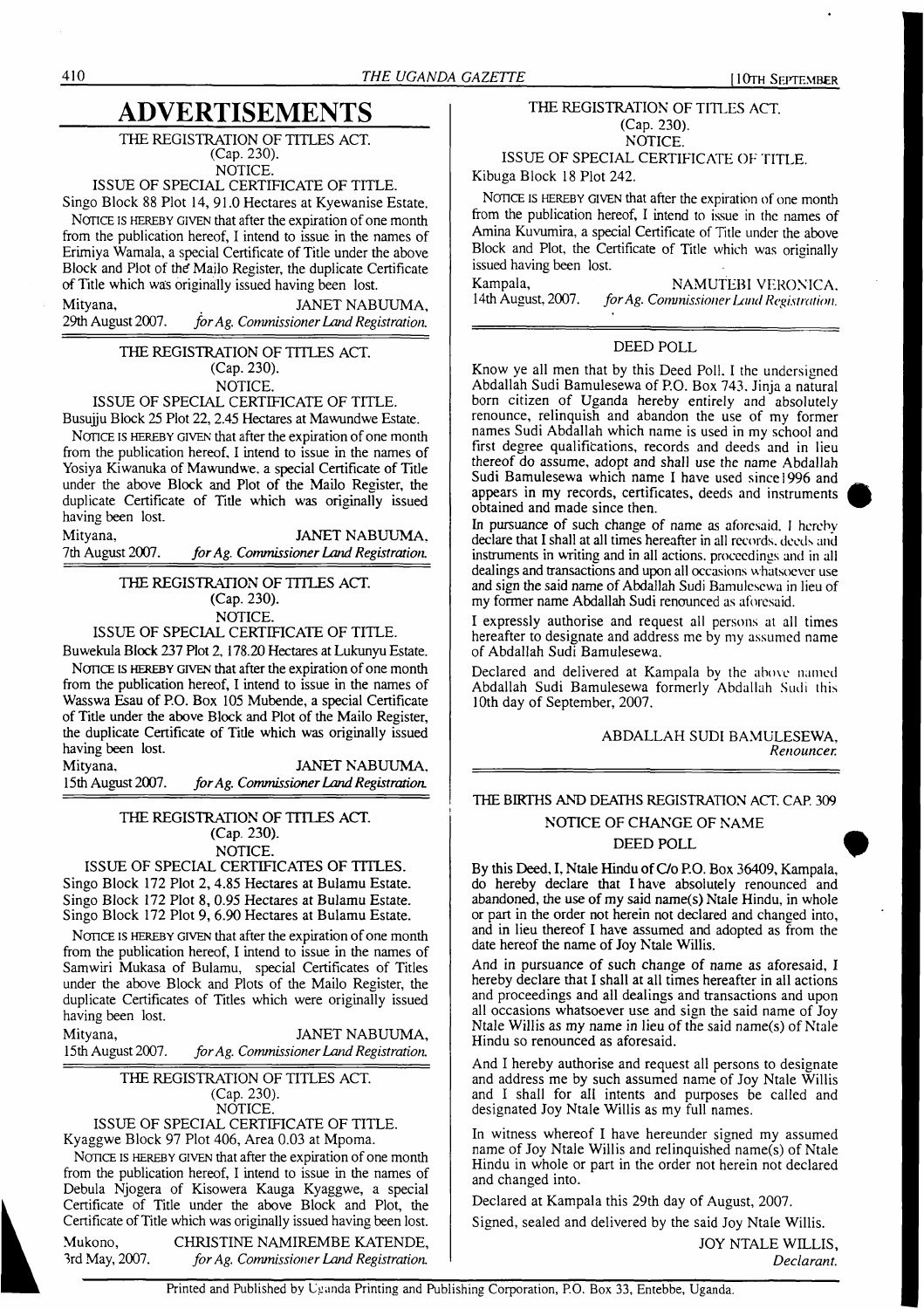#### **STATUTORY INSTRUMENTS SUPPLEMENT No. 24** 10th September, 2007

#### **STATUTORY INSTRUMENTS SUPPLEMENT**

*to The Uganda Gazette No. 49 Volume C dated 10th September, 2007* Printed by UPPC, Entebbe, by Order of the Government.

# **STATUTORY INSTRUMENTS**

### **2007 No. 41.**

# **The Stamps (Exemption from Stamp Duty) (Instruments Executed by AYA Investments (U) Limited) Instrument, 2007.**

*(Under section 10 of the Stamps Act, Cap. 342).*

IN EXERCISE of the powers conferred on the Minister responsible for finance by section 10 of the Stamps Act, this Instrument is made this 10th day of September, 2007.

### **1. Title.**

This Instrument may be cited as the Stamps (Exemption from Stamp Duty) (Instruments Executed by AYA Investments (U) Limited) Instrument, 2007.

### **2. Exemption from stamp duty.**

The stamp duty chargeable under section 2 of the Stamps Act and payable by AYA Investments (U) Ltd in respect of the instruments specified in the Schedule, is exempted.

### SCHEDULE.

1. Debenture on all the moveable property, and the undertaking of the Borrower whatsoever and wheresoever, both present and future, including its uncalled capital, as security for a loan of USD 41,500,000.00 from the Industrial Development Corporation of South Africa Limited.

2. Mortgage on registration of Vol. 3556, Folio 8, Plot 7A, 9A, 10, M32, M182 and 2E Lugard Road in favour of the Industrial Corporation of South Africa Ltd.

> DR. E. SURUMA, *Minister of Finance, Planning and Economic Development.*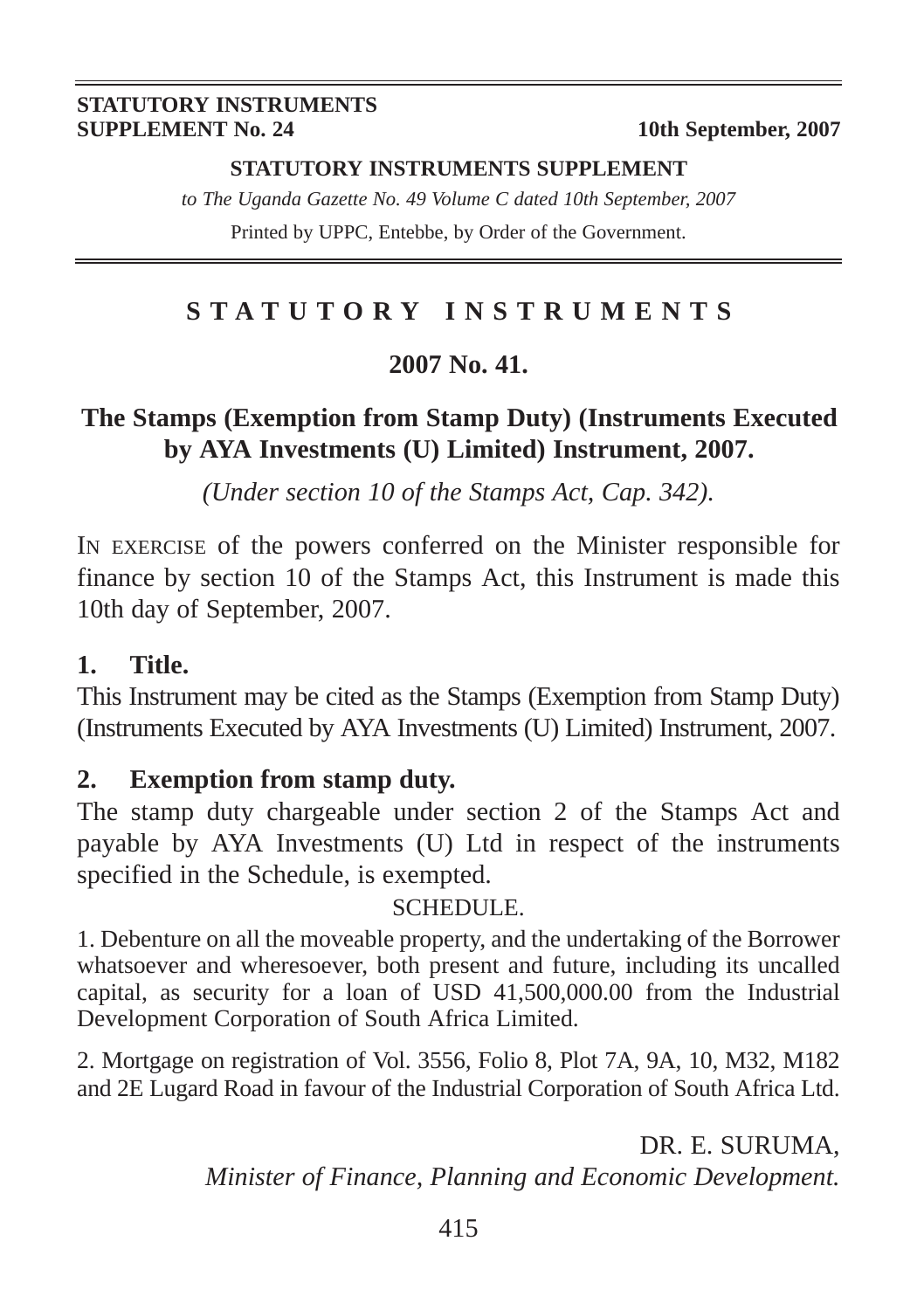#### **STATUTORY INSTRUMENTS SUPPLEMENT No. 24** 10th September, 2007

#### **STATUTORY INSTRUMENTS SUPPLEMENT**

*to The Uganda Gazette No. 49 Volume C dated 10th September, 2007* Printed by UPPC, Entebbe, by Order of the Government.

# **STATUTORY INSTRUMENTS 2007 No. 42.**

## **The Traffic and Road Safety (Speed of Motor Vehicle) (Exemption) (No. 4) Order, 2007.**

*(Under section 175 of the Traffic and Road Safety Act, Cap 361).*

IN EXERCISE of the powers conferred upon the Minister responsible for works and transport by section 175 of the Traffic and Road Safety Act, Cap. 361, this Order is made this 10th day of September, 2007.

### **1. Title**

This Order may be cited as the Traffic and Road Safety (Speed of Motor Vehicle) (Exemption) (No. 4) Order, 2007.

### **2. Exemption**

A person who drives a motor vehicle and who competes in the United Motor Sports Club (UMOSPOC) Challenge Rally, organised by the Federation of Motor Sports Club of Uganda, commencing on the 14th September, 2007 and ending on the 16th September, 2007 is exempted from the provisions of section 120 of the Traffic and Road Safety Act, for the duration of that rally.

> JOHN M. NASASIRA, *Minister of Works and Transport.*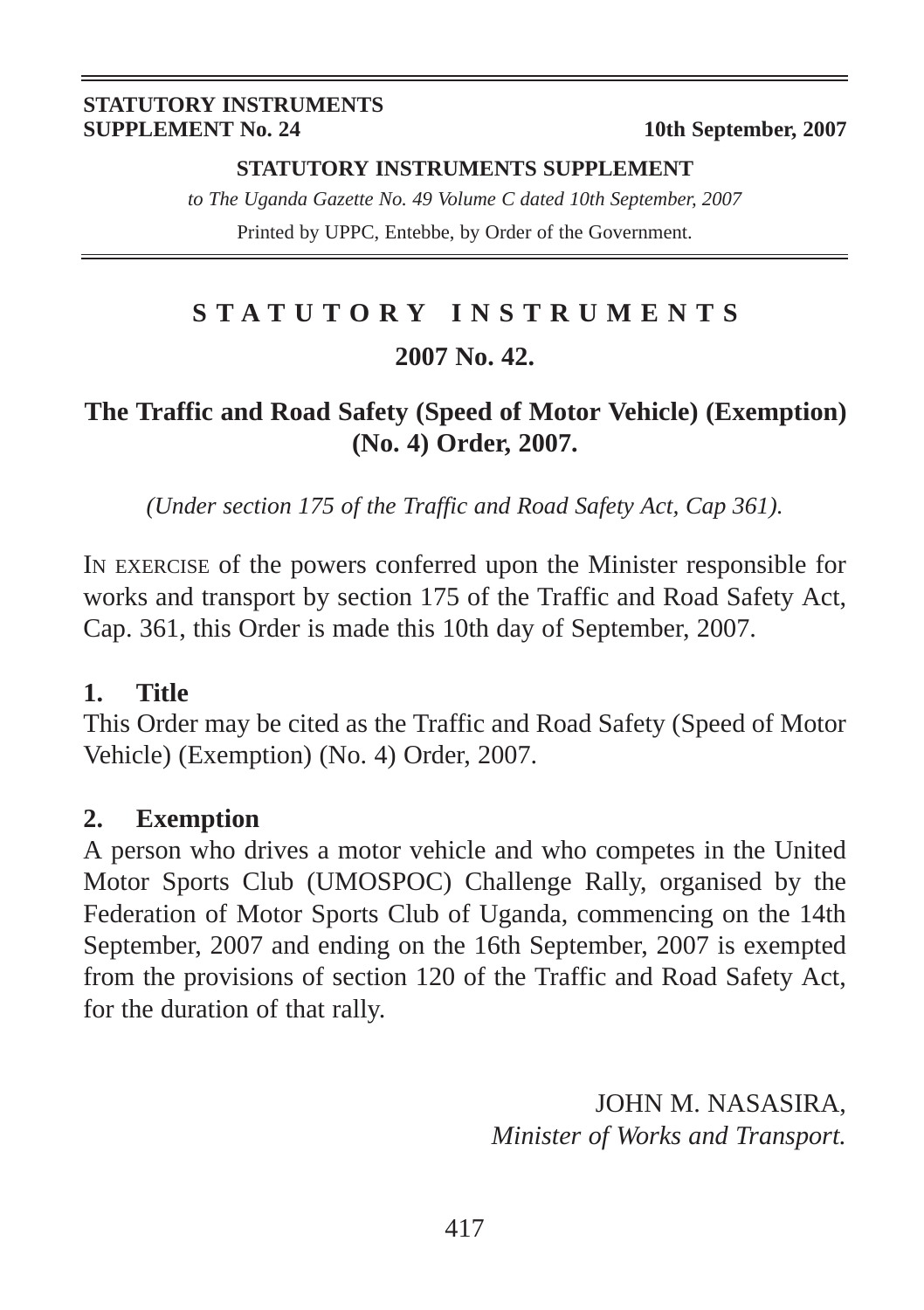#### **STATUTORY INSTRUMENTS SUPPLEMENT No. 24** 10th September, 2007

#### **STATUTORY INSTRUMENTS SUPPLEMENT**

*to The Uganda Gazette No. 49 Volume C dated 10th September, 2007* Printed by UPPC, Entebbe, by Order of the Government.

# **STATUTORY INSTRUMENTS**

### **2007 No. 43.**

### THE COLLECTIVE INVESTMENT SCHEMES (CONDUCT OF BUSINESS AND MISCELLANEOUS PROVISIONS) REGULATIONS, 2007.

# $\overline{\phantom{a}}$ ARRANGEMENT OF REGULATIONS

*Regulation*

PART I—PRELIMINARY

- 1. Title
- 2. Interpretation

PART II—STANDARDS OF CONDUCT

*Division A—Fitness and Properness*

- 3. Criteria for judging fitness and properness
- 4. Other matters which the Authority may take into account

*Division B—Compliance with Regulations and Special Conditions*

5. Requirement to comply

PART III—CONDUCT OF BUSINESS

*Division A—Seeking CIS Customers and Advertising for Business*

- 6. Issue and approval of CIS investment advertisements
- 7. Issue and approval of CIS published recommendations
- 8. Approval procedure and records
- 9. Submission of CIS investment advertisement or CIS published recommendation to trustee or depositary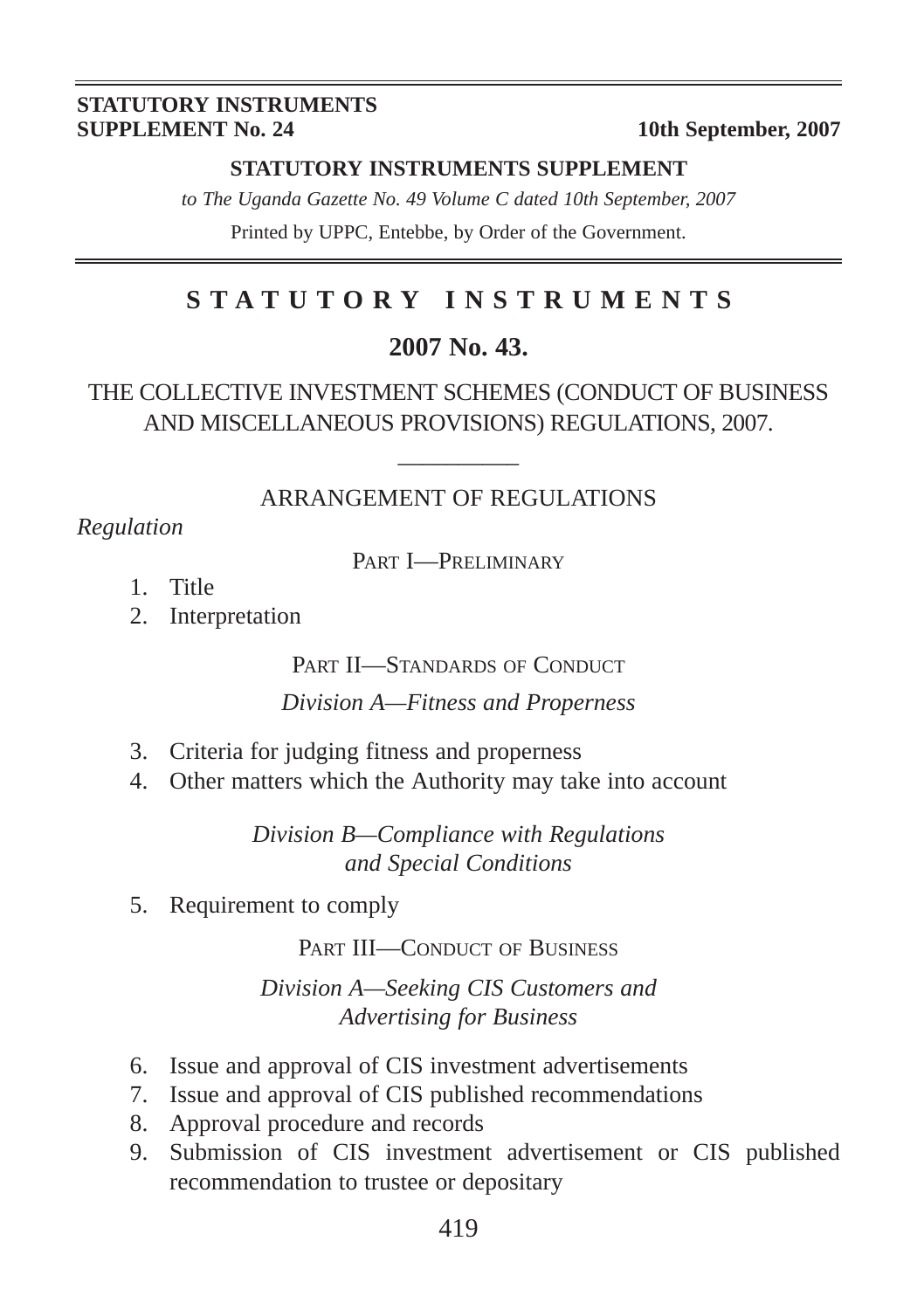### *Regulation*

- 10. Restrictions and content of CIS direct offer advertisements
- 11. Prohibitions on inducements
- 12. Maintenance of records

### *Division B—Dealing, Managing and Advising*

- 13. Suitability of transactions
- 14. Dealing fairly and in due turn
- 15. Requirements for timely execution
- 16. Best execution
- 17. When not to provide best execution
- 18. Timely allocation of transactions
- 19. Recording allocation
- 20. Re-allocation
- 21. Fair allocation of aggregated orders
- 22. Price at which allocations are to be effected
- 23. Application of uniform standards
- 24. Prohibition of insider dealing
- 25. Requirement to notify the Authority

### *Division C—Fair and Clear Communication*

- 26. Requirement to ensure fair and clear communication *Reporting Transactions*
- 27. Duty to report
- 28. Form and content of reports
- 29. Time limits for reporting
- 30. Other reporting requirements
- 31. Providing essential details of transactions

### *Division D—CIS Customer Money*

- 32. Duty to obey CIS customer money regulations
- 33. CIS customer money
- 34. CIS customer money bank

### *Division E—Anti- Money laundering*

- 35. Compliance with relevant legislation *Division F—Management of Collective Investment Schemes*
- 36. Material interests and conflicts of interest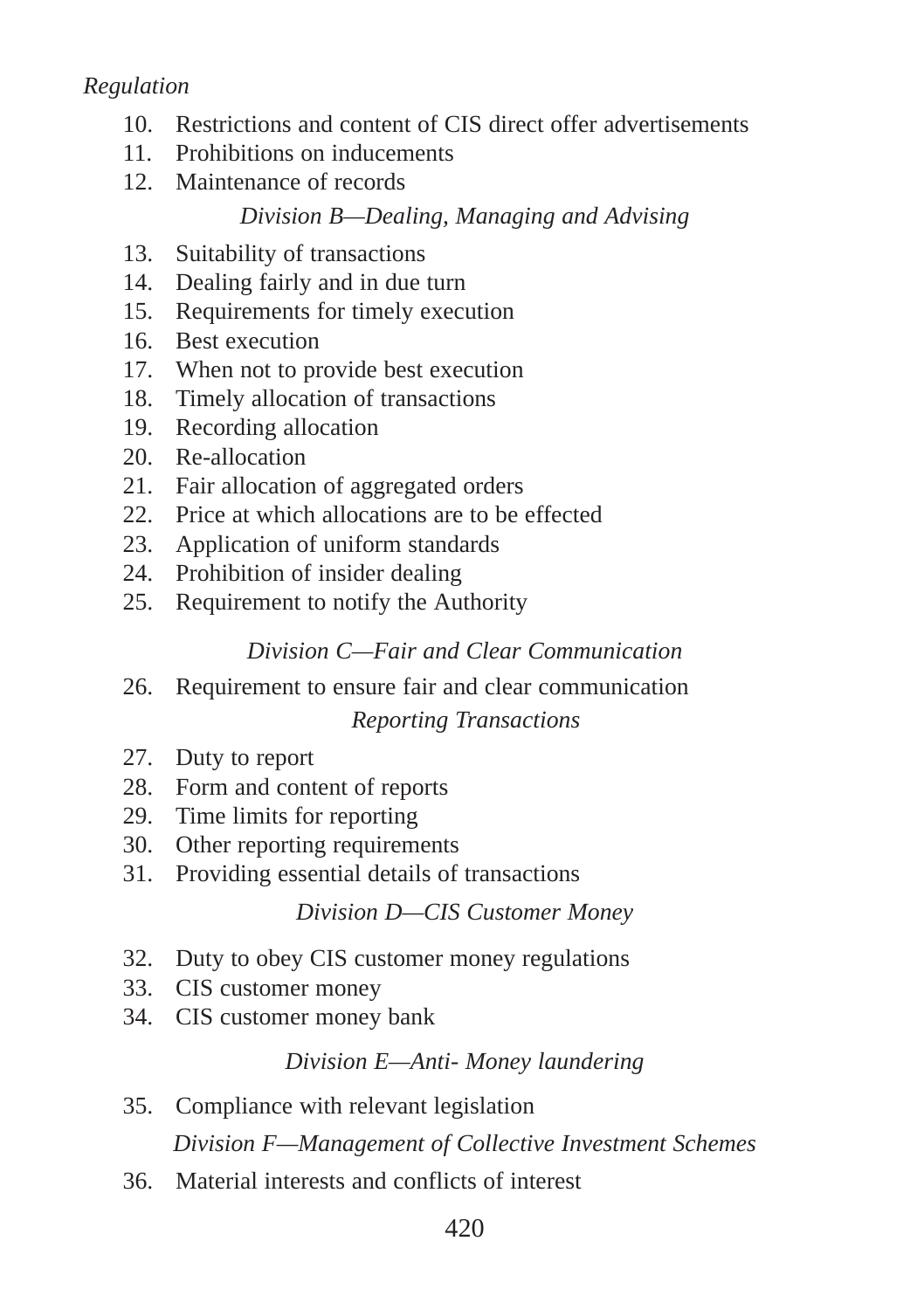37. Fair treatment

### *Significant Influence over Company Management*

- 38. Acquisition of securities carrying voting rights
- 39. Operator to reduce influence
- 40. Definition of significant influence

### *Pricing Controls*

- 41. Application of regulations
- 42. Source of share prices and currency rates
- 43. Valuation agents
- 44. Reconciliation
- 45. Inclusion of investment transactions in valuations
- 46. Prices obtained otherwise than from the main pricing source
- 47. Investment and borrowing procedures
- 48. Unapproved securities
- 49. Dividends, interest and expenses
- 50. Tax positions relevant to a licensed scheme
- 51. Valuation limits
- 52. Cash
- 53. Recording of CIS shares or units in issue
- 54. Verification by investment adviser of assets of licensed scheme
- 55. Review by depositary or trustee of operator's controls and systems
- 56. Recording and reporting by operator
- 57. Reporting by depositary or trustee

### *Division G—Depositary and Trustee Activities*

- 58. Application of regulations
- 59. Exception to regulation 58
- 60. Use of Permitted Third Party (PTP)
- 61. Depositaries or trustees of licensed collective investment schemes

### *Compliance, Reporting and Records*

- 62. Maintenance of records
- 63. Notification to approved bank
- 64. Post-dated cheque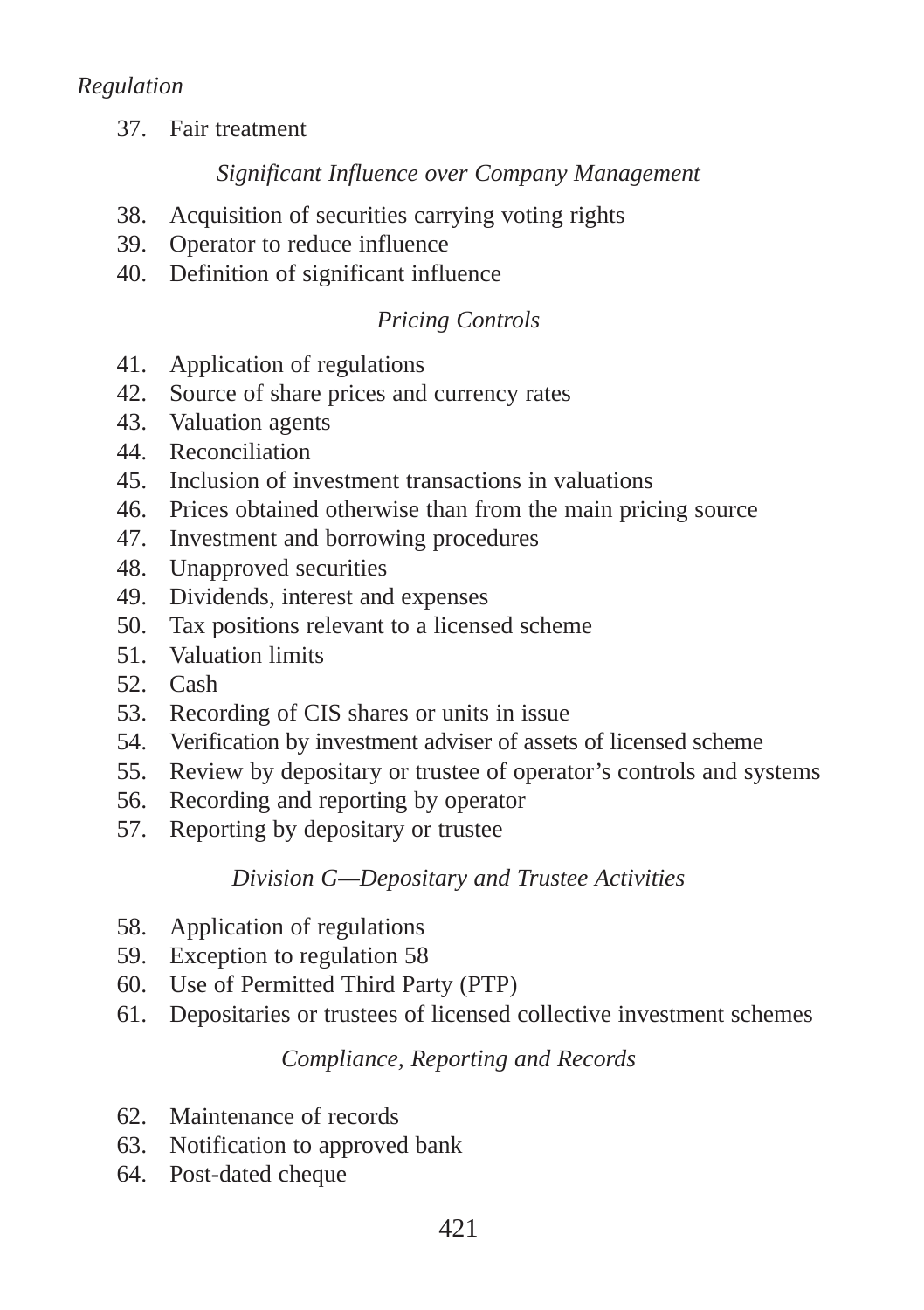- 65. Discharge of fiduciary duty
- 66. Payment of money into CIS customer bank account on instruction of Authority
- 67. Segregation of CIS customer money
- 68. Reconciliation
- 69. Scheme money to be held with approved bank
- 70. Segregation of scheme money
- 71. Payment of scheme money into scheme money bank account
- 72. Payment of money into trust bank account on instruction of Authority.
- 73. Accounting records
- 74. Nature of accounting records
- 75. Audit trail
- 76. Retention of records
- 77. Reconciliation of depositary's or trustee's records with approved bank's records
- 78. Failure to perform reconciliations
- 79. Notification to Authority on default of approved bank
- 80. Auditor's report
- 81. Submission of Auditor's report

PART IV-COMPLIANCE, REPORTING, RECORDS AND COMPLAINTS

### *Division A—Compliance, Inspections and Records*

- 82. Compliance by officers and employees with regulatory system
- 83. Appointment of compliance officer
- 84. Written statement of compliance procedures
- 85. Supervision of company representatives
- 86. Contracts of employment and contracts for services
- 87. Undertakings required
- 88. Consequence of breach
- 89. Written statement of representation
- 90. Form and contents of written statement of representation
- 91. Time limits for submission of written statement of representation
- 92. Compliance by officers and employees with statutory restrictions on insider dealing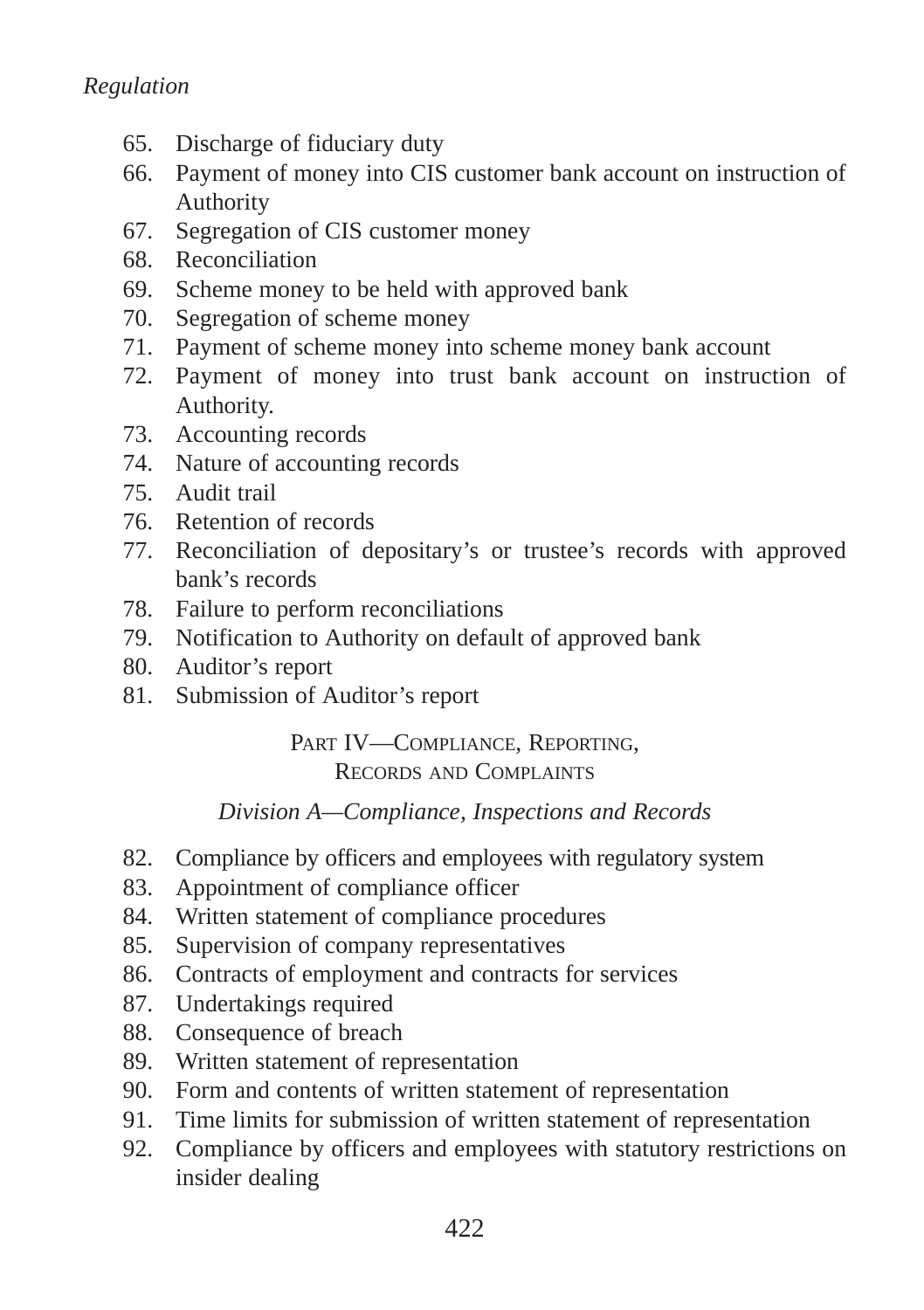### *Regulation*

- 93. Compliance by officers and employees with personal dealing arrangements
- 94. Prohibited dealings
- 95. Notification of dealings
- 96. Disclosure of office or employment
- 97. Record of consent
- 98. Notification of transactions effected
- 99. Observance by connected persons

#### *Access and Inspections by the Authority*

- 100. Access and inspections by Authority
- 101. Extension of regulation 100
- 102. Co-operation by licensed persons

#### *Records*

- 103. Record keeping requirements
- 104. Records to be kept
- 105. Form of records
- 106. Inspection of records relating exclusively to one CIS customer
- 107. Inspection of other records
- 108. Destruction of records or files
- 109. Licensed persons not to employ disqualified persons

### *Division B —Notifications*

- 110. Clearance events
- 111. Requirement for notification
- 112. Clearance procedure: the waiting period and stop notices
- 113. Clearance event not in licensed person's control
- 114. Expiry of waiting period
- 115. Stop notice: effect on licence

#### *Notifications Required to be Made to the Authority*

- 116. Notifiable events
- 117. Form, contents and time limits
- 118. Annual notification of controllers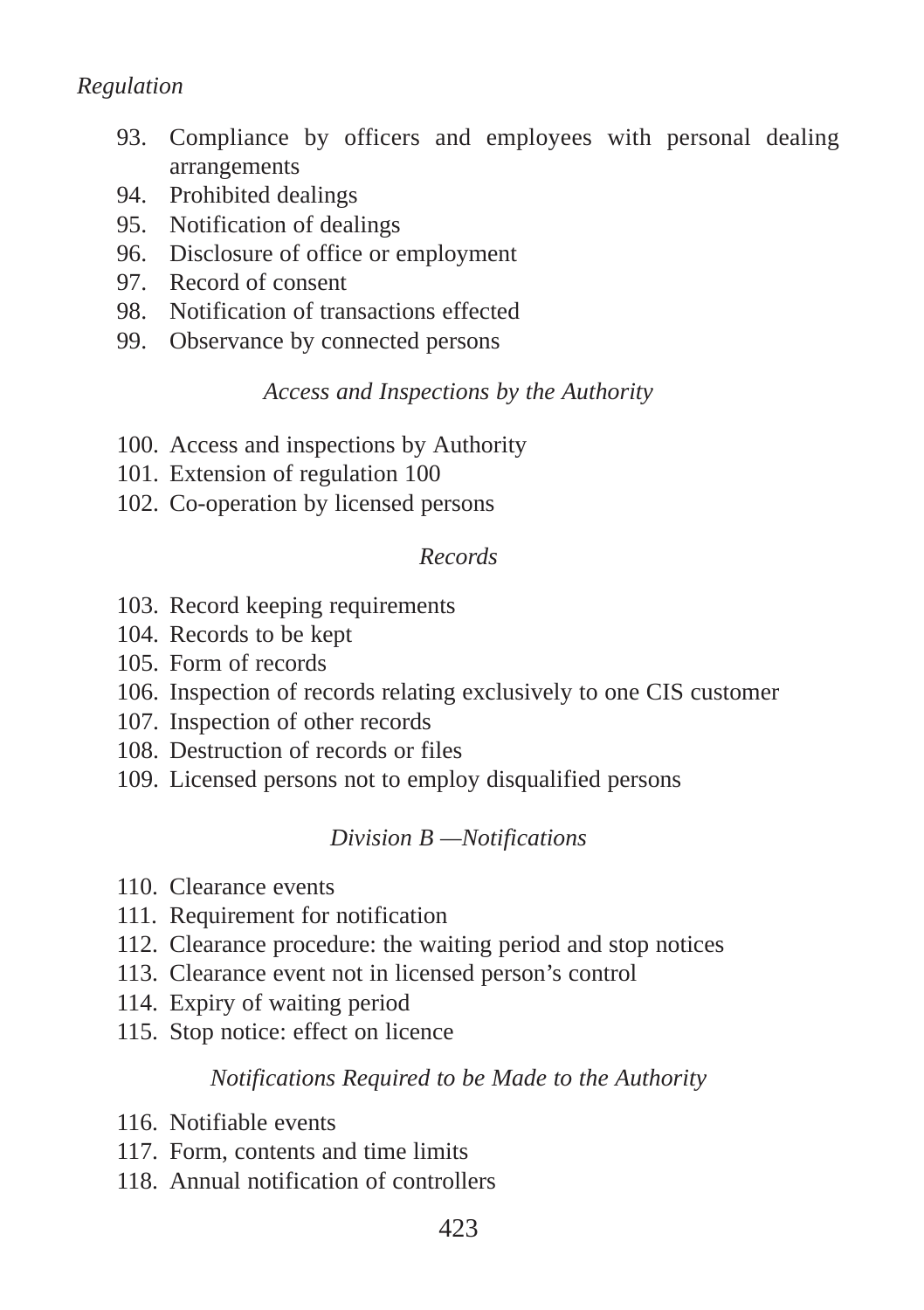### *Division C—Complaints*

- 119. Complaints procedure: general
- 120. Contents of significant complaints procedure
- 121. Returns to Authority
- 122. Co-operation with Authority
- 123. Authority's investigation

### *Division D—Controls and Systems Rules*

- 124. Adequacy of controls and systems
- 125. Proper discharge of duties
- 126. Validity of system
- 127. Use of Permitted Third Party (PTP)

### SCHEDULES

### SCHEDULE 1 CIS LICENSED PERSON PRINCIPLES

### SCHEDULE 2 CIS ADVERTISING CODE

SCHEDULE 3 STATEMENT OF REPRESENTATION

### SCHEDULE 4 NOTIFICATIONS

### SCHEDULE 5 REPORTING TRANSACTIONS

### SCHEDULE 6 CONTRACT NOTE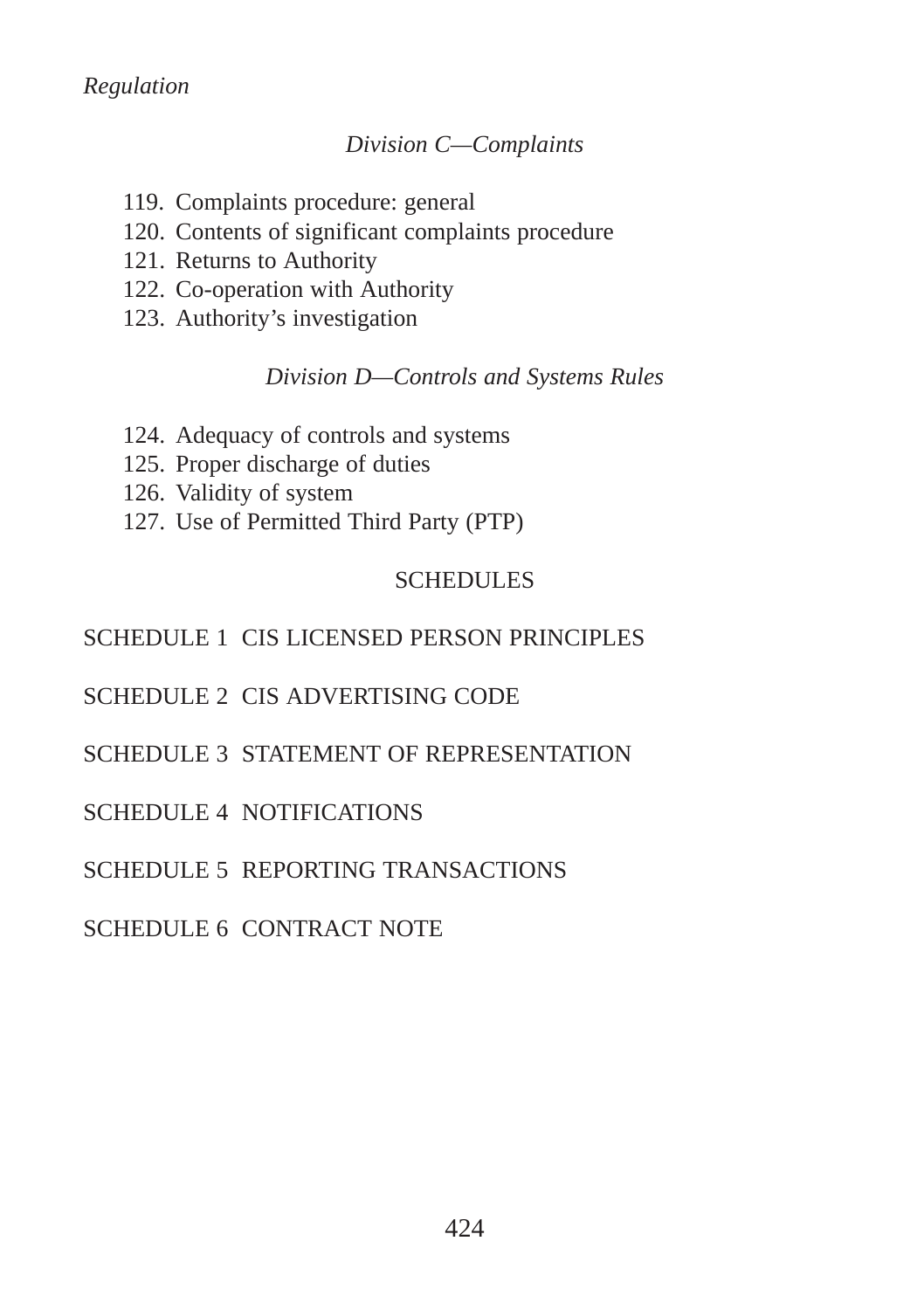### **STATUTORY INSTRUMENTS**

### **2007 No. 43.**

### **The Collective Investment Schemes (Conduct of Business and Miscellaneous Provisions) Regulations, 2007.**

*(Under sections 30, 31 and 84 of the Collective Investment Schemes Act 2003, Act No. 4 of 2003)*

IN EXERCISE of the powers conferred on the Capital Markets Authority by sections 30, 31 and 84 of the Collective Investment Schemes Act, 2003, these Regulations are made this 29th day of April, 2005.

PART **I**-PRELIMINARY

#### **1. Title.**

These Regulations may be cited as the Collective Investment Schemes (Conduct of Business and Miscellaneous Provisions) Regulations, 2007.

### **2. Interpretation.**

(1) In these Regulations, unless the context otherwise requires—

"accounting reference date" means the date to which a licensed person's accounts are prepared in order to comply with the Companies Act or, in the case of a licensed person not subject to the Companies Act, the equivalent date selected by the licensed person;

"Act" means the Collective Investment Schemes Act, 2003;

"advertisement" includes every form of advertising, whether in a publication, by the display of notices, signs, labels or show cards, by means of circulars, catalogues, price lists or other documents, by an exhibition of pictures or photographic or cinematographic films, by way of sound broadcasting or television, by the distribution of recordings by electronic display or distribution, or in any other manner;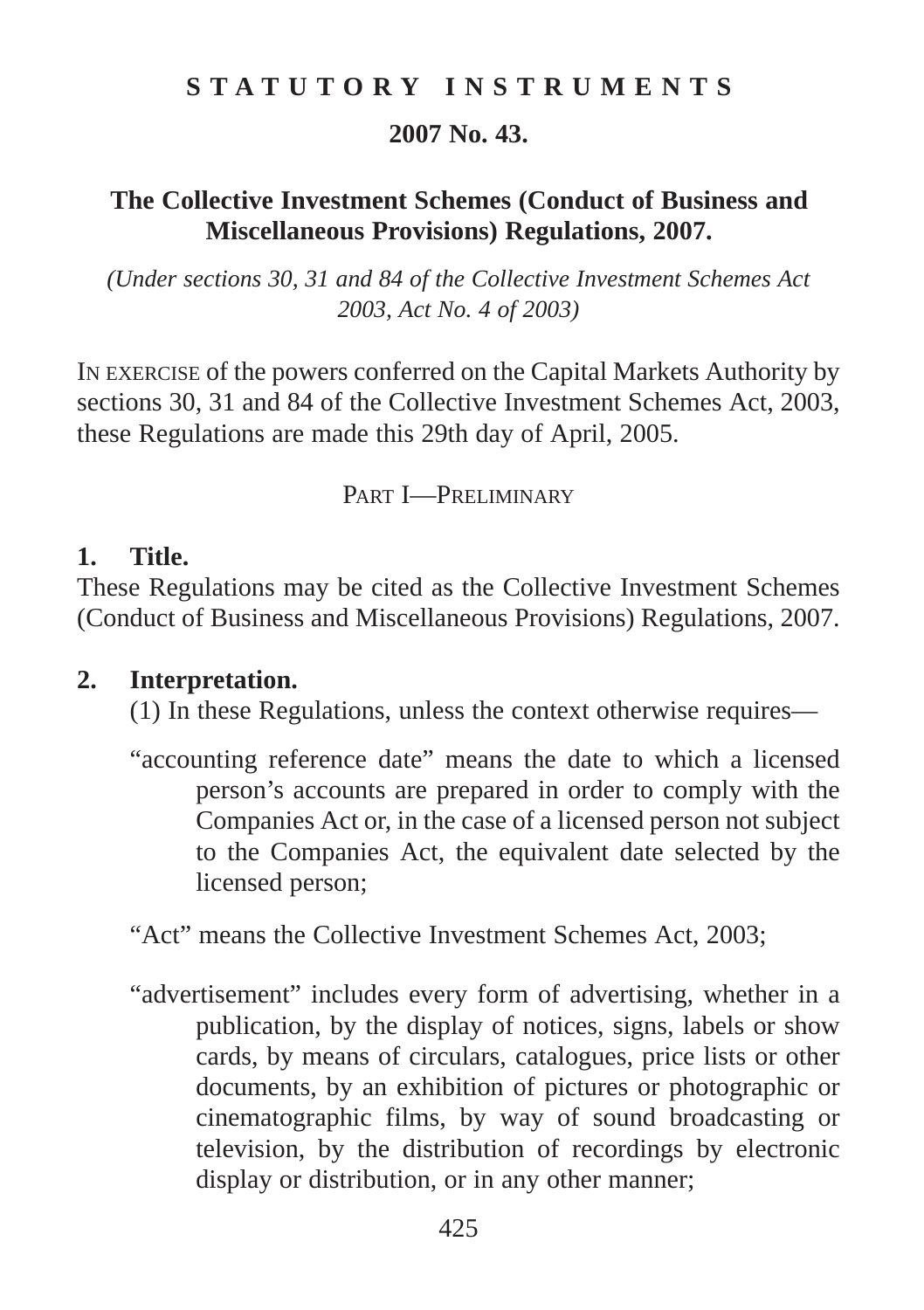- **Explanation:** *See also the following defined terms: CIS investment advertisement, CIS direct offer advertisement, specific CIS advertisement and CIS investment services advertisement.*
- "advertiser" means any person by whom an advertisement is issued or caused to be issued, whether or not that person takes direct responsibility for the contents, timing or medium of the advertisement.

"advertising regulations" means regulations 6, 7 and 10;

- "ancillary" in relation to an investment, means any right to an interest in that investment which is apportioned to that investment;
- "annual accounts" means accounts prepared to comply with the Companies Act or other statutory obligations;
- "applicant" means a person who has applied, or is in the course of applying, to the Authority to be a licensed person;

"appointed representative" means a person—

- (a) who is employed by a licensed person (his or her "principal") under a contract for services which requires or permits him or her to carry on investment business; and
- (b) for whose activities in carrying on the whole or part of that investment business his or her principal has accepted responsibility in writing;
- "approved bank" means an institution which is authorised as a bank under the Financial Institutions Act;

"associate" means—

- (a) an undertaking in the same group as that person; and
- (b) an appointed representative of the first person or of any undertaking in the same group; and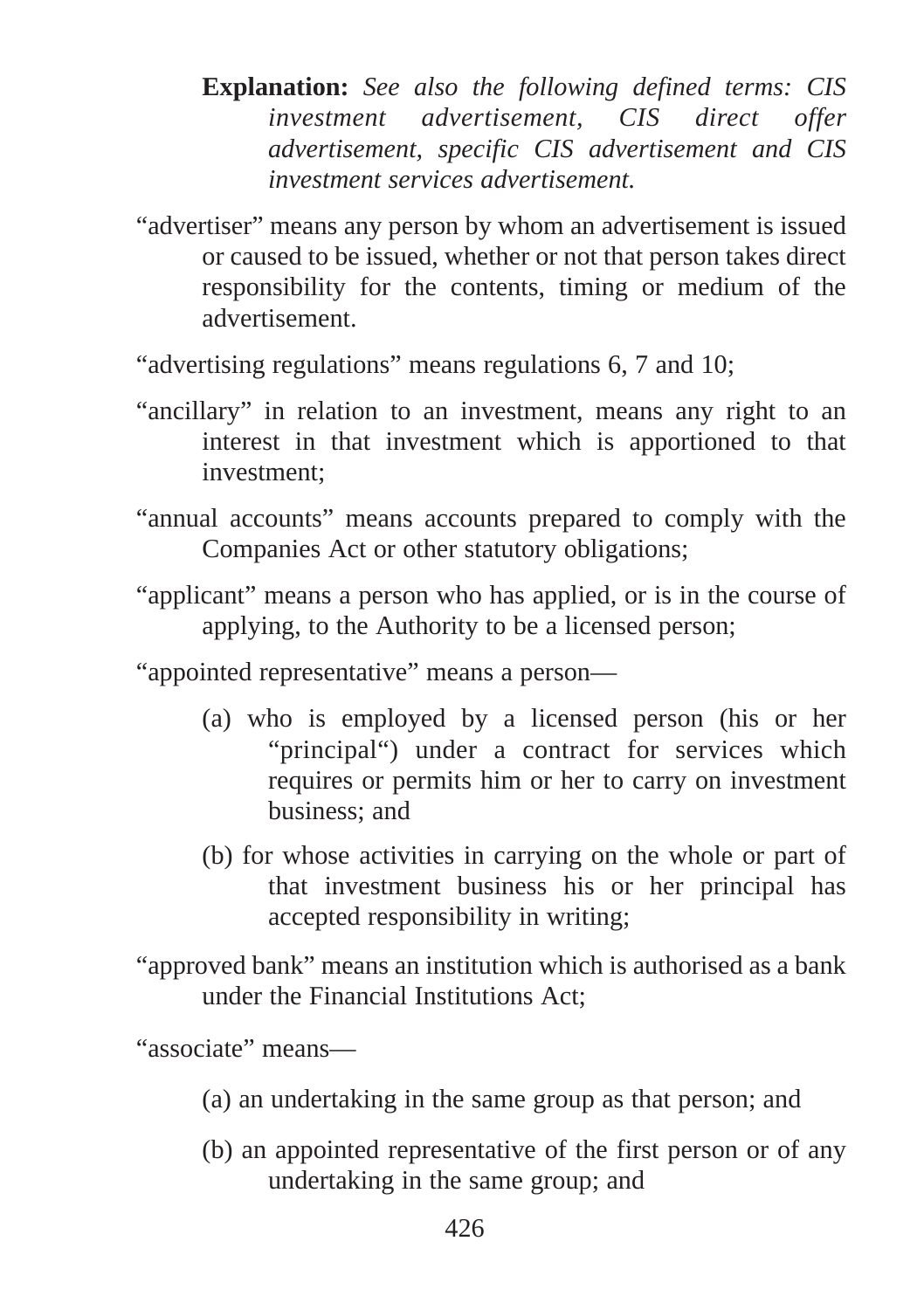- (c) any other person whose business or domestic relationship with the first person or its associate might reasonably be expected to give rise to a community of interest between them which may involve a conflict of interest in dealings with third parties;
- "associated business" means business which is carried on in connection with CIS investment business;
- "Authority" means the Capital Markets Authority established by the Capital Markets Authority Act;
- "Authorised Corporate Director" or "ACD" has the meaning given under section 2 of the Act;
- "best execution" in relation to the effecting of a transaction means the effecting of that transaction in compliance with regulation 16;
- "body corporate" includes a body corporate constituted under the law of a country or territory outside Uganda;
- "Chief Executive" includes any person occupying the position of chief executive or managing director (whether solely or jointly), by whatever name called;
- "Chinese Wall" means an arrangement within the organisation of a licensed person or between a licensed person and any associate of that licensed person, which requires information obtained by the licensed person or, as the case may be, associate, in the course of carrying on one part of its business of any kind to be withheld in certain circumstances from persons with whom it deals in the course of carrying on another part of its business of any kind;
- "CIS advertisement" means any advertisement inviting anyone to enter or offer to enter into a Collective Investment Scheme Agreement or to exercise any rights conferred by a Collective Investment Scheme Agreement to acquire, dispose of or convert units or shares in a Collective Investment Scheme or containing information calculated to lead directly or indirectly to anyone doing so;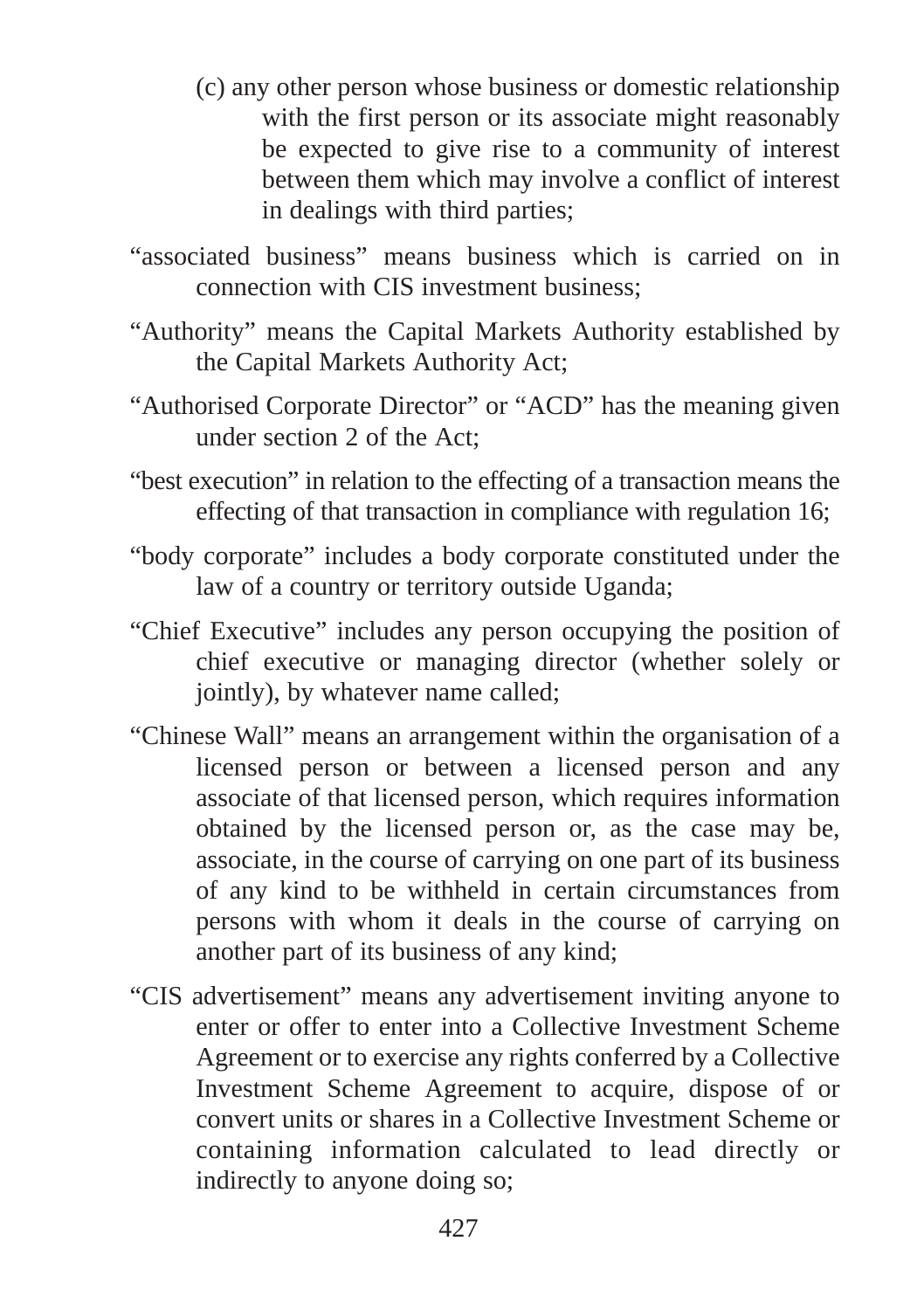"CIS advertising code" means the advertising code issued by the Authority under section 34 of the Act and set out in Schedule 2;

"CIS customer" means—

- (a) any person to whom the licensed person provides or has provided CIS investment services; or
- (b) a customer of an appointed representative of a licensed person with or for whom the representative acts in the course of CIS investment business for which the licensed person has accepted responsibility;

and includes an indirect customer and a potential customer but does not include—

- (i) a market counterparty;
- (ii) a trust beneficiary other than a holder of a unit in a unit trust;
- "CIS customer agreement" means an agreement to the formation documents of a licensed scheme signified by the acquisition of units or shares in a licensed scheme;
- "CIS customer money" means any amount of money received before a dealing day by an operator for the purchase of a share or unit in a collective investment scheme or any amount of money held by an operator as a result of a redemption of a share or unit in a collective investment scheme beyond the prescribed period for redemption;
- "CIS customer money regulations" means regulation 32 to 34 and regulations 63 to 68;
- "CIS customer title document" in relation to a CIS, means a document of title or certificate evidencing a CIS customer's title to units or shares in a CIS and may also be construed to include an electronically maintained record where the CIS customer has the right to obtain a paper copy of the entry referring to his or her holding;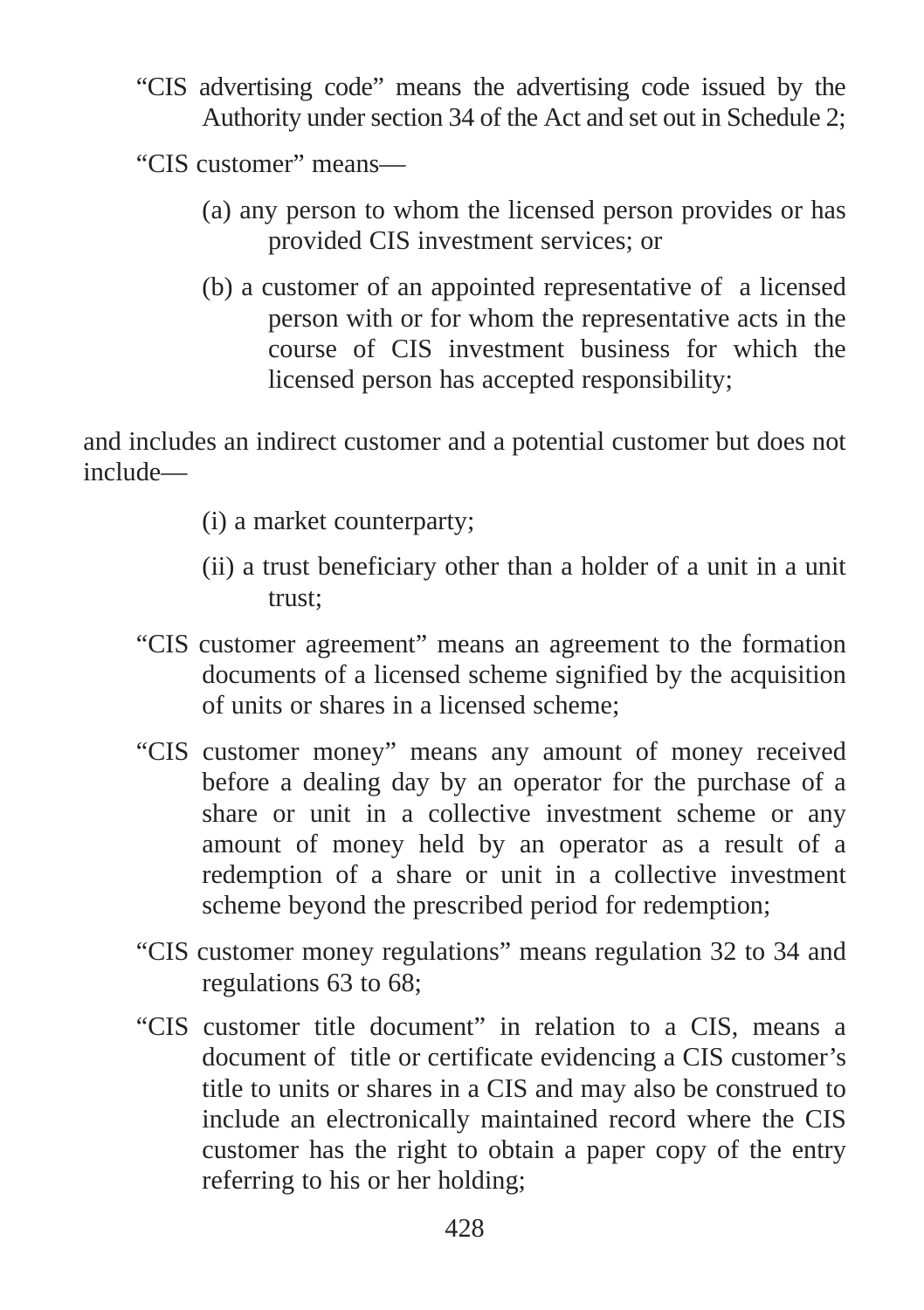- "CIS customer order" means an order for a purchase or sale or conversion of units or shares of a collective investment scheme;
- "CIS direct offer advertisement" means a specific CIS investment advertisement (including a pre-printed or off-the-screen advertisement) which—
	- (a) contains—
		- (i) an offer by the licensed person or another offeror to enter into a CIS agreement with anyone who responds to the advertisement; or
		- (ii) an invitation to anyone to respond to the advertisement by making an offer to the licensed person or another offeree to enter into a CIS agreement; and
	- (b) specifies the manner or indicates a form in which any response is to be made (for example by providing a tear-off slip);
- "CIS investment business" means the business of engaging in one or more of the activities comprised in the establishment or operation of a Collective Investment Scheme;
- "CIS investment services" means activities undertaken in the course of carrying on CIS investment business;
- "CIS investment services advertisement" means any advertisement promoting the business of a licensed person under the Act;
- "CIS order" means an order to acquire or dispose of investments on behalf of a collective investment scheme;
- "CIS published recommendation" means any journal, tipsheet, broker's circular or other publication (including publication by sound broadcasting or television) which contains the results of research into, or analysis of factors likely to influence the future performance of CIS investments, or advice or recommendations based on such results, and which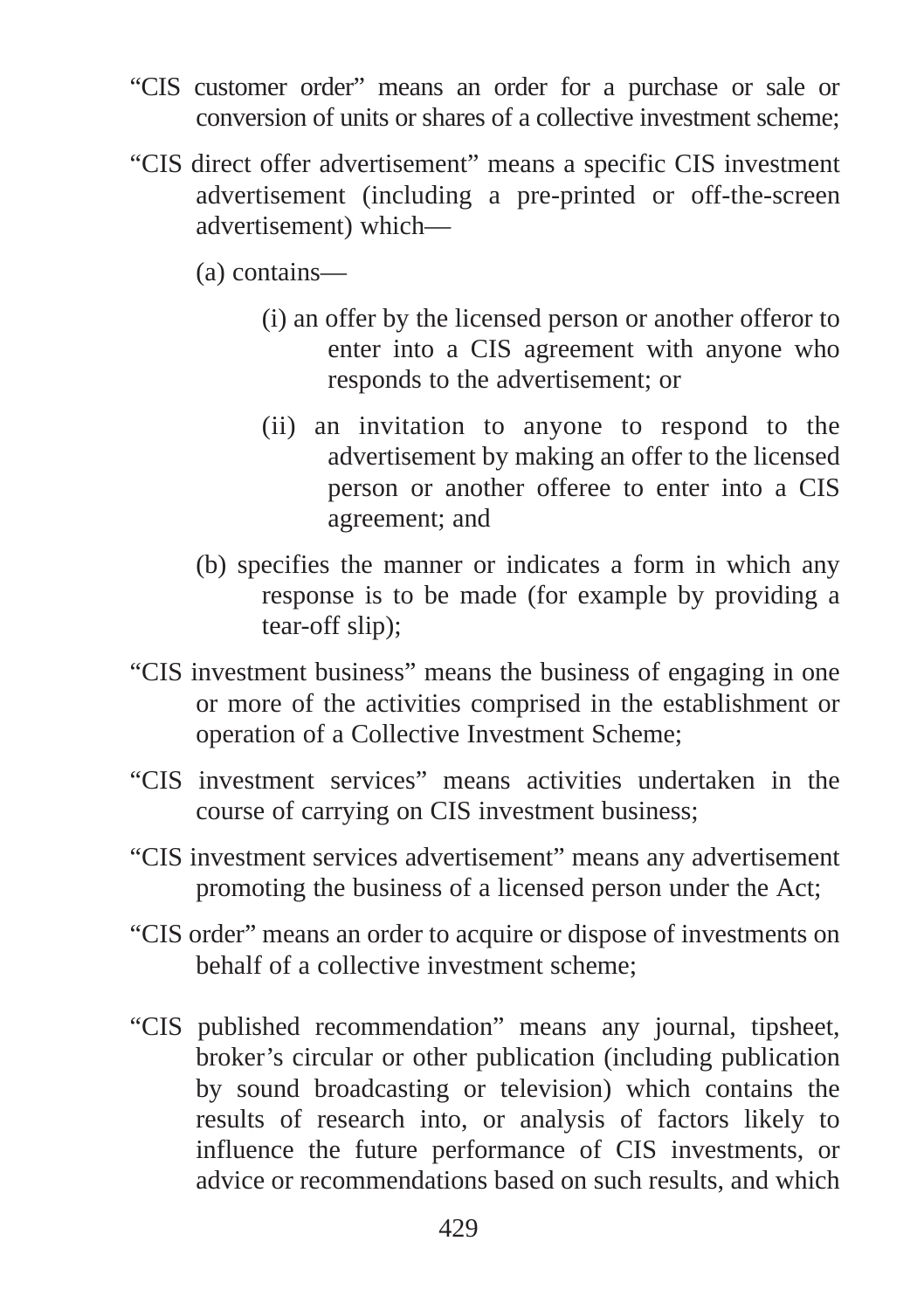is issued by or on behalf of a licensed person to the public or selected sections of the public, including members of the public who are CIS customers or potential CIS customers of the licensed person responsible. A communication of which the main body or import is common to a number of such communications may be a published recommendation notwithstanding that the introduction of presentation of each such communication is so worded or arranged as to appear to make it a personal communication;

- "clearance event" means any of the events referred to as a clearance event in regulation 110;
- "close relative" in relation to an individual, means that individual's spouse, brother, step-brother, sister, step-sister, parent, stepparent, child (natural or adopted) or step-child but excluding any such relative over whom the individual can show on reasonable grounds that he or she has no significant influence;
- "collective investment scheme" has the meaning given in section 3 of the Act;
- "company representative" in relation to a licensed person or an appointed representative of a licensed person (whether the licensed person or the appointed representative is a company or not), means an individual who is—
	- (a) the appointed representative himself or herself if the appointed representative is a sole trader; or
	- (b) an employee, partner or officer of the licensed person or of the appointed representative, as the case may be,

and whose activities include procuring or endeavouring to procure persons to enter into CIS agreements, or giving advice to the persons with whom he or she deals about entering into CIS agreements or exercising rights conferred by CIS shares or units;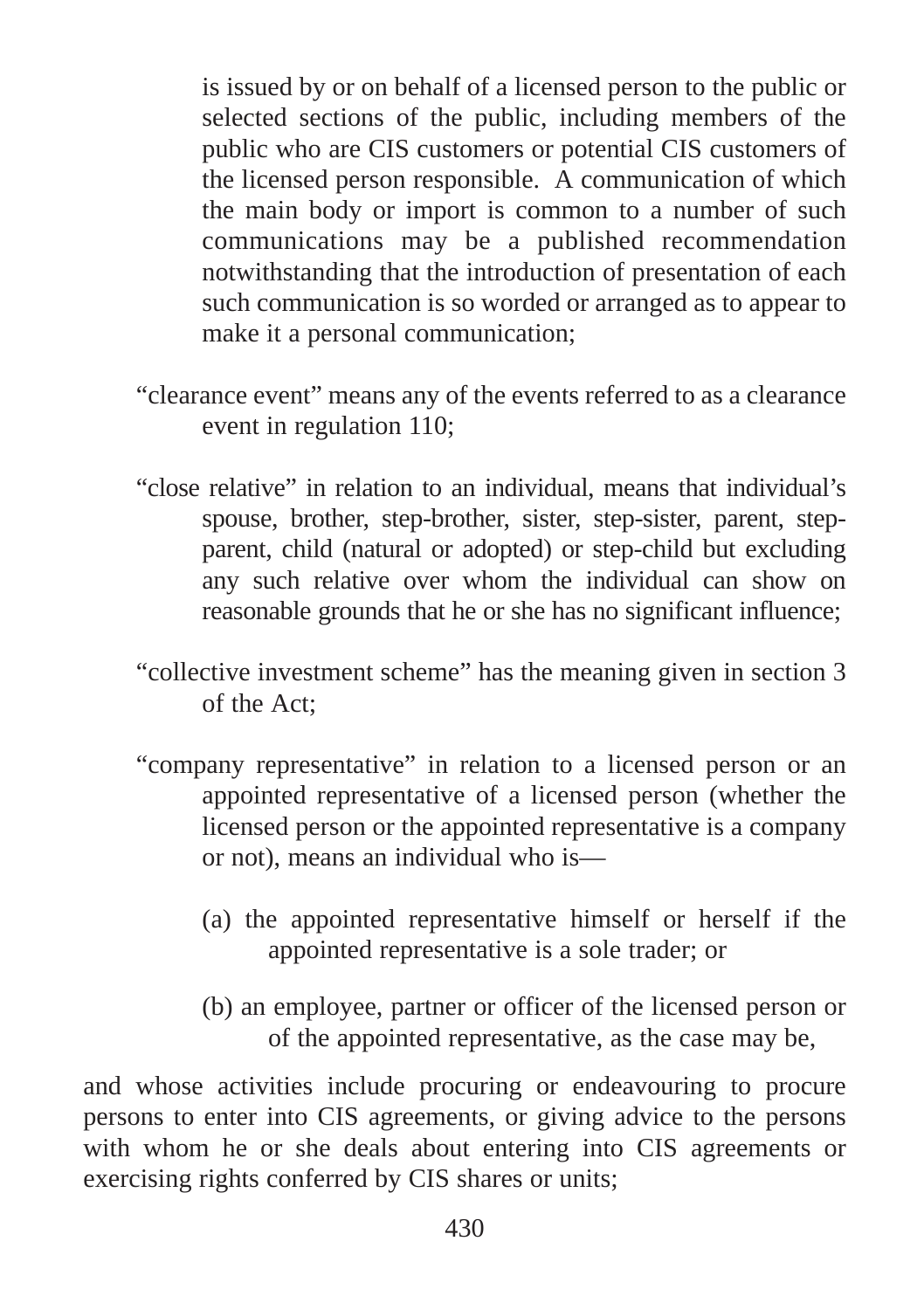- "complainant" means a holder of units or shares in any Collective Investment Scheme of which a licensed person is or was at the time of the complaint, the operator or trustee or depositary;
- "complaint" means an expression of dissatisfaction made by or with the authority of a complainant to a licensed person or any appointed representative of the licensed person concerning one or more collective investment schemes not being a complaint solely related to the performance of the investment which is the subject of the collective investment scheme;
- "compliance officer" means the individual from time to time appointed by a licensed person as responsible for compliance matters;
- "compliance procedures" means the compliance arrangements and procedures required to be established and maintained by each licensed person in accordance with Part IV;
- "connected person" in relation to a person, means for the purposes of regulations 94 to 99, anyone connected with him or her by reason of domestic or business relationship (other than as arises solely because that person is a customer of the licensed person) such that the officer or employee has influence over that person's judgment as to how to invest his or her property or exercise any rights attaching to his or her Investments;

"controller" means—

(a) in relation to a body corporate, a person, who, either alone or with any associate or associates, is entitled to exercise, or control the exercise of, 15 per cent or more of the voting power at a general meeting of the body corporate or another body corporate of which it is a subsidiary; and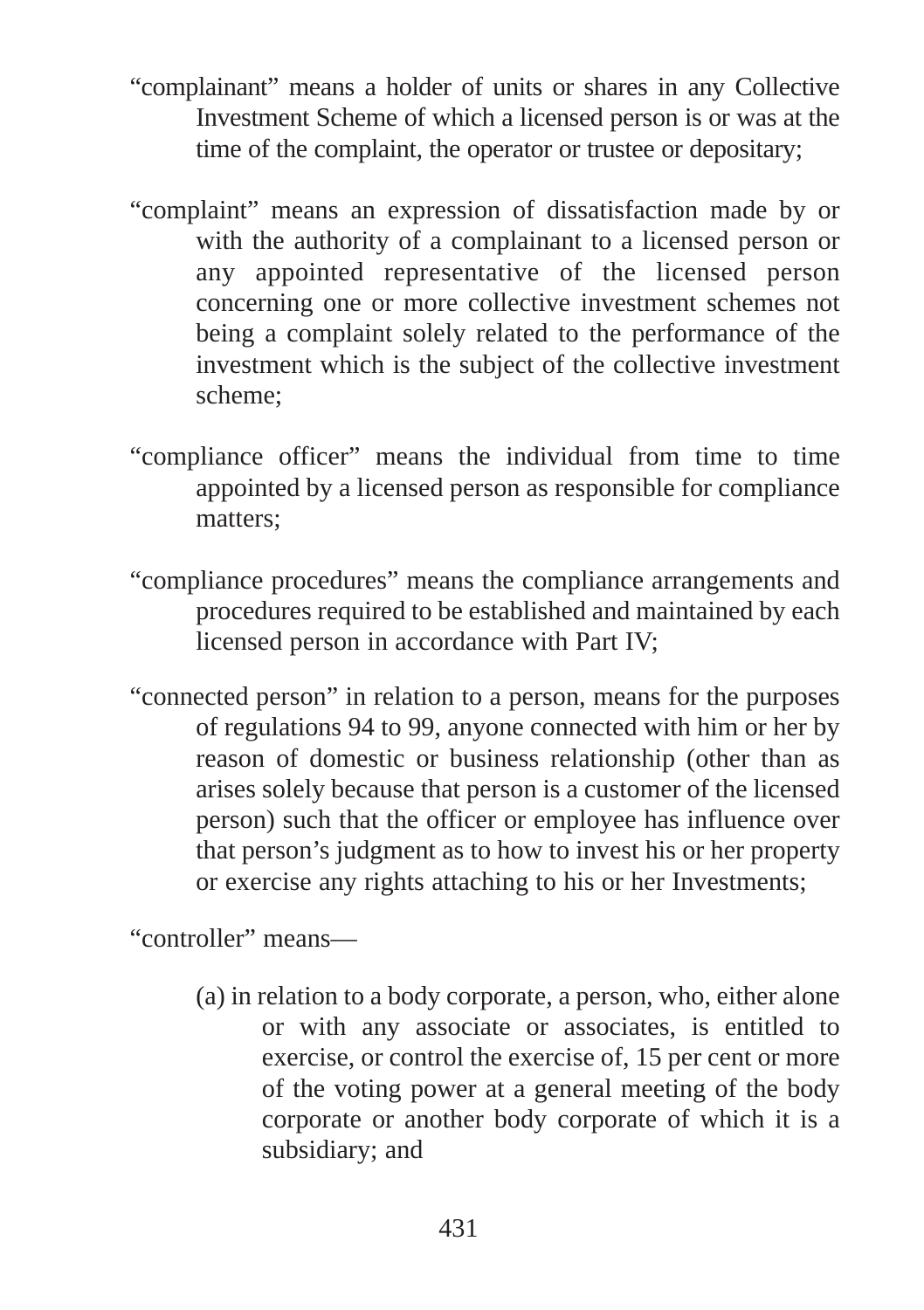- (b) in relation to an unincorporated body—
	- (i) any person in accordance with whose directions or instructions, either alone or with those of any associates, the officers or members of the governing body of the association are accustomed to act (but disregarding advice given in a professional capacity); and
	- (ii) any person who, either alone or with any associate or associates, is entitled to exercise, or control the exercise of, 15 per cent, or more of the voting power at any general meeting of the association,

and, for the purposes of this definition, "associate", in relation to any person, means that person's wife, husband, minor child or step-child, any body corporate of which that person is a director, any person who is an employee or partner of that person and, if that person is a body corporate, any subsidiary of that body corporate and any employee of any such subsidiary;

"controls and systems regulations" means regulations 124 to 127;

- "current CIS customer order" includes both a CIS customer order for immediate execution and, once the condition is fulfilled, a CIS customer order which is only to be executed on fulfilment of a condition;
- "current CIS order" includes both a CIS order for immediate execution and, once the condition is fulfilled, a CIS order which is only to be executed on fulfilment of a condition;

"currency point" has the meaning given in section 2 of the Act;

"customer bank account" means an account complying with the requirements of regulation 33;

"customer title document" in relation to an investment, means a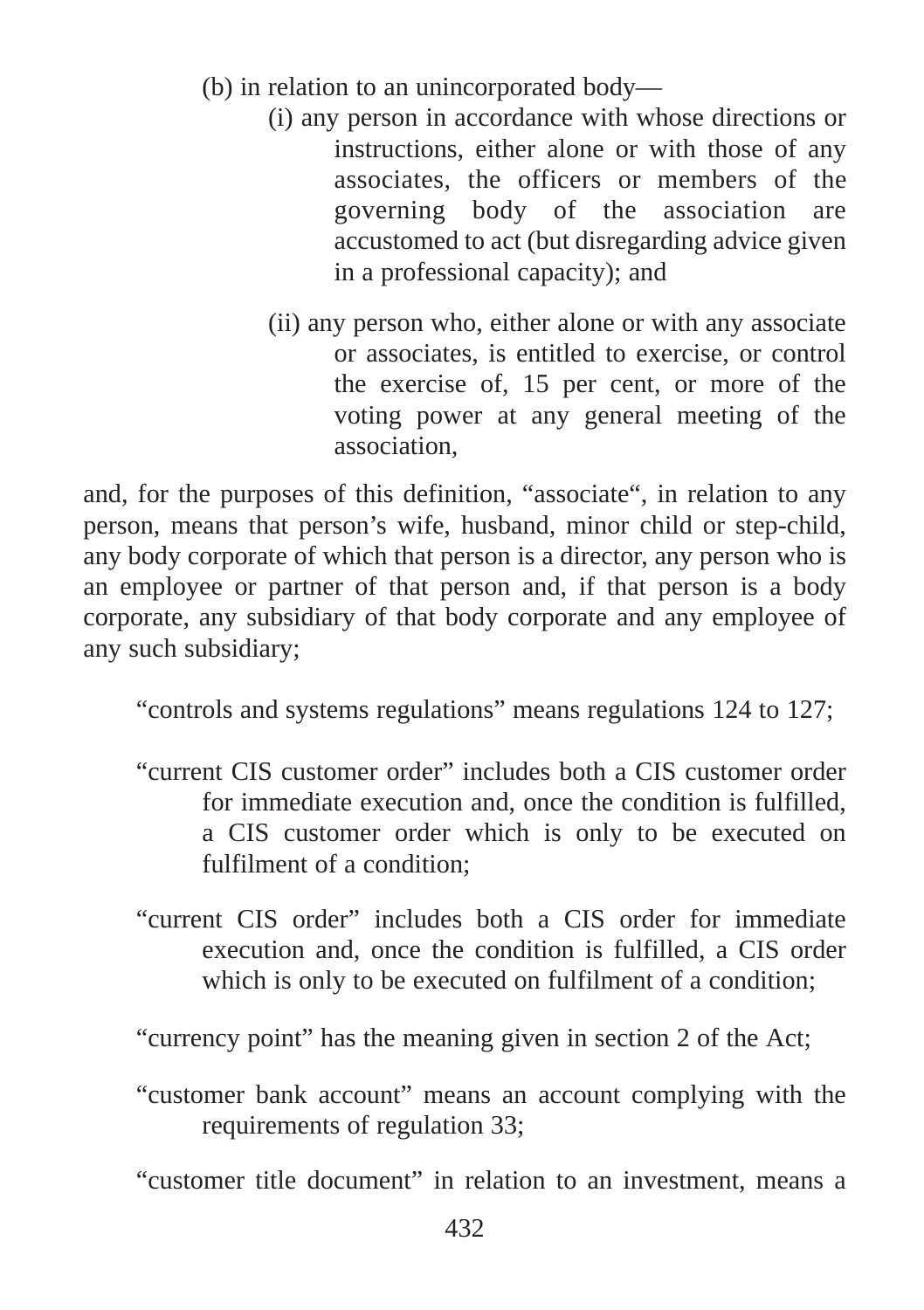document of title, or certificate evidencing a customer's title, to that investment;

- "CIS customer transaction" means a transaction executed or to be executed as an agent of a CIS customer;
- "dealing day" means the period in each business day (or in each other day when the Manager or ACD is open for business) during which the Manager or ACD keeps his or her premises or any of them open to the public or is otherwise publicly available for business of any kind;
- "dealing period" means the period between a valuation point and the next valuation point;

"depositary" has the meaning given in section 2 of the Act;

"director" means, in relation to—

- (a) a body corporate, a person occupying in relation to it the position of a director (by whatever name called) and any person in accordance with whose directions or instructions (not being advice given in a professional capacity) the directors of that body are accustomed to act; and
- (b) a person which is not a body corporate—
	- (i) in the case of a partnership, a general partner; and
	- (ii) in the case of an unincorporated association, any member of the governing body or other equivalent persons;
- "discretionary customer" means a customer for whom a licensed person exercises, or may exercise discretion in relation to the investment of assets belonging to that customer;
- "discretionary transaction" means a transaction to which a licensed person executes or proposes to execute in the exercise of discretion<sup>.</sup>
- "eligible custodian" in relation to a licensed person means—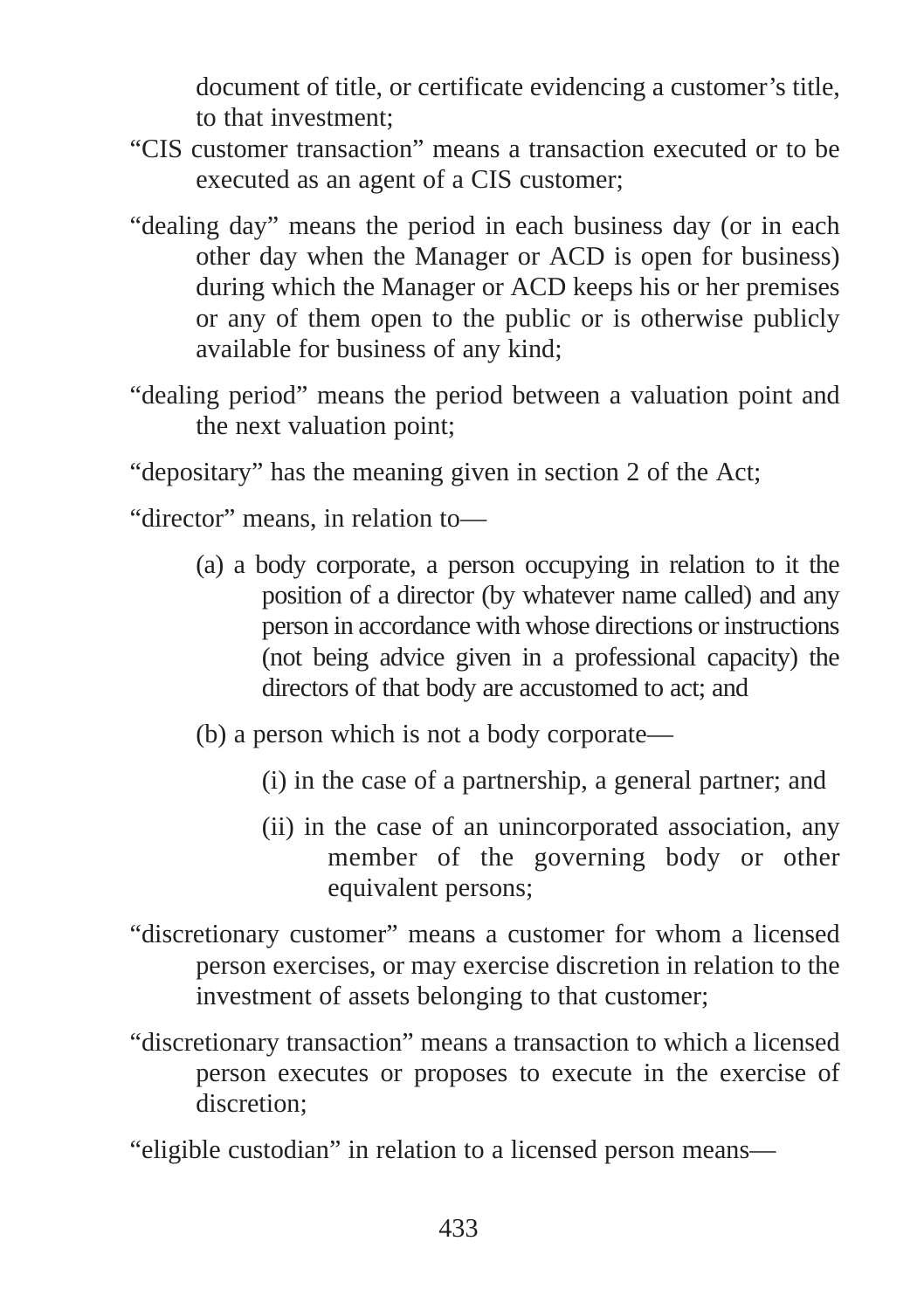- (a) an eligible nominee;
- (b) an approved bank;
- (c) a body corporate which maintains its head office outside Uganda and whom the licensed person reasonably believes to be a person—
	- (i) whose business includes the provision of investment custodial services; and
	- (ii) who, in providing those services is subject to regulation and supervision by a regulatory body or agency of government in the country in which that person carries on that business or to independent review (not less frequently than annually) by auditors with qualifications prescribed by law or prescribed by such a body or agency;

"eligible nominee" means—

- (a) an individual chosen by the customer or CIS customer who is not known by the licensed person to be an associate of the licensed person;
- (b) a corporate nominee with no other business; or
- (c) an approved bank.

**Explanation:** *A "corporate nominee" means a nominee which is a company.*

- "execution-only customer" means a customer or CIS customer who, in relation to a particular transaction, can reasonably be assumed by the employee of the licensed person who deals with him regarding that transaction not to be relying on the licensed person to advise him or her on, or to exercise any judgment on his or her behalf about, the merits of or the suitability for him or her of that transaction;
- "financial business" means business which is, or which is held out as being primarily for the purpose of investment;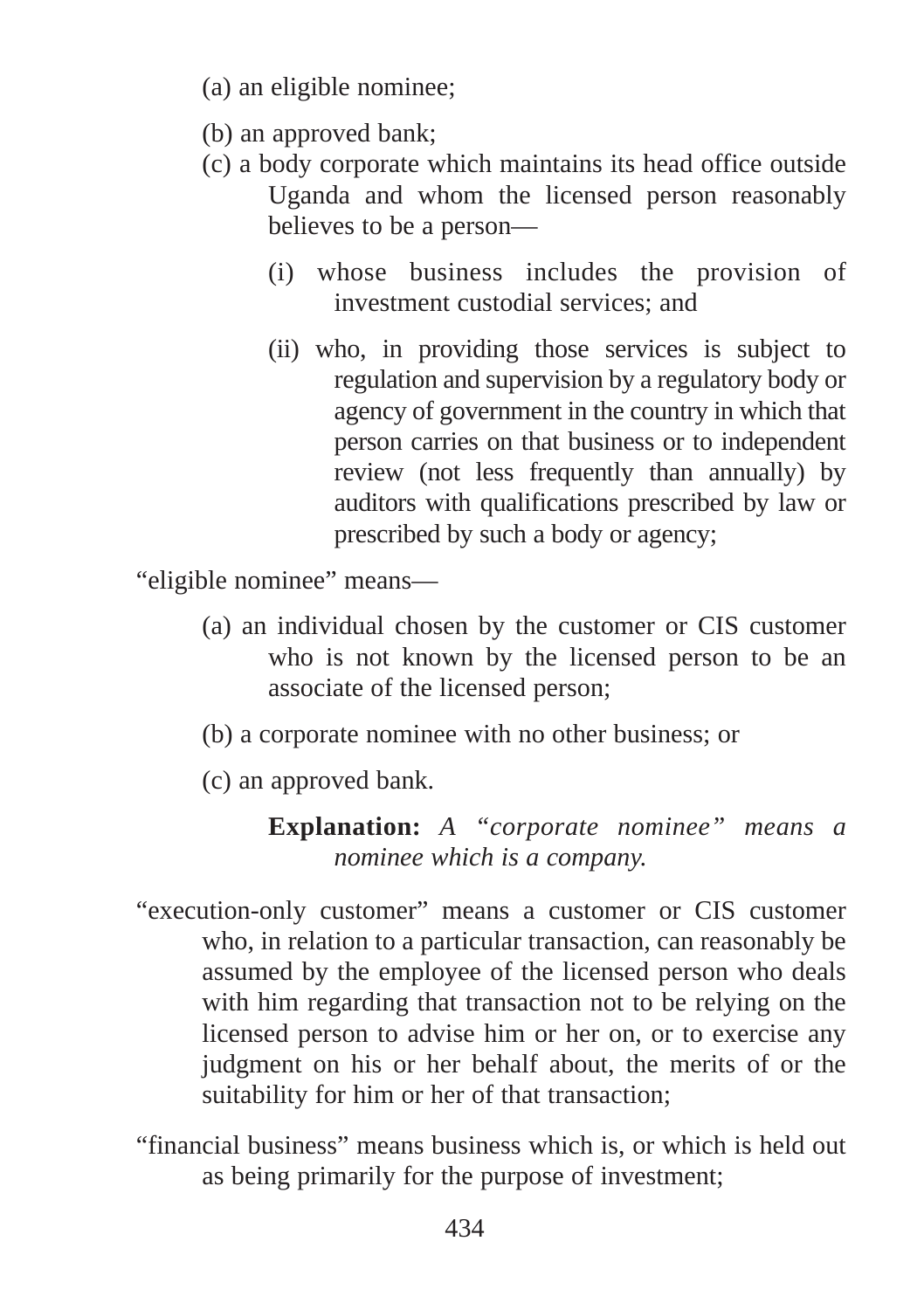- "formal guidance" means guidance which is intended to have continuing effect and is issued by the Authority—
	- (a) generally or to a class of persons; and
	- (b) in writing or other legible form;
- "formation documents" has the meaning given in section 2 of the Act;
- "holding company" has the meaning given in section 154 of the Companies Act;
- "independent intermediary" means a licensed person which is not in relation to a scheme, the operator of that scheme or its marketing group associate and which provides investment services in respect of packaged products;
- "indirect customer" means, where a customer is known to be acting as agent, an identified principal who would be a customer if he or she were dealt with direct;

"inducement" does not include—

- (a) disclosable commission; or
- (b) goods or services which can reasonably be expected to assist in the provision of CIS investment services to customers and which are provided or to be provided under a soft commission agreement;
- "inspection" is an inspection of whatsoever kind carried out by the Authority under regulation 100 or 101;
- "inspection team" means any employees of the Authority and any agent or agents appointed by the Authority to assist with a particular inspection;

"intervention" means a requirement or prohibition imposed on a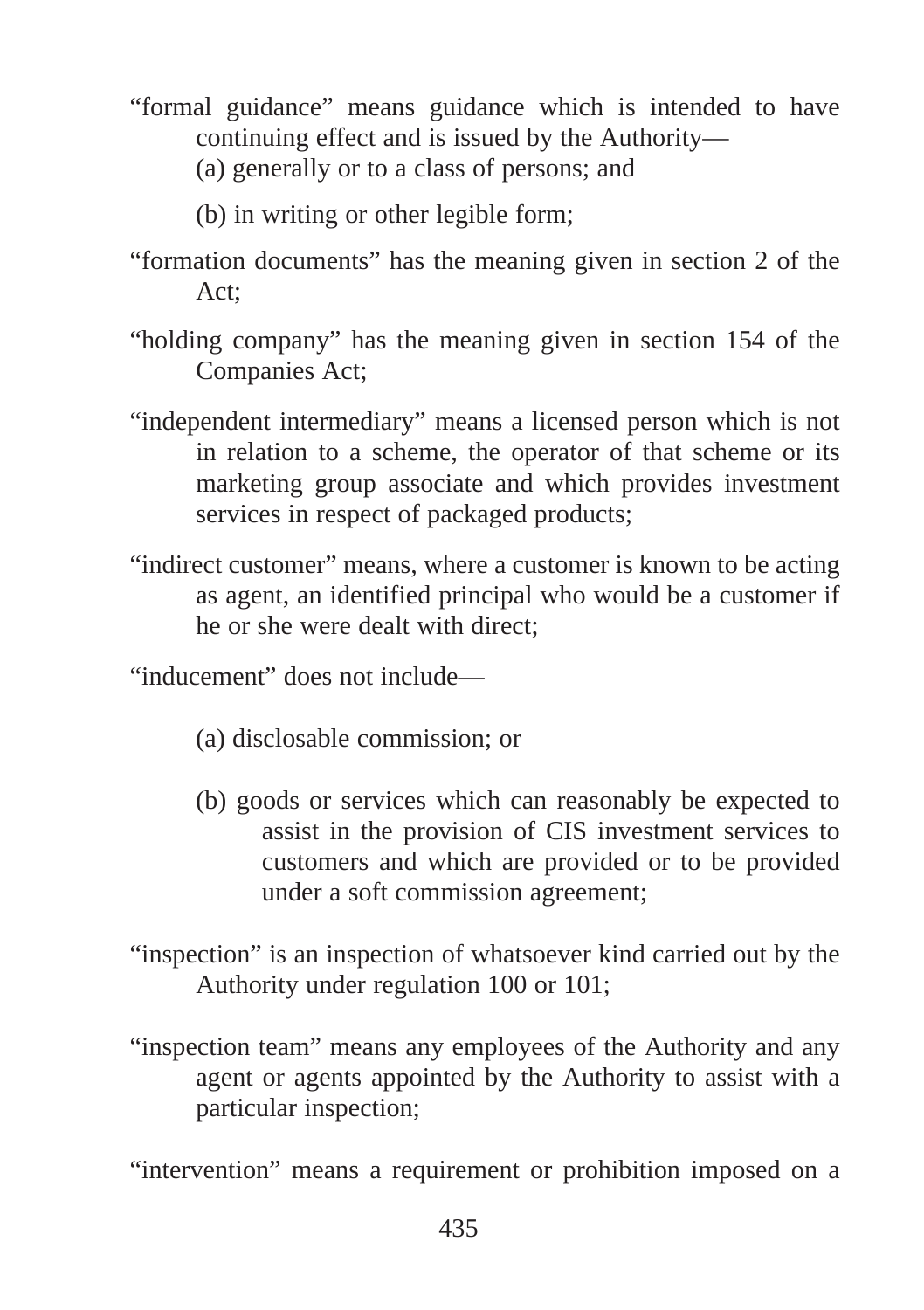licensed person under Part IX of the Act;

"investigation" is an investigation under Part XI of the Act;

- "investment" means any asset, right or interest held under an investment agreement including, in relation to an investment, where the context permits, an ancillary on that investment:
- "investment advertisement" means a CIS advertisement or a CIS investment services advertisement inviting a person to enter or offer to enter into an investment agreement or to exercise any rights conferred by an investment to acquire, dispose of, underwrite or convert an investment or containing information calculated to lead directly or indirectly to anyone doing so;

"investment adviser" has the meaning given in section 2 of the Act;

- "investment agreement" means any agreement, the making or performance of which by either party constitutes an activity which is regulated under the Act or the Capital Markets Authority Act;
- "investment company with variable capital" has the meaning given in section 19 (2) of the Act;
- "investment manager" means a person who, acting only on behalf of a customer, either—
	- (a) manages an account or portfolio in the exercise of discretion; or
	- (b) has accepted responsibility on a continuing basis for advising on the composition of the account or portfolio;
- "investment transaction" means the purchase or sale of an investment;
- "licensed person" means a person (being a body corporate) licensed under section 8 of the Act and includes the trustee and depositary, the unit trust manager, the Authorised Corporate Director and the scheme investment manager;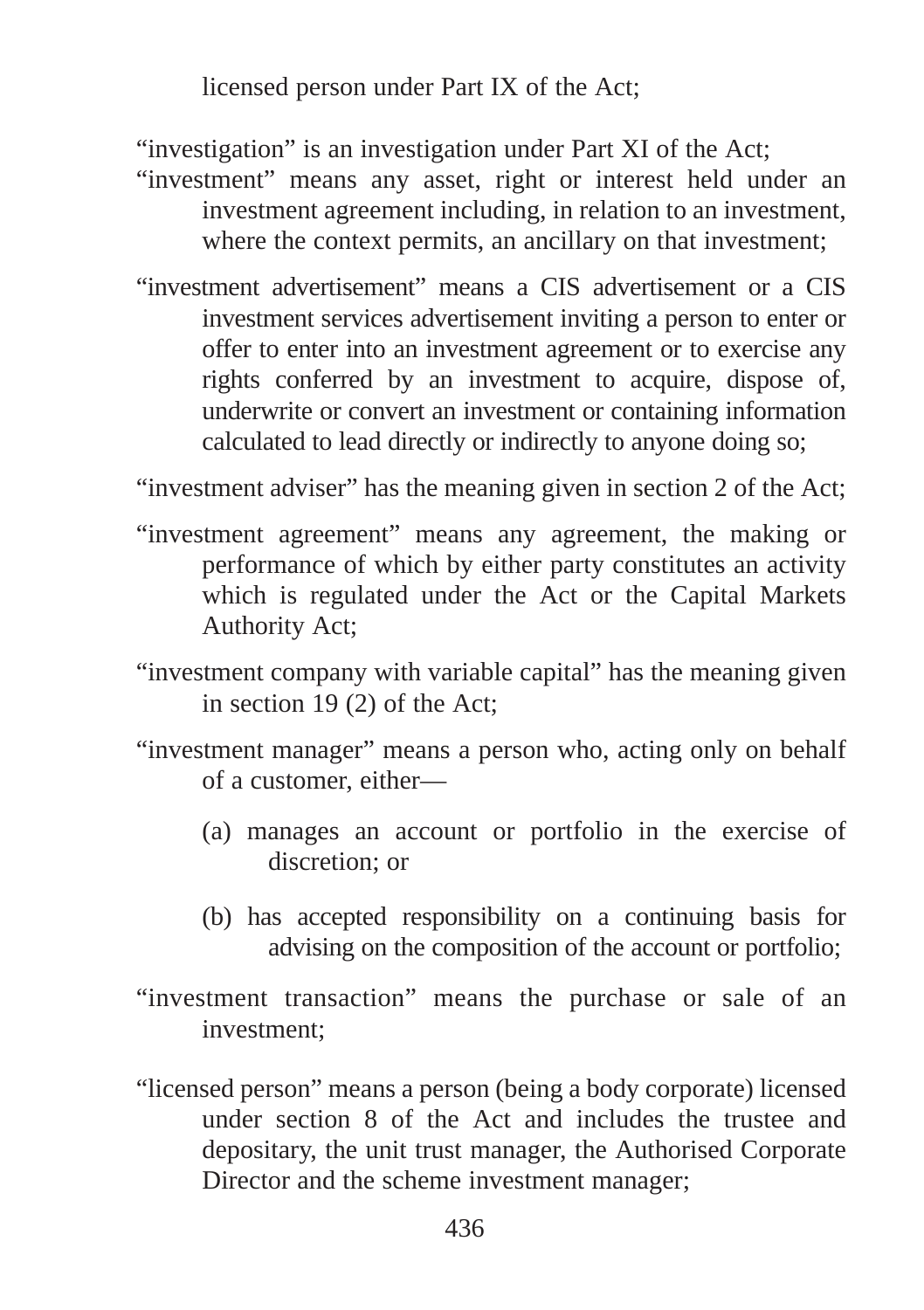- "licensed open ended investment company" means an open-ended investment company licensed under the Act;
- "licensed scheme" means a Collective investment scheme for the time being licensed by the Authority;
- "licensed unit trust manager" means the operator of a licensed unit trust scheme for the time being licensed by the Authority under the Act;
- "licensed unit trust scheme" means a unit trust scheme for the time being licensed by the Authority under the Act;
- "licensing procedures" means the procedures set out in the notice issued by the Authority, together with any other procedures which the Authority resolves, either generally or in relation to any specific case, should apply to the licensing of persons under the Act;
- "listed money market institution" means a money market institution for the time being listed by the Authority;
- "manager" in relation to a person, means an employee who, under the immediate authority of the governing body of that person, is responsible, either alone or jointly with one or more other persons for the conduct of that person's business, and in relation to a licensed unit trust scheme, means the manager of the scheme;
- "market counterparty" means a person dealing with the licensed person—
	- (a) as principal or as agent for an unidentified principal; and
	- (b) in the course of investment business of the same description as that in the course of which the licensed person acts;

"marketable investment" means—

(a) an investment which is traded on or under the rules of a recognised or designated investment exchange; or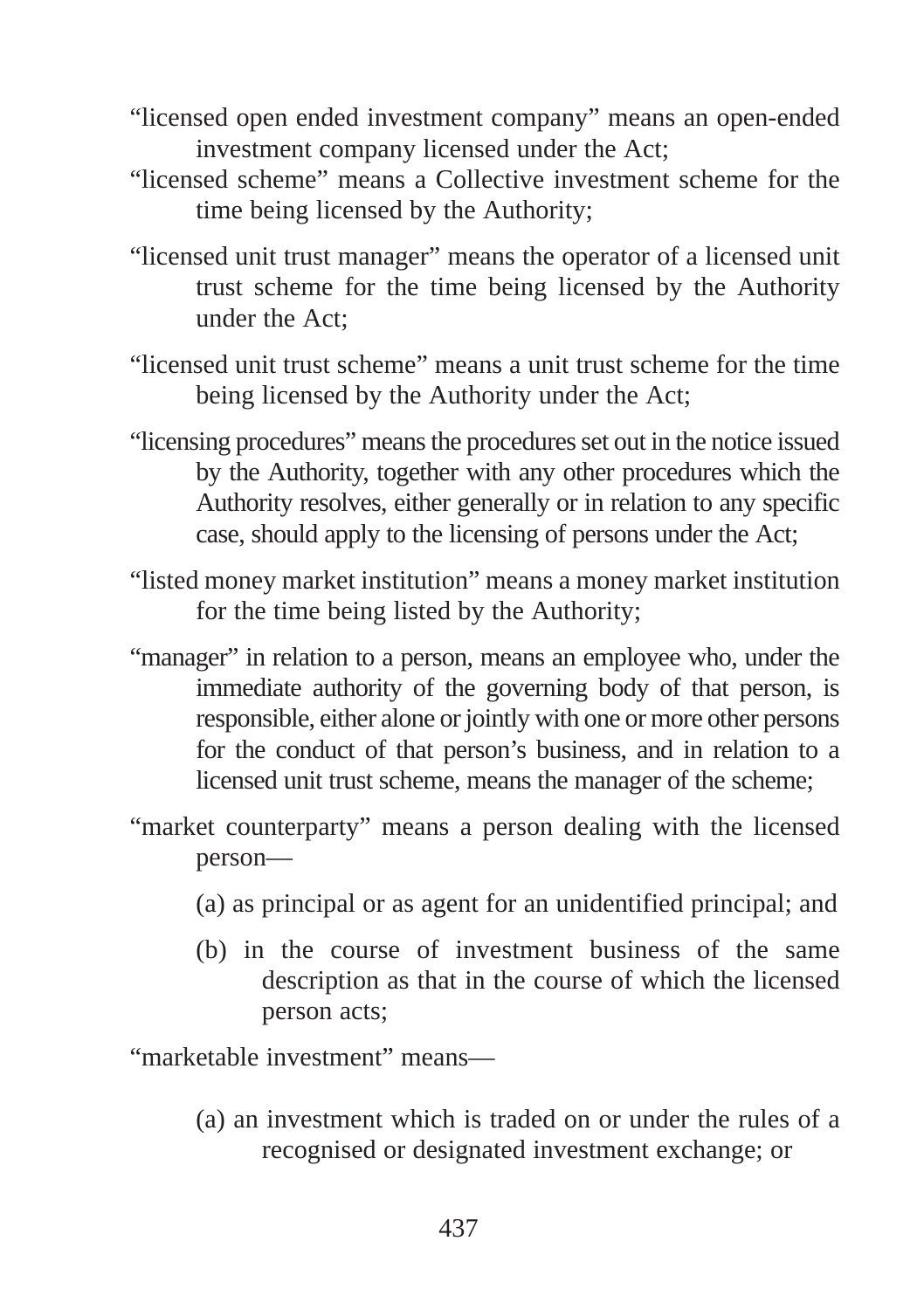- (b) any loan stock, bond or other instrument creating or acknowledging indebtedness issued by a government, local authority or public authority;
- (c) money market instruments that are dealt in on a regulated market and which are liquid and whose value can be determined at any time, including certificates of deposit and commercial paper;
- "market maker" in relation to an investment of any description, means a person who (otherwise than in his or her capacity as the operator of a regulated Collective Investment Scheme) holds himself or herself out as able and willing to enter into transactions of sale and purchase of investments of that description at prices determined by him or her generally and continuously, rather than in respect of each particular transaction;

"material interest" in relation to a transaction, does not include—

- (a) disclosable commission on the transaction; or
- (b) goods or services which can reasonably be expected to assist in the provision of CIS investment services to customers and which are provided or to be provided under a soft commission agreement;
- "non CIS customer agreement" means any agreement in writing relating to services other than CIS investment business to which a licensed person and a customer of the licensed person are parties;
- "non CIS customer" means any person to whom the licensed person provides services other than CIS investment services;
- "non CIS customer transaction" means a transaction executed or to be executed as an agent of a non CIS customer but does not include an own account transaction;
- "notifiable event" means an event or circumstance specified in Part II of Schedule 4;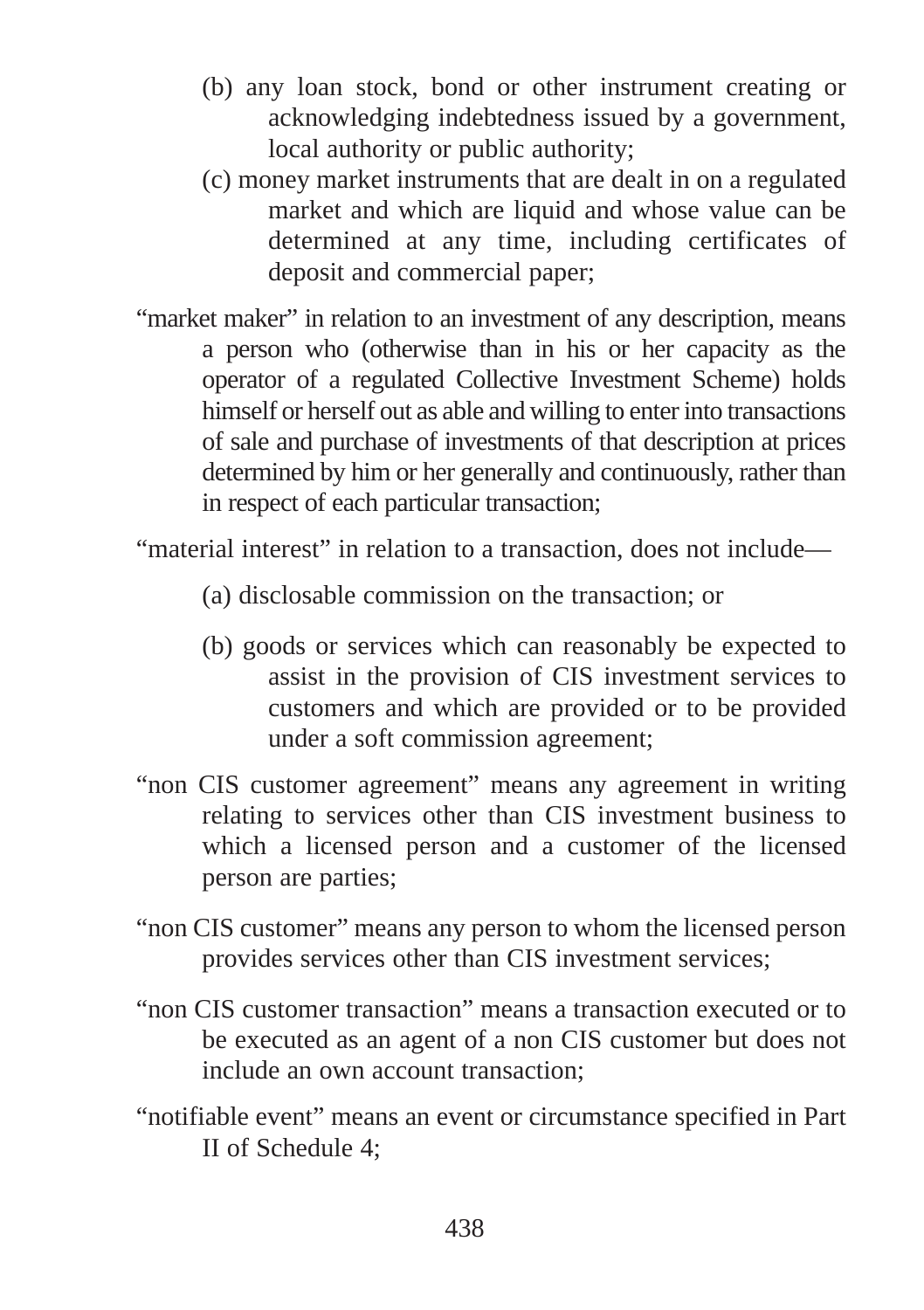"officer"—

- (a) in relation to a body corporate, means any director or secretary;
- (b) in relation to an unincorporated association, means any member of the governing body of the association; and
- (c) in relation to a partnership, means any partner;
- "open-ended investment company" has the meaning given in section 2 of the Act;
- "operator" has the meaning given in section 2 of the Act and includes the Authorised Corporate Director of an investment company with variable capital;

"option" means an option to acquire or dispose of an investment;

- "order" in relation to an order from a customer or CIS customer means—
	- (a) an order to a licensed person from the customer or CIS customer to effect a transaction as agent; or
	- (b) any other order to a licensed person from the customer or CIS customer to effect a transaction in circumstances giving rise to similar duties as those arising on an order to effect a transaction as agent; or
	- (c) a decision by a licensed person in the exercise or discretion for the customer;
- "overseas person" means a person who carries on investment business but who does not do so from a permanent place of business maintained by him or her in Uganda;
- "own account transaction" means a transaction effected or arranged by the operator in the course of making investments on its own account or on the account of an associate acting on its own account;
- "own custodian" in relation to an operator, means an eligible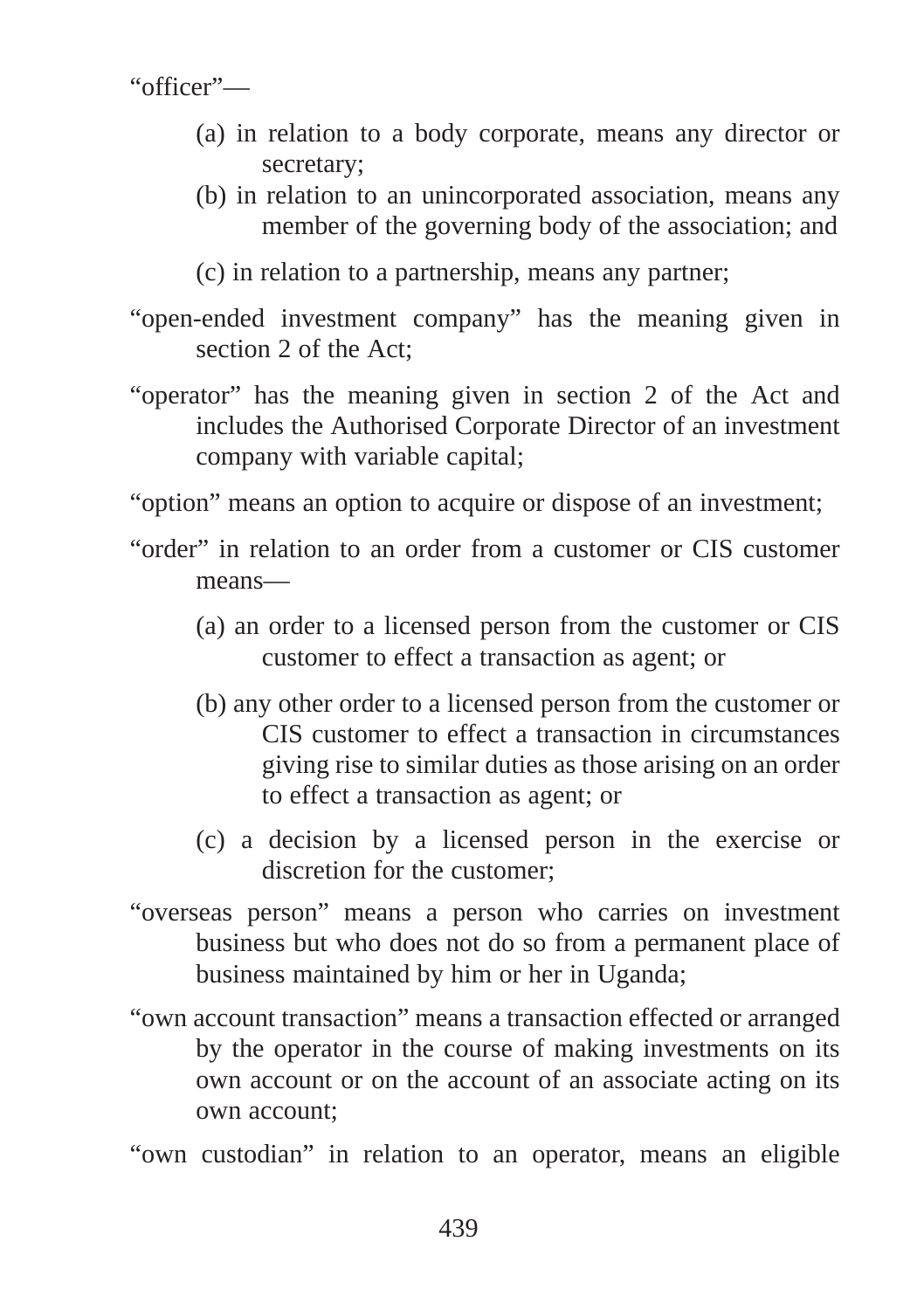custodian who is, or whose directors are, accustomed to act in accordance with the directions of the operator;

- "own nominee" means the nominee of a licensed person engaged by that person in CIS investment services;
- "permitted business" means CIS investment business which the Authority has, for the time being accepted in writing that the licensed person is permitted to carry on, as the basis of its licence;
- "Permitted Third Party or PTP" means a person whom a trustee or operator reasonably believes to be—
	- (a) a licensed person; or
	- (b) an overseas person;
- "powers of intervention" means the Authority's powers of intervention set out in Part IX of the Act;
- "principles" means the Statement of Principles made by the Authority under section 32 of the Act and set out in Schedule 1;
- "prospectus" has the meaning given in section 2 of the Act;
- "readily realisable investment" means a share or unit in a regulated Collective Investment Scheme or any marketable investment other than one which is traded on or under the rules of a recognised investment exchange so irregularly or infrequently—
	- (a) that it cannot be certain that a price for that investment will be quoted at all times; or
	- (b) that it may be difficult to effect transactions at any price which may be quoted;

"recognised scheme" has the meaning given in section 2 of the Act;

- "registrable activity" in relation to a licensed person means any one of the following—
	- (a) holding the post of Director or Chief Executive;
	- (b) acting as an investment manager in the course of the permitted business of the licensed person;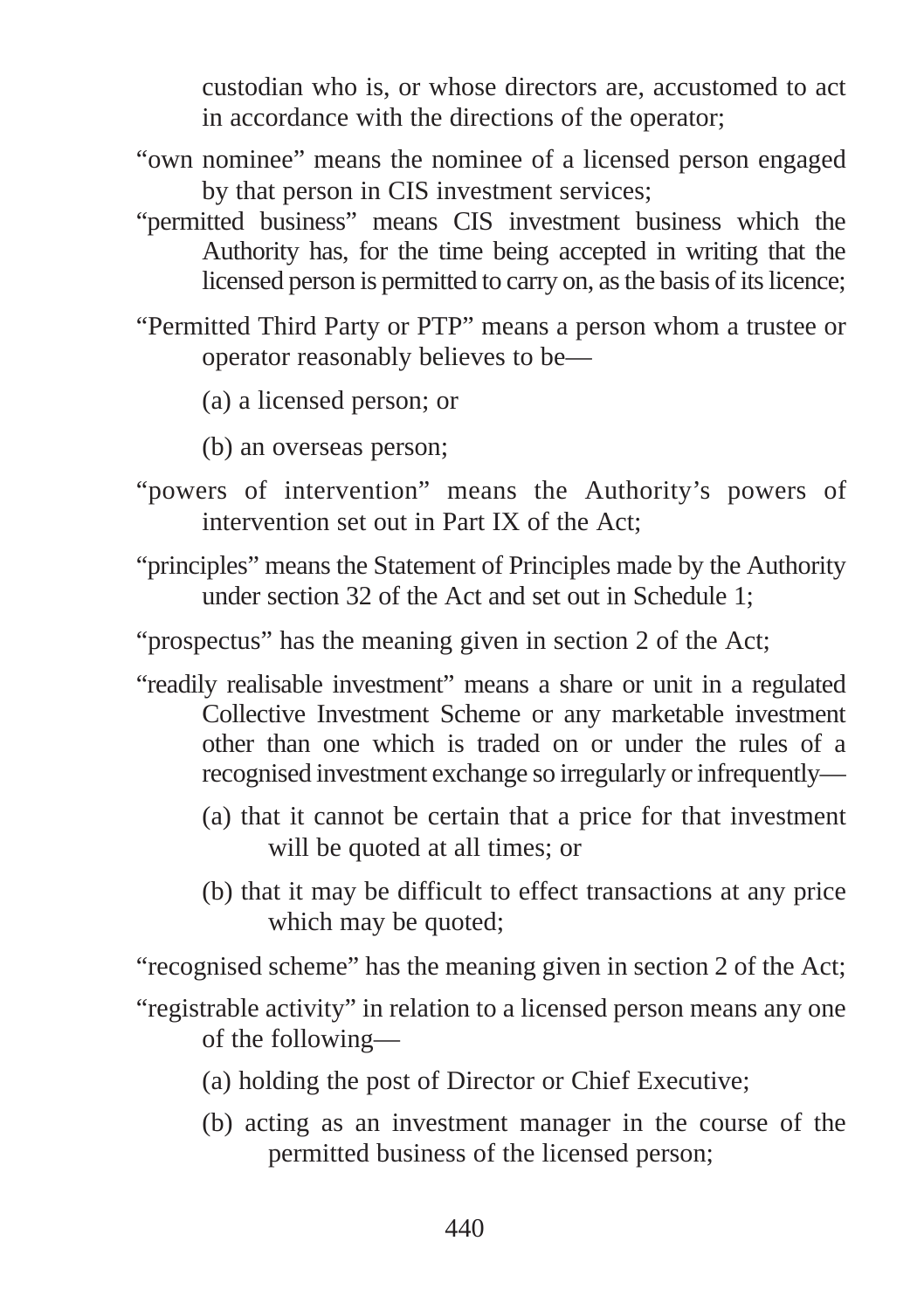- (c) acting in a senior capacity with responsibility either alone or jointly with one or more other individuals for the management, supervision and control of a part of the licensed person's permitted business (including the compliance officer and the finance officer);
- (d) procuring or endeavouring to procure other persons to enter into CIS agreements, or giving advice to persons with whom he or she deals, about entering into CIS agreements or exercising rights conferred by CIS agreements, in the course of the permitted business of the licensed person;

"regulated business" means investment business which is—

- (a) carried on from a permanent place of business maintained by a licensed person (or its appointed representative) in Uganda; and
- (b) carried on with or for customers in Uganda unless that business is—
	- (i) business carried on from an office of a licensed person outside Uganda which would not be treated as carried on in Uganda if that office were a separate person; or
	- (ii) business of an appointed representative of the licensed person which is not carried on in Uganda.
- "regulated collective investment scheme" means a scheme licensed under sections 13 to 18 of the Act or a Scheme recognised under sections 24 to 27 of the Act;
- "regulated insurance company" means an insurance company established and licensed under the Insurance Act;
- "regulated market" means a market which is regulated, operates regularly, is recognised and is open to the public;

"regulations" means any regulations (including any rules) made by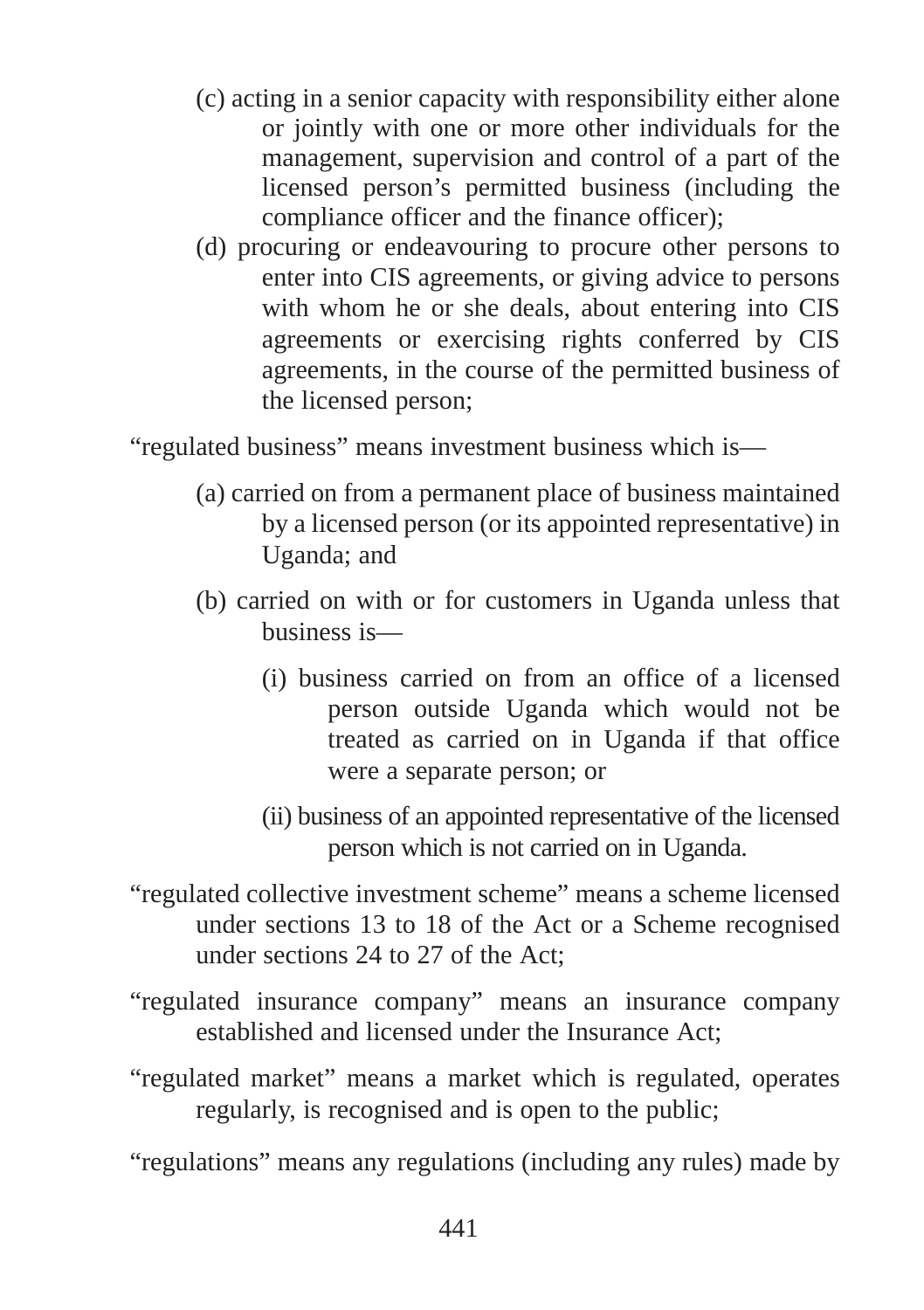the Authority, as altered, amended, added to or cancelled from time to time whether by the Authority or under the Act;

- "regulatory system" means the arrangements for regulating a licensed person under the Act including the principles and the Regulations;
- "scheme" means a Collective Investment Scheme;
- "scheme documents" means the document or documents governing the operation of a scheme;
- "scheme money bank account" means a bank account maintained under the control of and in the name of the depositary or trustee on behalf of a scheme and may include un-invested capital cash or income cash;
- "scheme particulars" means a document containing information about a unit trust scheme as specified in Part IV of Schedule 1 to the Act;
- "securities" has the same meaning as in section 2 of the Capital Markets Authority Act and security shall be construed accordingly;
- "significant complaint" includes a complaint which cannot be settled quickly and directly, one which involves sums which are material in relation to the financial circumstances of the complainant or one which alleges—
	- (a) a breach of a CIS customer agreement;
	- (b) a failure to comply with responsibilities under the regulatory system;
	- (c) bad faith, malpractice or impropriety; or
	- (d) repetition or recurrence of any matter about which there has been recent complaint;
- "special conditions" are any terms, conditions or restrictions on or subject to which a licensed person or an applicant is, or is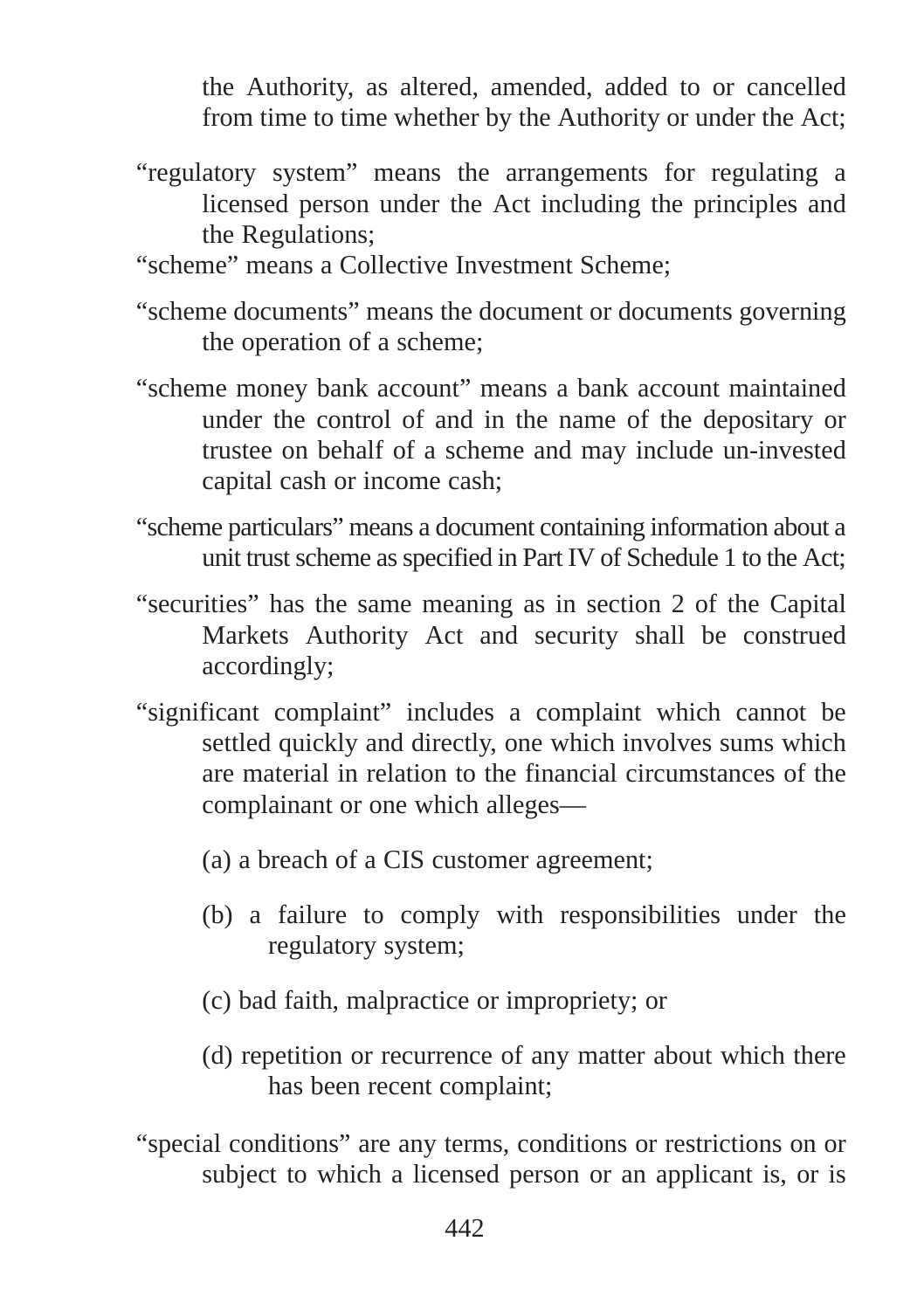proposed to be, admitted or which otherwise apply to the licensed person over and above any general terms, conditions or restrictions contained in these Regulations;

- "specific CIS advertisement" means a CIS advertisement which identifies and promotes a particular investment scheme or CIS;
- "statement of representation" means a written representation statement in the form set out in and containing the contents required by Part IV;
- "stop notice" means a written notice issued by the Authority under regulation 112 requiring that a clearance event shall not occur;
- "subsidiary" means a subsidiary within the meaning given by section 154 of the Companies Act;
- "trust beneficiary" means a beneficiary under a trust (not being the settlor) who benefits from the performance by a licensed person as trustee of CIS investment services relating to the management of the trust assets;

"trustee" has the meaning given in section 2 of the Act;

- "trustee activity" means, in relation to a licensed person, any activity undertaken in the course of or incidental to the exercise of any of its powers, or the performance of any of its duties, when acting in its capacity as a trustee of a CIS;
- "trustee company" means any licensed person to whom Division G of Part III applies;

"unit" has the meaning given in section 2 of the Act;

"unit trust scheme" has the meaning given in section 2 of the Act;

"umbrella company" has the meaning given in section 2 of the Act;

"umbrella unit trust scheme" means a Unit Trust Scheme whose trust deed provides for such pooling as is mentioned in section 3(3)(a) of the Act in relation to separate parts of the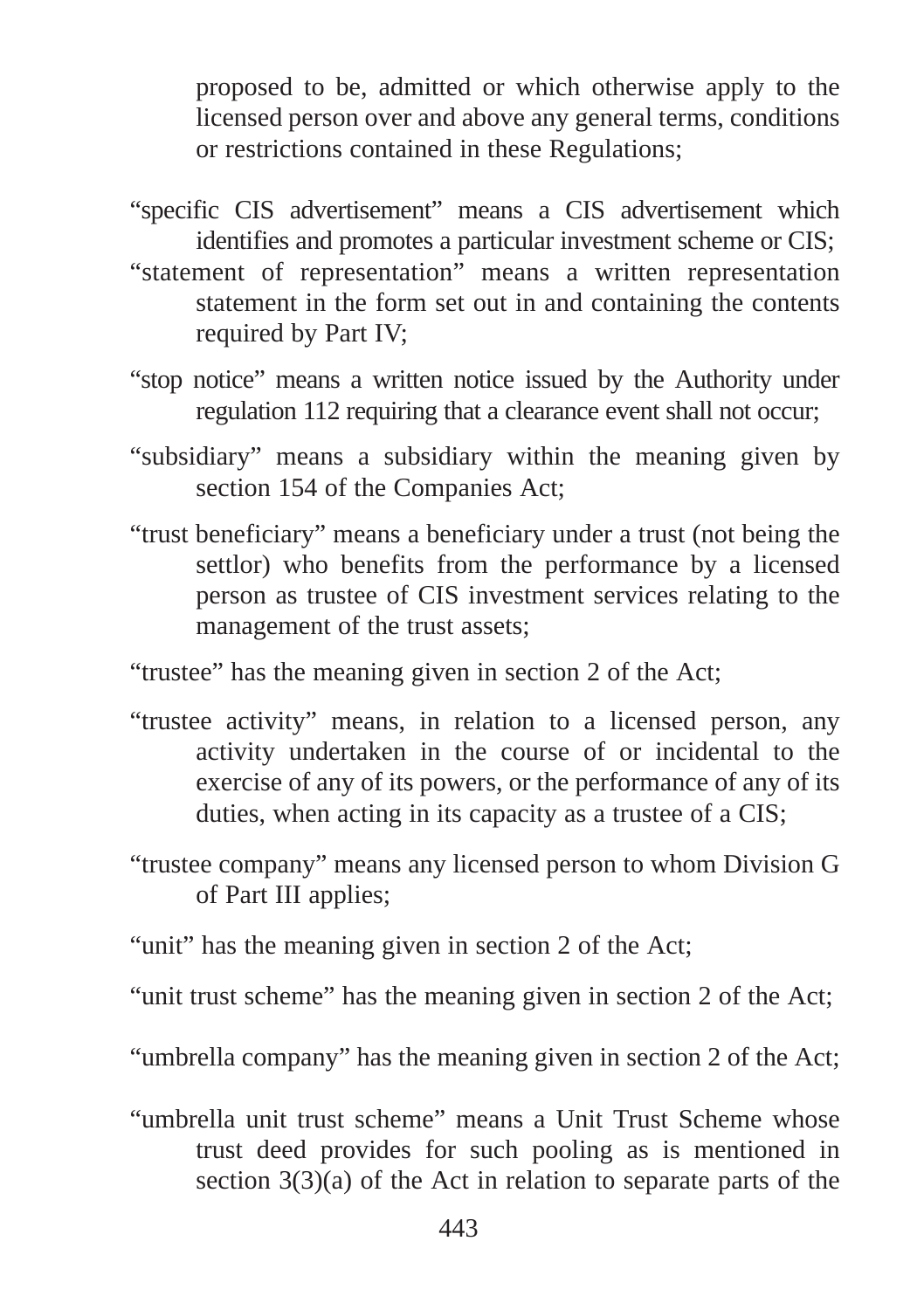scheme property and whose unit holders are entitled to exchange rights in one part for rights in another;

- "unregulated collective investment scheme" means a collective investment scheme which is not a regulated collective investment scheme;
- "valuation point" means a time fixed and disclosed by the operator for the purpose of regular valuation of scheme property;
- "waiting period" means the period of twenty eight days within which the Authority may, under regulation 112, inform a member that it has no objection to the occurrence of a clearance event.

(2) Notes contained in these Regulations form part of the Regulations.

(3) Explanations contained in these Regulations do not form part of the Regulations.

PART II—STANDARDS OF CONDUCT

*Division A—Fitness and Properness*

### **3. Criteria for judging fitness and properness.**

(1) Each licensed person shall recognise that the Authority has a continuing duty to determine whether a licensed person remains a fit and proper person for purposes of carrying on its permitted business.

(2) The Authority shall in determining whether a licensed person is a fit and proper person, take account of whether the licensed person has observed the principles set out in Schedule 1 in carrying on its permitted business or any other activity that may affect its permitted business.

**Note:** *The Principles are set out in Schedule 1. Licensed persons should read regulation 3 for a further statement of the effect of the principles on a licensed person's conduct of its*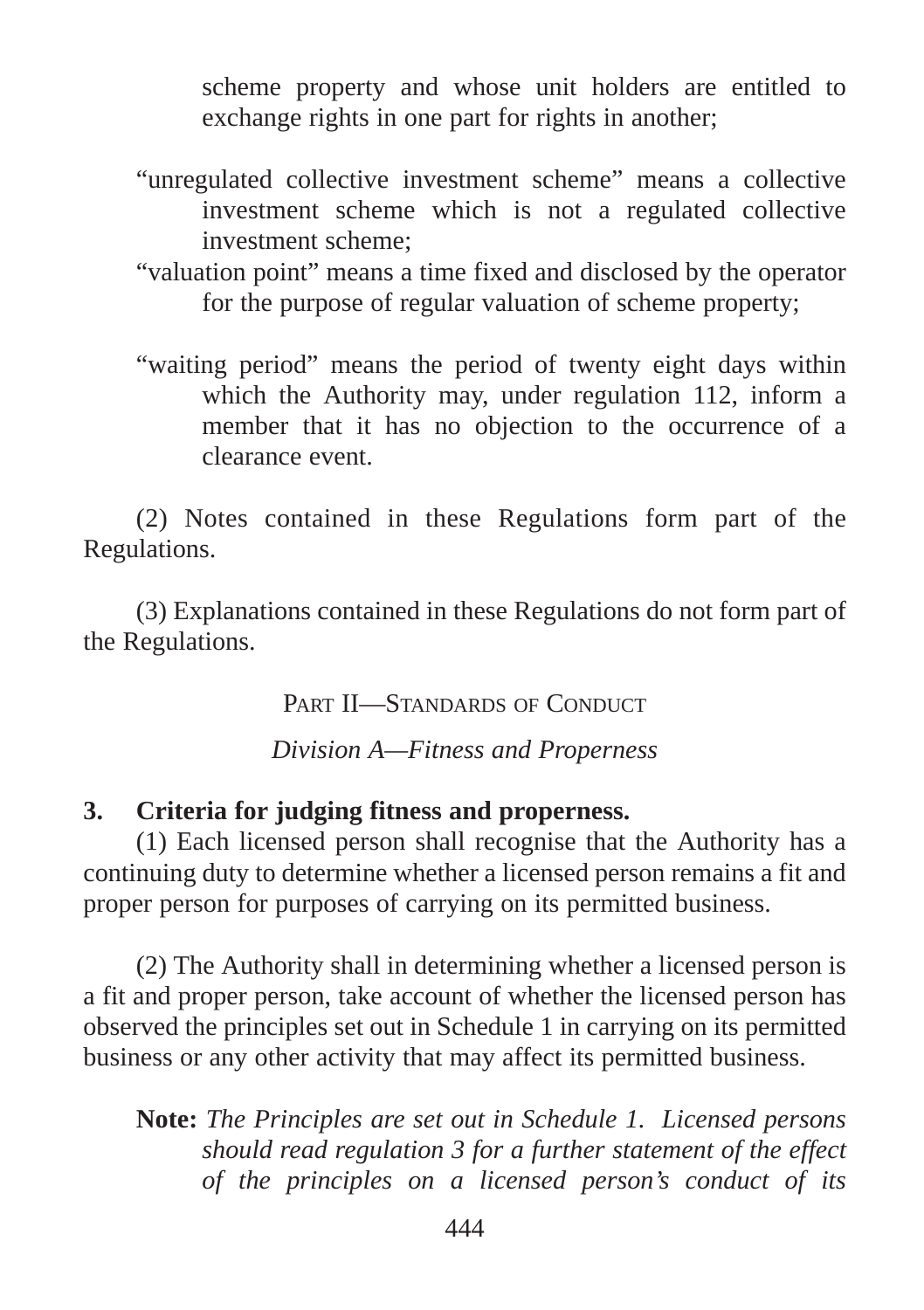*permitted business.*

# **4. Other matters which the Authority may take into account.**

The Authority may also take account of any other considerations as the Authority deems fit; including findings or decisions of courts or other bodies.

*Division B—Compliance with Regulations and Special Conditions*

### **5. Requirement to comply.**

Every licensed person shall comply with—

- (a) these Regulations; and
- (b) any special conditions imposed on or accepted by the licensed person.

PART III—CONDUCT OF BUSINESS

*Division A—Seeking CIS Customers and Advertising for Business*

## **6. Issue and approval of CIS investment advertisements.**

(1) Where a licensed person issues or approves a CIS investment advertisement, or causes a CIS investment advertisement or CIS investment services advertisement to be issued or approved, it shall—

- (a) apply the appropriate expertise; and
- (b) be able to show that it believes, on reasonable grounds, that the advertisement is fair and not misleading.

(2) Where a licensed person issues or approves a specific CIS investment advertisement or CIS investment services advertisement or causes such an advertisement to be issued or approved, it shall ensure that the advertisement identifies it as issuer or approver and also identifies the Authority as its regulator.

**Note:** *The Advertising code applies, where relevant, to any investment advertisement. The Advertising Code is set out in*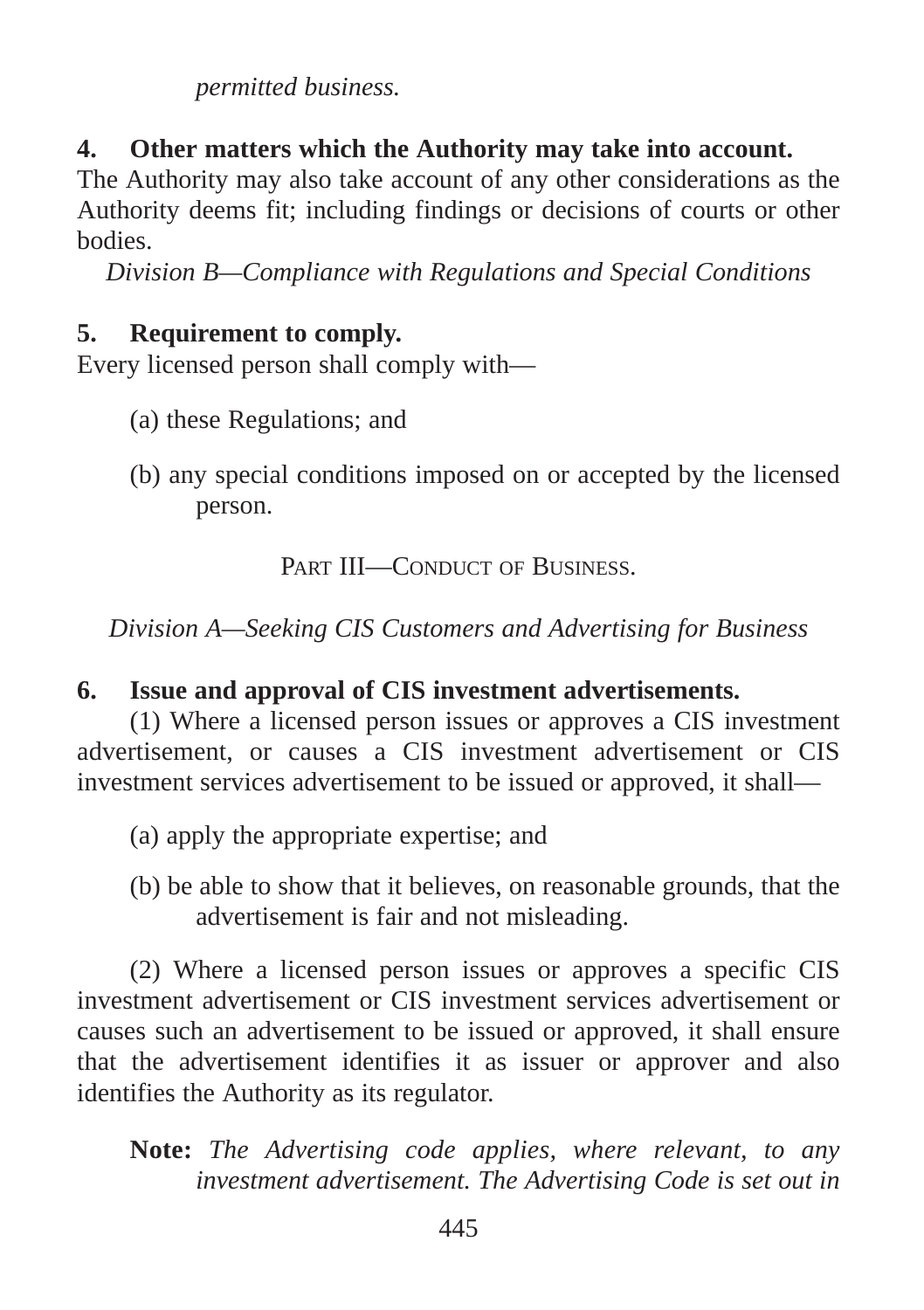### *Schedule 2.*

**7. Issue and approval of CIS published recommendations.**

Regulation 6 applies to all CIS published recommendations of a collective investment scheme to the same extent as it applies to a CIS investment advertisement.

## **8. Approval procedure and records.**

When issuing or approving a CIS investment advertisement or CIS investment services advertisement or CIS published recommendation, a licensed person shall ensure that—

- (a) it is approved by a specified individual who is responsible for seeing that the CIS advertising rules are, so far as applicable, complied with; and
- (b) records, including the name of the specified individual and the date of approval by him or her, together with a record of the evidence used to support any factual statement relevant to the product or service being advertised or recommended or of how access to such evidence may be obtained, are kept available for inspection by the Authority for not less than three years from the latest date of publication.
- **9. Submission of CIS investment advertisement or CIS published recommendation to trustee or depositary.**

An operator shall send to the trustee or depositary, a copy of the CIS investment advertisement and CIS published recommendation issued by it and approved by the trustee or depositary.

### **10. Restrictions and content of CIS direct offer advertisements.**

A licensed person shall take reasonable steps to ensure that it does not issue or approve-a-CIS-direct offer advertisement or cause the advertisement to be issued or approved unless the advertisement—

- (a) gives information about the investments or investment services and the risks involved; and
- (b) either contains the prospectus and scheme particulars for the CIS, or gives details of where a copy may be obtained.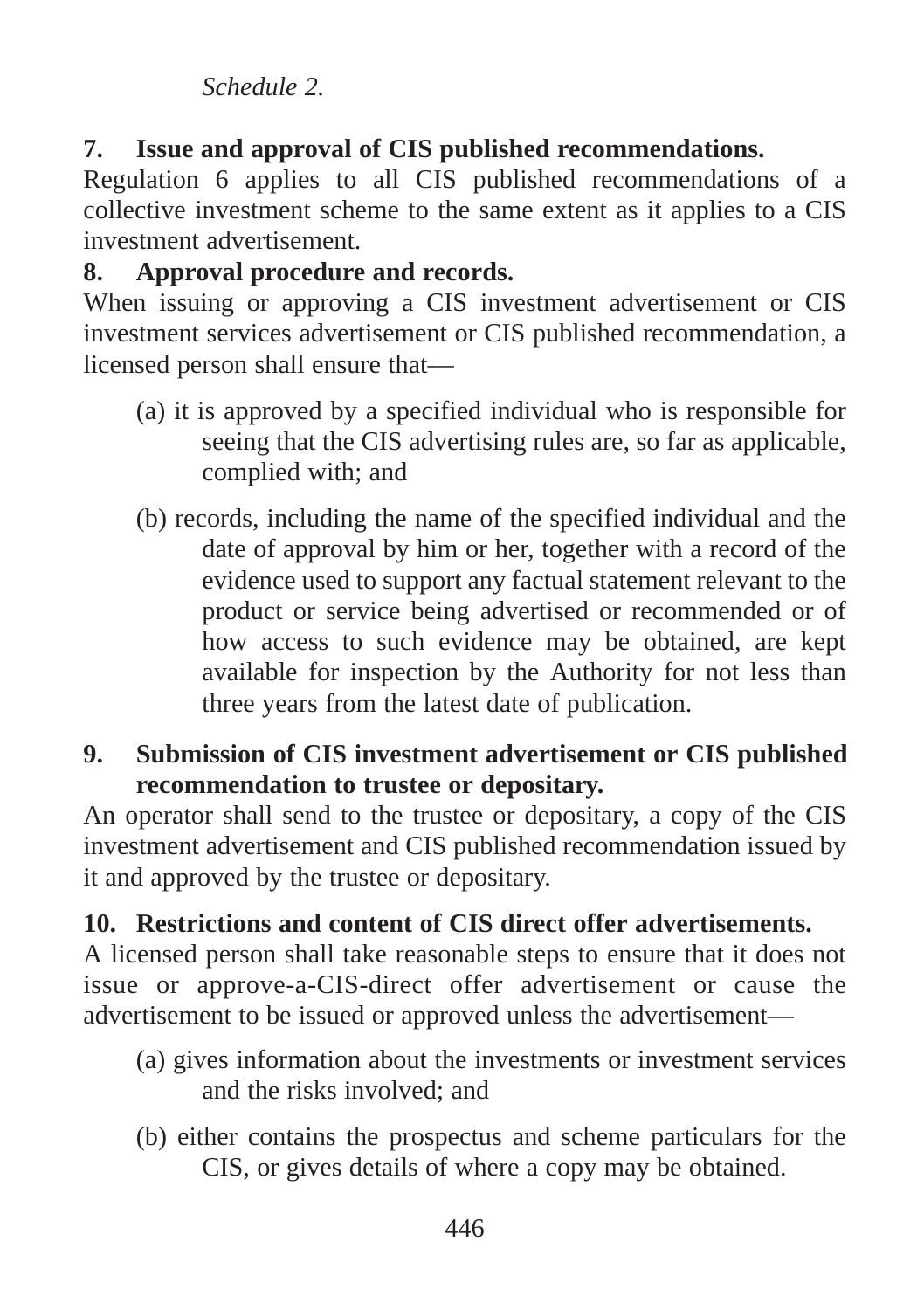# **11. Prohibitions on inducements.**

A licensed person shall take reasonable steps to ensure that neither it nor any of its agents—

(a) offers or gives; or

(b) solicits or accepts;

either in the course of regulated business or otherwise, any inducement which is likely to conflict with any duties of the recipient (or the recipient's employer) owed to customers in connection with regulated business.

# **12. Maintenance of records.**

A licensed person shall maintain sufficient records to demonstrate compliance with regulation 11.

**Note:** *Licensed persons should ensure that commission arrangements which are not disclosable, and any other inducements, are unlikely so to influence the recipients as to cause them to breach any duties which they may have.*

*Arrangements for the rebate or discounting of commission will not constitute an inducement where the licensed person can show that the arrangement is in the CIS customer's interest and the amount or basis of the commission rebate or discount is disclosed to that CIS customer.*

*Each licensed person is responsible for the conduct of its appointed representatives and if any of them breaches these Regulations, the Authority may proceed as if the licensed person had committed the breach.*

*Division B—Dealing, Managing and Advising*

# **13. Suitability of transactions.**

The operator of a collective investment scheme shall take reasonable steps to ensure that transactions are suitable for the scheme, having regard to the stated investment objectives of the scheme.

# **14. Dealing fairly and in due turn.**

An operator shall deal with a CIS customer, a CIS and own account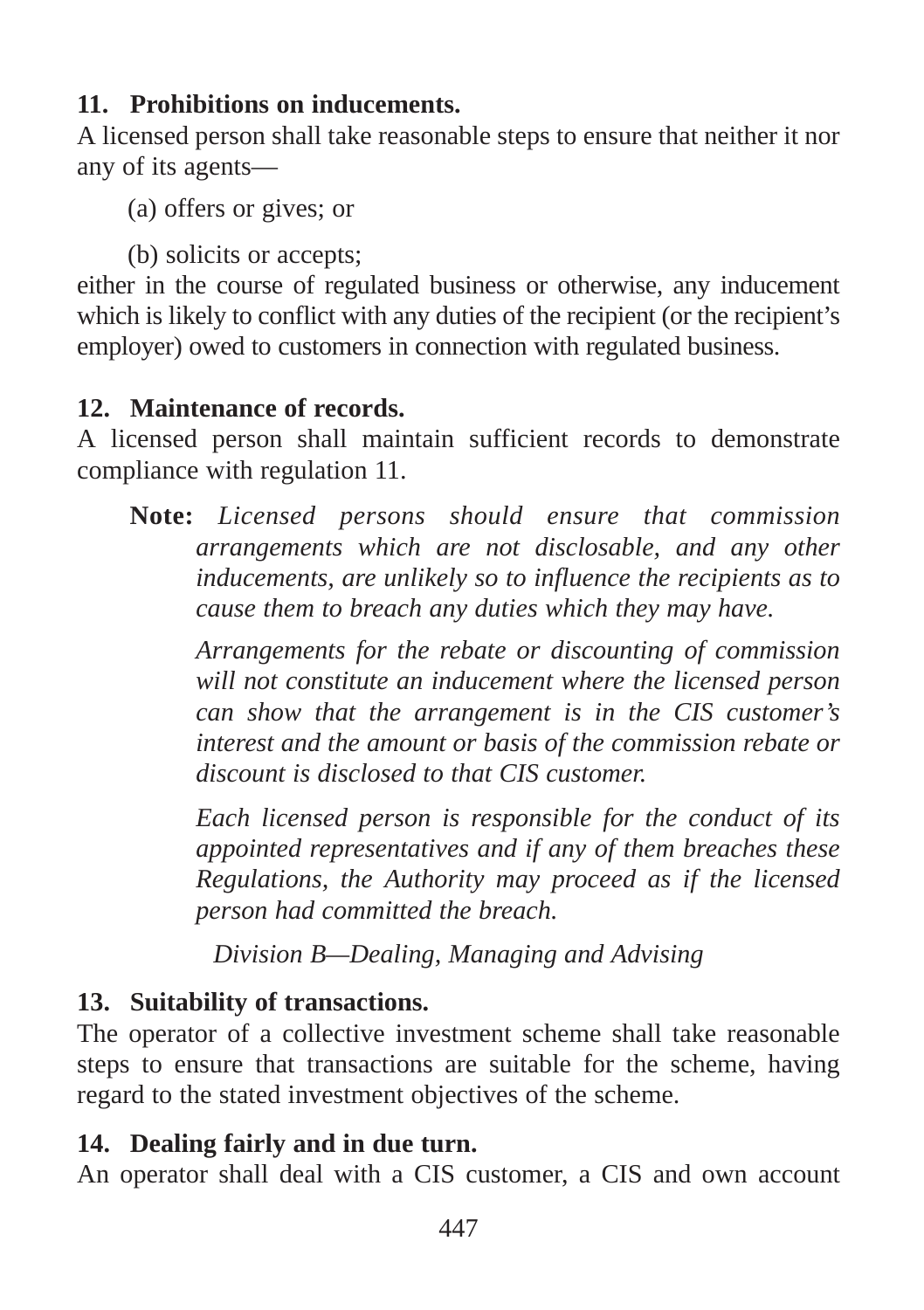transactions fairly and in due turn.

### **15. Requirements for timely execution.**

(1) Once an operator has agreed or decided, in its discretion, to effect or arrange a current CIS customer order or current CIS order, it shall effect or arrange the execution of the order as soon as reasonably practicable in the circumstances.

(2) This regulation does not preclude an operator from postponing execution of a CIS order where it believes, on reasonable grounds, that the postponement is in the best interests of the CIS customer or CIS.

**Note:** *Best execution applies to dealing in underlying securities.*

### **16. Best execution.**

(1) Where an operator deals for a CIS or a CIS customer, it shall provide best execution.

(2) An operator may rely on another person who executes the transaction to provide best execution, but only if it believes, on reasonable grounds, that he or she will do so.

(3) For the purposes of this regulation, an operator provides best execution—

- (a) if it takes reasonable care to ascertain the price which is the best available for the CIS or CIS customer in the relevant market at the time for transactions of the kind and size concerned; and
- (b) unless the circumstances require it to do otherwise in the interests of the CIS or CIS customer, it deals at a price which is no less advantageous to it,

and in applying this regulation, an operator shall leave out of account any charges disclosed to the CIS or CIS customer which it or its agent would make.

**Note:** *Regulation 16 covers an operator selling securities as part of share exchange.*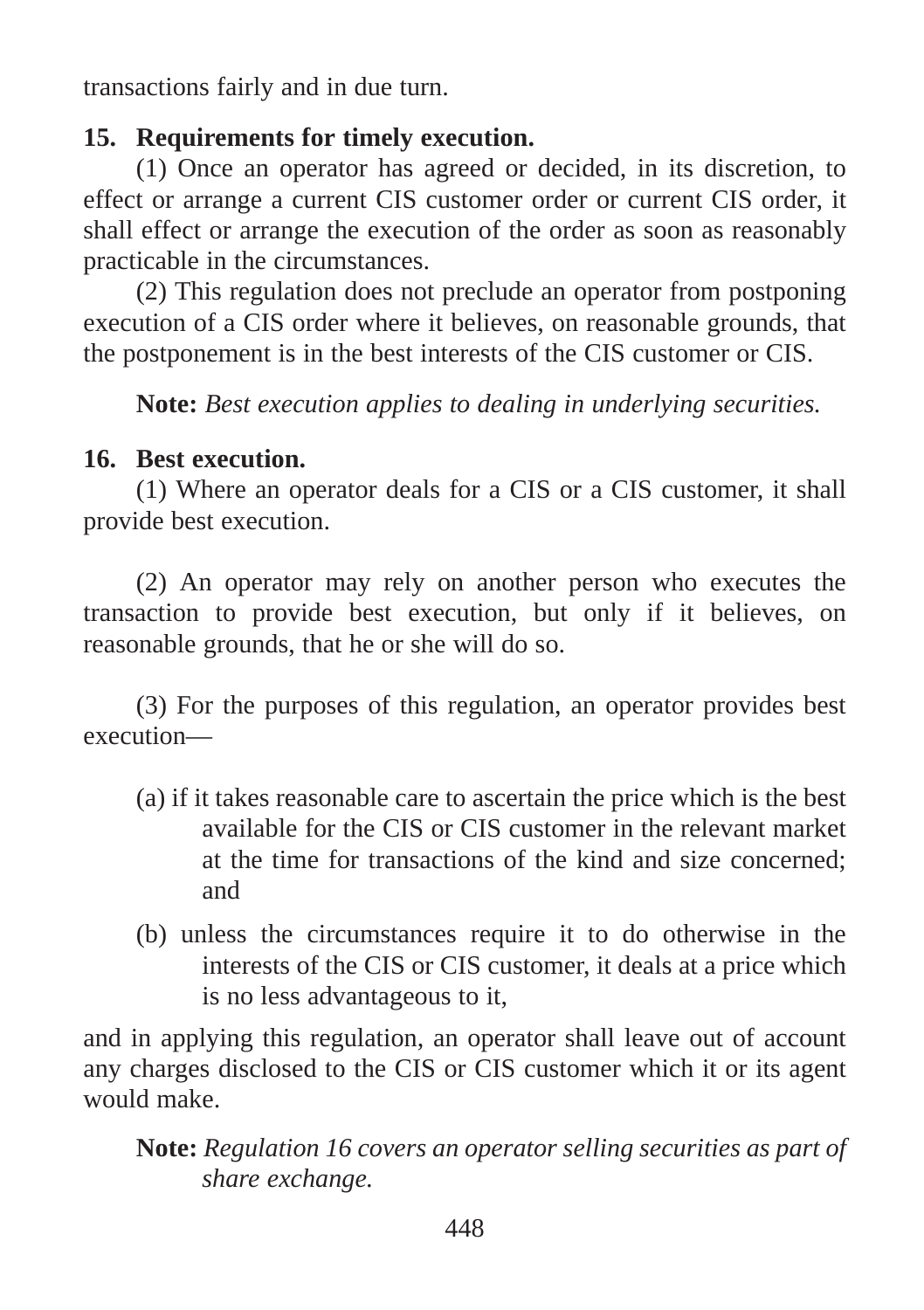## **17. When not to provide best execution.**

Subject to regulation 16, there is no obligation to provide best execution in relation to shares or units in a Collective Investment Scheme.

**Note:** *Regulation 17 applies to dealing in shares or units of a Collective Investment Scheme*

### **18. Timely allocation of transactions.**

An operator shall ensure that a transaction it executes is promptly allocated.

**Note:** *Regulation 18 applies to dealing in underlying securities.*

**Explanation:** *Where an operator has dealt collectively for, a collective investment scheme and CIS customers, or for one or more collective investment schemes or CIS customers and itself, or for non CIS customers, in addition to these, allocation of the transaction should be completed as soon as possible after the transaction is effected. Where there is any delay in completing the allocation, particularly where the intended basis of allocation has not been determined in advance of dealing, the reason for the delay should be fully documented.*

# **19. Recording allocation.**

An operator shall make a record of the intended basis of allocation—

- (a) when the operator is dealing for one or more CISs or CIS customers, either before or as soon as possible after the transaction is effected; or
- (b) when the operator is dealing for one or more CISs or CIS customers and itself, before the transaction is effected;

and that record shall be kept for at least seven years.

# **20. Re-allocation.**

Where an operator discovers an error, either in the intended basis of allocation or in the actual allocation, it may recommence the allocation on a different and correct basis provided that—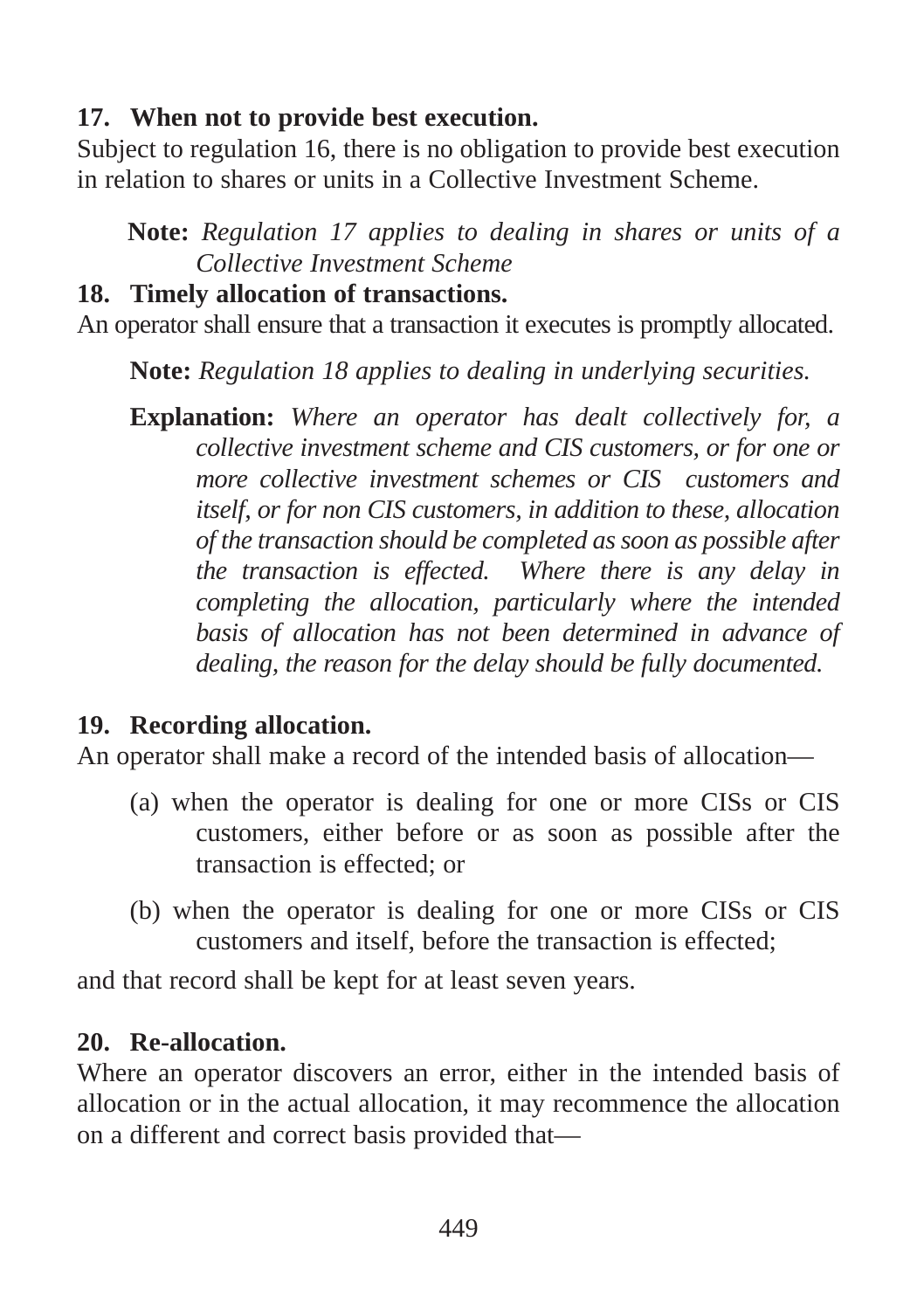- (a) a written record of the reason for re-allocation is made at the time of re-allocation; and
- (b) it complies with all the provisions of regulations 21 and 22, so far as applicable.

**Note:** *Regulation 20 applies to dealing in underlying securities.*

# **21. Fair allocation of aggregated orders.**

Where an operator has aggregated an order for a CIS or CIS customer transaction with an order for an own account transaction, or with another order for a CIS or non CIS customer transaction, then in the subsequent allocation—

- (a) it shall not give unfair preference to itself or to any of those for whom it dealt; and
- (b) if all cannot be satisfied, it shall give priority to satisfying orders for CIS transactions and CIS customer transactions unless it is satisfied, on reasonable grounds, that without its own participation, it would not have been able to effect those orders either on such favourable terms or at all.
	- **Explanation:** *To avoid giving anyone "unfair preference" in allocating aggregated orders, allocations should be made in a manner which—*
		- *(a) is fair as between the operator and its CIS and CIS customers and among its customers themselves;*
		- *(b) is reasonable in the interests of all; and*
		- *(c) does not conflict with any relevant CIS customer's instructions or the provisions of a CIS agreement.*

# **22. Price at which allocations are to be effected.**

Each aggregated transaction shall be allocated at the price paid per unit allocated, taking into account all relevant fees and commissions.

# **23. Application of uniform standards.**

Each allocation made by an operator shall be made in accordance with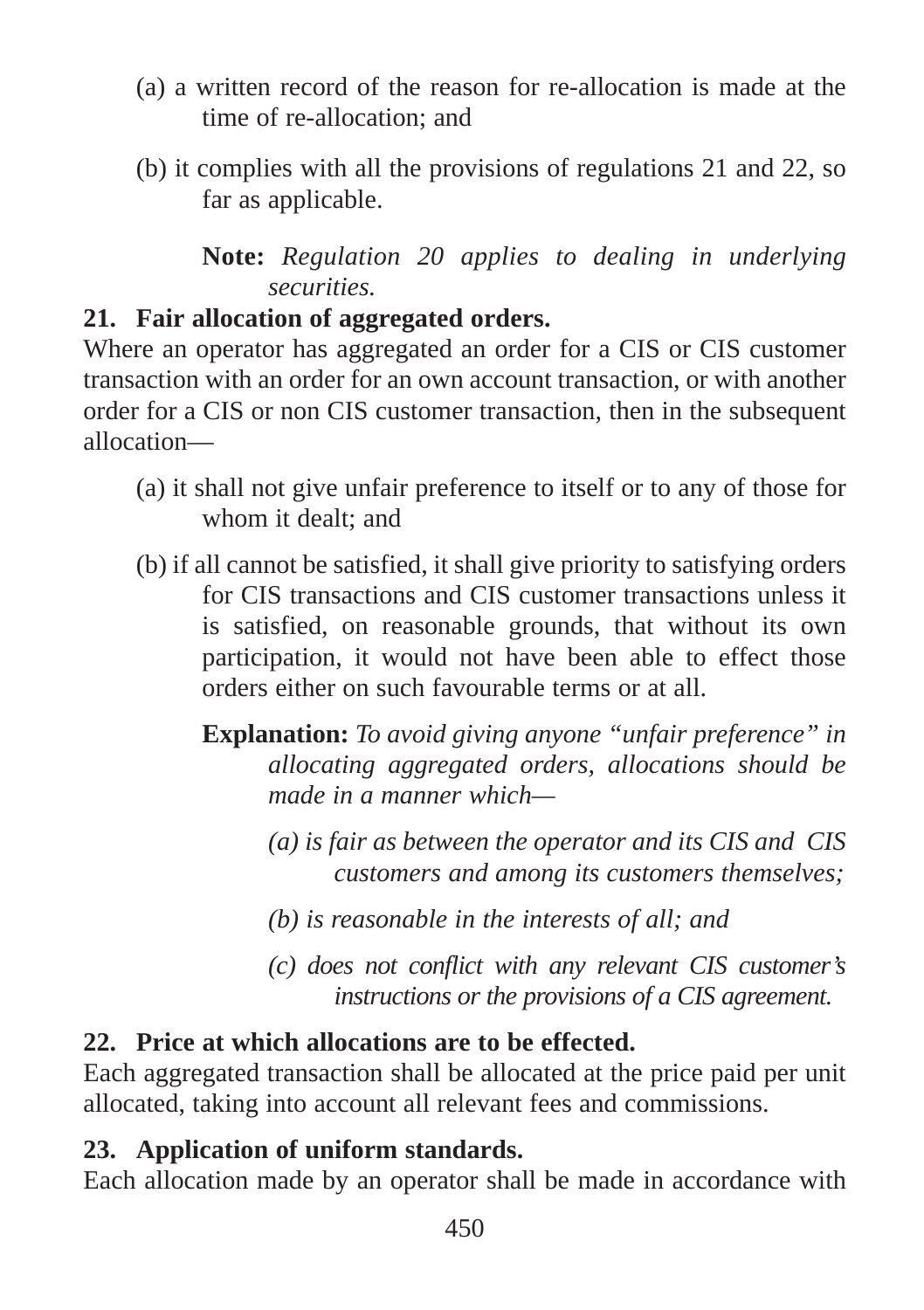standards and procedures which are uniform for all allocations made by the operator.

## **24. Prohibition of insider dealing.**

(1) A licensed person shall not effect, either in Uganda or elsewhere an own account transaction when it knows of circumstances which mean that it, its associate, or an employee of either, is prohibited from effecting that transaction by the statutory restrictions on insider dealing.

(2) A licensed person shall use its best endeavours to ensure that it does not knowingly effect either in the course of regulated business or otherwise a transaction for a customer it knows is so prohibited.

(3) Subregulations (1) and (2) do not apply where—

- (a) the prohibition applies only because of knowledge of the licensed person's own intentions; or
- (b) the licensed person is a recognised market maker with obligations to deal in the investment;
- (c) the licensed person is a trustee or personal representative who acts on the advice of a third party appearing to be an appropriate adviser who is not so prohibited.

**Note:** *Applies to dealing in underlying securities*

# **25. Requirement to notify the Authority.**

Where an operator has reasonable cause to believe that it has effected a transaction prohibited under regulation 24, it shall inform the Authority immediately.

*Division C—Fair and Clear Communication*

# **26. Requirement to ensure fair and clear communication.**

(1) An operator may make a communication with another person which is designed to promote the provision of CIS investment services only if it can show that it is satisfied, on reasonable grounds, that the communication is fair and not misleading.

(2) An operator shall take reasonable steps to ensure that any agreement, written communication, notification or information which it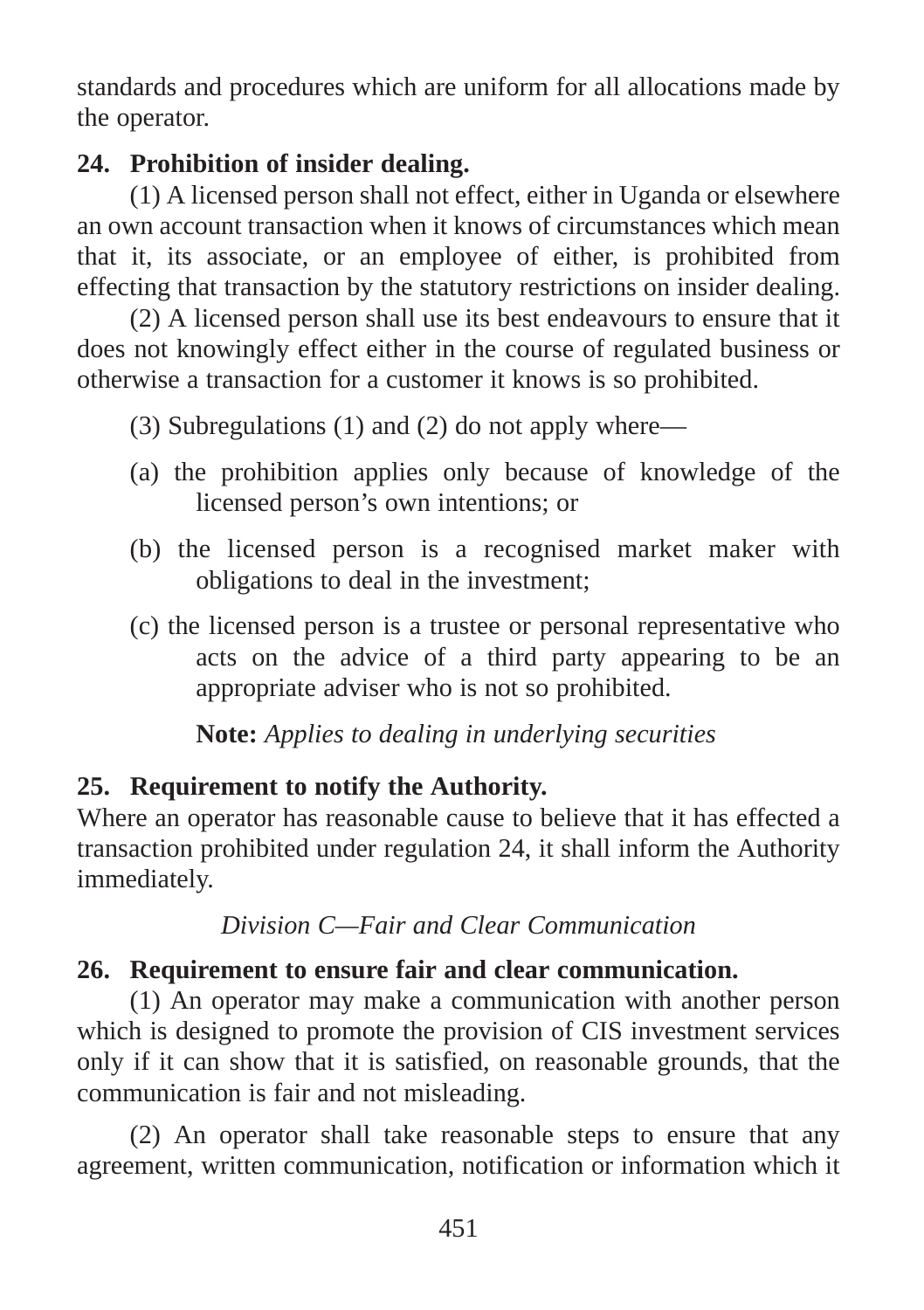gives or sends to an existing or potential CIS customer to whom it provides CIS investment services is presented fairly and clearly.

### *Reporting Transactions*

## **27. Duty to report.**

An operator shall report to the trustee or depositary, in the form and manner prescribed in Schedule 5, details of all transactions effected outside a regulated market.

**Note:** *Regulation 27 applies to dealing in underlying securities.*

### **28. Form and content of reports.**

The report required by regulation 27 shall include the following details—

- (a) the particulars of the parties to the transaction;
- (b) the identity of the relevant investment, and the number of securities or other assets bought or sold:
- (c) the date and time of the transaction;
- (d) the price paid or received; and
- (e) any other information relating to the transaction.

## **29. Time limits for reporting.**

The report required by regulation 27 shall be made no later than the end of the business day following the day on which the transaction is effected.

## **30. Other reporting requirements.**

An operator shall comply with any obligation it may have to report transactions under the rules of a regulated market.

## **31. Providing essential details of transactions.**

(1) A depositary or trustee which effects a sale or purchase of an investment for a Collective Investment Scheme must ensure that the operator of that collective investment scheme is sent, with due despatch, a note containing the essential details of the transaction.

(2) An operator which effects a sale or purchase of collective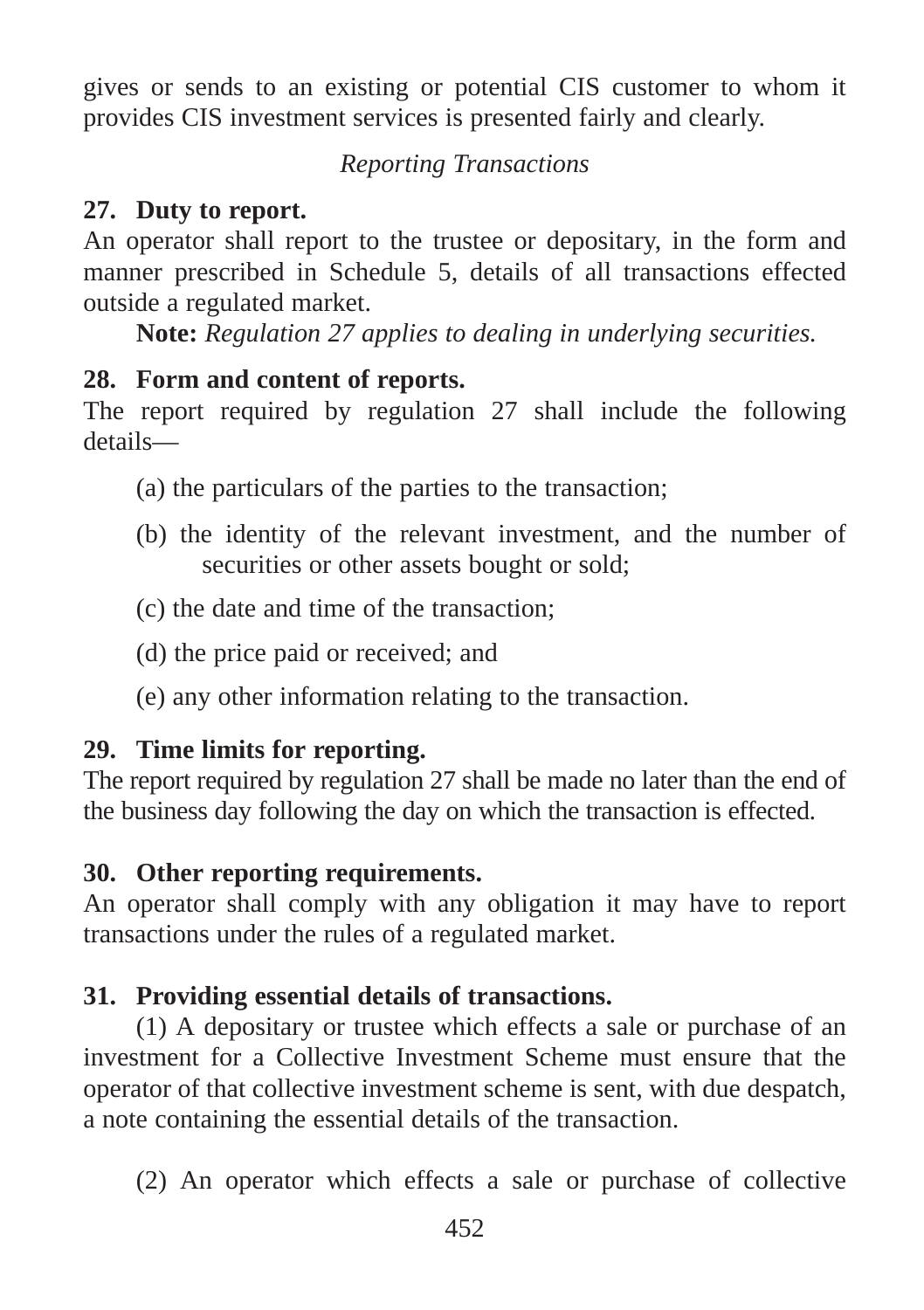investment scheme units or shares on behalf of a CIS customer must ensure that that customer is sent, with due despatch, a note containing the essential details of the transaction.

(3) An operator which decides in its discretion to effect or arrange a CIS order must ensure that the depositary or trustee of that Collective Investment Scheme is sent, with due despatch, a note containing the essential details of the transaction.

(4) The contract note shall take the form stipulated in Schedule 6.

**Note:** *Regulation 31 applies to both dealing in shares or units and underlying securities.* 

*Division D—CIS Customer Money*

### **32. Duty to obey CIS customer money regulations.**

A trustee or depositary shall comply with the requirements of this Division and regulations 63 to 68.

## **33. CIS customer money.**

A trustee or depositary who holds CIS customer money shall ensure that the money is paid immediately into either a current or deposit account with an approved bank which is in the name of the trustee or depositary as trustee or depositary of the CIS and its title sufficiently distinguishes it from any other account held by the operator of the scheme.

## **34. CIS customer money bank.**

An operator may not hold CIS customer money with an approved bank which is an associate of the operator.

## *Division E—Anti-Money Laundering*

# **35. Compliance with relevant legislation.**

A licensed person shall comply with any relevant legislation relating to anti-money laundering to the extent applicable to that licensed person.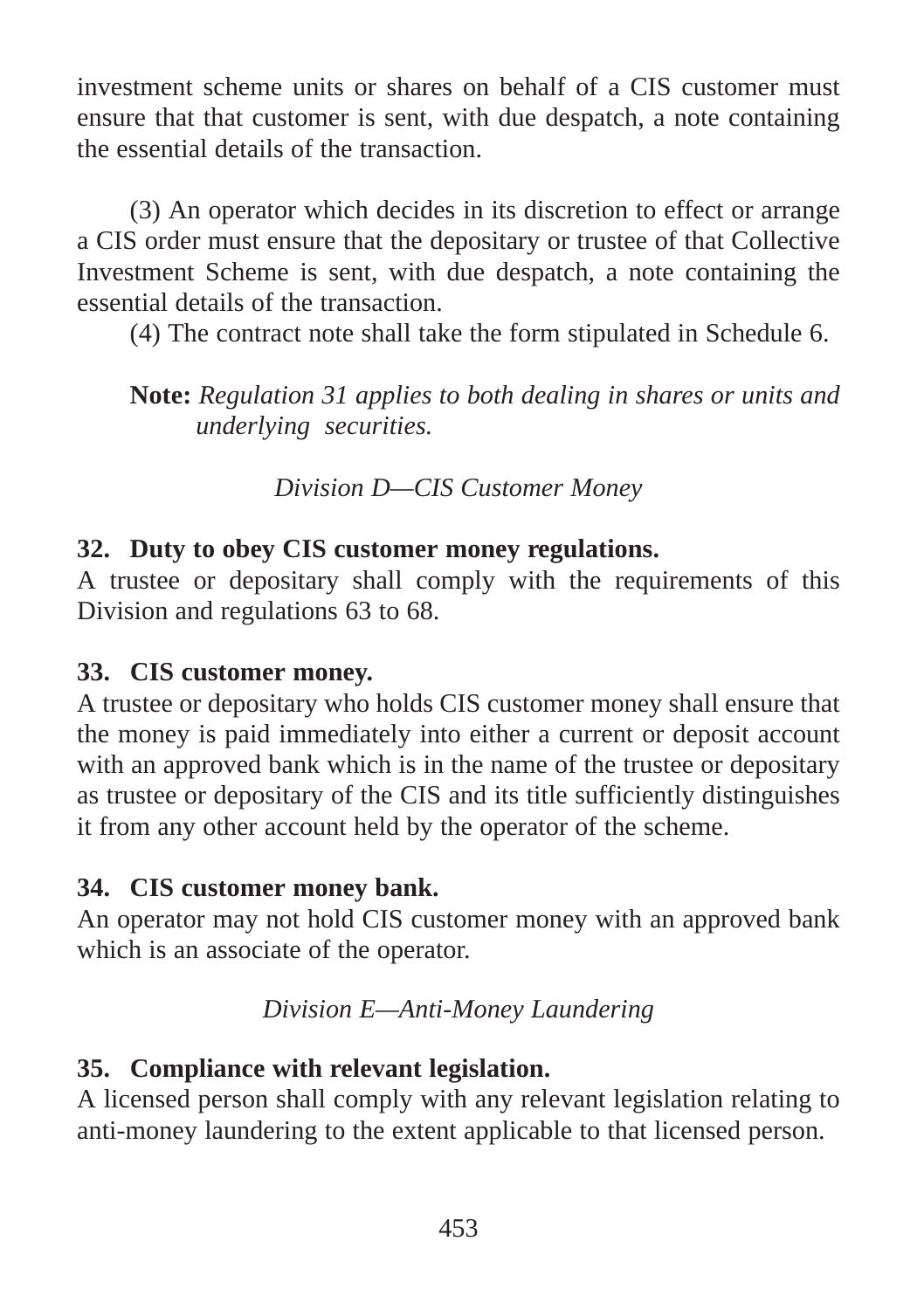*Division F—Management of Collective Investment Schemes*

#### **36. Material interests and conflicts of interest.**

Where a licensed person has a material interest in a transaction to be entered into with or for a CIS or CIS customer, or a relationship which gives rise to a conflict of interest relating to that transaction, the licensed person shall not knowingly either advise, or deal in the exercise of discretion, in relation to that transaction, unless it takes reasonable steps to ensure fair treatment for the CIS or CIS customer.

#### **37. Fair treatment.**

When taking reasonable steps to ensure fair treatment for the CIS customer, an operator of a Collective Investment Scheme who has a material interest or conflict of interest relating to a transaction for the scheme, shall satisfy itself that the transaction is not precluded by law or, where applicable, by the Collective Investment Schemes (Unit Trusts) Regulations, 2003, the Collective Investment Schemes (Open Ended Investment Companies) Regulations, 2003 or by the Scheme Documents, and that—

- (a) the scheme documents expressly permit such transactions to be effected despite the existence of a material interest or conflict; or
- (b) the operator has fairly disclosed the potential interest or conflict in the initial prospectus or scheme particulars, or in its most recent report to the participants or to the trustee or depositary of the scheme not more than 12 months before the date of the transaction; or
- (c) where such disclosure was impracticable, the operator, in effecting the transaction, disregards the interest or conflict so that any disadvantage to the scheme is avoided, or eliminates the interest or conflict.

*Significant Influence Over Company Management*

### **38. Acquisition of securities carrying voting rights.**

The operator of a licensed scheme may not acquire or cause to be acquired for the scheme, the securities of any body corporate if they carry voting rights which, taken together with those of any such securities which the operator already holds for that scheme or for other regulated Collective Investment Schemes, would give the operator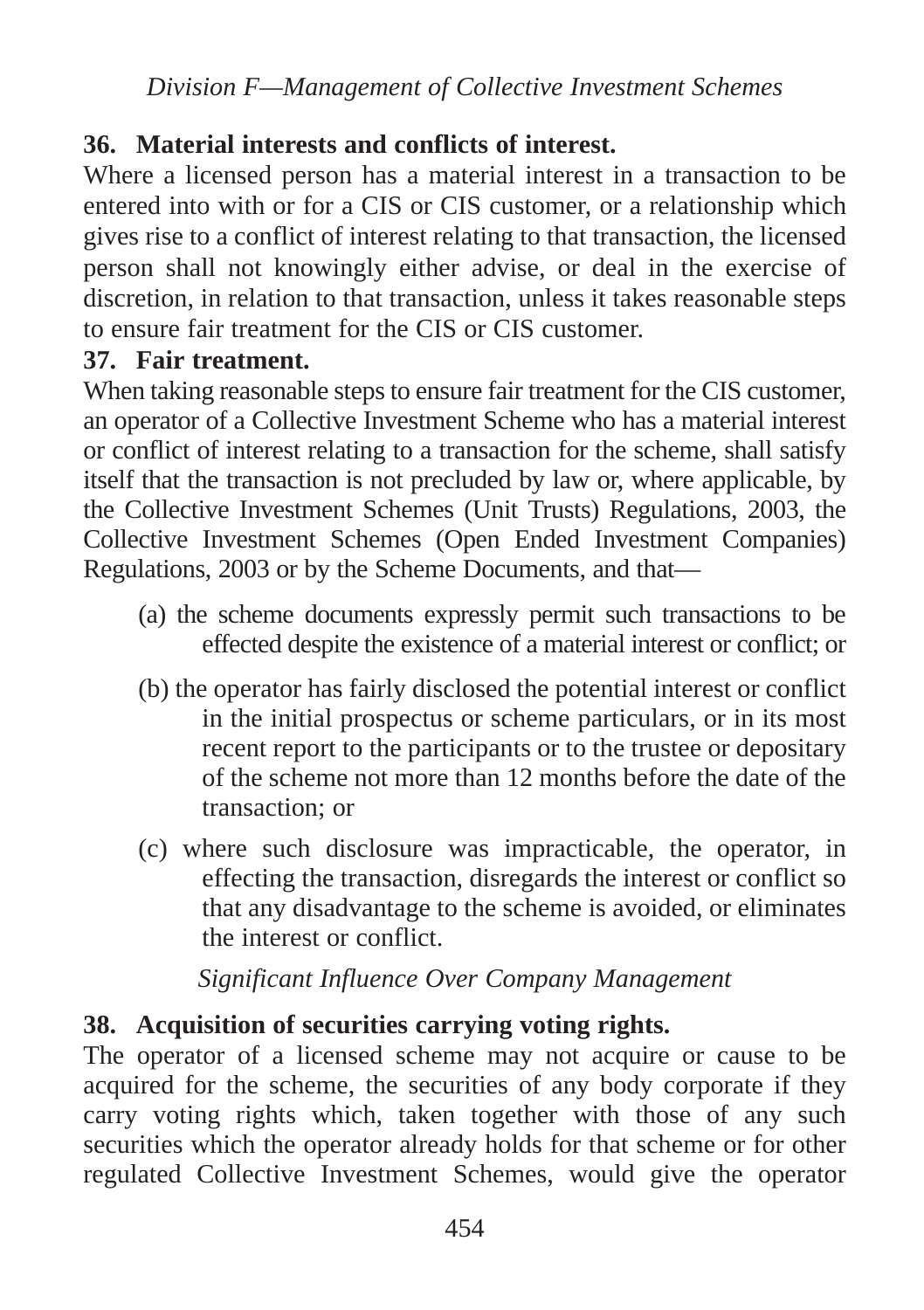power significantly to influence the conduct of business of that body corporate.

#### **39. Operator to reduce influence.**

(1) Where the operator acquires the power significantly to influence the conduct of business of a body corporate in circumstances or for reasons beyond its control, it shall take steps to reduce that power below the significant level by disposing of securities as soon as reasonably practicable having regard to the interests of present and future participants in the scheme or schemes concerned, and in any case within six months of becoming aware that it has acquired that power.

(2) Where an operator acquires the power significantly to influence the conduct of a body corporate in consequence of its own decision, it shall take immediate steps to dispose of securities to reduce the power below the significant level, and if that action results in a loss being sustained by a scheme, the operator shall, from its own resources, compensate the scheme with cash.

### **40. Definition of significant influence.**

For the purposes of regulations 38 and 39, a power significantly to influence the conduct of business of a body corporate arises if the operator exercises or controls the exercise of 15% or more of the votes eligible to be cast at a general meeting of that body corporate, disregarding, for this purpose, any temporary suspension of voting rights in respect of the securities of that body corporate.

# *Pricing Controls*

## **41. Application of regulations.**

(1) Regulations 42 to 56 apply to operators.

- (2) Regulations 55 and 57 apply to depositaries and trustees.
- **Note:** *Regulation 47 provides details of the types of checks and standards of control which an operator and the depositary or trustee shall have in place for the valuation of the scheme property and pricing of shares or units.*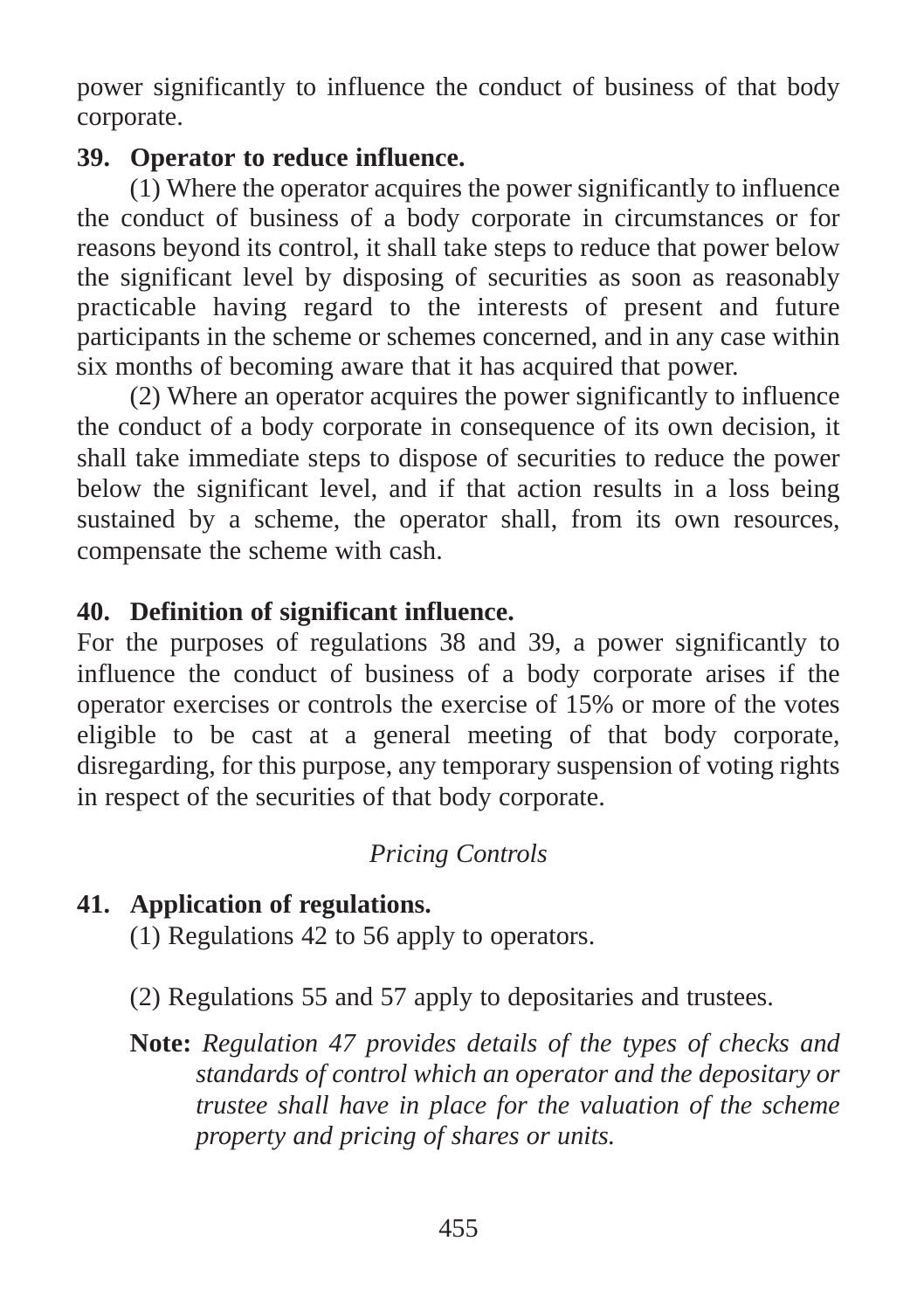*It also details the type of control regime the Authority considers that an operator shall employ to satisfy its obligations in connection with the pricing of shares or units in schemes under its control.*

*Evidence of persistent or repetitive errors, or errors consistently in an operator's favour, is likely to make it more difficult for an operator to demonstrate it meets the standards in this regulation.*

*An operator should determine its method for valuing the scheme property and apply it on a consistent basis.*

### **42. Source of share prices and currency rates.**

(1) Share prices and currency rates used by an operator shall be up to date and from a reputable source.

(2) It is not necessary to carry out significant substantive checking, but the reliability of the source of prices and rates shall be kept under regular review and doubtful prices or rates shall be followed up.

#### **43. Valuation agents.**

(1) The use by an operator of a third party to carry out the valuation function amounts to delegation.

(2) Where the pricing function is delegated or when assistance is obtained, the operator shall satisfy itself that the valuation agent's system is robust and will produce accurate results.

(3) An operator shall keep the valuation agent's controls and procedures under review; the review shall ensure that changes to controls and procedures, including a series of minor changes, do not have a significant adverse effect on the accuracy of the system.

(4) An operator shall review the outputs from the system regularly, and any significant system change.

(5) Where the valuation agent is also responsible for calculating dealing prices of units or shares, an operator shall regularly review this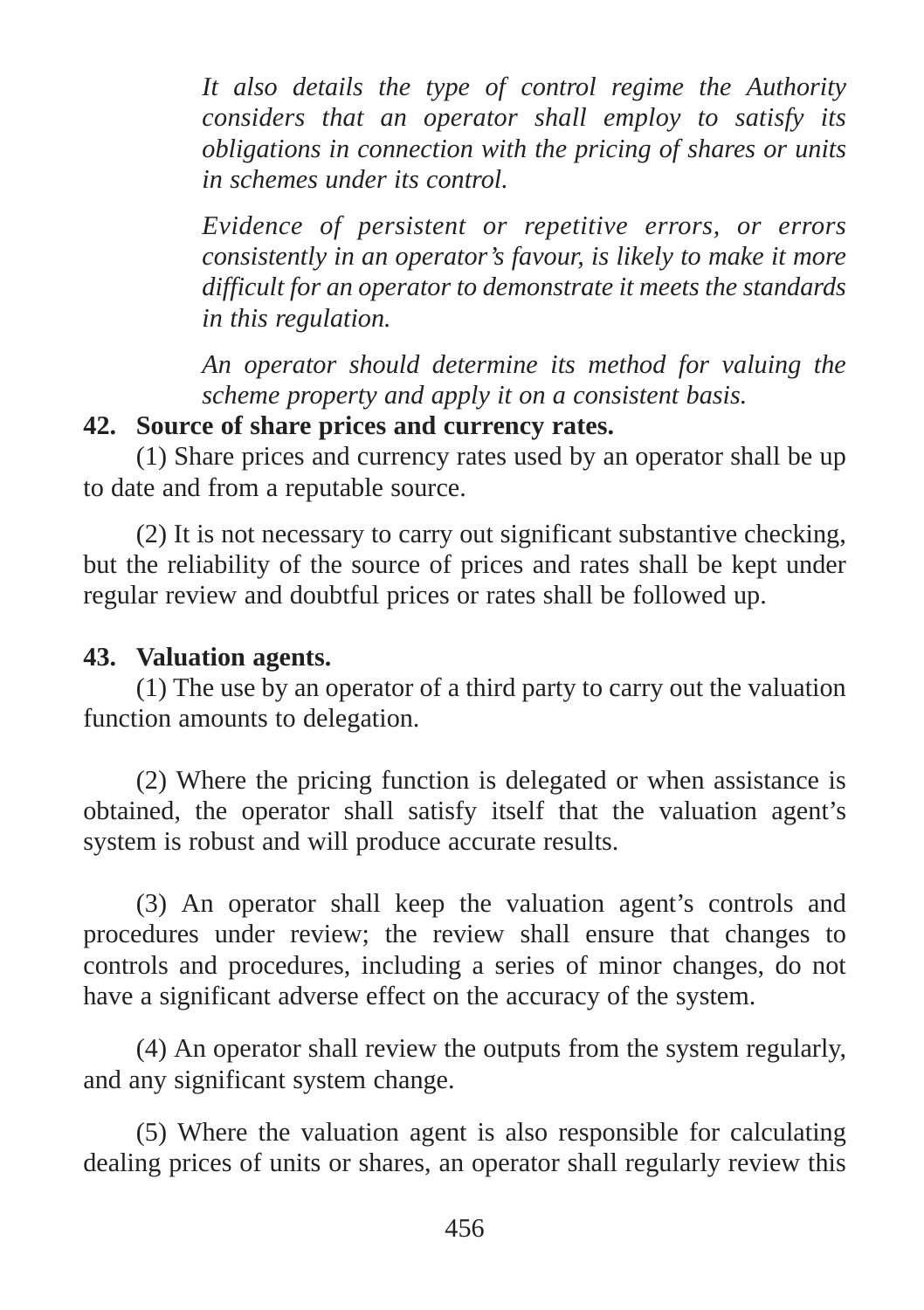system.

#### **44. Reconciliation.**

(1) Unless the valuation and record keeping systems are integrated, the valuation output shall be agreed with an operator's records of the scheme at each valuation point.

(2) An operator's records, including those relating to debtors and creditors, shall be agreed with the depositary's or trustee's records of stocks and both capital and income cash on at least a calendar month basis between the operator and trustee or depositary; reconciling items shall be followed up promptly, and debtors reviewed for recoverability.

#### **45. Inclusion of investment transactions in valuations.**

(1) Systems shall be in place by which all investment transactions are confirmed as quickly as possible in writing or by electronic means to an operator or to a valuation agent.

(2) All deals to which the licensed scheme is committed, which have been notified not less than one hour before a valuation, shall be included in that valuation, at estimated prices if necessary.

(3) Except where there is likely to be significant movement in the price of a unit, it is more important that an accurate cut-off procedure is in place to ensure that omissions or duplications do not take place, than it is to ensure that estimates are included in a valuation.

#### **46. Prices obtained otherwise than from the main pricing source.**

(1) Where prices are obtained otherwise than from the main pricing source (for example unquoted, suspended, or illiquid stocks), an operator shall maintain a record of the source and basis for the value placed on the investment.

(2) The methodology, procedure and controls for the valuation of those investments shall be regularly reviewed to ensure that the valuations are fair and reasonable in the circumstances.

(3) Where no price is available from a main pricing source, valuation of equities shall be at cost of acquisition unless—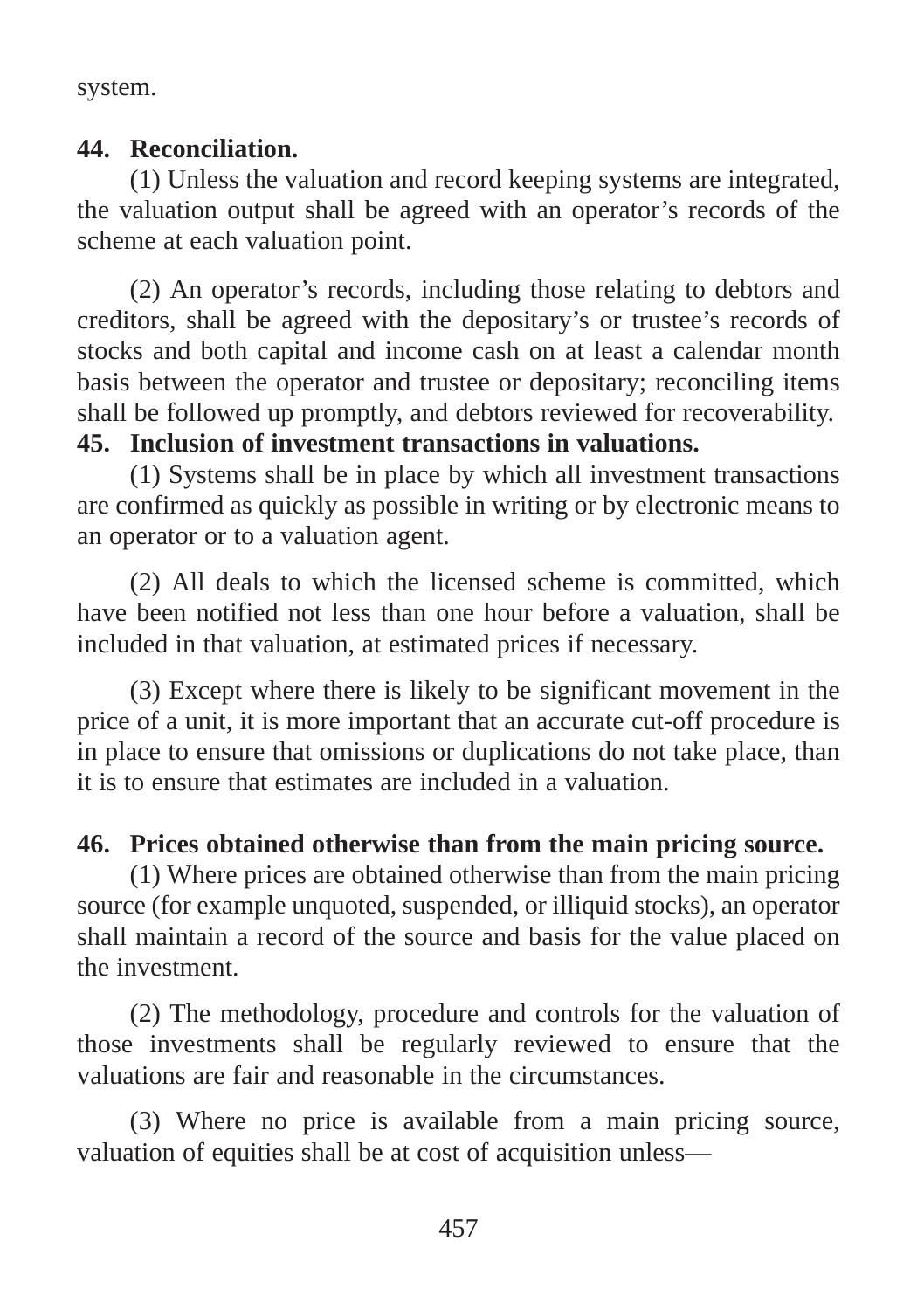- (a) the liquidation value per share of the company at the last balance sheet date, after it has been discounted by 20%, is higher than the cost, in which the discounted liquidation value shall be used;
- (b) the actual liquidation value is lower than cost in which case the actual liquidation value shall be used after it has been discounted by 20%;
- (c) there has been a publicly disclosed transaction in which more than 10% of the issued capital has changed hands at a price, which, discounted by 10%, is higher than cost or at the actual price of the transaction where it is lower than cost, in which case the discounted transaction price shall be used;
- (d) the company has issued new shares at a price which, when discounted by 10%, is higher than cost in which case the discounted new issue share price shall be used or when the actual price of the issue is lower than cost, in which case this lower price shall be used.

(4) For debt instruments where no price is available from a main pricing source, short term debt instruments, that is, those with a maturity of under 365 days at the valuation point, shall be valued at cost (including accrued interest until the beginning of the day) plus the difference between the redemption value (inclusive of interest) and cost spread uniformly over the remaining maturity period of the instrument.

(5) For debt instruments where no price is available from a main pricing source, longer term debt instruments, that is, those with a maturity of over 365 days at the valuation point, shall be valued on the basis of applying the redemption yield according to the maturity of that particular bond.

## **47. Investment and borrowing procedures.**

Licensed persons shall have in place procedures to monitor the applicable rules and regulations on investment and borrowing procedures and should breaches occur, to ensure they are rectified promptly.

## **48. Unapproved securities.**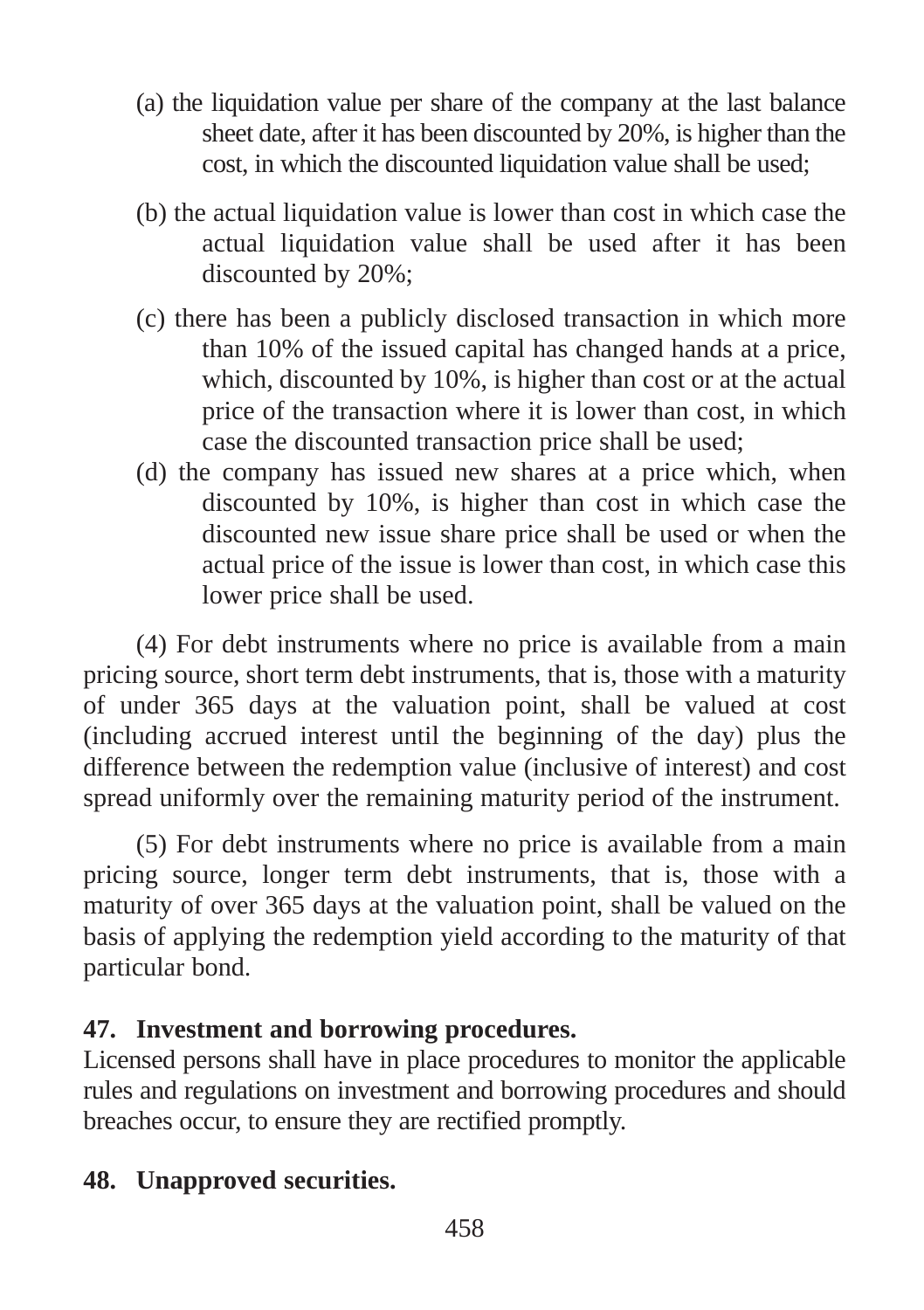To assist with the identification of the level of investment in securities that are not approved securities, the operator shall notify the depositary or trustee of any trade in unapproved securities by no later than the close of business following the date of the transaction.

#### **49. Dividends, interest and expenses.**

(1) A system shall be in place to ensure that dividends are accounted for as soon as stocks are quoted ex-dividend, unless it is prudent to account for them only on receipt.

(2) Fixed interest dividends and interest shall be accrued at each valuation point unless the level of materiality makes a longer interval appropriate.

(3) Expenses of a licensed scheme must be accrued unless the level of materiality makes a longer interval appropriate.

#### **50. Tax positions relevant to a licensed scheme.**

(1) The full tax position of a licensed scheme shall be reviewed regularly, including the basis for the current tax charge, the assumptions being used, and the tax rate applicable.

(2) Adjustments shall be made for substantive changes; for example alterations to the tax profile or likely tax charge when they occur.

#### **51. Valuation limits.**

(1) An operator shall fix a percentage or absolute limit for certain key elements of the valuation referred to in subregulation (2), so that any movement outside the limits is investigated and the investigation and its outcome shall be evidenced and retained by the operator.

(2) The key elements, where relevant, include—

(a) the movement of the prices and values of individual stocks;

(b) changes in currency rates; and

(c) accrual figures for income, expenses, and tax.

(3) Prices which appear not to have changed after a fixed period of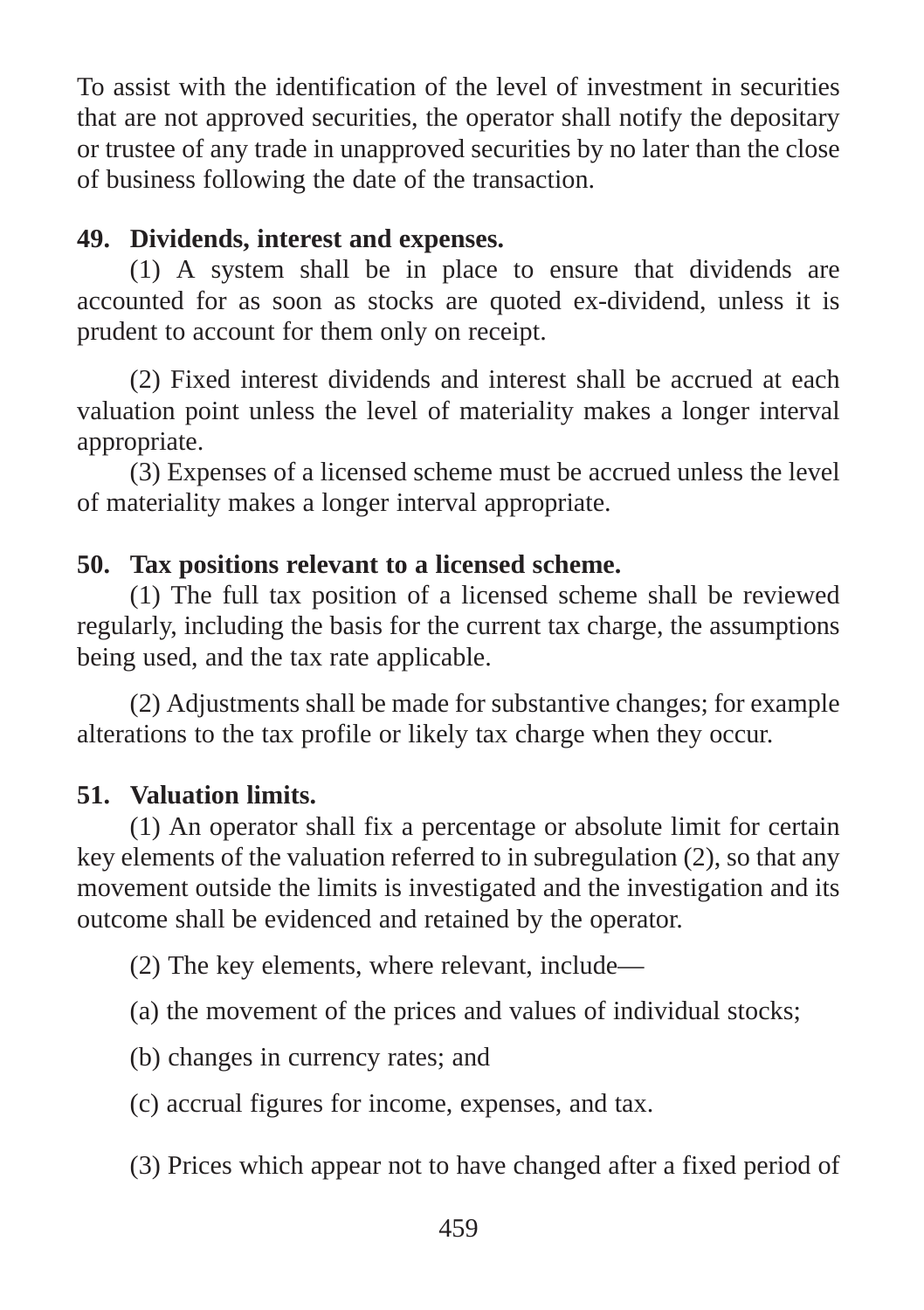time should be investigated, since this may be the result of a price movement having been missed.

### **52. Cash.**

Cash shall be reconciled to the bank account regularly, with outstanding items promptly followed up and a full reconciliation should be sent to the depositary or trustee at a frequency agreed with the depositary or trustee.

### **53. Recording of CIS shares or units in issue.**

Controls shall be put in place to ensure that the correct number of units or shares in issue is recorded at each valuation point and this shall be reconciled with the register of unit holders or shareholders, on at least a calendar monthly basis.

### **54. Verification by investment adviser of assets of licensed scheme.**

(1) Where an investment adviser is appointed to a licensed scheme, a copy of the valuation used by the investment adviser to produce the price of the units should be sent to the operator at least weekly, which the operator must check.

(2) When the scheme's valuation point is less frequent than weekly, a copy of the valuation used shall be sent to the operator as soon as practicable after the valuation point.

### **55. Review by depositary or trustee of operator's controls and systems.**

(1) The depositary or trustee shall thoroughly review an operator's controls and systems to confirm that they are satisfactory.

(2) The review shall be carried out—

- (a) at the start of a depositary's or trustees' appointment;
- (b) thereafter, on a frequency dependent on the risk profile of the licensed scheme;
- (c) when major changes are made by an operator to its systems; and
- (d) when necessary, to ensure that a series of minor changes do not have a significant adverse effect on the integrity of the systems.
- (3) A review shall be carried out more frequently where a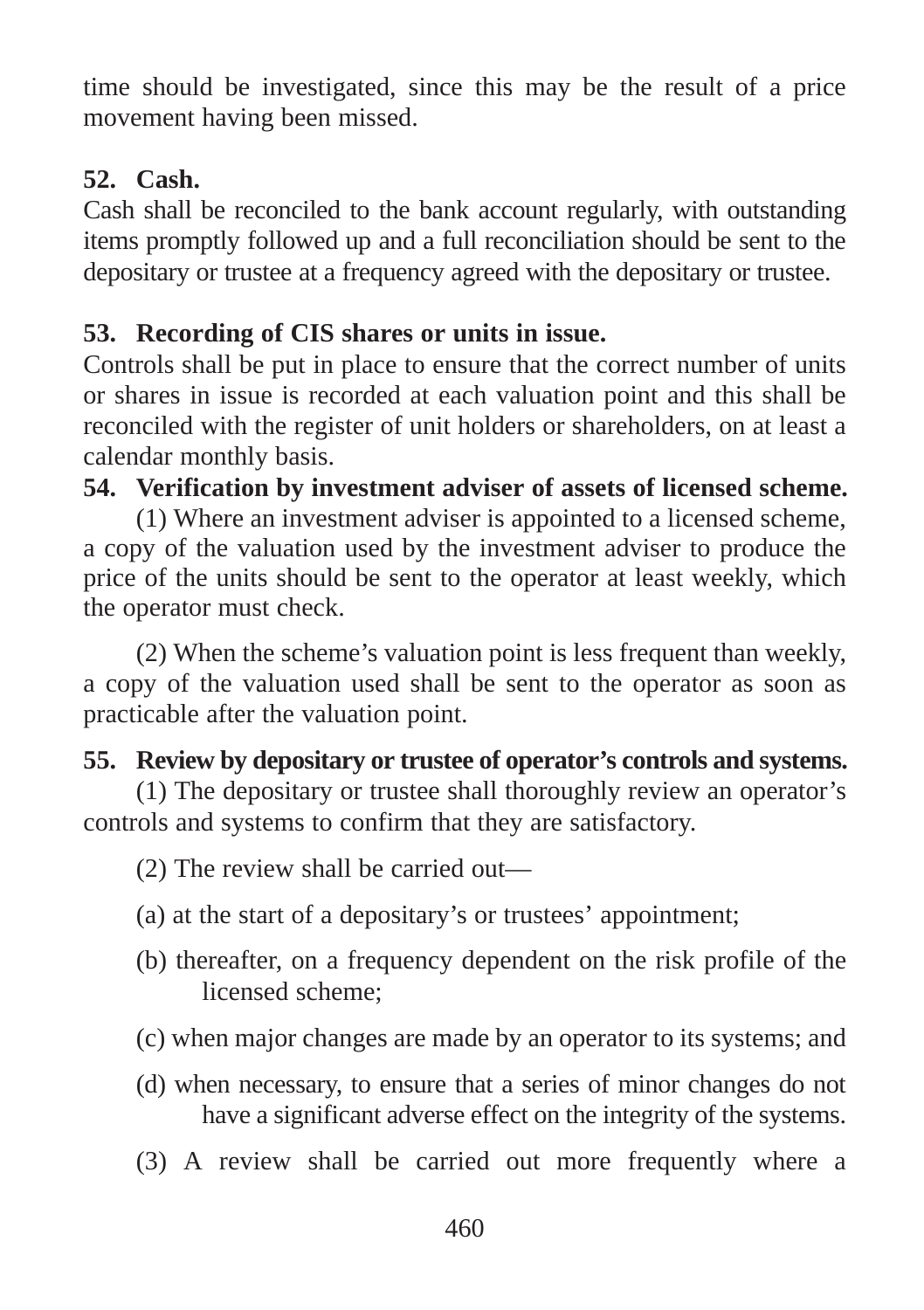depositary or trustee knows or suspects that an operator's controls and systems are weak or are otherwise unsatisfactory: in particular, the prices of unapproved securities and, where noted, the basis for their calculation shall be subjected to frequent verification and an examination of the sources of the prices of those securities shall be carried out.

(4) Additionally, a depositary or trustee shall, from time to time, review other aspects of the valuation of the scheme property of each licensed scheme for which it is responsible, verifying, on a sample basis, if necessary, the assets, liabilities, accruals, units issued, securities prices and any other relevant matters.

(5) The depositary's or trustee's review shall include any analysis of the controls in place to determine the extent to which reliance can be placed on them.

(6) A depositary or trustee shall ensure that any issues, which are identified in a review, are properly followed up and resolved.

(7) Where an operator's systems are manual, or have been installed or amended recently and are therefore unproven, the level of checking will need to be increased accordingly: this will also be necessary where a number of instances of incorrect pricing have previously been identified.

**Explanation:** *Regulation 61 provides details of the types of checks a depositary or trustee must carry out to be satisfied that the operator adopts controls and systems which are appropriate to ensure that prices of units are calculated correctly, and to ensure that the likelihood of incorrect prices will be minimised. These checks also apply where an operator has delegated all or some of its pricing functions to a third party.*

#### **56. Recording and reporting by operator.**

An operator shall record each instance where the last whole figure in shillings of a price of a unit or share is incorrect, and, as soon as the error is discovered, report the fact to the depositary or trustee, together with details of the action taken, or to be taken, to avoid repetition.

**Explanation:** *The purpose of this regulation is that the operator should take account only of a rounded price in shillings,*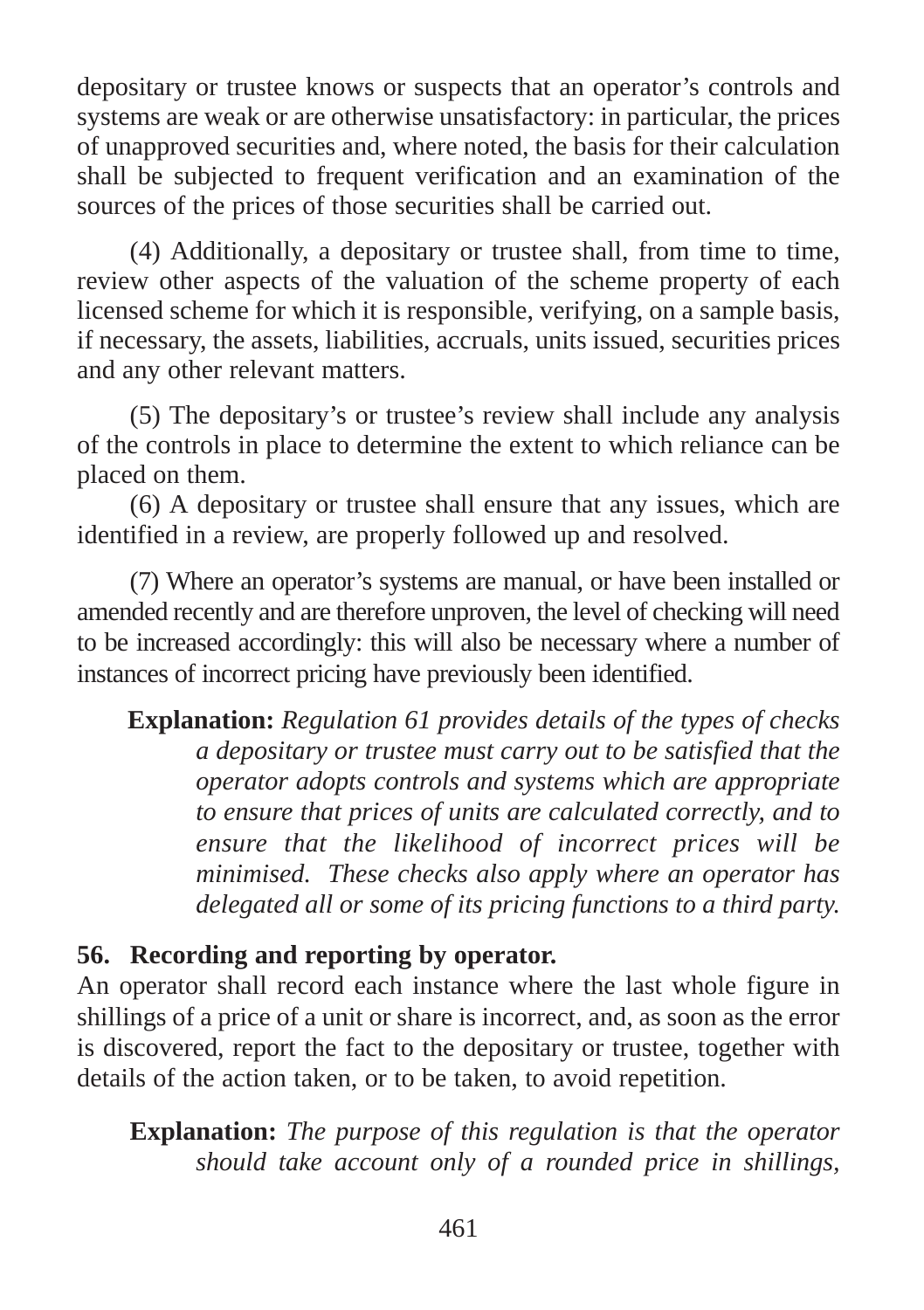*ignoring any fractions.*

#### **57. Reporting by depositary or trustee.**

(1) The depositary or trustee shall report any instances of incorrect pricing immediately upon receipt of notice from the operator and in doing so state as well as the amount of the error in terms of percentage of the price per unit or share—

- (a) whether an operator has followed the pricing controls set out in regulations 42 to 54;
- (b) the significance of any breakdown in management controls or other checking procedures;
- (c) the significance of any failure of systems, including situations where inadequate back-up arrangements exist; and
- (d) the duration of an error (the longer error persists, the more likely that it will have a material effect on price).

(2) The depositary or trustee shall also report to the Authority, immediately, any instance of incorrect pricing where the error is greater than 1% of the price of a unit share where the depositary or trustee believes that reimbursement or payment is inappropriate and should not be paid by an operator

(3) Where a pricing error is less than 1%, the depositary or trustee may agree that there is no need to compensate either the licensed scheme or the CIS customer of that scheme, if the depositary or trustee is satisfied that the operator has followed the pricing controls specified in these Regulations and in this event, the depositary or trustee shall make and retain records of that decision.

### *Division G—Depositary and Trustee Activities*

## **58. Application of regulations.**

(1) The regulations in this Division apply to a licensed person only in relation to those depositary and trustee activities provided to schemes under the Act and to which the regulations apply.

(2) In undertaking an activity referred to in subregulation (1) a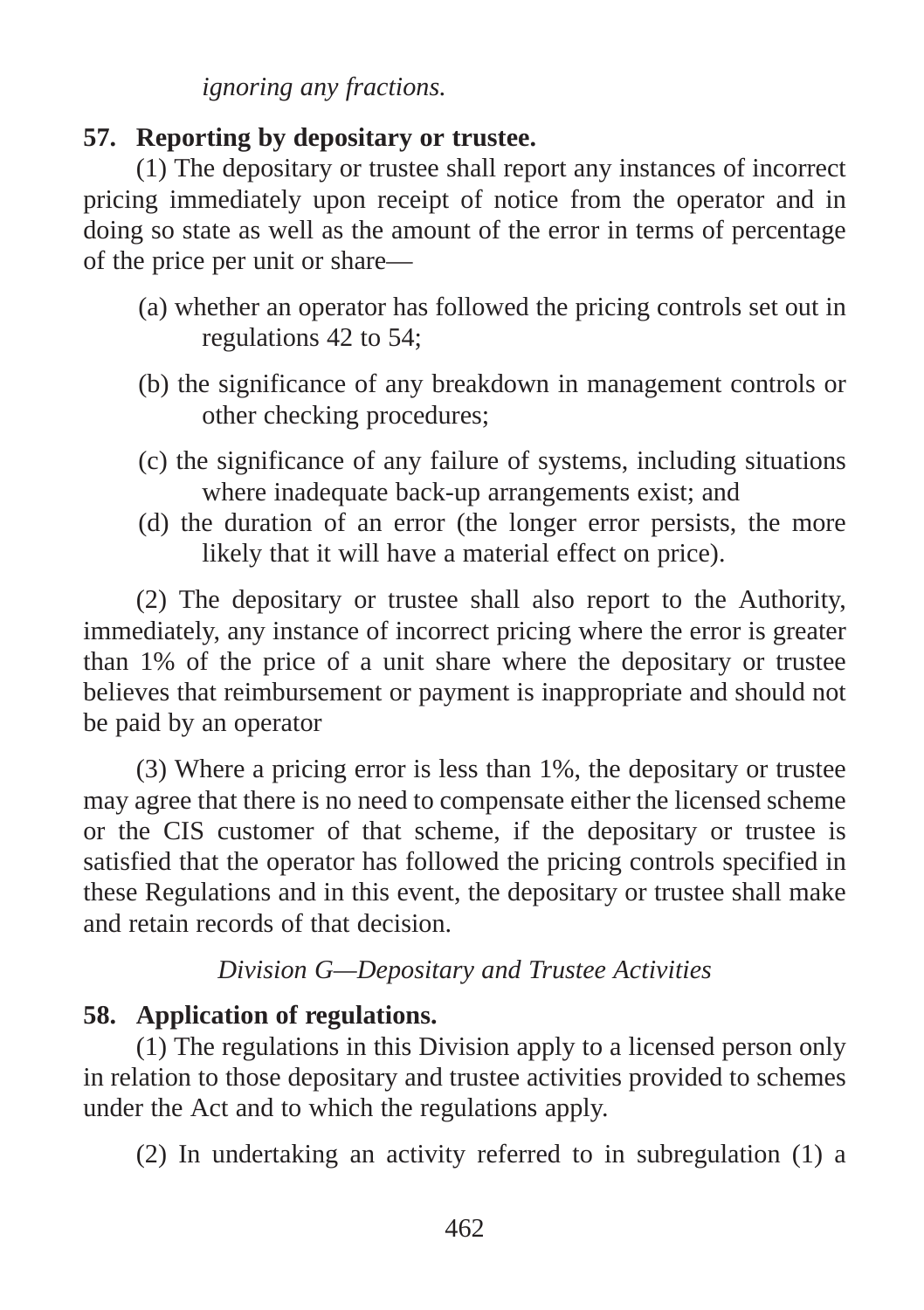depositary or trustee is subject to the provisions of this Division whether it undertakes the depositary and trustee activities regularly, or on an isolated occasion and it shall comply with all the other provisions of these Regulations.

**Note:** *The licensed person should note from regulation 58 that the regulatory regime reflected in Division G applies to a depositary or trustee only in relation to its "depositary and trustee activity", which is any activity undertaken in the course of or incidental to the exercise of any of its powers, or the performance of any of its duties, when acting in its capacity as a depositary or trustee.*

## **59. Exception to regulation 58.**

A depositary or trustee will not be taken to have breached the regulations applying to it if it contravenes them as a result of a legal duty.

### **60. Use of Permitted Third Party (PTP).**

A depositary or trustee may use the services of a PTP only if—

- (a) the depositary or trustee has notified the Authority of its intention to use such services, either generally or in relation to specific activities constituting investment business;
- (b) the depositary or trustee reasonably believes that the PTP is suitable to perform for the depositary or trustee the investment activity in question;
- (c) the use of such services is authorised, whether under the express terms of the instrument governing the scheme or otherwise, and is not prohibited by any applicable law;
- (d) the use of such services is reasonable in the circumstances and, in a case where the PTP is managing investments, the depositary or trustee exercises reasonable supervision over that activity;
- (e) the depositary or trustee supplies to the PTP all information believed by the depositary or trustee to be material and any other relevant information reasonably requested by the PTP; and
- (f) where a complaint about an activity being carried on by a PTP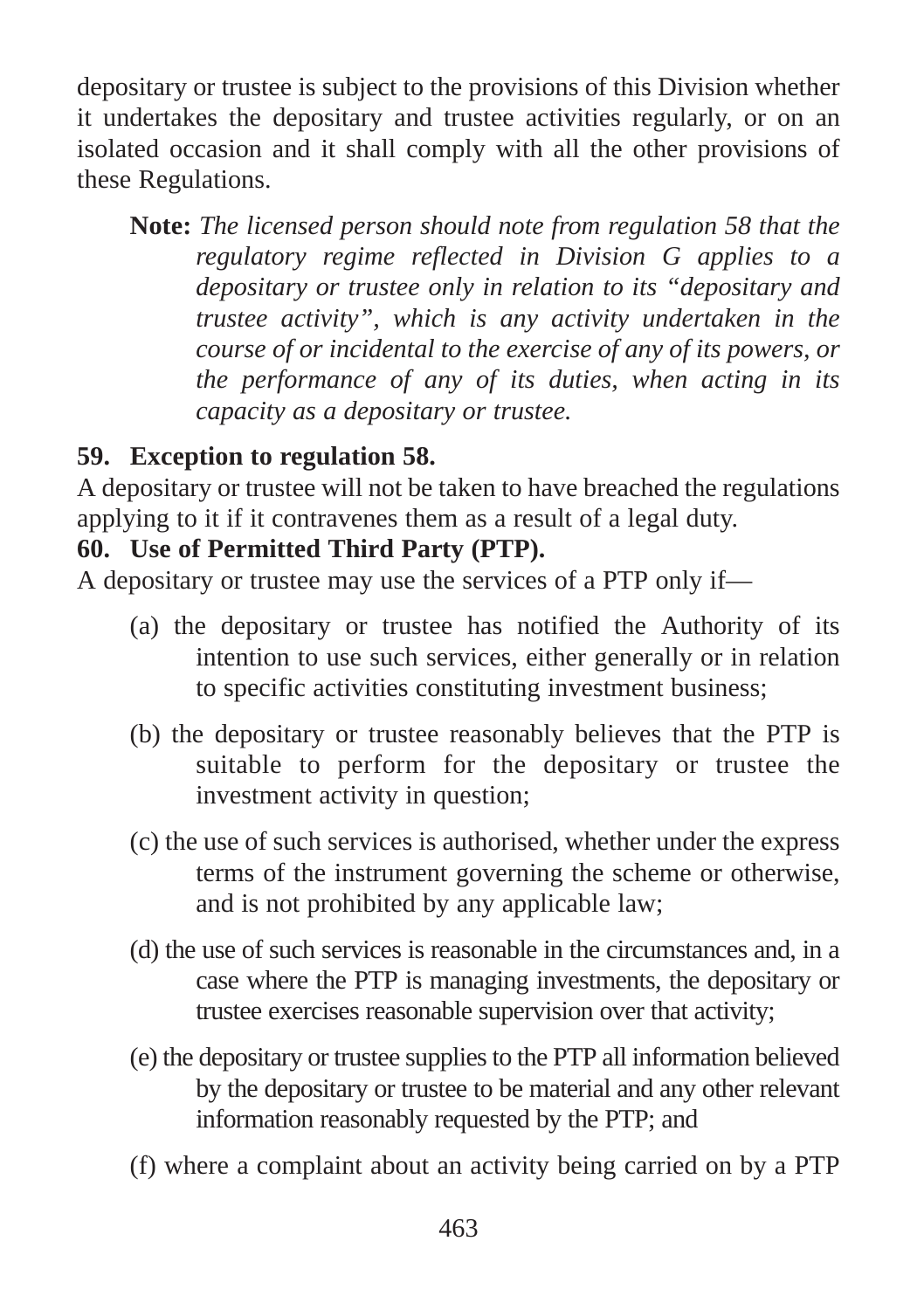for a depositary or trustee is referred to the depositary or trustee by a CIS customer of a CIS to which the depositary or trustee is a depositary or trustee, the depositary or trustee promptly considers whether, consistently with its duties as such depositary or trustee, it should pursue the complaint against the PTP and, if it so concludes, promptly pursues the complaint accordingly.

#### **61. Depositaries or trustees of licensed collective investment schemes.**

(1) In relation to its activities as depository or trustee of a licensed scheme, a depositary or trustee shall be treated as having contravened these Regulations if it contravenes any of the applicable requirements of the Collective Investment Schemes (Unit Trust) Regulations, 2003 and the Collective Investment Schemes (Open-Ended Investment Company) Regulations, 2003 and any other regulations under the Act applicable to the conduct of CIS trustee or depositary business.

(2) The depositary or trustee of a licensed scheme shall report immediately in writing to the Authority, any facts which come to the knowledge of the depositary or trustee of the licensed scheme from which it appears, or might appear, that the operator of the scheme has failed materially—

- (a) to give correct instructions to the depositary or trustee to create or cancel shares or units in the scheme when the operator should have done so;
- (b) to price units in the scheme in accordance with the Collective Investment Schemes (Unit Trust) Regulations, 2003 and the Collective Investment Schemes (Open-Ended Investment Company) Regulations, 2003; or
- (c) to ensure that any CIS related investment advertisement issued or approved by the operator complies with the CIS advertising rules.

(3) The depositary or trustee of a licensed scheme shall submit to the Authority, every three months, a written return (to be received by the Authority not later than one month after the end of that period) stating, by reference to the operator of each licensed scheme in respect of which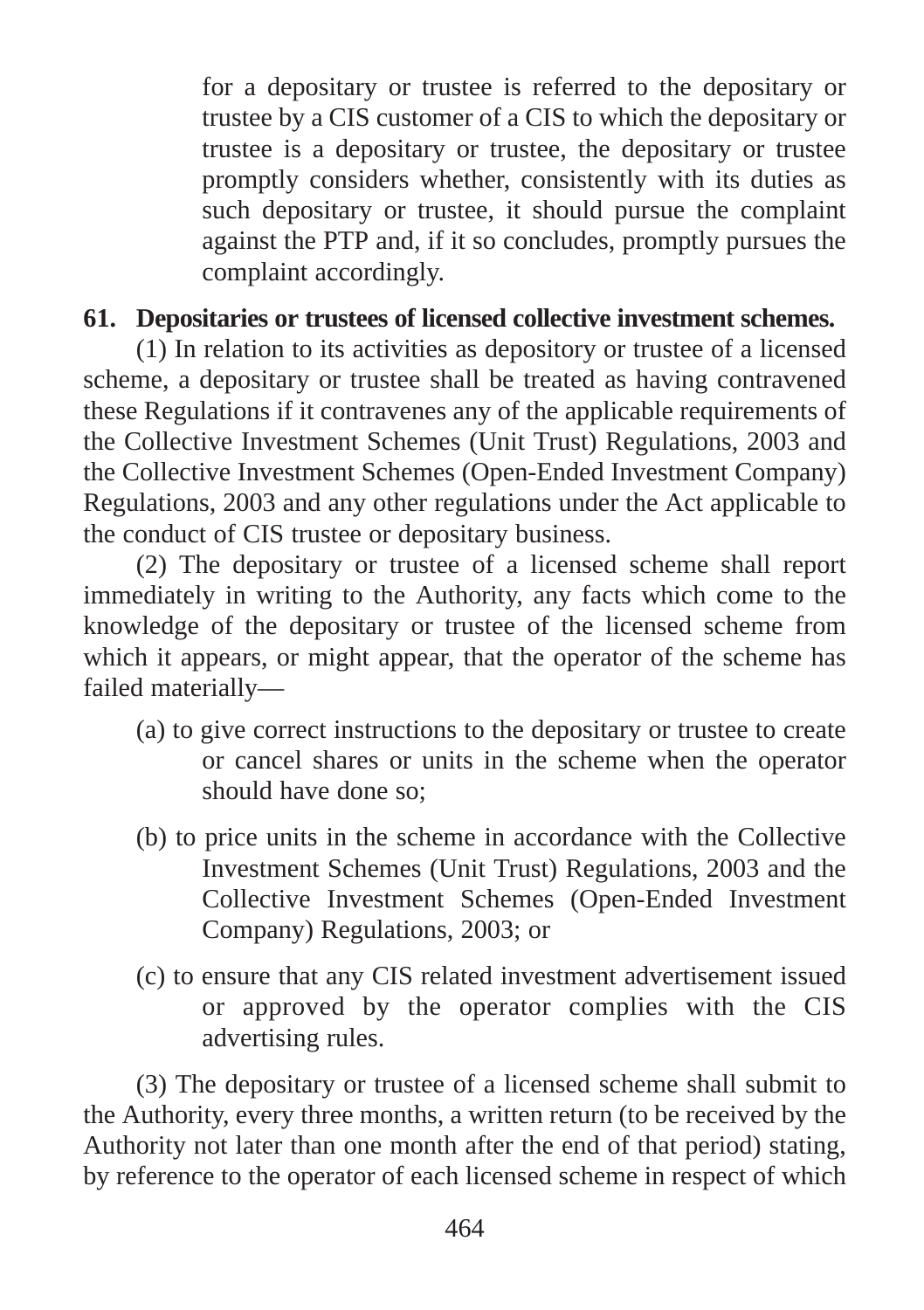the licensed person is a depositary or trustee, the number of times during the period covered by the return in which facts came to the licensed person's knowledge from which it appeared or might have appeared that the operator had failed, materially or otherwise in the manner set out in subregulation (2), except where the failure was an isolated incident.

### *Compliance, Reporting and Records*

#### **62. Maintenance of records.**

A depository or trustee shall maintain all appropriate records to enable it to report to the Authority, in whatever manner prescribed, covering its own licensed activities and those of operators for whom it acts in this respect.

### **63. Notification to approved bank.**

(1) When a depositary or trustee opens a CIS bank account, the depositary or trustee shall give or have given written notice to the approved bank requiring the bank to acknowledge to it in writing—

- (a) that all money standing to the credit of the account is held by the depositary or trustee as trustee and that the bank is not entitled to combine the account with any other account or to exercise any right of set-off or counterclaim against money in that account in respect of any sum owed to it on any other account of the depositary or trustee;
- (b) that interest earned on the account shall be credited to the account, or to an account of that type; and
- (c) that the title of the account sufficiently distinguishes the account from any account containing money that belongs to the depositary or trustee, to other collective investment schemes to which the depositary or trustee provides services or to the operator, and is in the form requested by the depositary or trustee.

(2) In the case of a CIS bank account in Uganda, if the Approved Bank does not provide the acknowledgement referred to in subregulation (1) within twenty business days of the despatch of the notice by the depositary or trustee, the depositary or trustee shall—

(a) withdraw all money standing to the credit of the account; and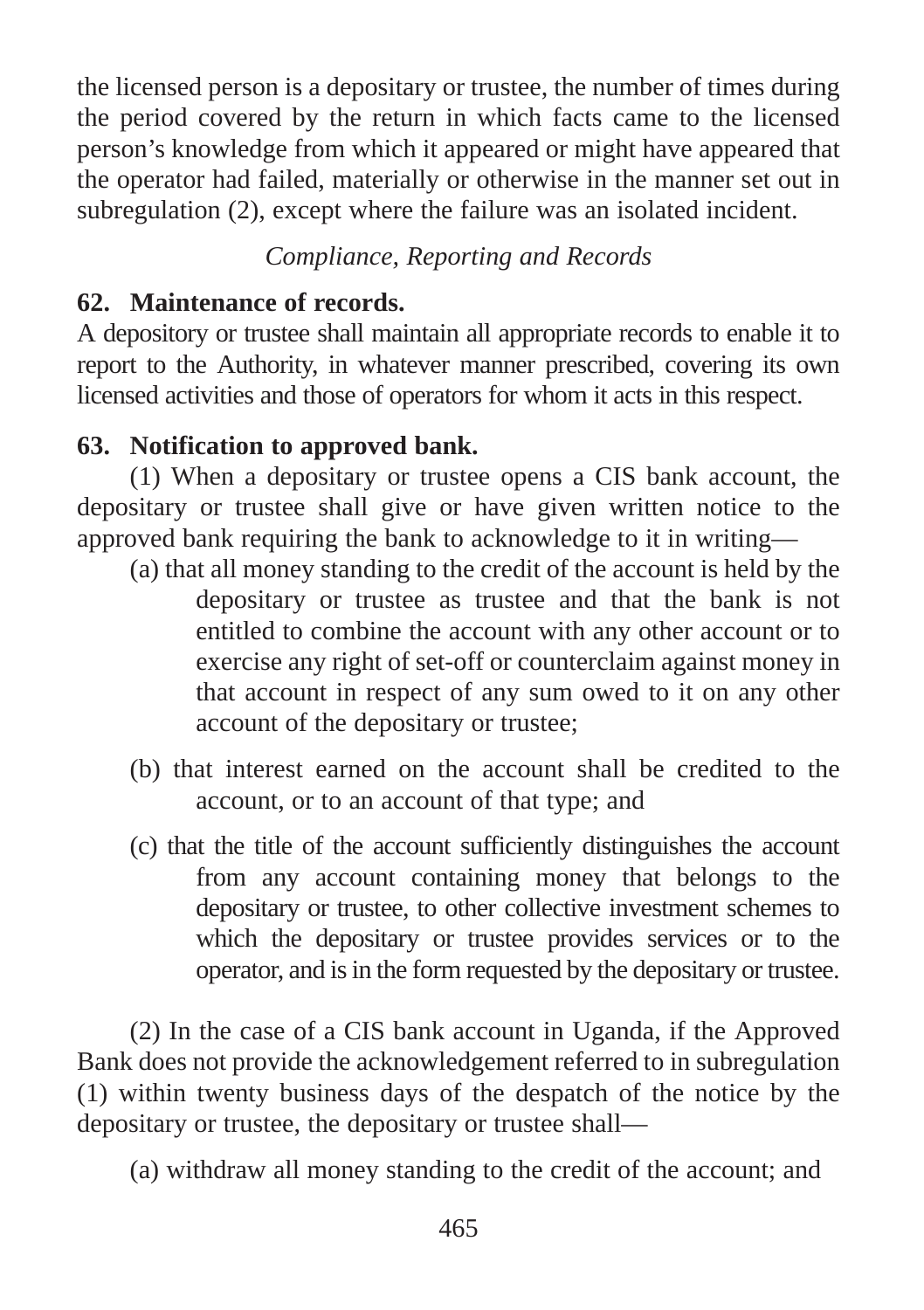(b) close that account, and deposit the money in a customer bank account with another approved bank.

(3) A depositary or trustee shall not commence business as a depositary or trustee of a collective investment scheme unless it has opened a CIS bank account for each of the collective investment schemes it services; and which complies with the provisions of this regulation.

### **64. Post-dated cheque.**

Where a depositary or trustee receives CIS customer money in the form of a post-dated cheque it shall—

- (a) record, within one business day of receipt of the cheque, the date of receipt, the customer's name and (if different) the name of the person on whose account the cheque is drawn, the date on the cheque and the amount of the cheque; and
- (b) ensure that the cheque is kept safely until it is properly banked; and
- (c) on the due date the cheque is paid into the CIS bank account as required by these Regulations.

## **65. Discharge of fiduciary duty.**

- (1) Money ceases to be CIS customer money if it is paid—
- (a) to the customer;
- (b) to a third party on the instruction of the customer;
- (c) into a bank account in the name of the customer (not being an account which is also in the name of the operator); or
- (d) to the operator or depositary or trustee itself where it may be so paid under these Regulations.

(2) Where a depositary or trustee draws a cheque or other payable order to discharge its fiduciary duty under subregulation (1), it must dispatch that cheque or order to the CIS customer, or to another party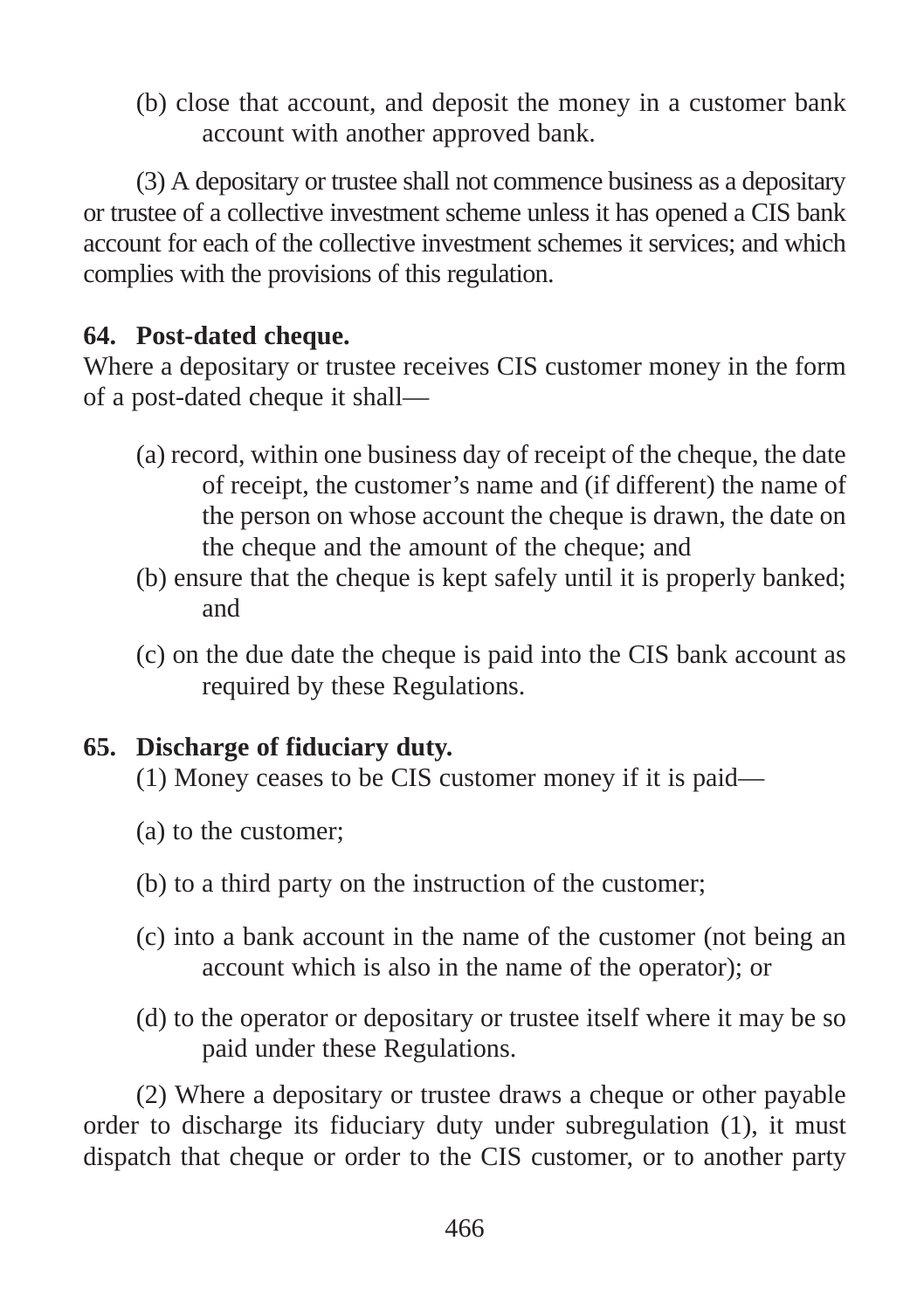permitted by subregulation (1)*(b),* within one business day of the cheque or order being drawn.

(3) Where a depositary or trustee makes a payment to a CIS customer, or to a third party on the instructions of the CIS customer, from an account other than a CIS bank account, the sum of money in the CIS bank account equivalent to the amount of that payment will not become due and payable to the depositary or trustee until the customer or other party has received that payment in cleared funds, since only then will the depositary or trustee obligations have been performed.

#### **66. Payment of money into CIS customer bank account on instruction of Authority.**

Where, pursuant to an instruction lawfully given by the Authority, an operator or depositary or trustee pays its own money into a CIS bank account, such money must be treated as CIS customer money for the purposes of these Regulations.

#### **67. Segregation of CIS customer money.**

(1) Where a depositary or trustee holds CIS customer money, it shall ensure that, except to the extent permitted in subregulation (2), the money remains separate from the operator's own money and from that of other CIS and other clients to which it provides services.

(2) The only money other than CIS customer money which may be in a CIS bank account is—

- (a) a minimum sum required to open the account or keep it in being; and
- (b) interest credited to the account which exceeds the amount due to CIS customers as interest and has not yet been withdrawn by the depositary or trustee.

#### **68. Reconciliation.**

(1) The operator, depositary or trustee shall reconcile any CIS customer money accounts once in every twenty-eight days.

(2) The operator, depositary or trustee shall have a time limit of ten days to carry out the reconciliation after the twenty-eight days.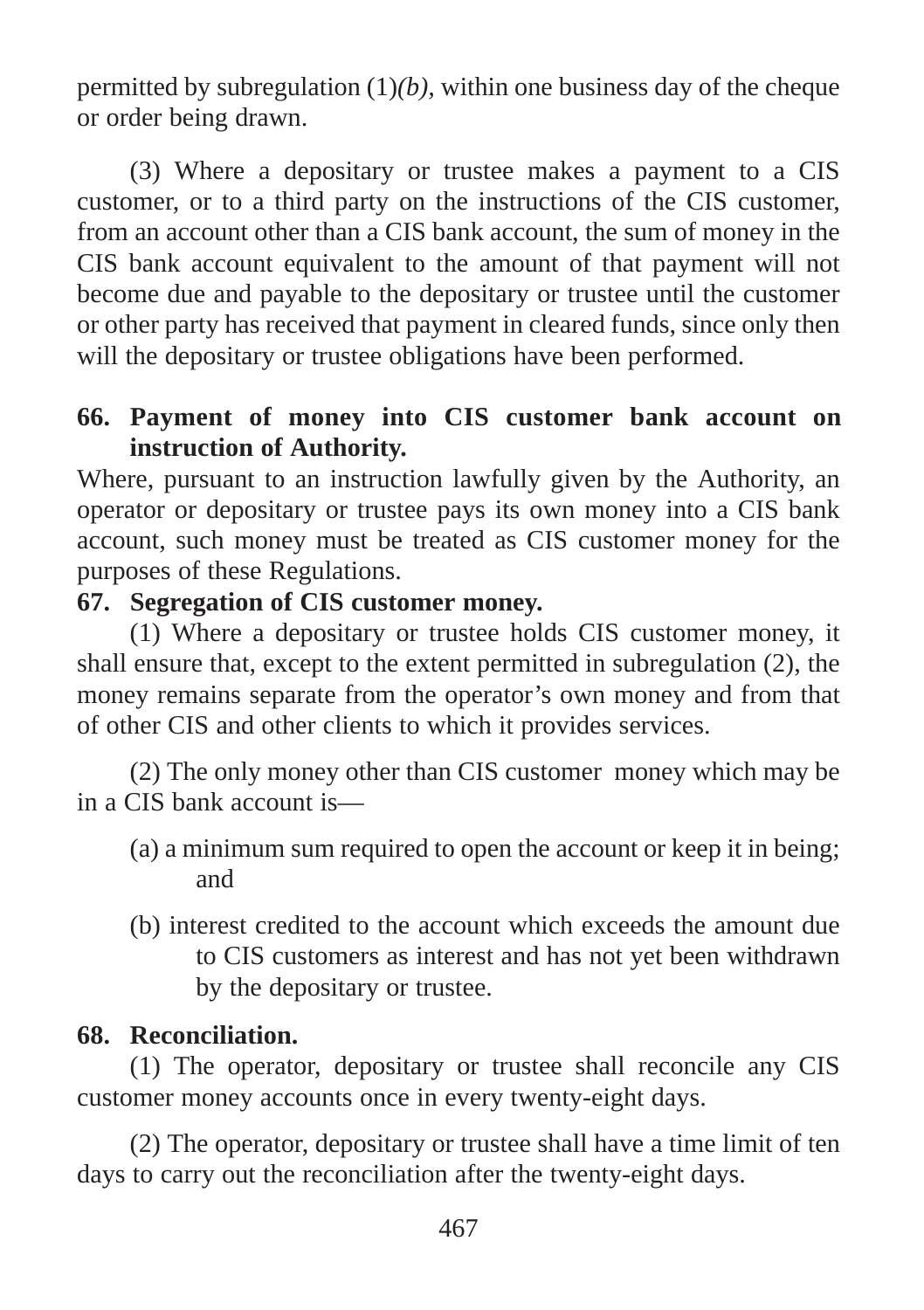(3) Any failure to reconcile CIS customer money accounts shall be reported immediately to the Authority after the expiry of the ten days.

### **69. Scheme money to be held with approved bank.**

(1) Where a depositary or trustee holds scheme money, it shall ensure that the money is held in a separately designated bank account with an approved bank, but this requirement does not apply to a depositary or trustee which is a bank and holds scheme money in a designated bank account with itself.

(2) A separate scheme money bank account shall be held for each scheme for which the depositary or trustee acts in this capacity.

### **70. Segregation of scheme money.**

(1) Where a depositary or trustee holds scheme money, it shall ensure that, except to the extent permitted or provided for in regulation 71, the money remains separate from its own money, that of other CIS that it services, other clients, and the operator's money.

(2) The only money other than scheme money which may be held in a scheme money bank account is—

(a) a minimum sum required to open the account or keep it in being; and

(b) any money temporarily in the account under regulation 71(3).

### **71. Payment of scheme money into scheme money bank account.**

(1) Where a depositary or trustee begins to hold scheme money, it shall either—

- (a) pay it, as soon as possible, (and, in any event, no later than the next business day after so beginning) into the relevant scheme money bank account; or
- (b) pay it out, or pay it over in a manner which ensures that it is no longer scheme money.

(2) Where scheme money is received by the depositary or trustee in the form of an automated transfer, the depositary or trustee shall ensure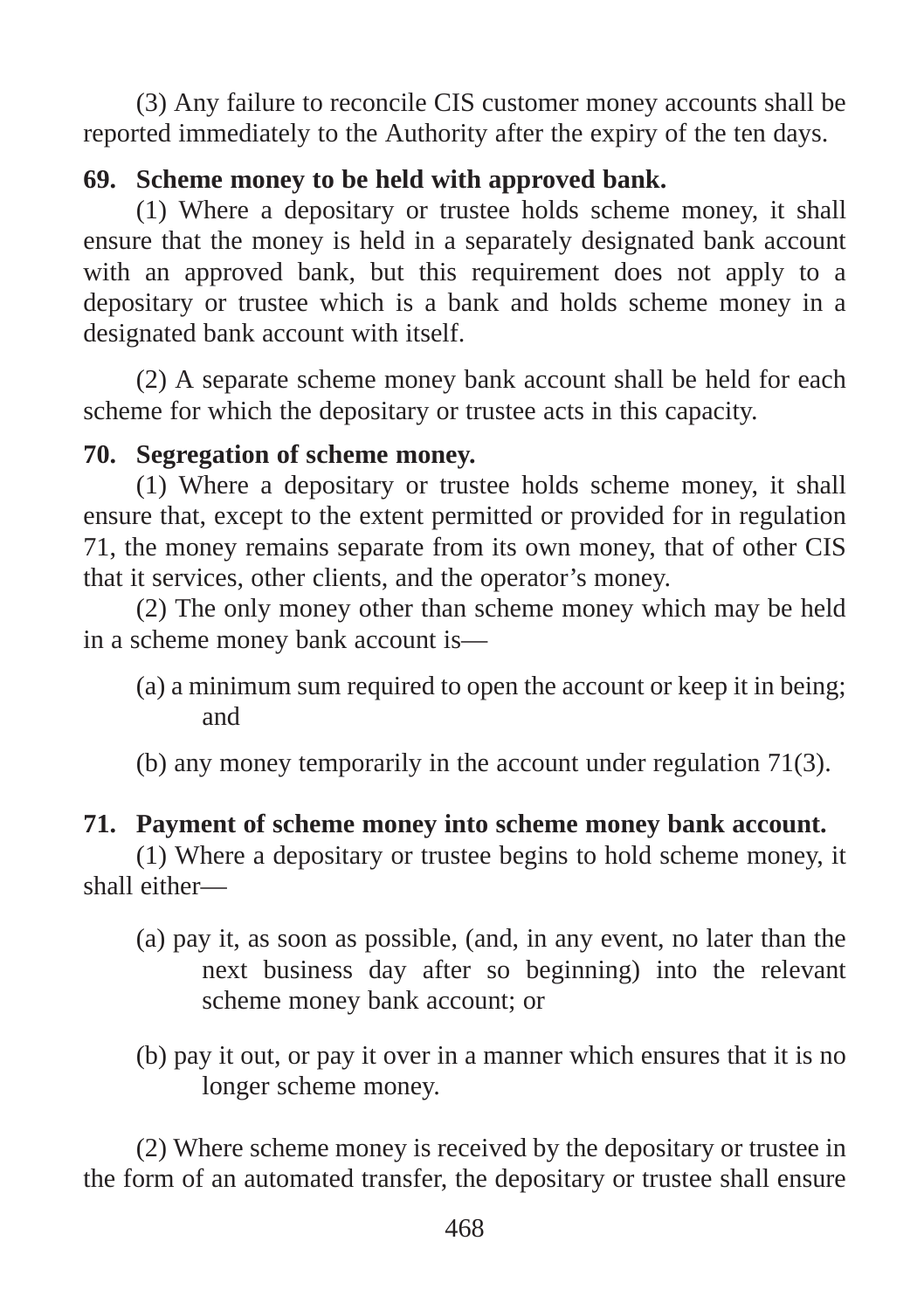#### that—

- (a) where possible, the money is transferred into the relevant scheme money bank account; and
- (b) in the event that the money is transferred into the depositary's or trustee's own account the money is paid into the relevant scheme money bank account no later than the next business day after the transfer.

(3) Where a depositary or trustee receives a 'mixed remittance' (that is an aggregate sum of money which is in part scheme money and in part other money) it shall pay the full sum into the relevant scheme money bank account, but shall then ensure that, except to the extent that it represents fees and commission due to it, the other money is paid out of the account within one business day from the day on which the depositary or trustee would normally expect the remittance to be cleared.

(4) Where a depositary or trustee receives dividends overseas on behalf of licensed schemes, it may pay that money into any bank account operated by it, provided that the depositary or trustee ensures that that money is distributed to the schemes concerned, or paid into a separately designated bank account, within five business days after receipt.

#### **72. Payment of money into trust bank account on instruction of Authority.**

Where, in accordance with an instruction lawfully given by the Authority, an operator, depositary or trustee pays its own money into a separately designated bank account, the money shall be treated as scheme money for the purposes of regulations 69 to 71, and this regulation.

#### **73. Accounting records.**

(1) A depositary or trustee shall keep accounting records which are sufficient to show and explain its transactions in respect of scheme money, and which shall in particular contain—

(a) entries from day to day of—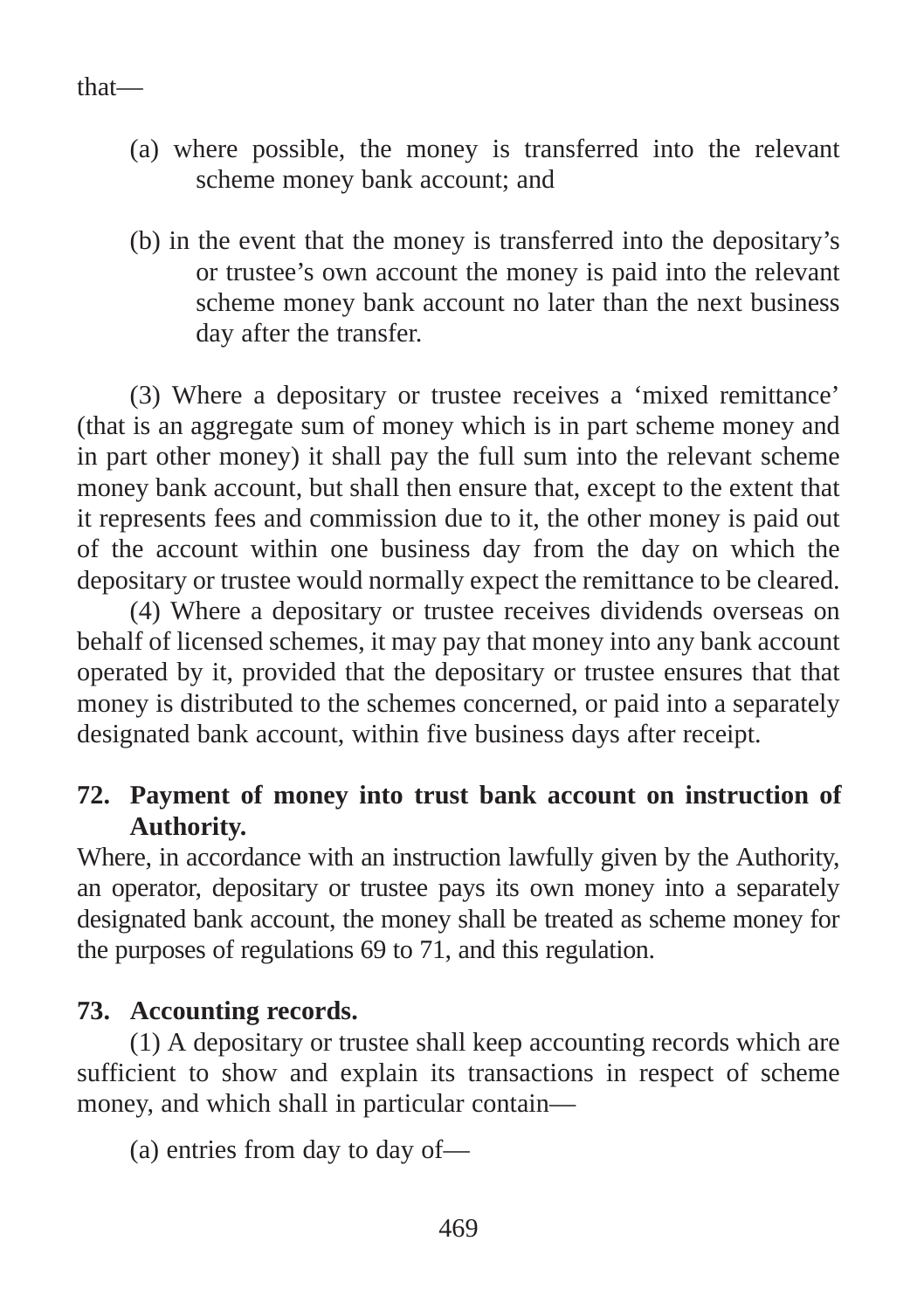- (i) all money which is paid into or out of any scheme money bank account;
- (ii) receipts and payments of scheme money not passed through a scheme money bank account, identifying the persons to whom each such receipt and payment relates; and
- (b) a record of the balances held on each scheme money bank account.

(2) The accounting records shall also show, in respect of each deposit into or withdrawal from a scheme money bank account—

- (a) the name of the scheme concerned;
- (b) the date; and
- (c) the name of the person to whom, or in the case of a deposit, from whom the money was paid or transferred or, in the case of a deposit, received.

#### **74. Nature of accounting records.**

(1) Accounting records may be kept in a form other than a document or copy of a document, provided that the record can be reproduced in hard printed form.

(2) Where all the accounting records relating to any scheme are not kept together, each document or group of documents relating to it shall be accompanied by an indication that other accounting records relating to that scheme exist, and how access to them can be obtained.

(3) Subject to subregulation (4), a depositary or trustee may accept and rely on accounting records supplied by a third party so long as those records are capable of being, and are, reconciled with records created by it.

(4) A depositary or trustee may delegate to a third party its obligations to keep accounting records under regulations 58 to 60 but the depositary or trustee is responsible for the accuracy of those records, and for their compliance with these Regulations as if the records had been prepared by it.

(5) Accounting records shall be kept in English.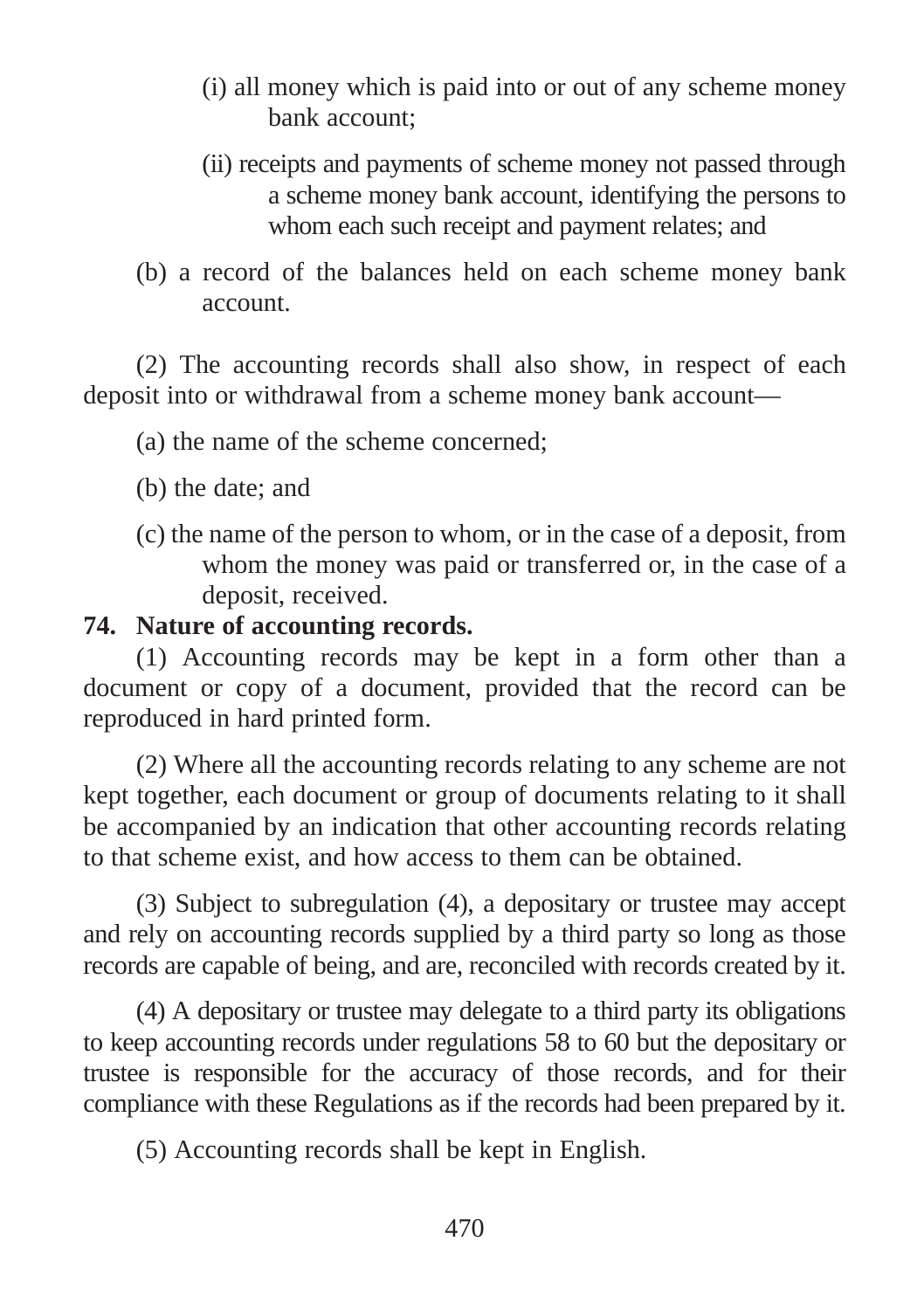### **75. Audit trail.**

(1) Information required to be recorded shall be recorded in such a way as to enable a particular transaction to be identified at any time and traced through the accounting systems of the depositary or trustee.

(2) All accounting records shall be arranged, filed and indexed so as to permit prompt access to any particular records.

### **76. Retention of records.**

(1) A depositary or trustee shall keep the records required by regulations 73 to 75 together with any working papers which are created to assist in the preparation of a reconciliation or other record for a period of seven years from the date on which they are made or prepared.

(2) During the first two of the seven years referred to in subregulation (1), records and working papers shall be kept either at a place where the depositary or trustee carries on business, or in such manner that they can be produced at such a place within 24 hours of their being requested.

- **77. Reconciliation of depositary's or trustee's records with approved bank's records.**
	- (1) Subject to subregulation (2), a depositary or trustee shall—
	- (a) as often as necessary to ensure the accuracy of its records, and at least once in every five weeks, reconcile the balance on each CIS bank account (as recorded by the depositary or trustee) with the balance on that account (as set out on the statement or other form of confirmation issued by the approved bank), currency by currency;
	- (b) perform the reconciliation carried out in accordance with paragraph (a) within ten business days after the date to which the reconciliation relates; and
	- (c) correct any difference arising on the reconciliation as soon as possible, unless the difference arises solely as a result of timing differences between the accounting systems of the approved bank and of the depositary or trustee.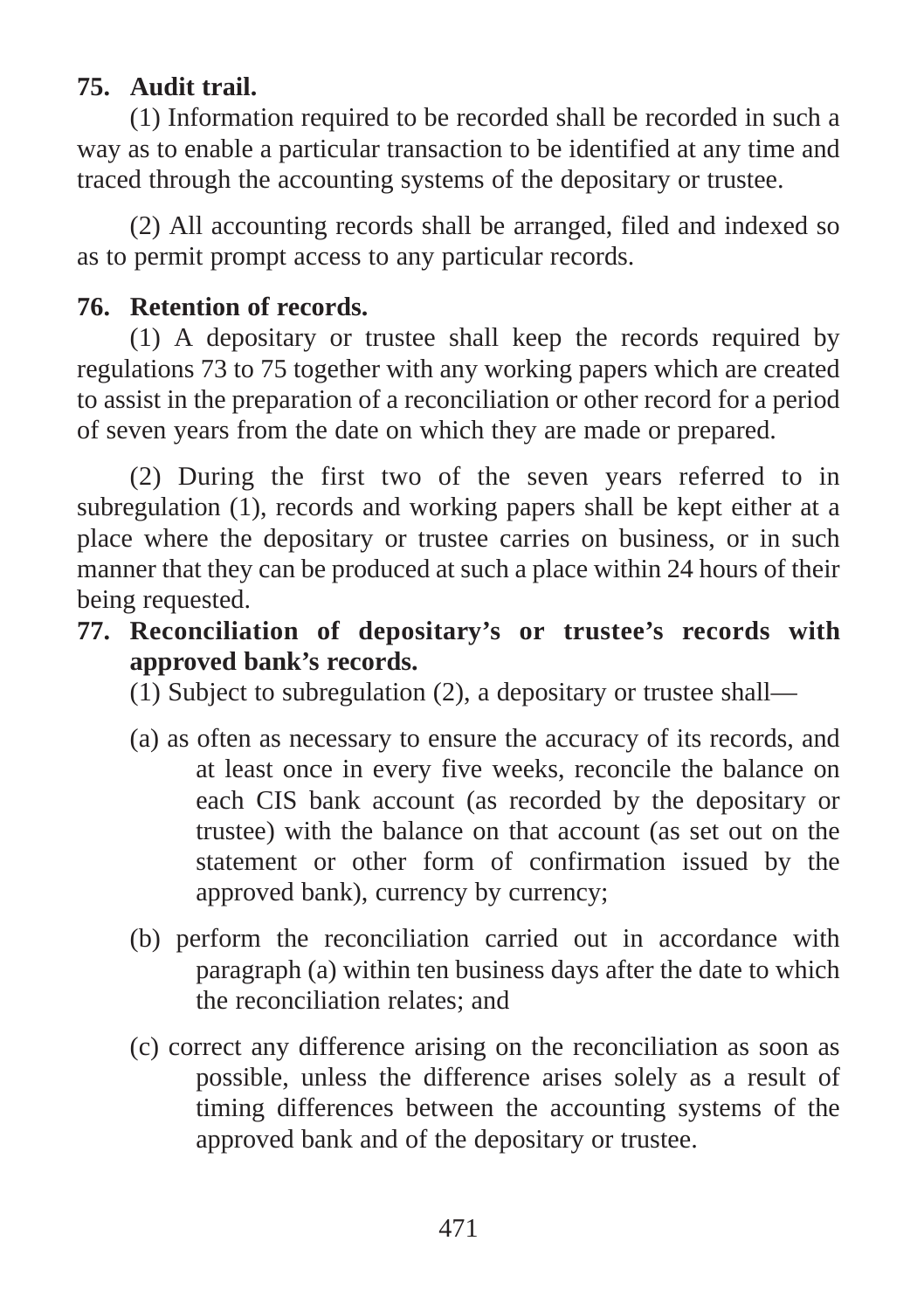(2) Subregulation (1) does not apply to a depositary or trustee which is a bank to the extent that it holds trust money with itself and such a depositary or trustee shall—

(a) as often as necessary to ensure the accuracy of its records, and at least once in every five weeks, ensure that the balance on each CIS bank account held by it properly reflects all sums of money paid into or out of that account as recorded in accordance with regulation 73; and

(b) shall correct any difference arising as soon as possible.

#### **78. Failure to perform reconciliations.**

(1) A depositary or trustee shall notify the Authority immediately where it is unable to perform the reconciliations required by regulation 77.

(2) Where a depositary or trustee is unable to resolve a difference arising from a reconciliation within the period allowed for the performance of the reconciliation under these Regulations, but one of the sets of records examined by the depositary or trustee during its performance of the reconciliation indicates that there might need to be a greater amount of money in the relevant scheme money bank account than is in fact the case, the depositary or trustee shall assume, until the matter is finally resolved, that that set of records is accurate and pay its own money into the relevant CIS bank account; and that money will thereafter be treated as scheme money (until any time at which the difference is resolved, when the money concerned will be repaid to the depositary or trustee).

### **79. Notification to Authority on default of approved bank.**

A depositary or trustee shall notify the Authority as soon as it is aware of the default of any approved bank with which it has deposited scheme money.

#### **80. Auditor's report.**

(1) A depositary or trustee shall cause such records as are required to be maintained by regulations 69 to 79 to be examined from time to time by its auditor.

(2) The auditor shall report to the Authority, in writing, in relation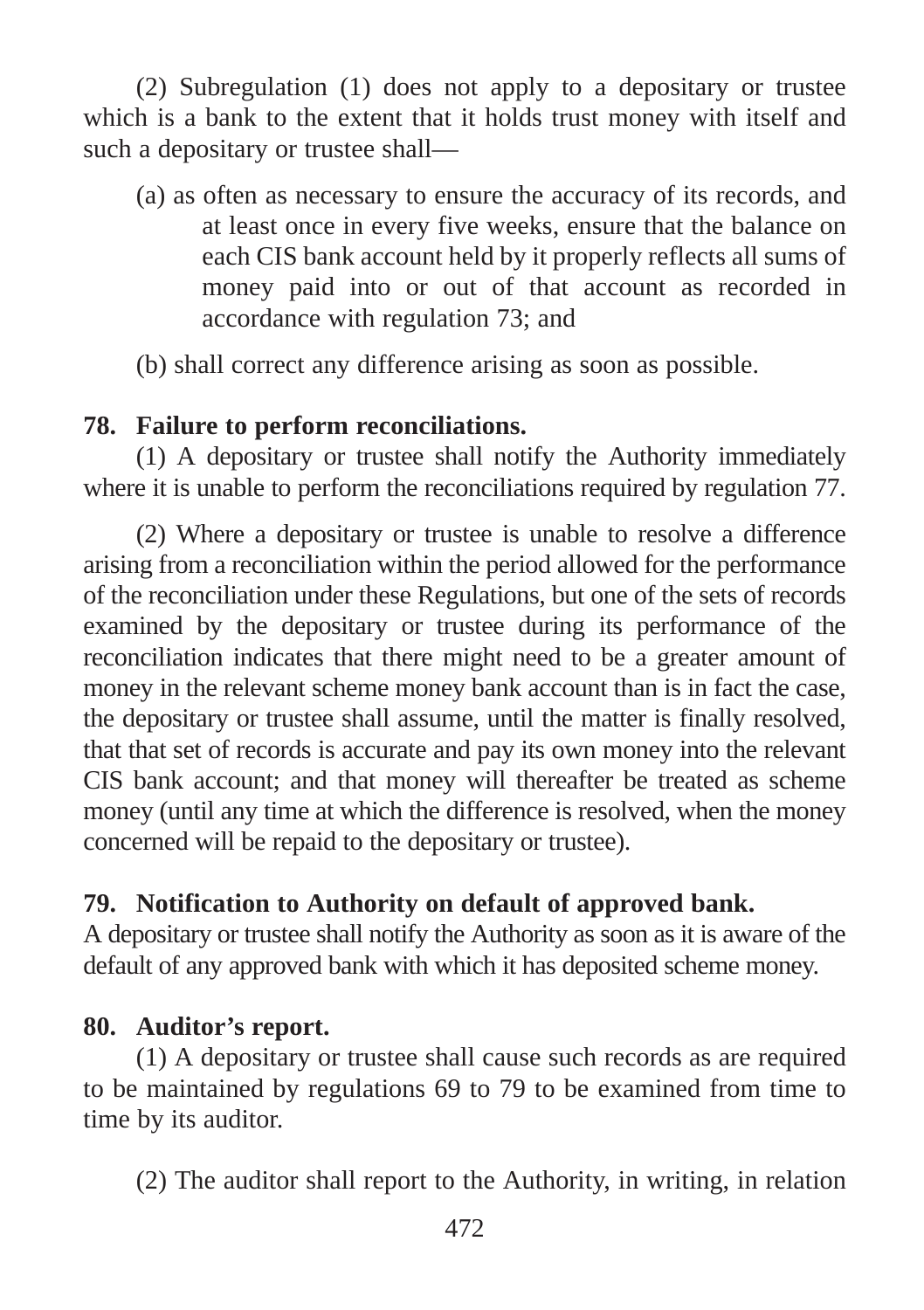to the same periods in respect of which he or she is required to report on the depositary's or Trustee's financial statements or, where the depositary or trustee is not required to prepare such statements, in relation to periods of not more than twelve months—

- (a) whether or not, in his or her opinion, the depositary or trustee has adequate systems to have enabled it to comply with regulations 69 to 79 throughout the period reported on;
- (b) whether or not, in his or her opinion, the depositary or trustee was, at the conclusion of that period, in compliance with regulations 69 to 79; and
- (c) any breaches of the regulations which had come to his or her attention during the period (disregarding any trivial breaches).

#### **81. Submission of Auditor's report.**

A depositary or trustee shall ensure that the audit report is complete and sent to the Authority within three months after the end of the period to which it relates.

PART IV—COMPLIANCE, REPORTING, RECORDS AND COMPLAINTS

*Division A—Compliance, Inspections and Records*

### **82. Compliance by officers and employees with regulatory system.**

(1) A licensed person shall take reasonable steps, including the establishment and maintenance of procedures, to ensure that its officers and employees act in conformity with their own and their employer's relevant responsibilities under the regulatory system.

(2) The duty under subregulation (1) includes a duty to take reasonable steps to ensure that its officers and employees are fit and proper persons to be engaged in the duties assigned to them.

**Note:** *Principle 9 of the CIS licensed person principles requires a licensed person to have adequate arrangements to ensure that its employees are suitable, adequately trained and properly supervised. These arrangements should cover recruitment procedures, including the vetting of applicants*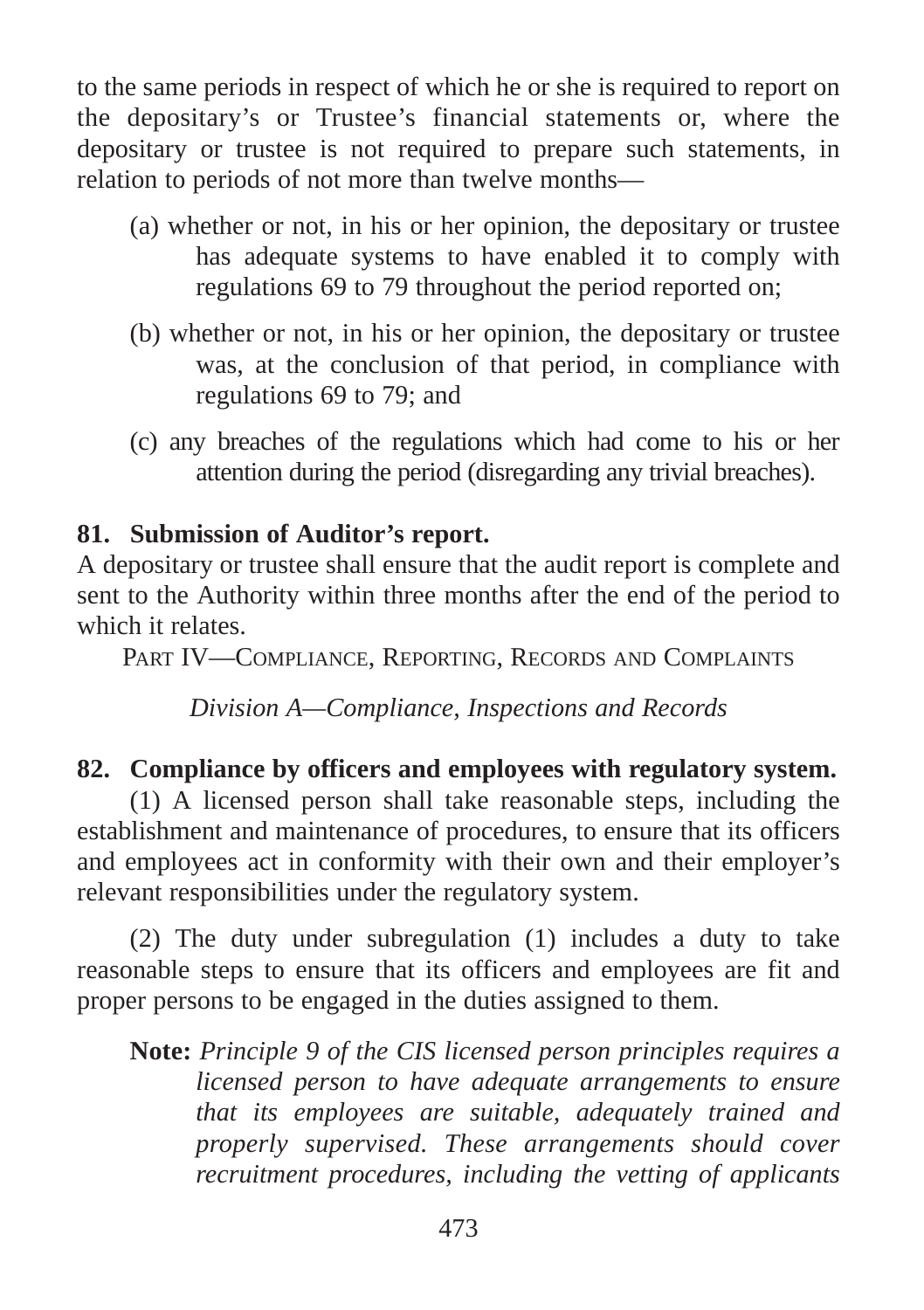*for employment and the taking-up of references.*

## **83. Appointment of compliance officer.**

A licensed person shall ensure that its compliance procedures include the appointment of a compliance officer of appropriate status and experience.

## **84. Written statement of compliance procedures.**

(1) A licensed person shall ensure that its compliance procedures are set out in writing, and that a copy of that part of the written compliance procedures relevant to the investment business carried on by a given office of the licensed person is kept at that office.

(2) Copies of the document shall be available to each officer and employee of the licensed person who is engaged in the licensed person's permitted business.

# **Note:** *A licensed person may record its compliance procedures in more than one document, in order to tailor its compliance manual to the requirements of different offices or departments.*

### **85. Supervision of company representatives.**

A licensed person shall establish and maintain procedures with a view to ensuring that each of its company representatives—

- (a) does not procure, endeavour to procure or advise anyone to enter into a transaction if the company representative is not competent to advise on that transaction or to assess its suitability for investors; and
- (b) behaves in a reasonable manner when calling upon a customer.

## **86. Contracts of employment and contracts for services.**

A licensed person shall—

(a) ensure that under its terms and conditions of service, or contracts for services, each of its employees who are engaged in its permitted business or in activities affecting that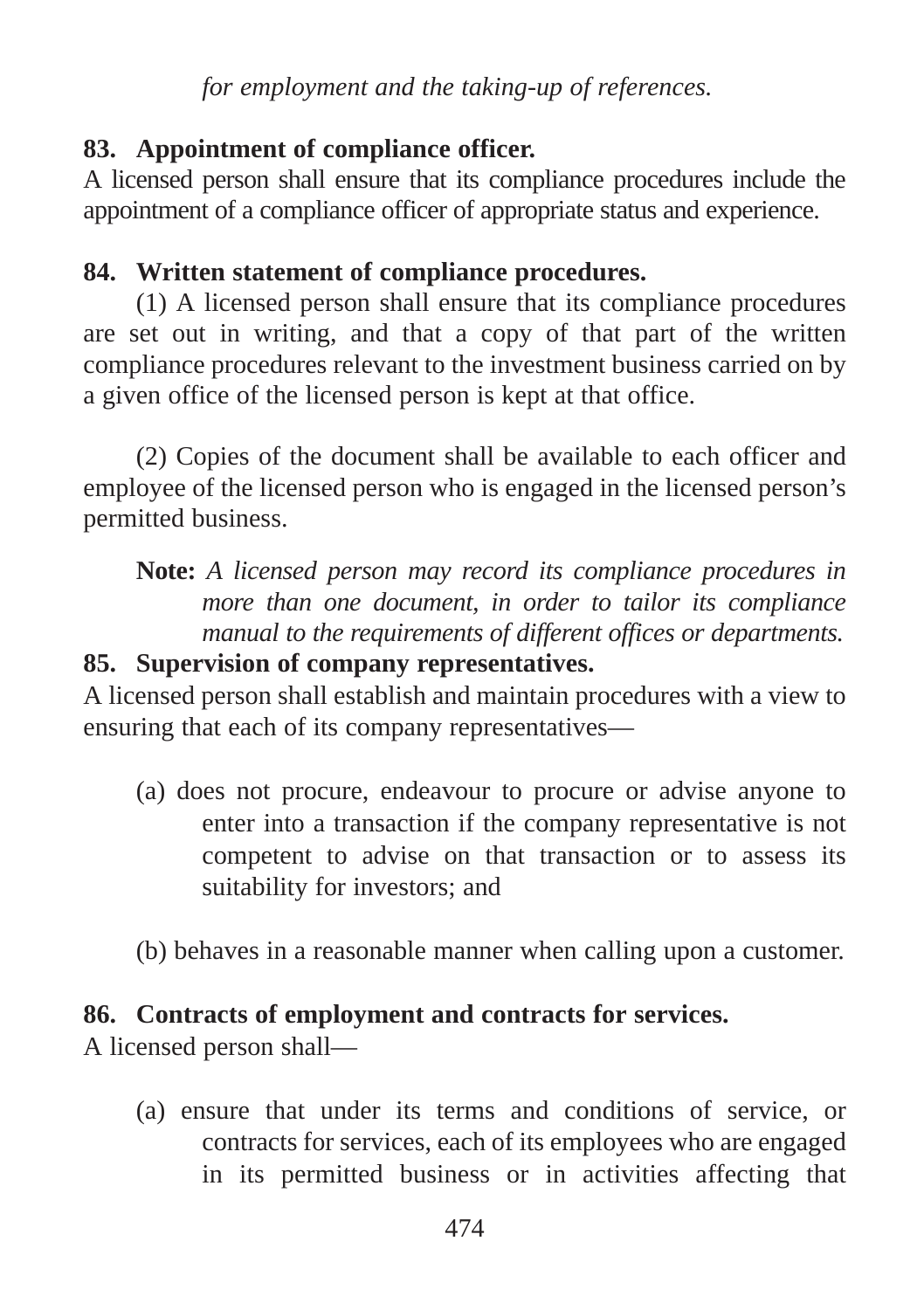business, give the undertakings in regulation 87; and

- (b) use all reasonable endeavours to ensure that all other persons who are engaged in its permitted business or in activities affecting that business give those undertakings.
- **Note:** *The undertakings required to be given by employees and appointed representatives by regulation 87 may be contained in their contracts of employment or for services or in any other separate document.*

### **87. Undertakings required.**

Each person referred to in regulation 86 shall individually or corporately, in so far as it is reasonable in that person's power, undertake to obey—

(a) these Regulations as if they were directly binding; and

(b) the licensed person's written compliance procedures.

## **88. Consequence of breach.**

In the event of a breach of any of the terms and conditions of service or contracts for services referred to in regulation 86 which the Authority shall consider material, a licensed person shall take such steps as the authority may in writing request and as may be within the power of the licensed person, to enforce the relevant terms and conditions or contracts.

## **89. Written statement of representation.**

Each licensed person shall provide the Authority, twice a year, (or more frequently if deemed necessary by the Authority) with a written statement of representation for the period since the previous statement (or, if none, since the licensed person became licensed) to a date determined by the Authority, being either the licensed person's mid-year point or, in special circumstances, an alternative date agreed with the Authority.

## **90. Form and contents of written statement of representation.**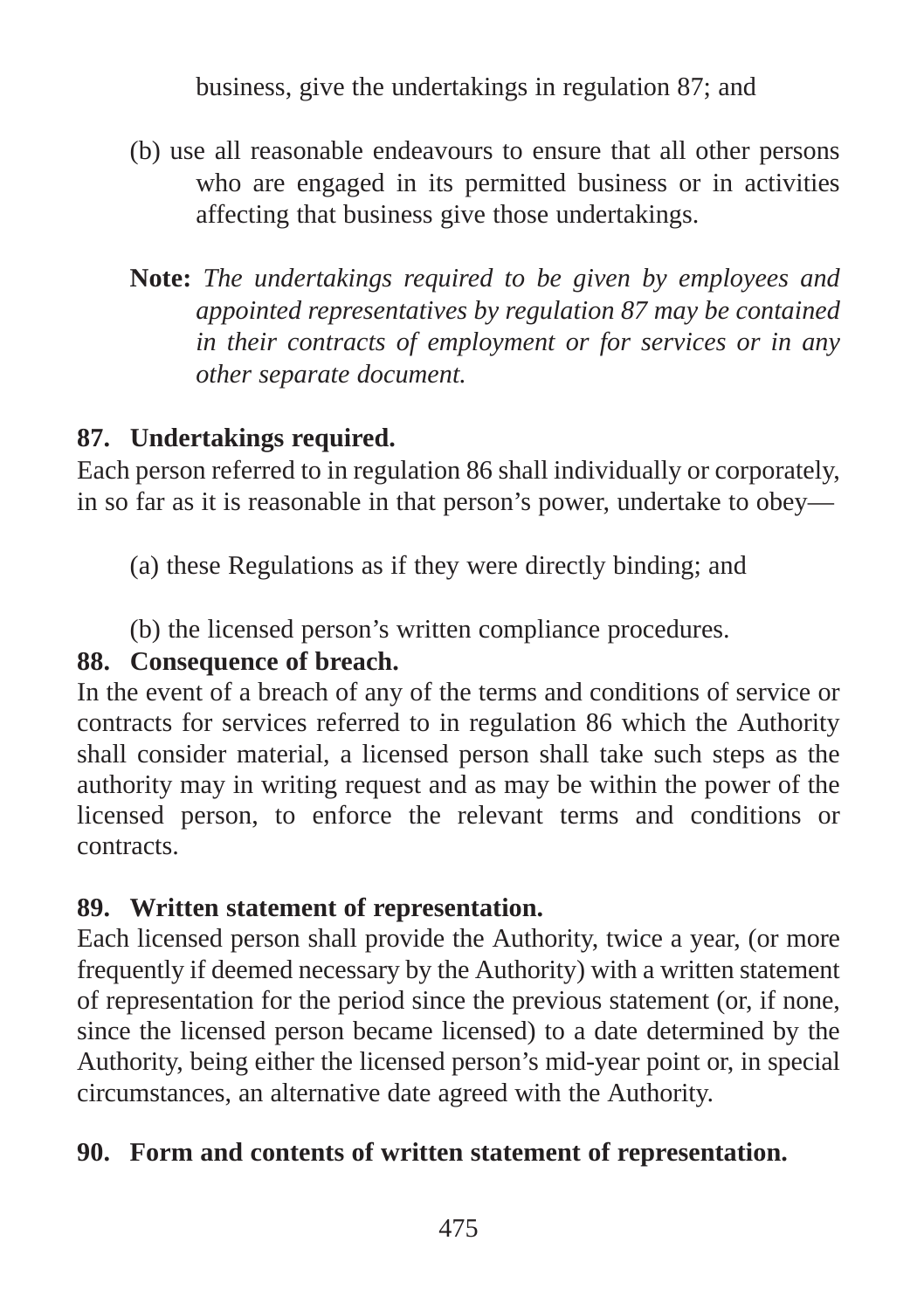Statements of representation shall be in the form set out in, and provide the information required by Schedule 3.

## **91. Time limits for submission of written statement of representation.**

The Authority shall receive the statement of representation not more than two months after the end of the period to which it relates.

### **92. Compliance by officers and employees with statutory restrictions on insider dealing.**

A licensed person shall take reasonable steps, including the establishment and maintenance of procedures, to ensure that its officers and employees act in conformity with, where relevant, the requirements of the statutory restrictions on insider dealing.

## **93. Compliance by officers and employees with personal dealing arrangements.**

A licensed person shall take reasonable steps, including the establishment and maintenance of procedures, to ensure that its officers and employees act in conformity with appropriate arrangements on propriety in personal dealings.

# **94. Prohibited dealings.**

Each licensed person shall take reasonable steps to ensure that none of its officers or employees, either on his or her own account or on that of any connected person, effects any transaction—

- (a) in an investment at any time if he or she knows or should reasonably know that this would contravene section 88 of the Capital Markets Authority Act or regulation 24(2); or
- (b) if he or she knows or should know that to do so would involve him or her in a conflict between his or her own interest or that of any connected person and that of any CIS customer or his duty to any CIS or CIS customer.

# **95. Notification of dealings.**

Licensed persons shall take reasonable steps to ensure that its officers and employees inform the licensed person as soon as reasonably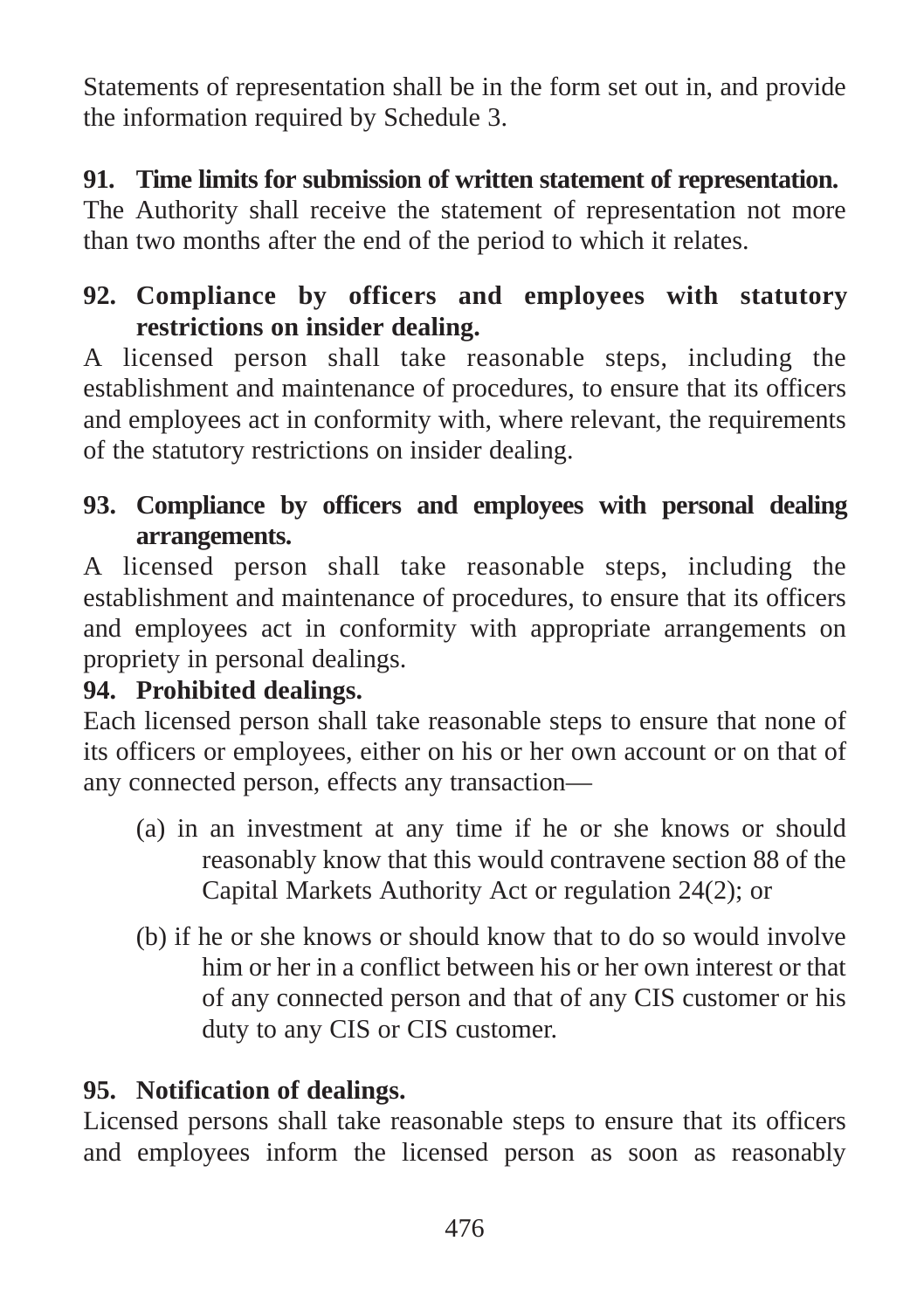practicable after a transaction of the kind described in regulation 94*(a)* or *(b)* has been effected.

## **96. Disclosure of office or employment.**

Each licensed person shall take reasonable steps to ensure that, if any of its officers or employees, either on his or her own account or on that of any connected person, with or through the agency of another licensed person, effects a transaction relating to an investment of a description in relation to which the licensed person carries on permitted business—

- (a) he or she informs that other licensed person that he or she is an officer or employee of the licensed person; and
- (b) he or she does not request or accept from that other licensed person any credit or special dealing facilities in connection with the transaction, unless the licensed person has given specific consent.

## **97. Record of consent.**

Each licensed person shall make a record of each consent given under regulation 96.

## **98. Notification of transactions effected.**

A licensed person shall ensure that, if any of its officers or employees effects a transaction in an investment of any description with or on behalf of a customer whom he or she knows to be an officer or employee of a person who carries on investment business in relation to investments of the same description, that person is informed of the transaction, its terms and the identity of the customer, unless the officer or employee has good reason to believe that that person has consented to the transaction being effected.

# **99. Observance by connected persons.**

(1) A licensed person shall take reasonable steps to ensure that each of the licensed person's officers or employees, takes reasonable steps to ensure that when any connected person is acting on his or her own account, that person observes the requirements of regulations 93 to 98 as though they applied to that person.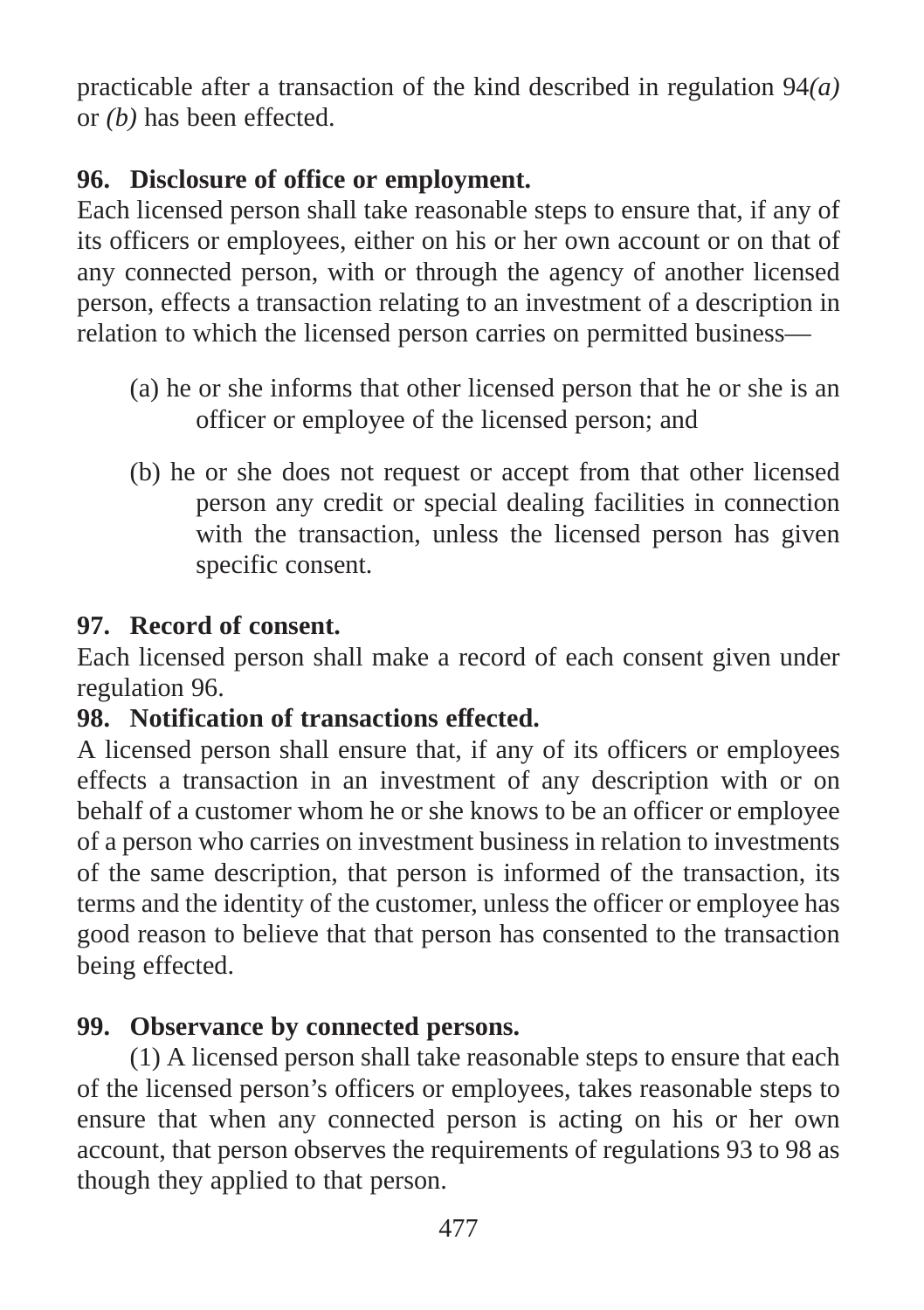(2) This regulation does not apply where the connected person is an officer or employee of another licensed person and acts on his or her own account in connection with a transaction in an investment of a description in relation to which that other licensed person carries on permitted business.

**Note:** *The term "connected person" is defined in regulation 2 to mean anyone connected with the officer or employee concerned by reason of a domestic or business relationship (other than as arises solely because that person is a CIS or non CIS customer of the licensed person), such that the officer or employee has influence over that person's judgment as to how to invest his or her property or exercise any rights attaching to his or her investments.*

*Access and Inspections by the Authority*

#### **100. Access and inspections by Authority.**

The Authority may inspect records required to be maintained by a licensed person.

#### **101. Extension of regulation 100.**

(1) The Authority is also entitled to conduct inspections into the conduct of the whole or any part of any licensed person's activities relating to or affecting a licensed person's permitted business.

(2) Any inspection carried out under regulation 100 or subregulation (1) may be conducted on any basis that the Authority considers appropriate.

**Note:** *"Inspection" is defined to mean "an Inspection of whatsoever kind" carried out under regulation 100 or 101. Therefore it may include routine Inspections on a prearranged basis and random spot checks.*

#### **102. Co-operation by licensed persons.**

(1) Each licensed person shall co-operate to the fullest possible degree with any inspection.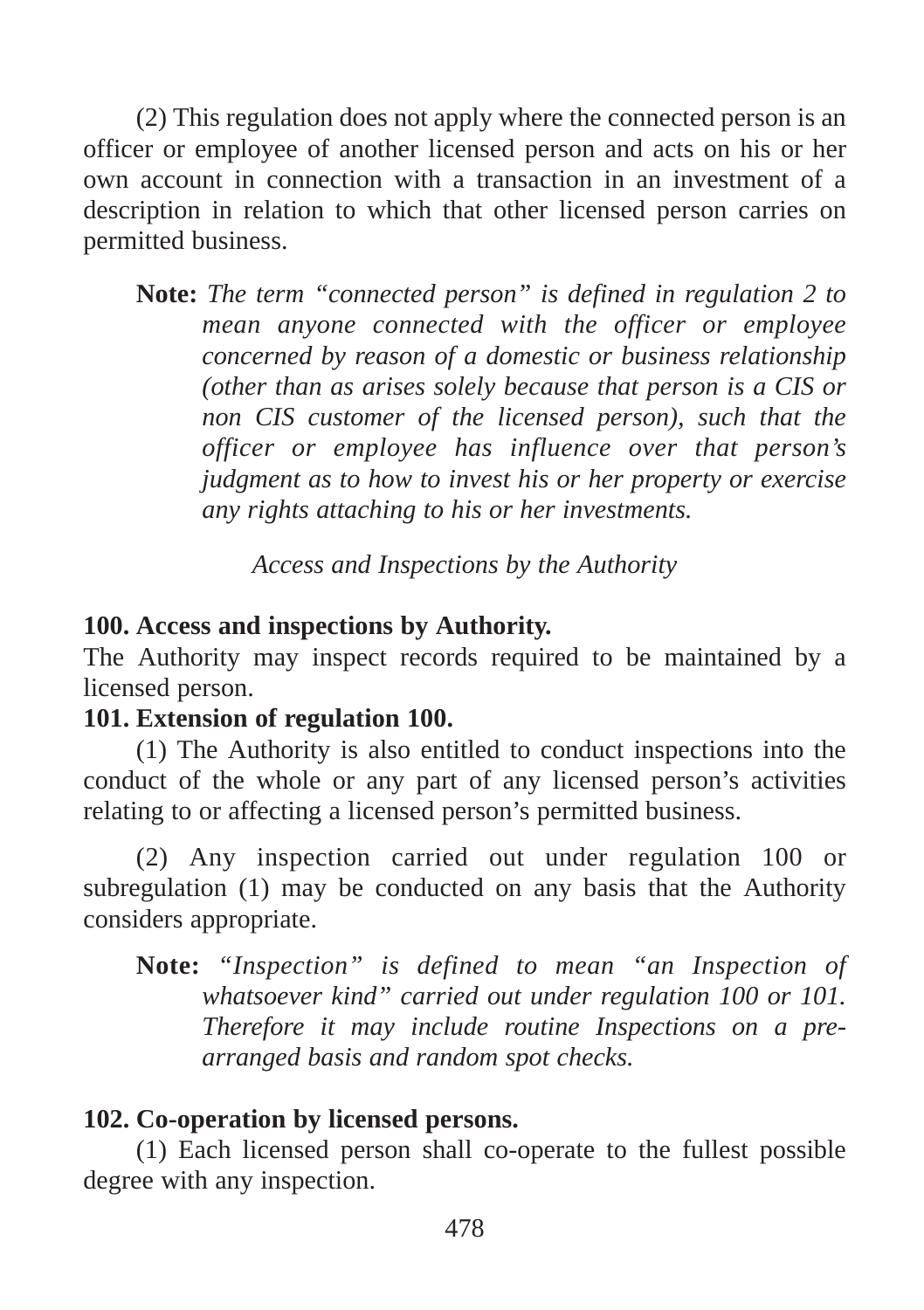(2) Without limiting the generality of the obligation under subregulation (1), a licensed person shall ensure that it and, to the extent that they are under its power or control, any persons who are its directors, officers, employees or company representatives, shall upon request—

(a) make themselves readily available to any inspection team;

- (b) produce to any inspection team, any documents, files, computer data and other material in his or her or its possession, power or control that the team considers necessary for the performance of its duties;
- (c) give the inspection team access, at all times, to the licensed person's premises and reasonable facilities in the premises (including access to any records, files or computer systems) as the inspection team may require;
- (d) permit the inspection team to copy documents or other material on the licensed person's premises or elsewhere at the licensed person's expense and to remove copies and hold them elsewhere;
- (e) answer truthfully, fully and promptly all questions put to them by any member of the inspection team; and
- (f) suspend recording entries until checks on the observance of these Regulations have been completed.

#### *Records*

### **103. Record keeping requirements.**

A licensed person shall take reasonable steps, including the establishment and maintenance of procedures, to ensure that sufficient information about its regulated business is recorded and retained.

#### **104. Records to be kept.**

Each licensed person shall make a record of those events and matters which concern it as specified in these Regulations; and shall keep the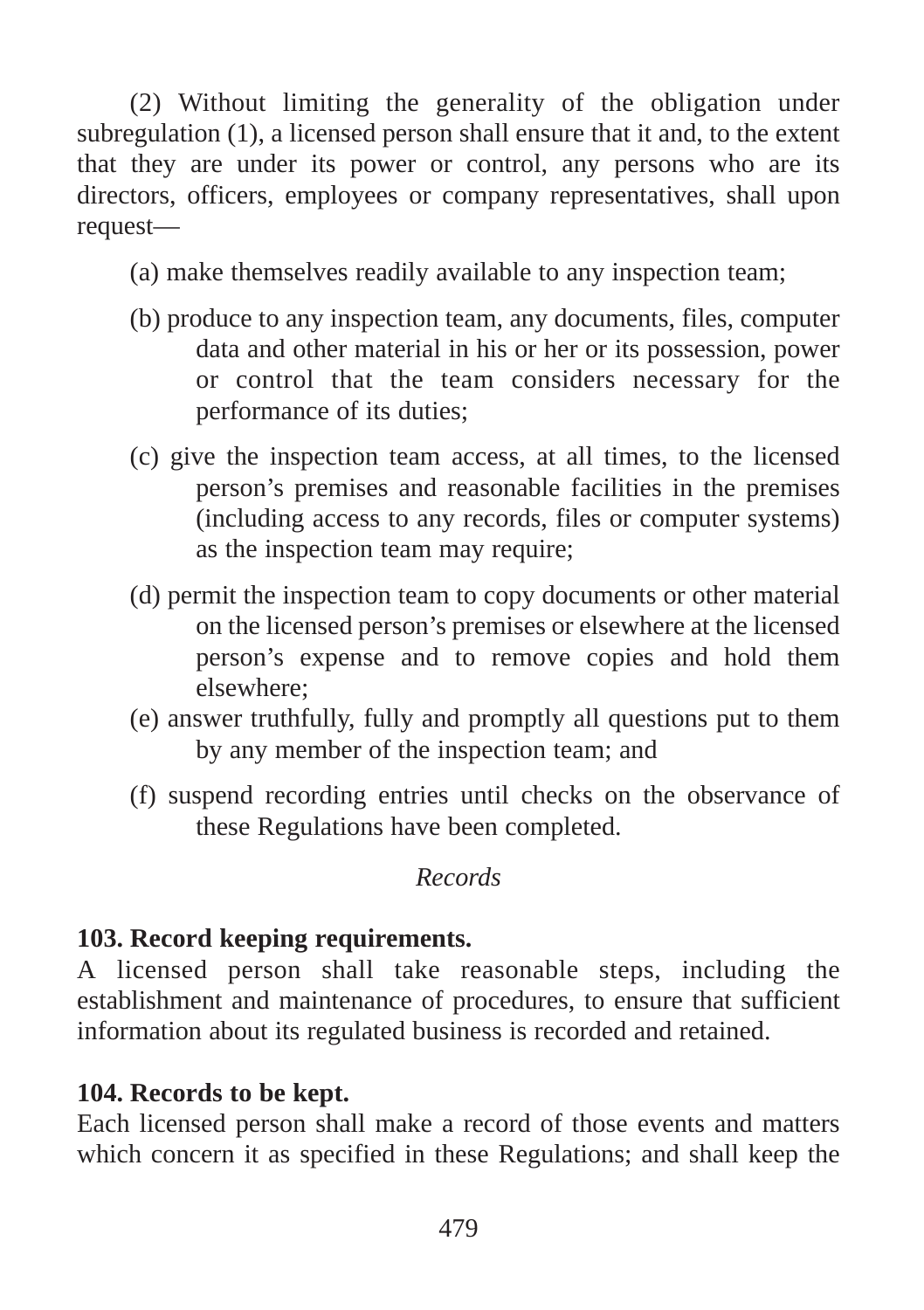records for the minimum period of retention of seven years even if this extends beyond the cessation of the licensed person's business.

**Note:** *A licensed person may keep a record required under regulation 104 in any form, provided it is capable of reproduction in hard printed form within one business day.*

#### **105. Form of records.**

The records referred to in regulation 104 shall be maintained in English.

**106. Inspection of records relating exclusively to one CIS customer.** A licensed person shall allow a CIS customer to inspect, either personally or through an agent, any record of matters relating exclusively to him or her within seven days after receiving his or her request.

#### **107. Inspection of other records.**

If a licensed person's CIS customer asks to inspect any entries in its records which relate to transactions effected by the licensed person with or for him or her, but which are not exclusive to him or her, the licensed person may refuse and, if so, the licensed person must inform the customer that the customer has the right to inspect those entries if the Authority thinks it appropriate.

### **108. Destruction of records or files.**

Without limiting any other obligation under these Regulations or under general law, a licensed person shall take all steps within its power to ensure that without the express consent in writing of the Authority, no record or file shall be amended or destroyed if it may be relevant to any matter which is currently the subject of an inspection, an investigation or any disciplinary or other process.

**Note:** *Licensed persons who keep their records on computer disk, tape or the like would be well advised to duplicate that material at regular intervals to avoid the risk of total loss through computer error, "wiping" or otherwise. Computer loss may be an extenuating circumstance but its occurrence cannot relieve a licensed person from the consequences of a failure to comply with these Regulations.*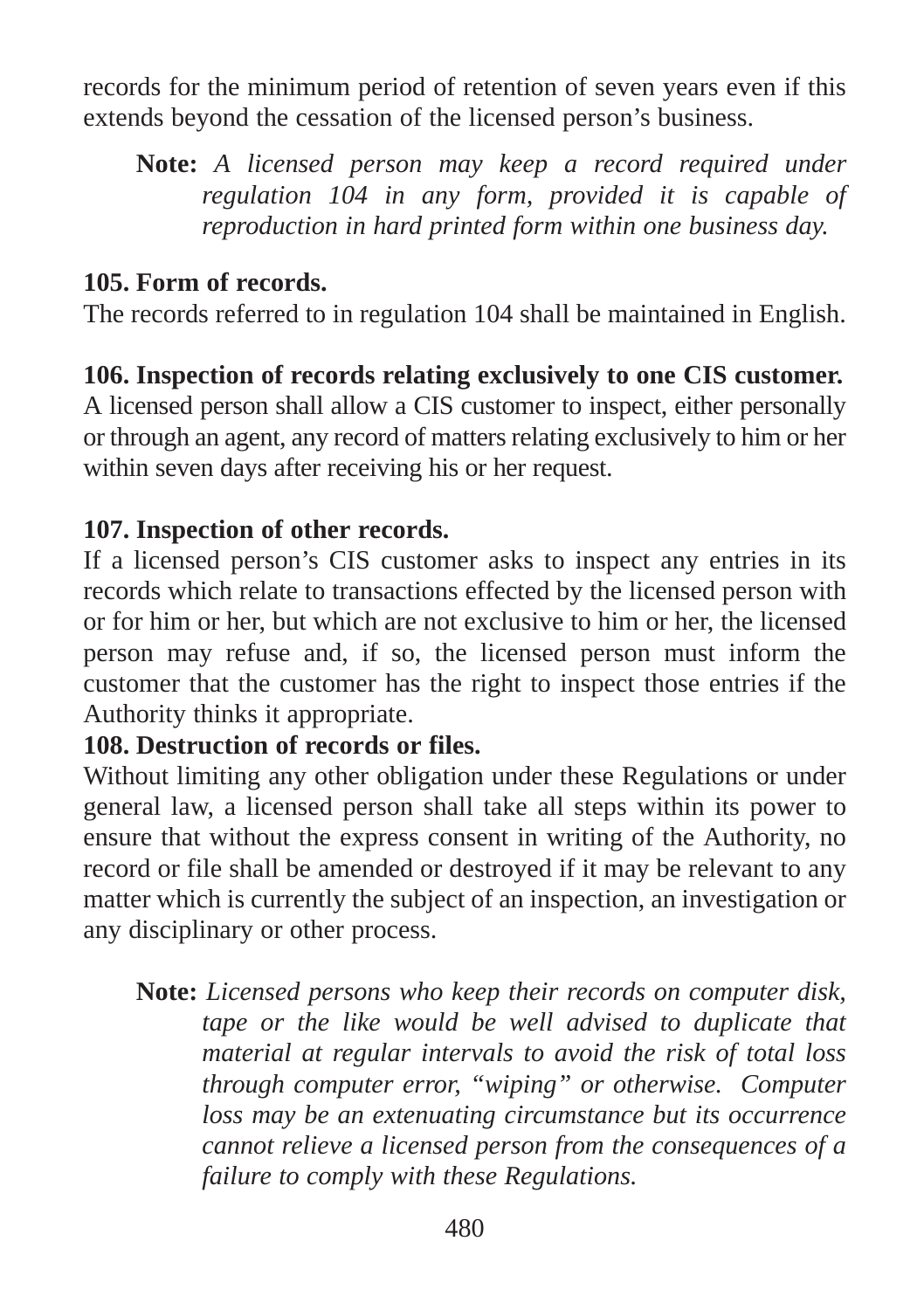#### **109. Licensed persons not to employ disqualified persons.**

A licensed person shall comply with its duty under section 42(6) of the Act (duty of care regarding employment of disqualified persons) to take reasonable care not to employ or continue to employ any person in contravention of a disqualification direction made under that section and shall ensure that its appointed representatives do likewise.

**Note:** *If a licensed person has any reason to suspect that an employee or potential employee may be subject to a disqualification direction, it may inquire from the Authority whether this is the case.*

*Division B—Notifications*

#### **110. Clearance events.**

This regulation applies to any event designated as a clearance event in Part I of Schedule 4.

#### **111. Requirement for notification.**

Subject to regulation 113, notification of a clearance event containing the information specified in Part II of Schedule 4 shall be made, in such form as may be prescribed by the Authority, before such an event occurs. **112. Clearance procedure: the waiting period and stop notices.**

Upon notification of a clearance event, the Authority shall either—

- (a) inform the licensed person in writing within the waiting period that it has no objection, and the licensed person may allow the event to occur;
- (b) seek further information from the licensed person or from a third party in writing and, in respect of a clearance event designated in paragraph 1 and 2 of Part I of Schedule 4, extend the waiting period, and if deemed necessary re-extend it, for such time as the Authority may reasonably require to obtain and consider that information; or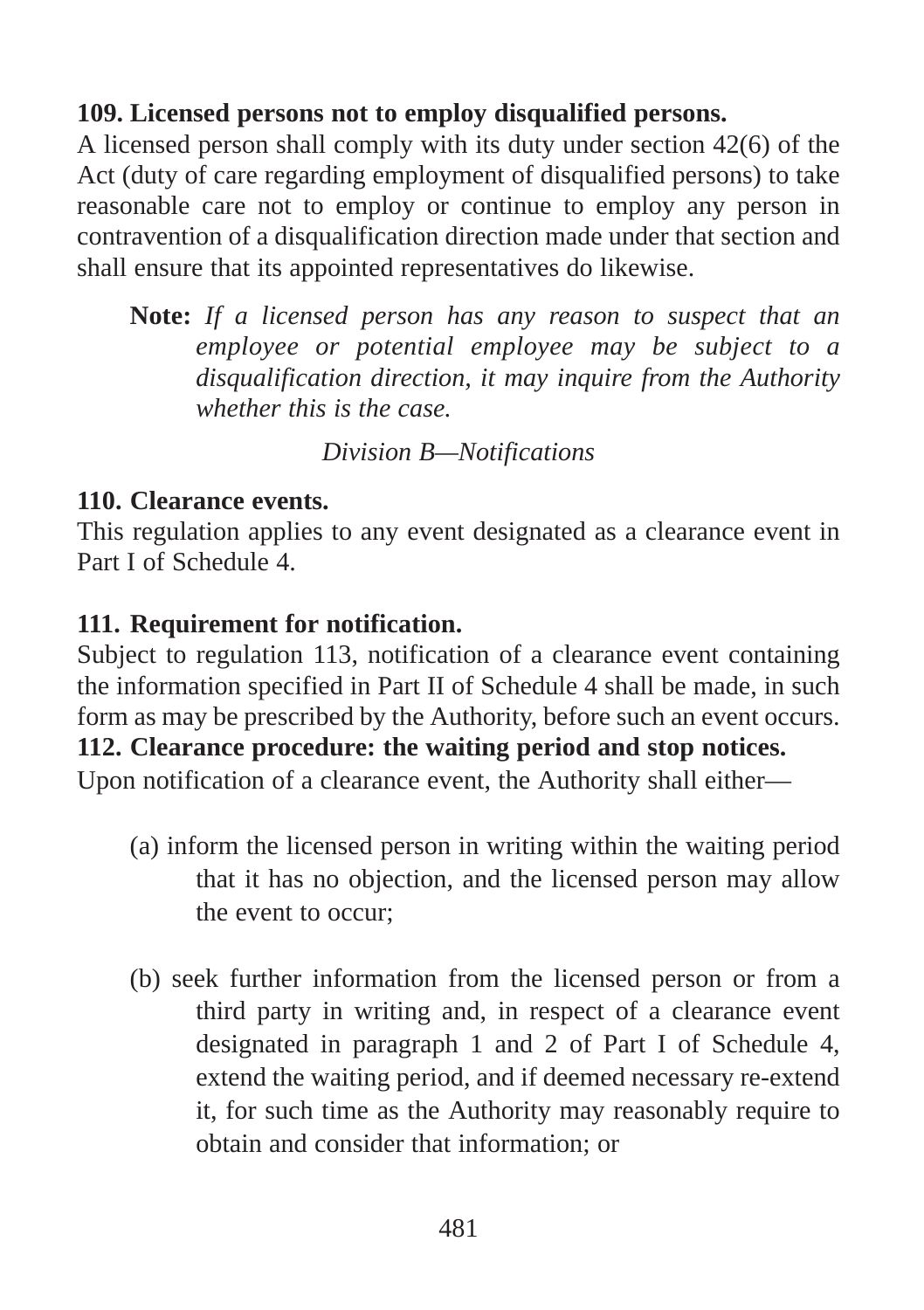(c) issue a stop notice to the licensed person requiring that the event shall not occur.

### **113. Clearance event not in licensed person's control.**

(1) If the occurrence of a clearance event falling within paragraphs 1 and 2 of Part I of Schedule 4 is not in the licensed person's control, the licensed person shall nevertheless take all reasonable steps to prevent the event occurring before the Authority has made a determination, or the waiting period has elapsed.

(2) In respect of a clearance event falling within paragraphs 1 and 2 of Part I of Schedule 4, where the event is occasioned by circumstances beyond the licensed person's control, the licensed person shall notify the Authority, as soon as practicable, either before or after the event occurs.

#### **114. Expiry of waiting period.**

In relation to a clearance event falling within paragraphs 1 and 2 of Part I of Schedule 4, if upon the expiry of the waiting period, including any extension the Authority has neither indicated assent nor issued a stop notice, the licensed person may let the event occur.

### **115. Stop notice: effect on licence.**

(1) Upon receipt of a stop notice, the licensed person may require the Authority to treat the notification of the clearance event as if it were an application for licensing on the basis of the circumstances that would prevail if the event were to take place and the provisions of the licensing procedures will then apply.

(2) If the event, not being in the licensed person's control, has occurred before the licensed person has made a determination, a stop notice shall have effect as a notice that the scheme licence will be reconsidered as if an application had been made on the basis of the new circumstances and all of the provisions of the licensing procedures shall apply.

**Note:** *Deliberate breach of a stop notice would bring into question the licensed person's fitness and properness.*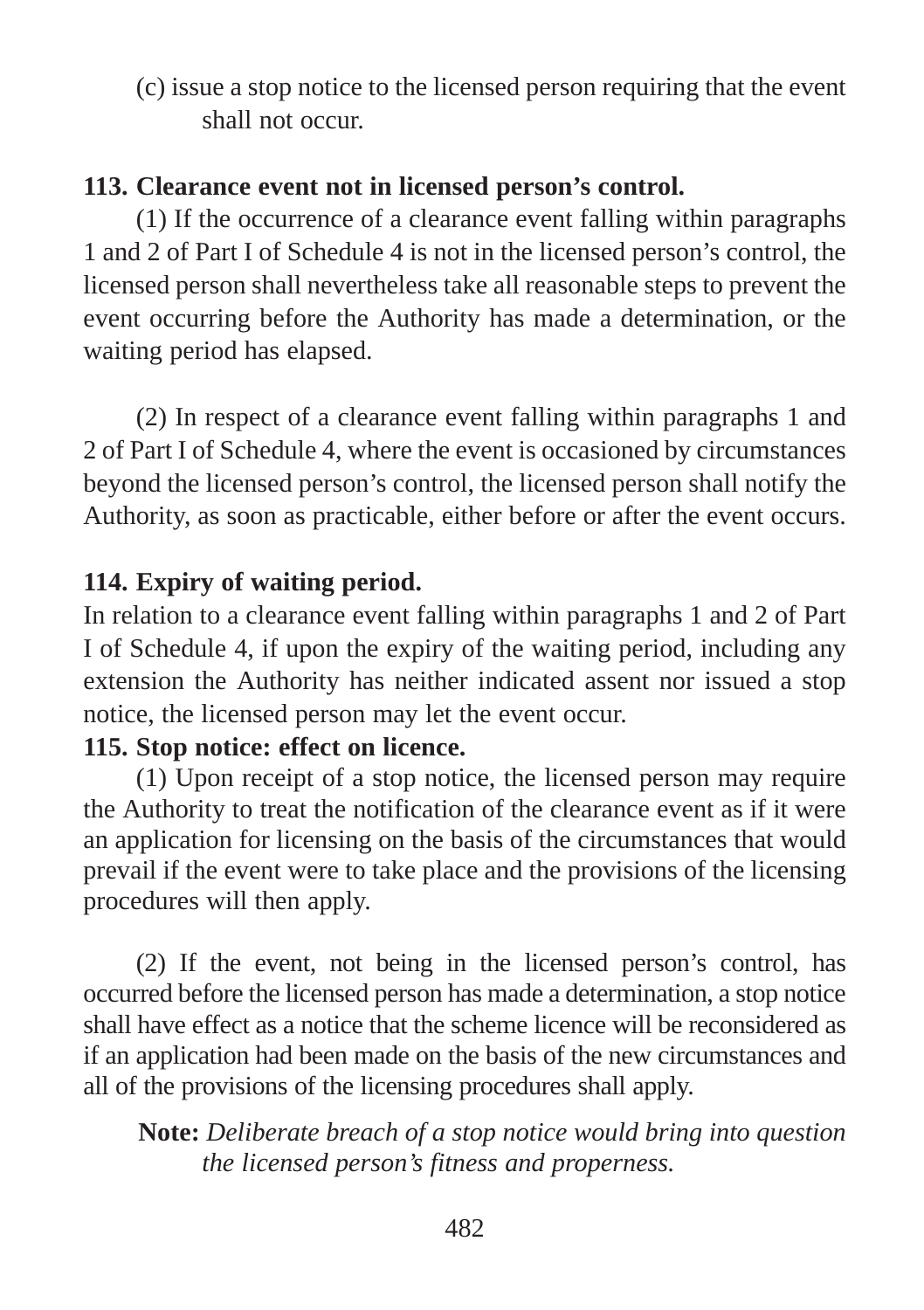*Notifications Required to be Made to the Authority*

### **116. Notifiable events.**

A licensed person shall notify the Authority in writing of any event or circumstance designated as a notifiable event in Part II of Schedule 4.

# **117. Form, contents and time limits.**

The notification referred to in regulation 116 shall be made within the time and contain the particulars specified in Part II of Schedule 4 and shall be in such form as may be prescribed by the Authority.

# **118. Annual notification of controllers.**

A licensed person shall, at intervals of no more than one year, notify the Authority in writing of the name of each person who, to the knowledge of the licensed person, is a controller of the licensed person at the date of such notification, specifying to the best of the licensed person's knowledge in relation to each such person—

- (a) what percentage of the shares in the licensed person, or another body corporate of which the licensed person is a subsidiary, he or she holds, directly or indirectly, whether alone or with any associate or associates; and
- (b) what percentage of the voting power he or she is entitled to, directly or indirectly, and whether alone or with any associate or associates, to exercise or control the exercise of, at any general meeting of the licensed person, or another body corporate of which the licensed person is a subsidiary.

**Note:** *Licensed persons should note that this notification shall be made as part of the statement of representation.*

*Division C—Complaints*

# **119. Complaints procedure: general.**

A licensed person shall operate a complaints procedure to investigate and, where appropriate, provide remedies in relation to complaints.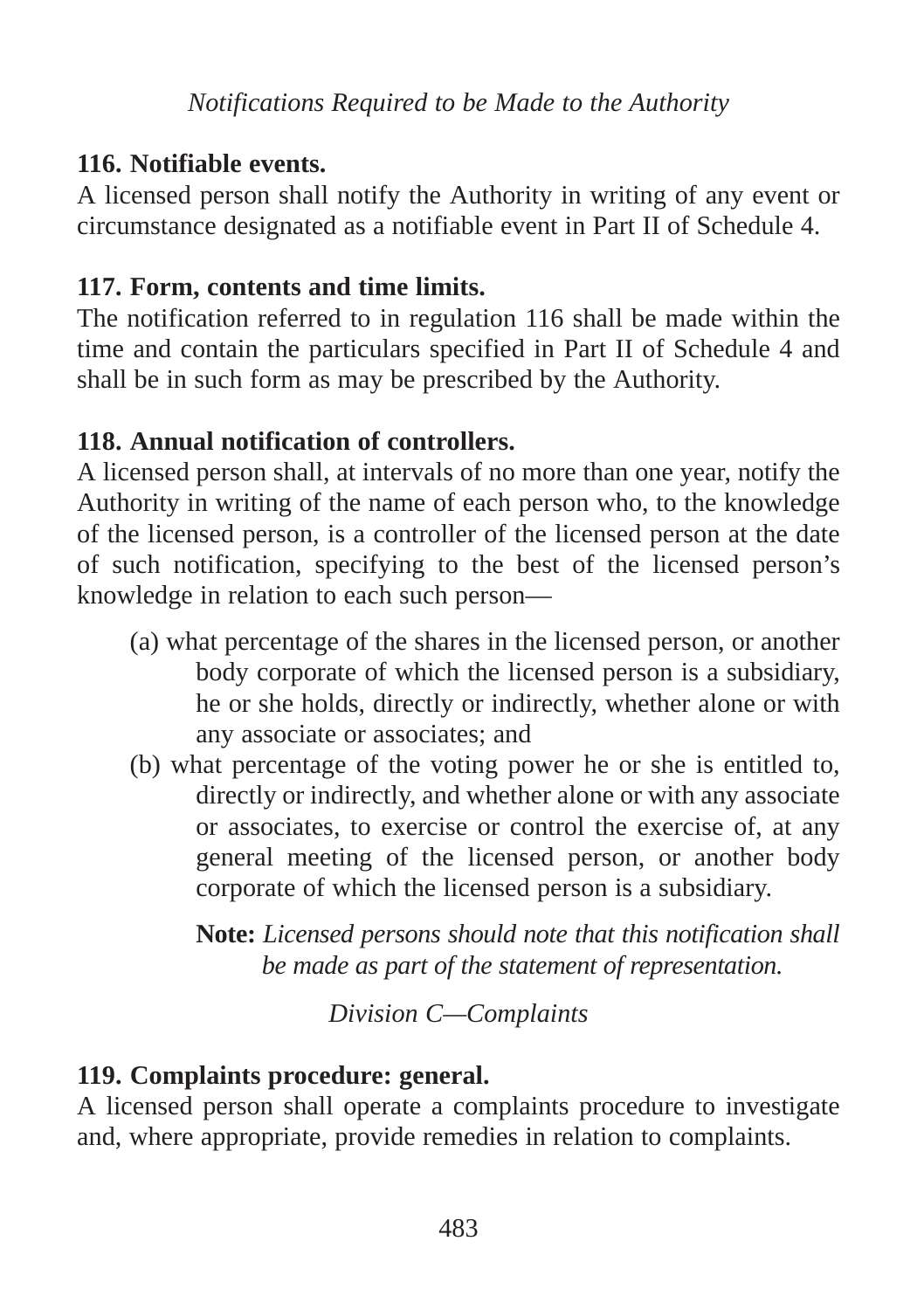### **120. Contents of significant complaints procedure.**

In relation to any significant complaint, the procedure described in regulation 119 shall contain at least these provisions—

- (a) the complaint shall be considered by an officer or employee of suitable seniority who was not concerned in the matter or, where this is not possible, by another person of appropriate standing who is not an officer or employee of the licensed person or the appointed representative, and a substantive reply shall be sent promptly;
- (b) where a complainant has received a substantive reply and does not within one month of its being despatched indicate that he or she is not satisfied, the complaint may be treated as settled on the terms of that reply, provided that the reply, included a notification to the complainant that his or her complaint would be so treated in the circumstances;
- (c) if, two months after the complaint has been received it has not been settled to the satisfaction of the complainant, the licensed person shall—
	- (i) give notice to the Authority of the details of the complaint and of the action taken in response to it; and
	- (ii) inform the complainant that the Authority has been so notified and give him or her the date of the notice;
- (d) the first substantive reply to the complaint, unless it offers a settlement reasonably expected to be acceptable to the complainant, shall advise the complainant that he or she has a right to complain directly to the Authority;
- (e) where the complainant, having received a substantive reply as described in paragraph (d), indicates dissatisfaction, the next response shall, unless this has already been done in connection with the complaint in question, advise the complainant that he or she has a right to complain directly to the Authority;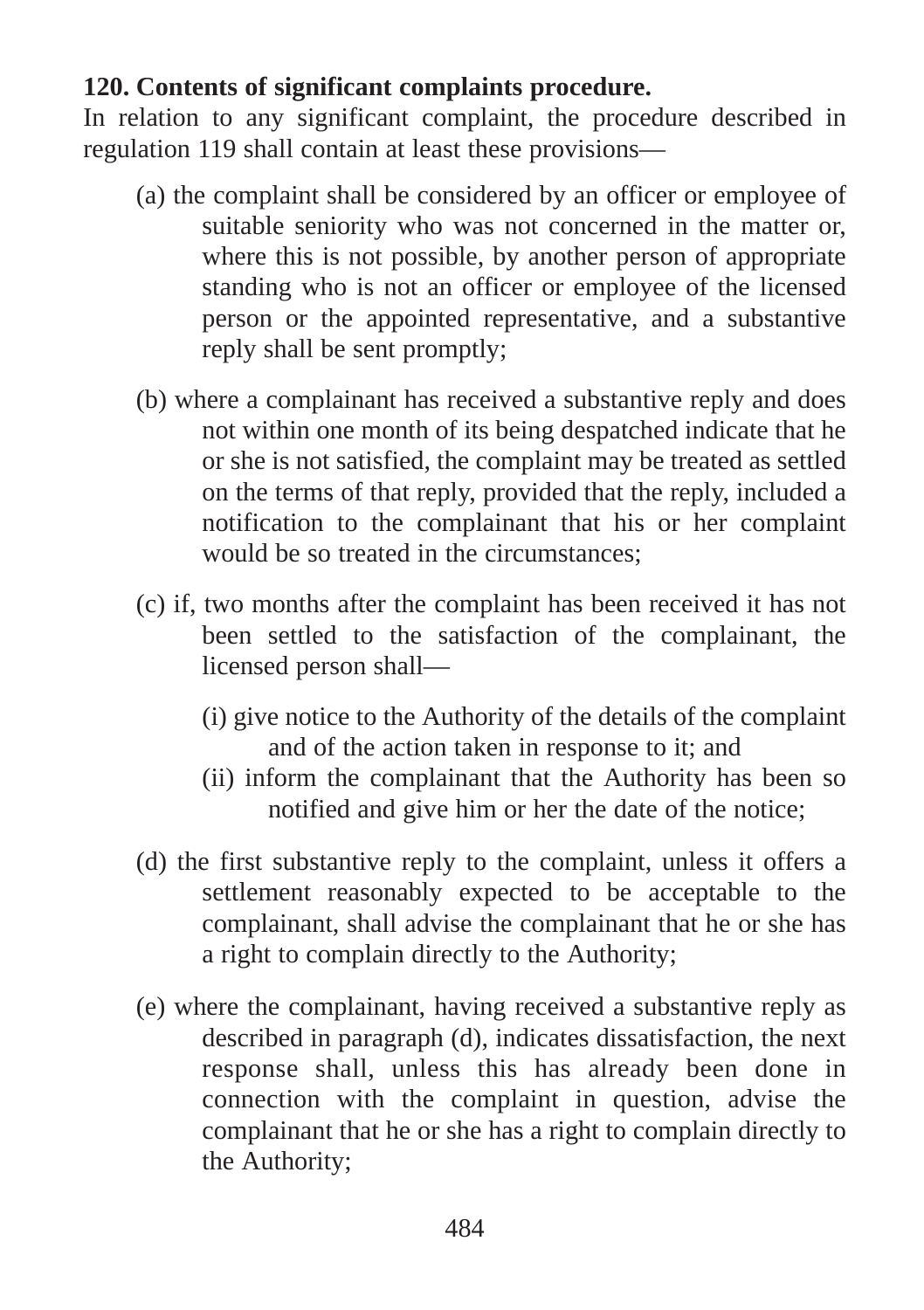- (f) where the licensed person gives notice to the Authority of a complaint, as described in paragraph (c), the licensed person shall, when the complaint has been settled to the satisfaction of the complainant, give notice to the Authority of the terms of the settlement;
- (g) a full record of each significant complaint and of the action taken in respect to it shall be kept by the licensed person for three years after the date of the last response.

### **121. Returns to Authority.**

A licensed person shall submit to the Authority, as part of its statement of representation, a return of all significant complaints which have been received and those which have been settled during the period covered by that statement or, if there have been none in either category, confirming that fact.

### **122. Co-operation with Authority.**

Without limiting its other obligations under this Part, each licensed person shall co-operate with the Authority in any investigation of any complaint, and in particular, shall, upon request, inform the Authority of any similar complaint within the preceding year from any complainant or of any complaint from the same complainant within that period.

**Explanation:** *In responding to a request from the Authority under this regulation, a licensed person which conducts its business through branches may provide the Authority with information about previous complaints which relate to the experience of the relevant branch rather than to the licensed person's whole business unless, on consideration, the Authority requests wider information.*

#### **123. Authority's investigation.**

Where—

- (a) a complaint is referred to the Authority;
- (b) the Authority investigates that complaint; and
- (c) a licensed person shall co-operate with the Authority in its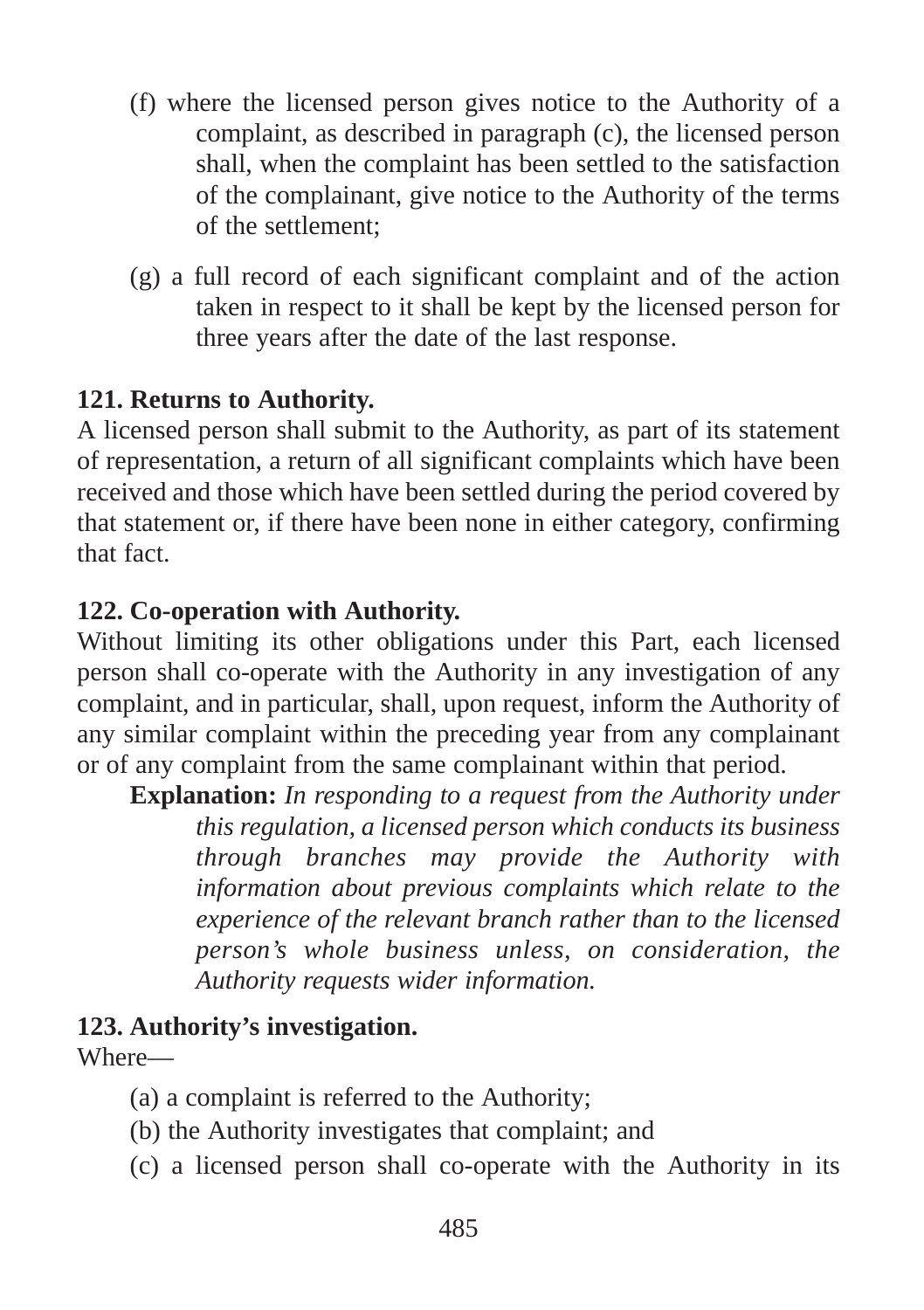investigation.

### *Division D—Controls and Systems Rules*

## **124. Adequacy of controls and systems.**

A licensed person shall, for the purpose of compliance with this Part, ensure that its internal controls and systems are adequate for the size, nature and complexity of its activities.

## **125. Proper discharge of duties.**

Systems of control shall be such as to enable the licensed person to discharge properly the duties imposed on it by this Part.

# **126. Validity of system.**

No system of control will be treated as established or maintained unless there is kept available an adequate statement, in writing, of the system of control which is in operation for the time being.

# **127. Use of Permitted Third Party (PTP).**

Where functions are delegated to a PTP by a licensed person, regulations 124 to 126 apply in relation to controls and systems, as if the functions delegated to a PTP are carried out by the licensed person itself.

## **SCHEDULES. SCHEDULE 1**

**\_\_\_\_\_\_\_\_**

*Regulations 2 and 3*

## **CIS LICENSED PERSON PRINCIPLES**

*(Issued by the Authority under section 32(1) of the Act)*

*These principles apply to the Authorised Corporate Director of an investment company with variable capital, a unit trust manager of a unit trust scheme, a trustee, depositary and custodian.*

### **1. Integrity.**

A licensed person shall observe high standards of integrity and fair dealing*.*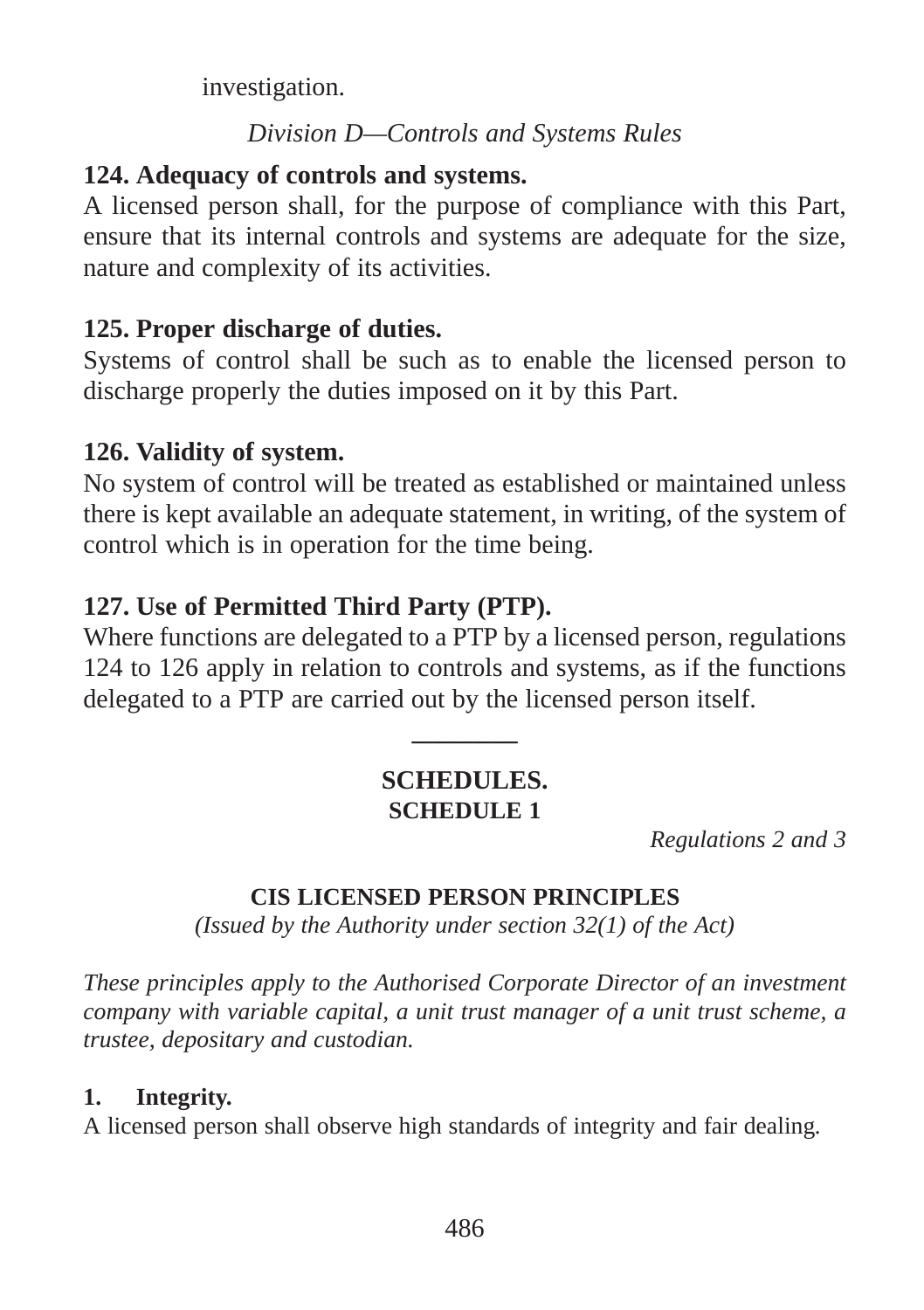## **2. Skill, care and diligence.**

A licensed person shall act with due care, skill and diligence.

## **3. Market practice.**

A licensed person shall observe high standards of market conduct. It shall also, to the extent endorsed for the purposes of this principle, comply with any code or standard as in force from time to time and as it applies to the licensed person either according to its terms or by rulings made under it.

## **4. Information about customers.**

A licensed person shall seek from existing and potential CIS customers it advises, any information about their circumstances and investment objectives which might reasonably be expected to be relevant in enabling it to fulfil its responsibilities to them.

## **5. Information for customers.**

A licensed person shall take reasonable steps to give an existing or potential CIS customer it advises, in a comprehensible and timely way, any information needed to enable him or her to make a balanced and informed decision.

A licensed person shall similarly be ready to provide a customer with a full and fair account of the fulfilment of its responsibilities to him or her.

## **6. Conflicts of interest.**

A licensed person shall either avoid any conflict of interest arising or, where conflicts arise, shall ensure fair treatment to all its customers by disclosure, internal rules of confidentiality, declining to act, or otherwise. A licensed person shall not unfairly place its interests above those of its customers and, where a properly informed customer would reasonably expect that the licensed person would place his or her interests above its own, the licensed person shall live up to that expectation.

## **7. Customer assets.**

Where a licensed person has control of or is otherwise responsible for assets belonging to a CIS or CIS customer which it is required to safeguard, it shall arrange proper protection for them, by way of segregation and identification of those assets or otherwise, in accordance with the responsibility it has accepted.

## **8. Financial resources.**

A licensed person shall ensure that it maintains adequate financial resources to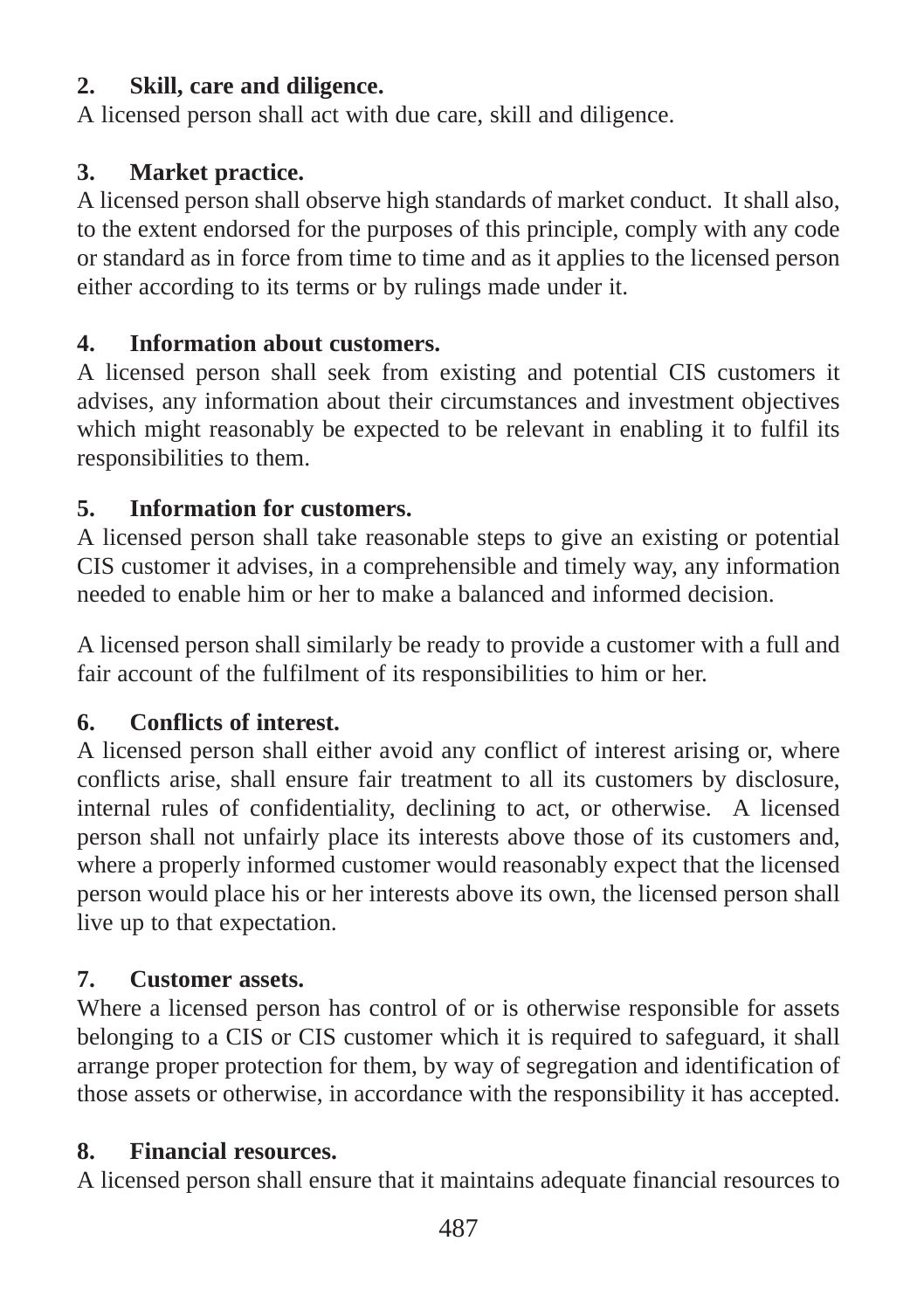meet its investment business commitments, and to withstand the risks to which its business is subject.

## **9. Internal organisation.**

A licensed person shall organise and control its internal affairs in a responsible manner, keeping proper records, and in relation to the employment of its staff and where it is responsible for the conduct of investment business by others, shall have adequate arrangements to ensure that they are suitable, adequately trained and properly supervised and that it has well-defined compliance procedures.

### **10. Relations with the Authority.**

Clarity of purpose

A licensed person shall deal with the Authority in an open and cooperative manner, and shall keep the Authority promptly informed of anything concerning the licensed person which might reasonably be expected to be disclosed to it.

Clarity of subject

Avoidance of misleading statements, promises or forecasts

Verification of statements of fact

#### **SCHEDULE 2**

*Regulations 2 and 6*

## **CIS ADVERTISING CODE**

*(Issued under section 34(1) of the Act)*

This code describes the standards set by the Authority for determining whether a CIS advertisement meets the requirements of regulation 6.

**Statements** of opinion

## **GENERAL REQUIREMENTS**

Disclosure of 2. 1. To follow the code, a licensed person shall—<br>capacity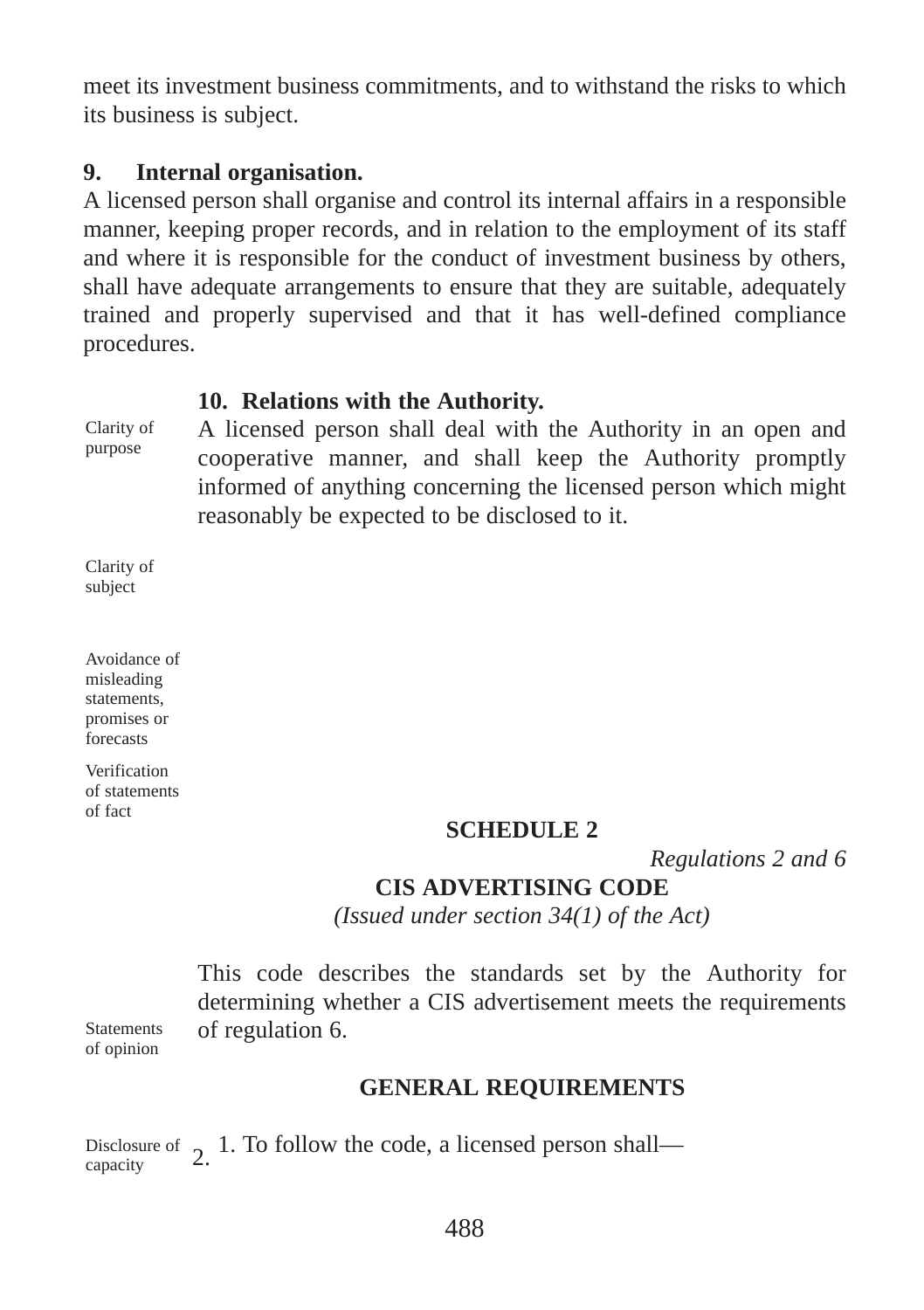Disclosure of material interest and conflict of interest

- (a) make it plain that the advertisement contains promotional 3.material and has a promotional purpose and shall make the advertisement distinct from any other matter contained in the medium which carries it;
- (b) describe clearly the nature of the CIS investment or the CIS services to which the advertisement relates;
- (c) take all reasonable steps to ensure that any statement, promise or forecast to be included or approved is not misleading in form or context;
- (d) have formed a reasonable belief (on the basis of evidence of which a record is kept or to which access may be obtained)—
	- (i) that any statement relevant to the product or services being advertised and purporting to be a statement of fact is true; and
	- (ii) that the statement will remain true during the currency of the advertisement;
- (e) take all reasonable steps to ensure that the person giving any statement of opinion is of that opinion at the time when the advertisement is issued or approved.

If the licensed person or an associate is a market maker in any investment being advertised, state that fact.

If, in relation to the investment or investment services which are the subject of the advertisement, the licensed person has directly or indirectly a material interest (except for an interest arising solely from the mere participation of the licensed person as agent for the customer) or a relationship of any description with another party which may involve a conflict with the licensed person's duty to the customer, state that fact and disclose the nature of the interest or relationship.

**Note:** *An example of a material interest is where a licensed person or an associate has a long or short position in an investment which is not a readily realisable investment and the*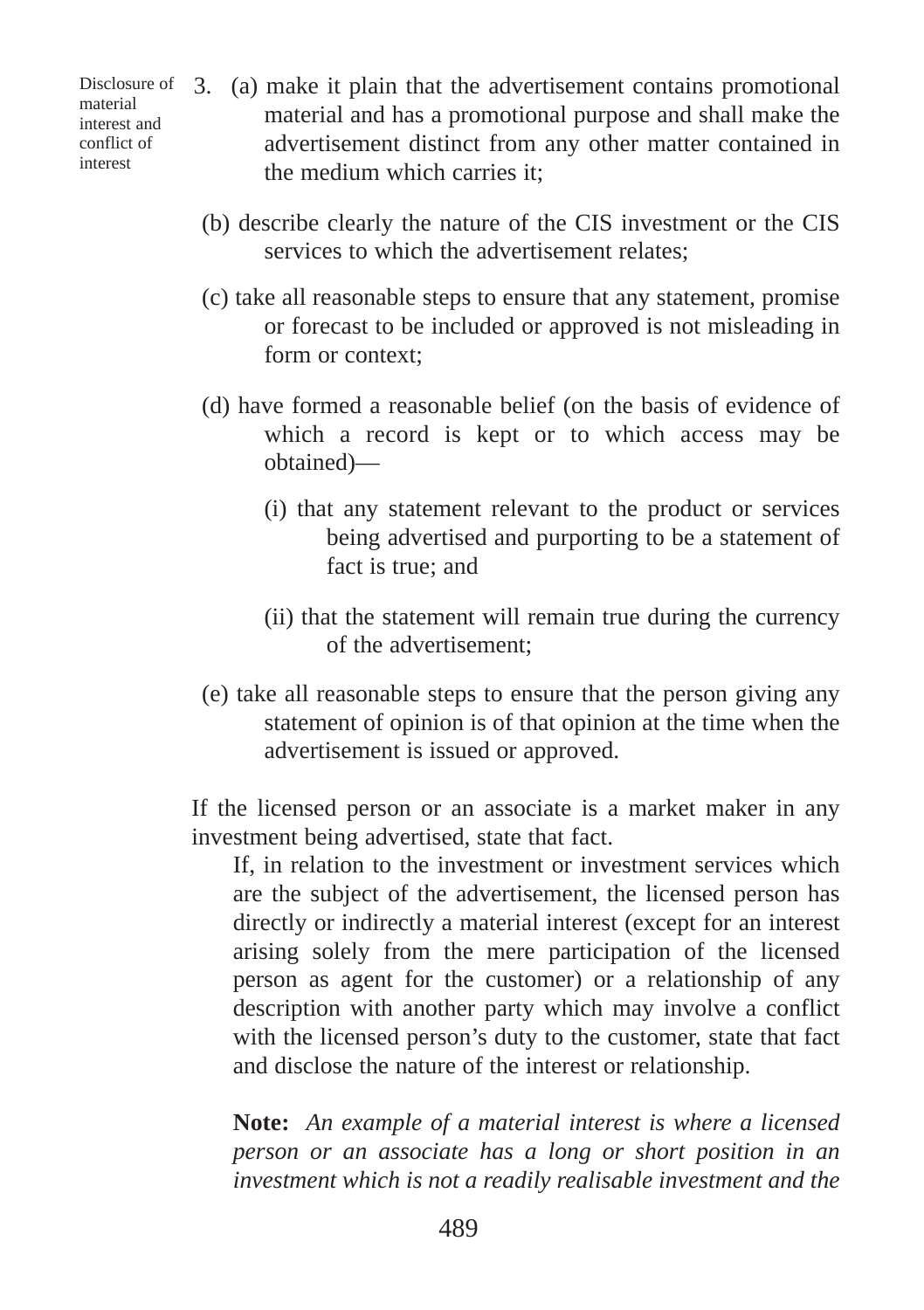*licensed person is recommending recipients to buy or, as the case may be, sell that investment.*

Promotions not to be disguised

No false claims of independene

| Advertise-   |  |  |  |
|--------------|--|--|--|
| ments not to |  |  |  |
| claim        |  |  |  |
| government,  |  |  |  |
| etc.,        |  |  |  |
| approval     |  |  |  |

No suppression of required statements

Omit information

## **GENERAL PROHIBITIONS**

4. To follow the code a licensed person shall not—

No false indications about scale or business

(a) issue an advertisement with the intention of persuading anyone who responds to it to transact or offer to transact business of a kind not described in the advertisement;

Advertisement not to include inappropriate reference to the Authority

(b) claim or suggest independence of itself or any of its associates in giving advice, making recommendations or exercising discretion, unless such claim or suggestion may properly be made;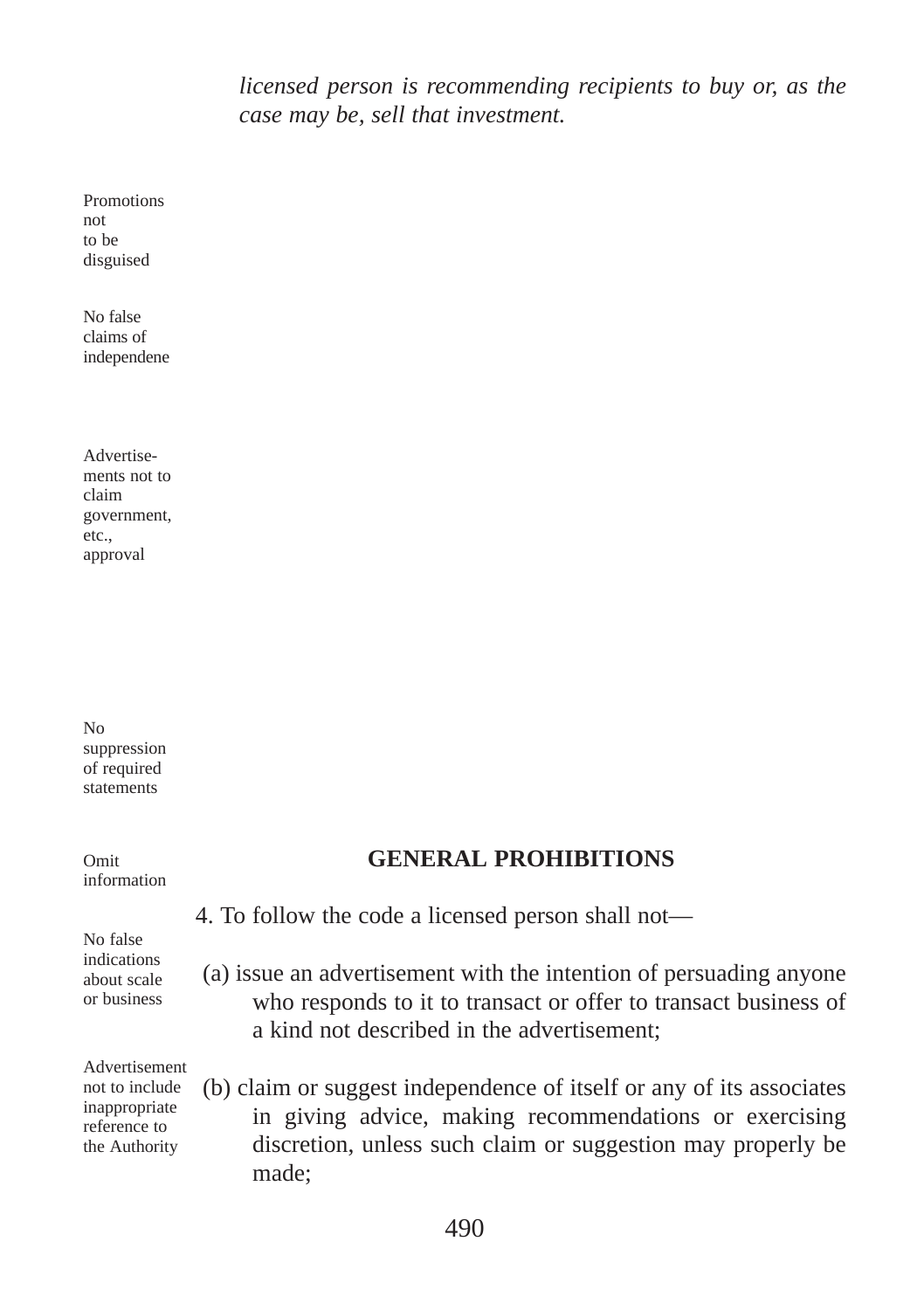(c) state or imply that the CIS investment or CIS services being advertised or any other matter in the advertisement has been approved by the Authority or any governmental or other public regulatory body unless—

Synopsis or selection

(i) the approval has been given in writing; or

- (ii) the advertisement is issued by or on behalf of the Government;
- (d) disguise the significance of any statement, warning or other matter required by the advertising rules to be included in an advertisement either through relative lack of prominence or by the inclusion of matter likely to detract from it;
- (e) omit any matters the omission of which causes the CIS advertisement to be unclear, unfair or misleading;
- (f) include any statement indicating the scale of the activities or the extent of the resources of the advertiser which implies that the resources available to support performance of its obligations are greater than they are;
- (g) if the advertisement does not relate to regulated business, include any matter referring to the Authority.

#### **SPECIFIC REQUIREMENTS**

5. Where an advertisement contains any of the items listed in the left-hand column below, in order to follow the code a licensed person shall—

- (a) state enough of the relevant features to give a fair view of the
- CIS agreement being advertised, including the financial commitments and risks involved, and state how full details may be obtained;

(b) include information about past performance only if—

Information about past performance of investments or of an investment manager

**Comparisons** with<sup>1</sup> unregulated collective investment schemes

6.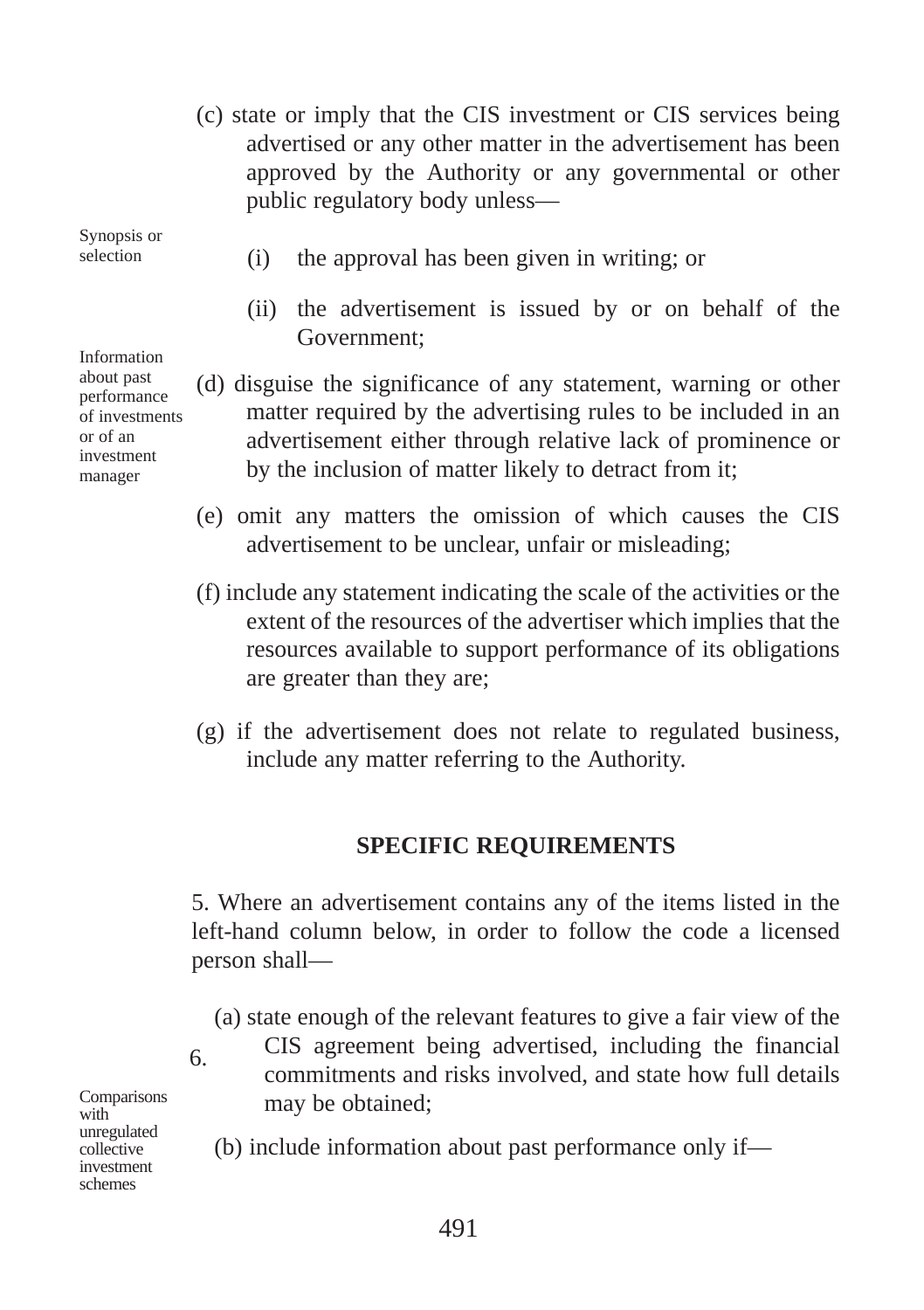Past performance

Forecasts or illustrations

Information about taxation

- (i) it is relevant to the performance of the CIS agreement or CIS investment services or investment management services advertised;
- (ii) it is complete, or is a fair and not misleading representation of the past performance of the CIS investment or investment management services;
- (iii) it has not been selected so as to exaggerate (or disguise) the success (or lack of success) of the CIS investment or investment management services over the period to which the information relates;
- (iv) the source of the information is stated and the advertisement contains a warning that the past is not necessarily a guide to future performance;
- (v) where a standard is used for comparison of performance, the same standard will be applied in relation to subsequent performance comparison; and
- (vi) the period which is selected as illustrating past performance is a period of not less than three years or such other period as the Authority may allow.

A licensed person shall—

- (a) not include any comparison or contrast of the performance or the likely performance of an investment in units or shares in a regulated Collective investment scheme with an investment in an unregulated Collective investment scheme;
- (b) not include any information about past performance of CIS investment services unless the advertisement includes year on year discrete information relating to the performance of the investment during the period of 3 years, or if it has been in existence for less than 3 years, for the period during which it has been in existence, ending three months before the date of issue of the advertisement;
- (c) not include a forecast or illustration of the realisable value of a CIS investment service or an investment product concerned,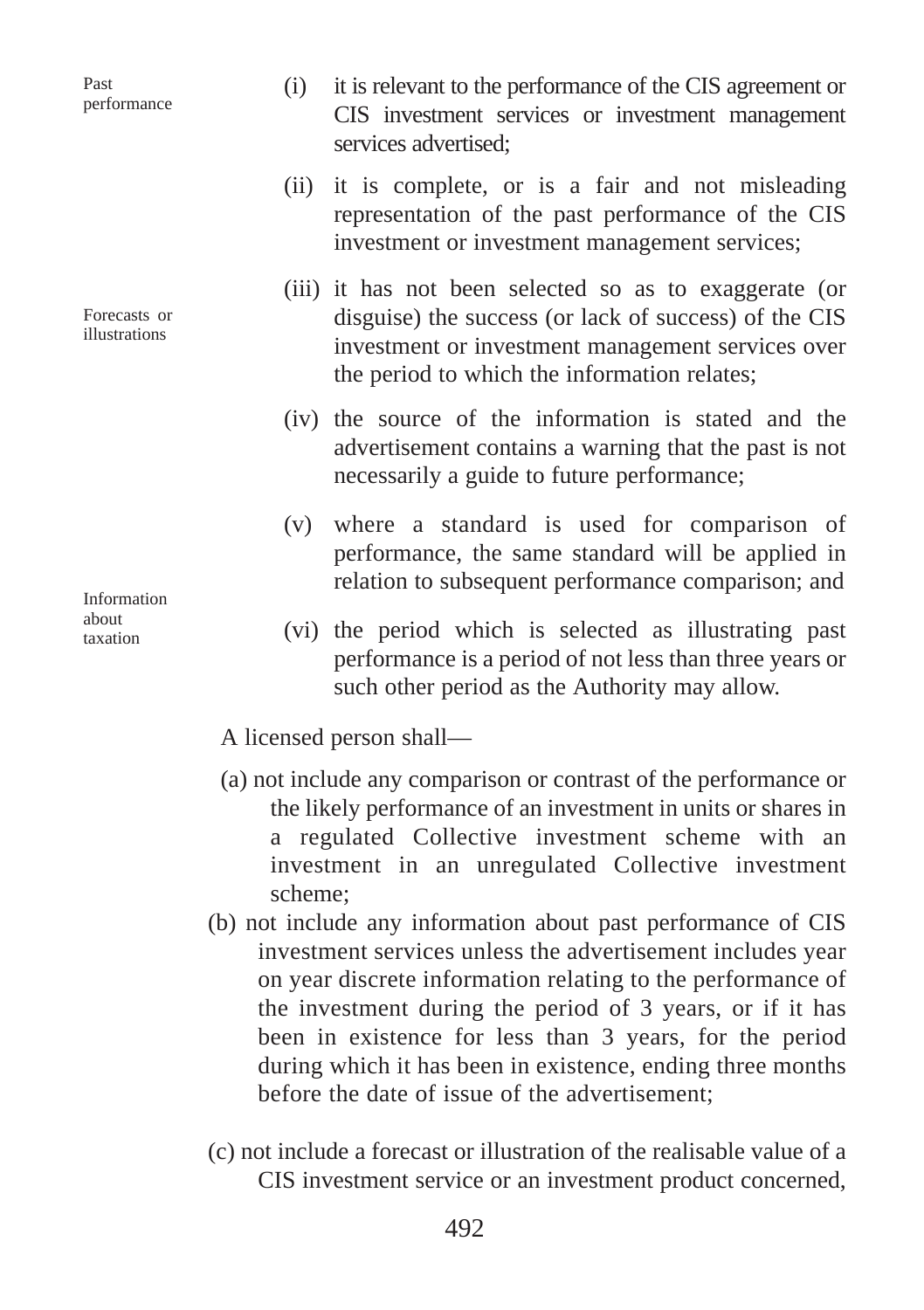except in accordance with the requirements prescribed by the Capital Markets Authority.

**Note:** *It is recommended that disclosure of cost of investment in a collective investment scheme should not be based on forecasts but only on a factual statement of the total expense ratio as established by the most recent audited accounts.*

(d) if any reference is made to taxation—

- (i) include a warning that the levels and bases of, and reliefs from, taxation can change;
- (ii) where a matter is based upon an assumed rate of taxation, state that rate;
- (iii) (a) state that any tax reliefs referred to are those currently available and that their value depends on the individual circumstances of the investor; and
	- (b) make it clear whether any tax reliefs (or freedom from taxation) referred to in the advertisement apply directly to the investor, to the provider of the investment or to the fund in which the investor participates or, if such is the case, to more than one of them;
- (iv) state whether the matters referred to are only relevant to a particular class or classes of investor with particular tax liabilities and identify the class or classes and liabilities concerned;
- (v) does not describe the CIS services as being free from any liability to capital gains tax unless equal prominence is given to a statement, if applicable, that the value of the investment is linked to a fund which is liable to that tax; and
- (vi) do not describe the income from the CIS services as being free from any liability to income tax unless equal prominence is given to a statement, if applicable, that the income is payable out of a fund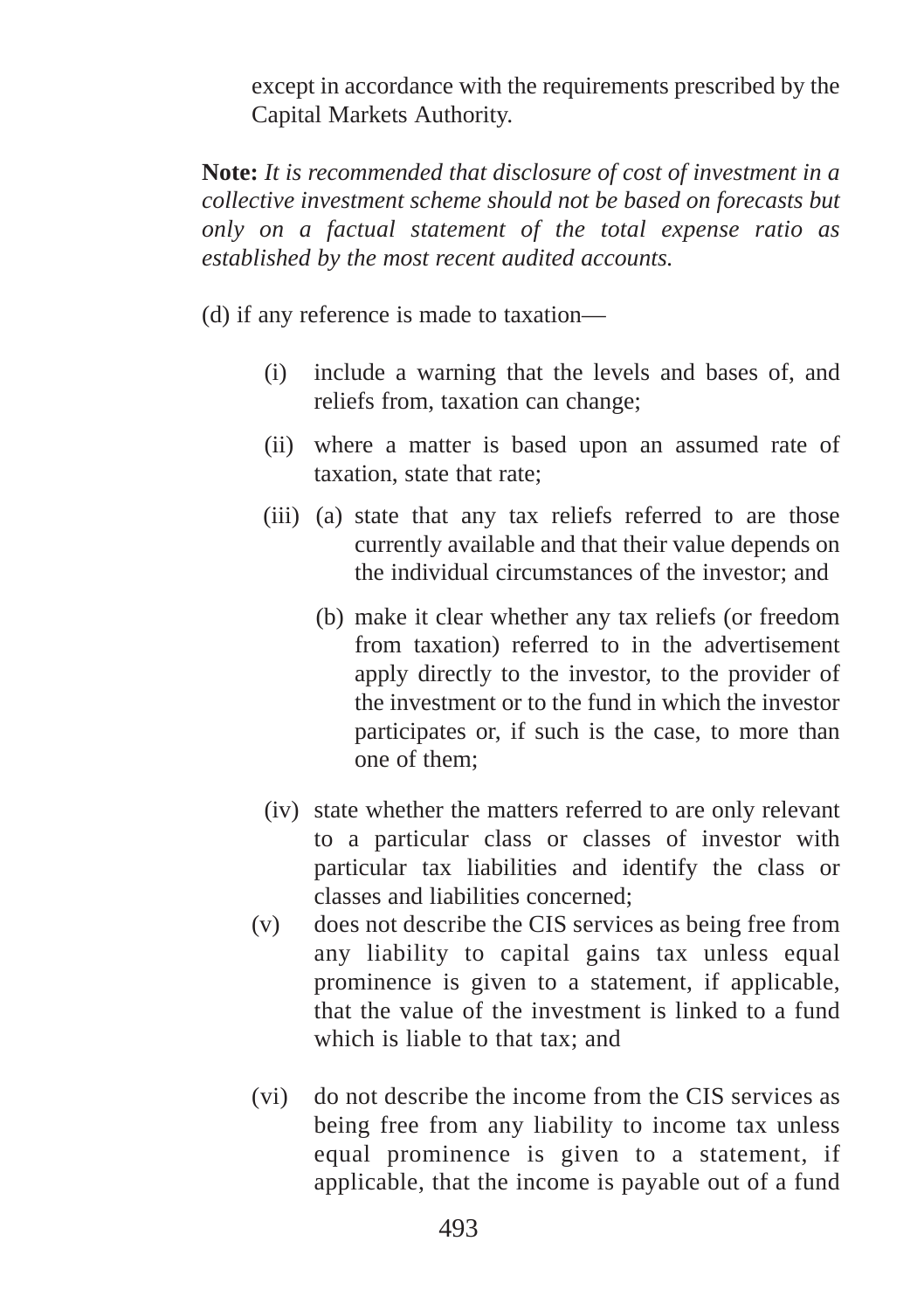which is liable to that tax.

Material stating or implying limited availability

Testimonials

Comparisons or contrasts

Advertisement s issued by appointed representatives

# **SPECIFIC REQUIREMENTS**

|            | 7. Where an advertisement is of a kind described, or contains any of<br>the items listed in the left-hand column below, in order to follow the<br>code, a licensed person shall not— |
|------------|--------------------------------------------------------------------------------------------------------------------------------------------------------------------------------------|
| Guarantees | (a) claim or imply limited availability of CIS services (e.g. limited<br>quantity, limited period of offer, or special terms for a limited<br>period) unless justified;              |
|            | quote from a testimonial or commendation unless the quotation is—                                                                                                                    |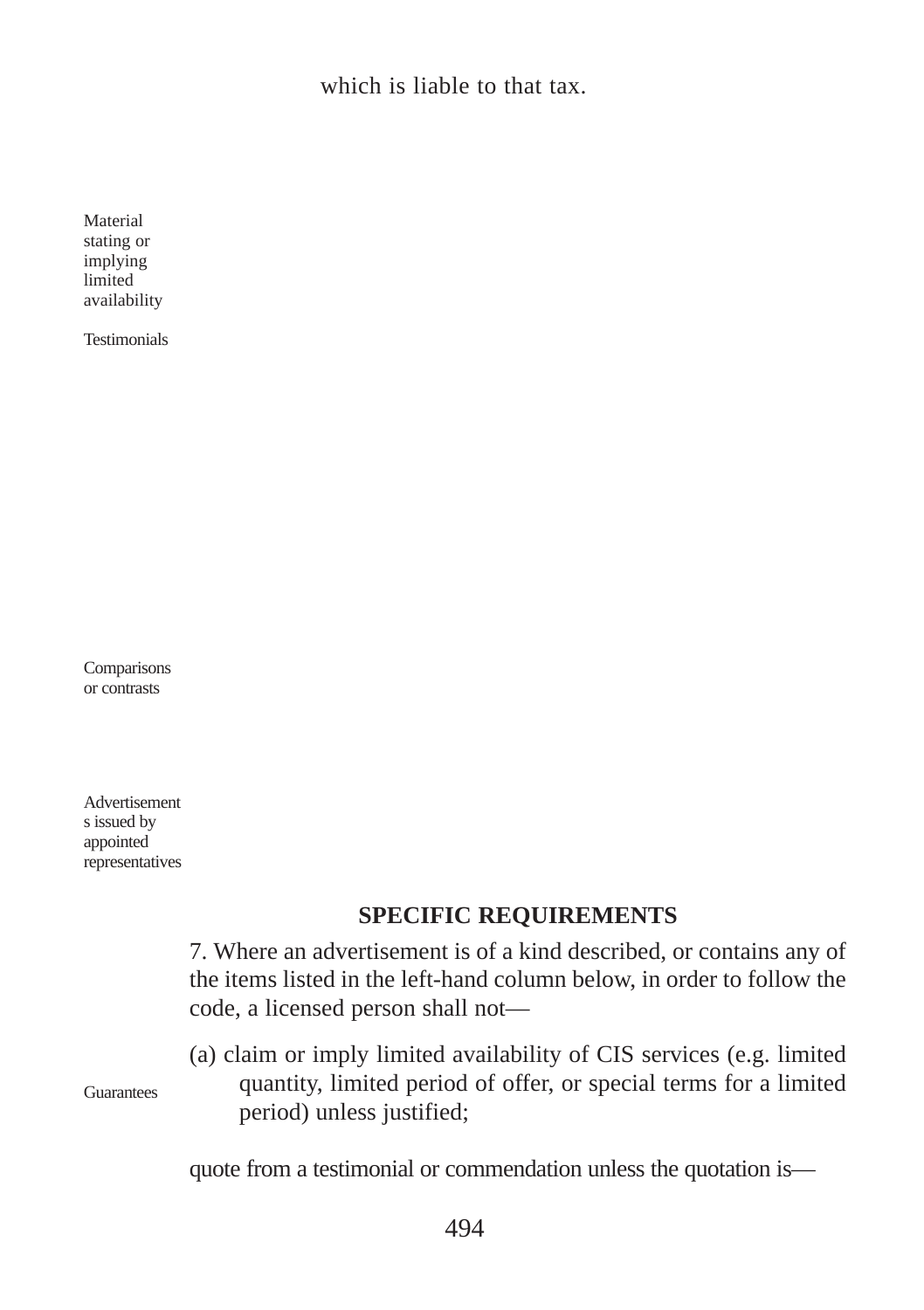- (i) complete, or a fair representation of the whole;
- (ii) accurate and not misleading at the time when the advertisement is issued; and
- (iii) relevant to the CIS investment services or services advertised;

and the author has given his or her consent to the advertisement and, if he or she is an employee, officer or associate of the licensed person, the advertisement says so;

(b) include any comparison or contrast, for example with other investments, expenditure, assets, services or indices, unless it is fair and the licensed person shall not omit factors which are likely to be relevant to an appreciation of the comparison or contrast;

(c) include any matter referring—

- (i) to the Authority, except in relation to the permitted business of a licensed person on whose behalf the appointed representative is acting; or
	- (ii) to the fact that the advertiser is connected with a licensed person if the advertisement is not in respect of the permitted business of that licensed person;

or state that the appointed representative is an authorised person;

(d) describe any CIS investment services or investment as guaranteed, unless there is a legally enforceable arrangement with a third party who undertakes to meet in full an investor's claim under the guarantee.

#### **RISK WARNINGS**

8. In order to follow the code, a licensed person shall give the following risk warnings, where applicable-—

- (a) for CIS investment services which can fluctuate in value, a statement should warn that values may fall as well as rise and that the investor may not get back the amount he or she has invested;
- (b) for CIS investment services described as being likely to yield

investment services which can fluctuate in values Income from CIS investment

**CIS** 

services

**CIS** 

services involving exposure to a foreign currency

Investment

Advertising of so-called

"High Income" products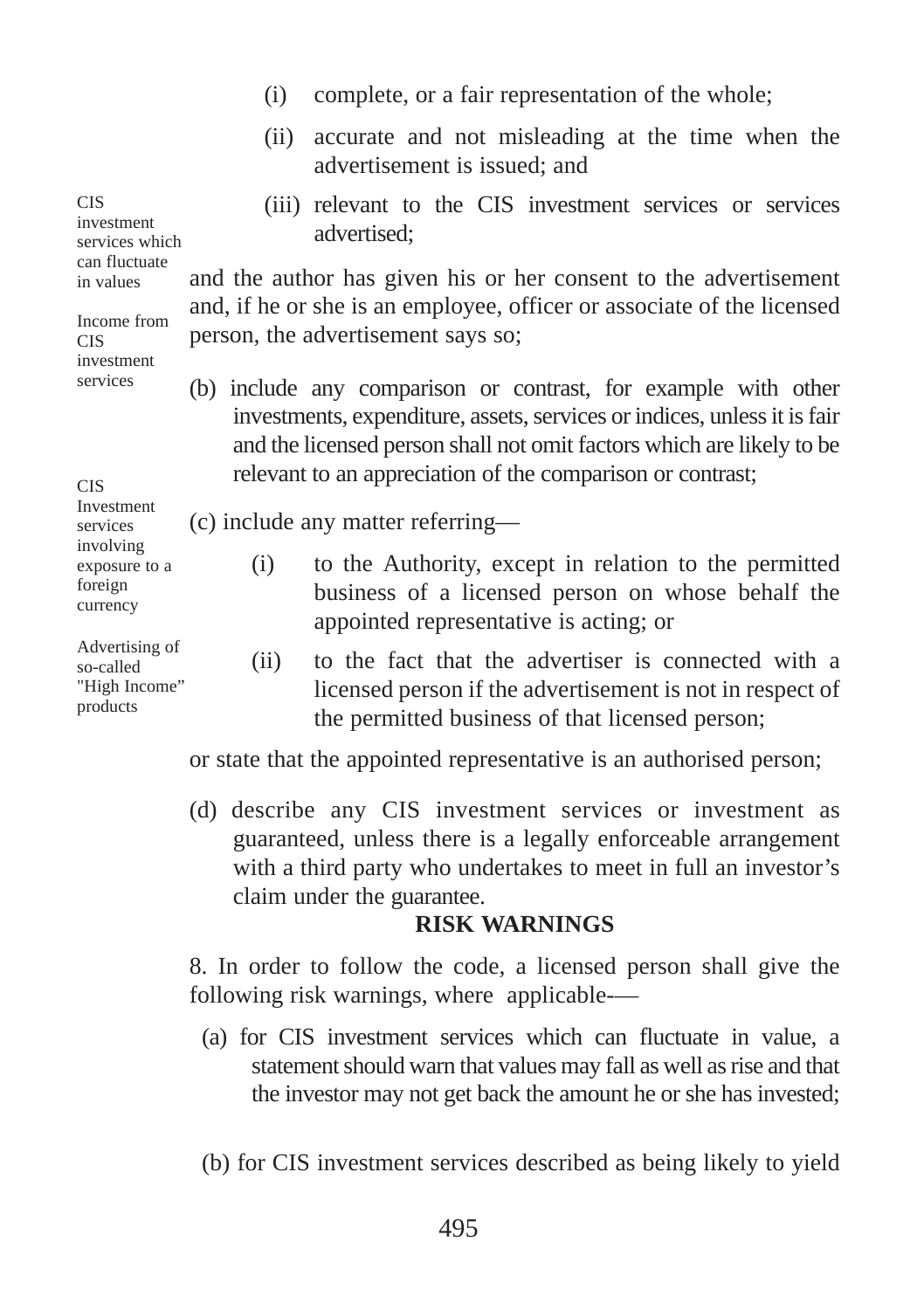a high income or as suitable for an investor particularly seeking income from his or her investment, the investor should be warned, if it is the case, that income from the CIS investment service may fluctuate in value in money terms;

- (c) for a CIS investment services involving exposure to a currency other than that in which acquisitions of the CIS investment services are invited, the investor should be warned that changes in rates of exchange may cause the value of the CIS investment services to go up or down;
- (d) where a licensed person issues or approves a CIS advertisement which offers "high income", it should ensure that—
	- (i) the use of the term "income", either in the name of the product or to describe payments to investors, is not misleading in form or context; if "income" payments to investors constitute a return of capital either in whole or in part, this shall be made clear, a licensed person shall bear in mind what investors are likely to understand by the term; where "income" payments do not represent a distribution of interest, and/or dividend or other earnings, this shall be explained clearly and prominently at an early point in the advertisement;
	- (ii) the advertisement makes clear, if it is the case, the extent to which the forecast rate of "income" will be achieved by foregoing the potential for future capital growth; any claim that the risk of capital depreciation is limited should be balanced by an explanation of any limitation on the potential for capital recovery;
	- (iii) all the risks to an investor's capital, or to maintenance of "income" payments at the advertised rate are fully explained, having regard to the particular nature of the product;
	- (iv) any comparison of the product the subject of the advertisement either directly or indirectly with bank and building society deposits or other investment and deposit-based savings vehicles is not made unless its

Government and other public securities

Charges deducted from capital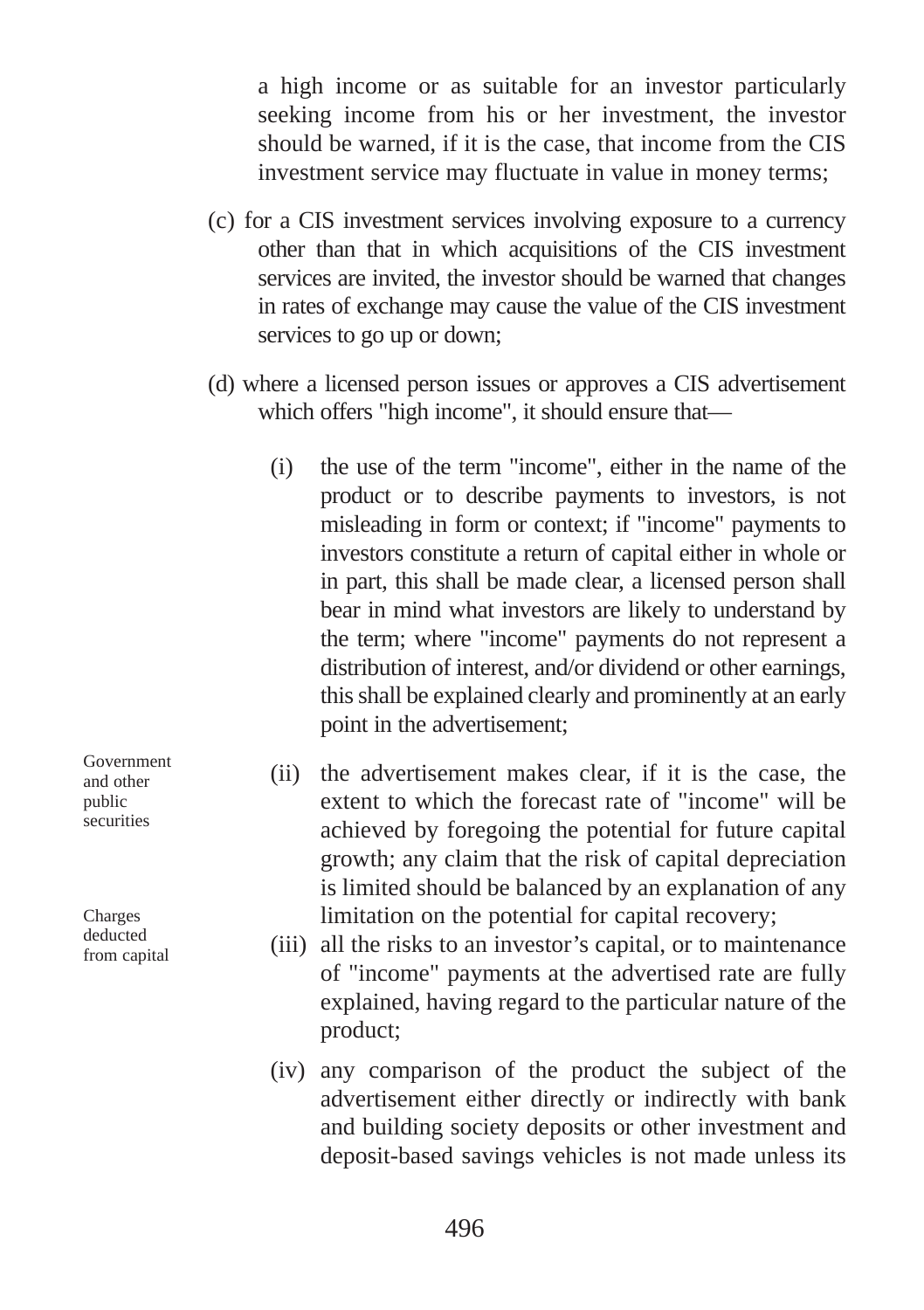distinguishing features and attendant risks are adequately explained;

- (v) the use, size and prominence afforded to the description of the "income" payments, together with any associated graphics or figures is not such as to distract from the salient features of the product and the nature of the risks involved; in particular, the advertised rate of income shall not be presented in such a way as to imply that it is "guaranteed" or "certain" where this is not the case; and if the relevant risk factors are not placed alongside or immediately after the advertised rate of "income", prominent signposting should be provided indicating where they may be found, and all the risk factors should appear with sufficient prominence relative to other text to ensure that the significance of the risks is not disguised;
- (e) that more than 35% of the property of a regulated Collective Investment Scheme (at the time when the advertisement is prepared for issue) consists, or is likely to consist, of Government and other public securities issued by one issuer, together with the identity of that issuer;
- (f) in relation to units in a regulated Collective Investment Scheme, a statement—
	- (i) explaining that the objective of the scheme is to maximise distributable income, or to place an equal emphasis on the generation of income and on capital growth, and to this end, all or part of the manager's or ACD's periodic charge will be taken out of capital: the likely effect of this should also be explained, in particular how capital may be eroded or future growth constrained; and
	- (ii) where a gross distribution yield is quoted showing the level, or maximum level, of the manager's or ACD's periodic charge which may be charged to capital, explaining that the distributable income is increased by that amount and that the capital will therefore be reduced by a similar amount: reference shall also be made to the fact that when compared with a fund which charges expenses to income, the increase in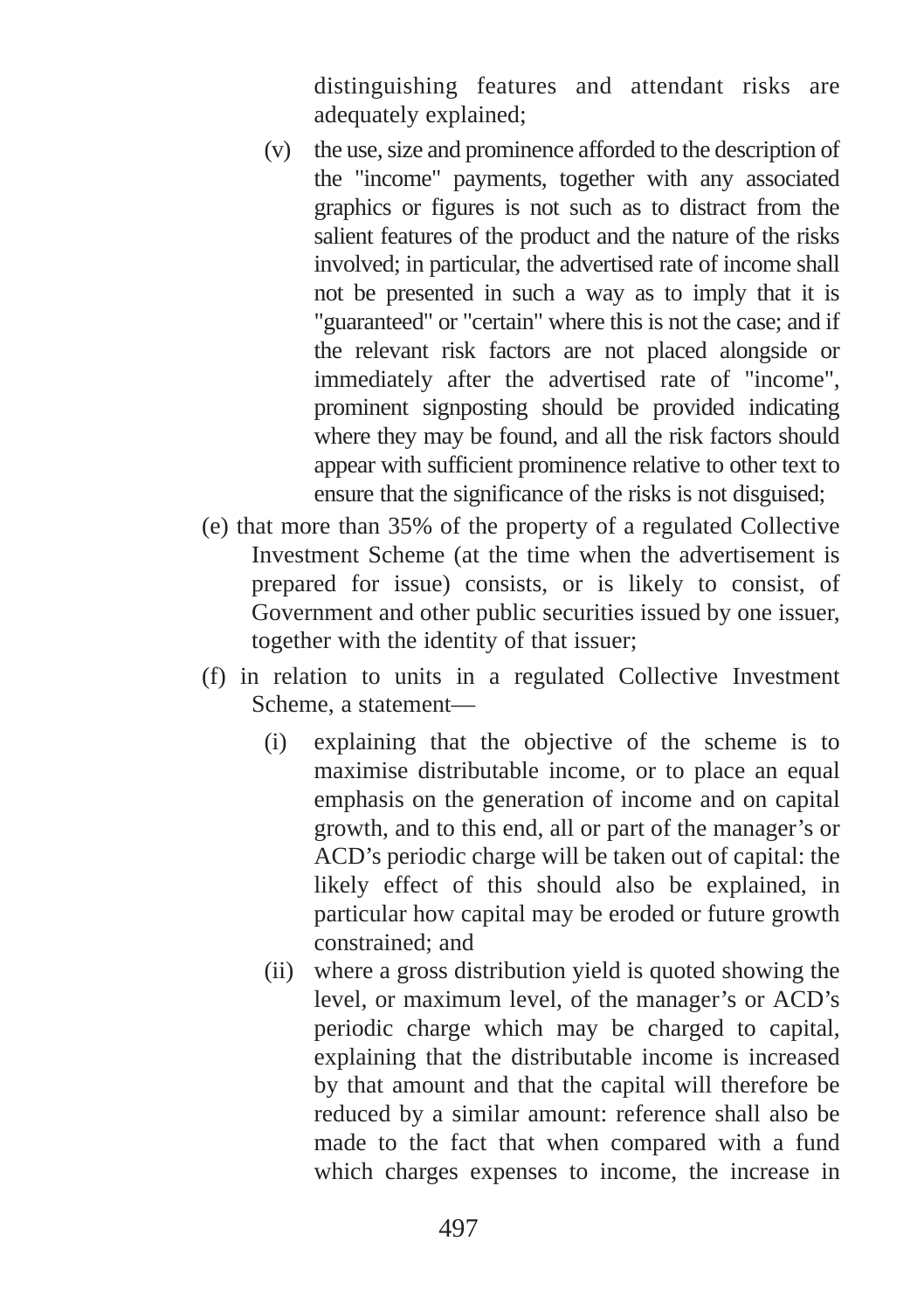income will result in some increased income tax liability for unitholders and shareholders and, where applicable, a reduction in liability for capital gains tax.

### SCHEDULE 3

*Regulation 90*

## STATEMENT OF REPRESENTATION

The form of the statement is as follows—

## **Statement of Representation**

498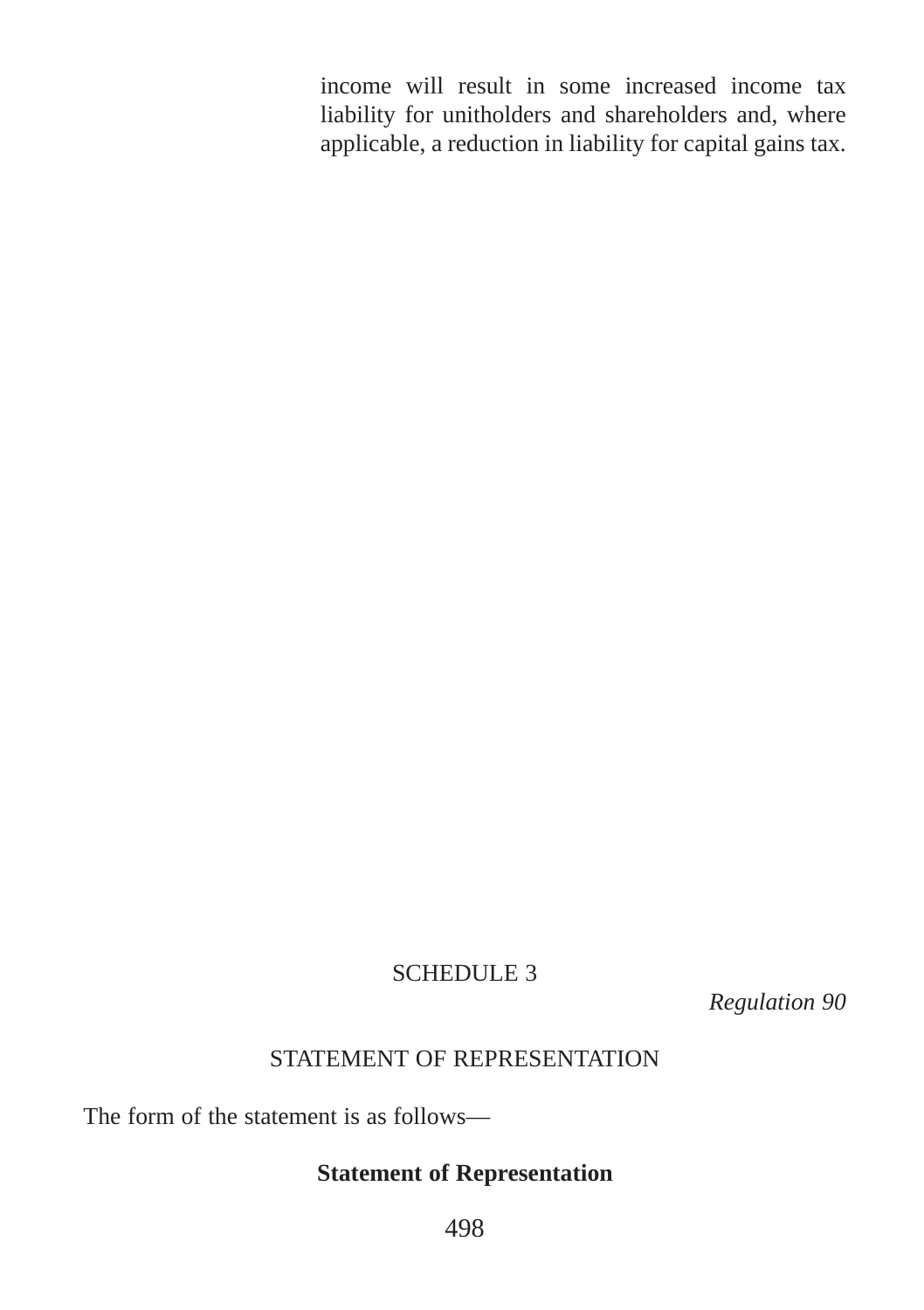| For the period          |               |             |
|-------------------------|---------------|-------------|
| Name of licensed person |               |             |
| CMA reference           |               |             |
|                         |               | For CMA use |
|                         | Date received |             |
|                         | Checked       |             |

## Follow up required

## **STATEMENT OF REPRESENTATION**

## **NOTES FOR COMPLETION OF THIS STATEMENT**

1. Licensed persons are required to submit a statement of representation twice a year at six monthly intervals for the period since the previous statement (in the case of new grant of their licence, since the date of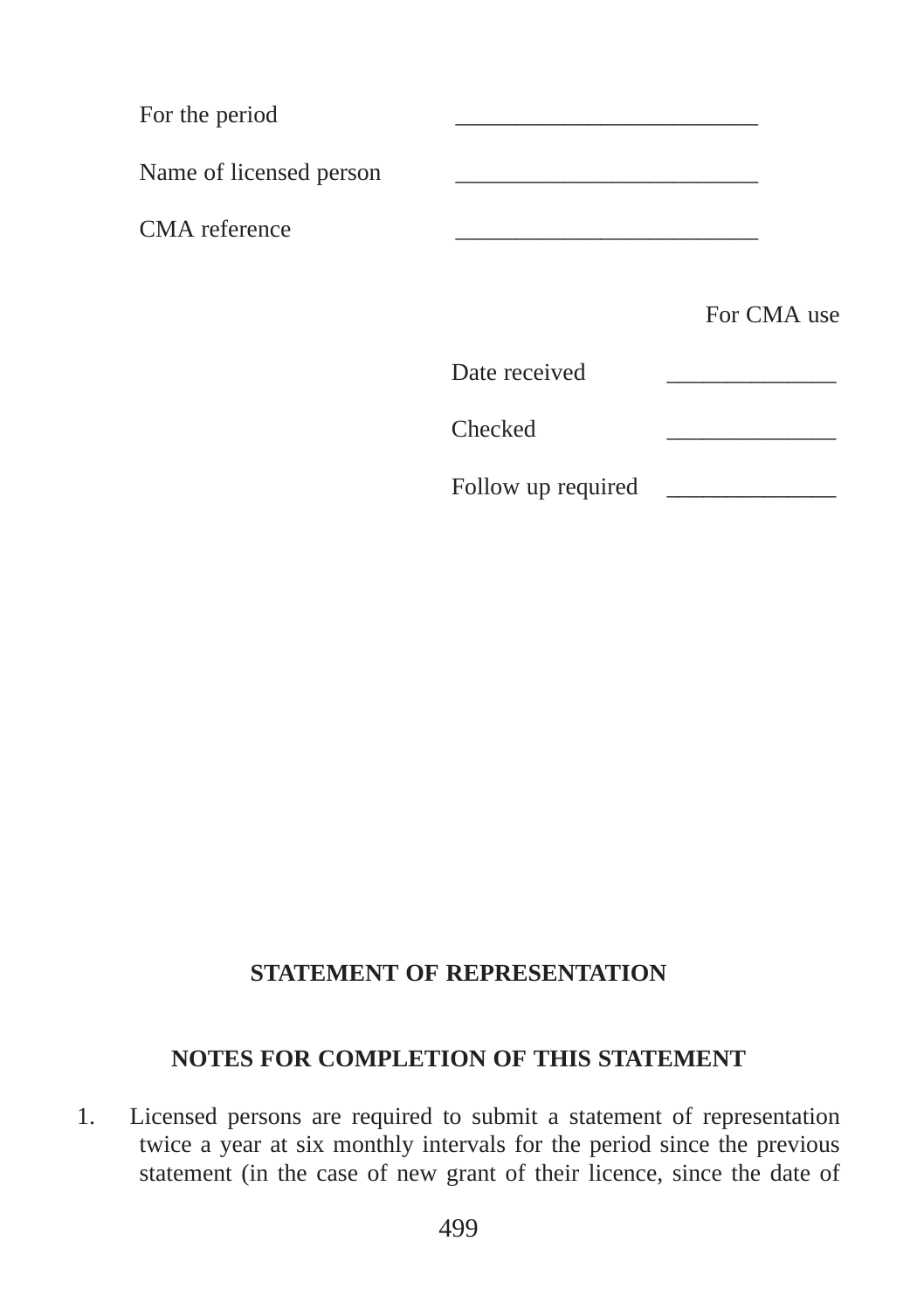grant of their licence). The Authority may determine that a statement of representation should be submitted more frequently where it deems this necessary.

2. To reflect the fact that responsibility for compliance is primarily that of the licensed person's board (or equivalent), the answers to the questions shall be approved by the Board (or equivalent). Where, exceptionally, the licensed person considers that full board approval would not be appropriate, it may seek permission from the Authority for statements of representation to be approved by a sub-committee of the Board. 1 Business 3 Compliance

3. The statement, after approval, shall be signed by both the licensed person's chief executive and compliance officer and submitted to the Authority within a maximum of two months after the end of the reporting period. 3A Compliance procedures

4. Where the answer to a question calls for further details or other information, this shall be submitted on separate typed sheets. 3B Compliance monitoring

> 5. Words used in the statement have the same meaning as in regulation 2 of these Regulations.

#### **STATEMENT OF REPRESENTATION**

#### **GUIDANCE NOTES**

1.1 Each of the CIS principles shall be considered in relation to the licensed person's business before answering this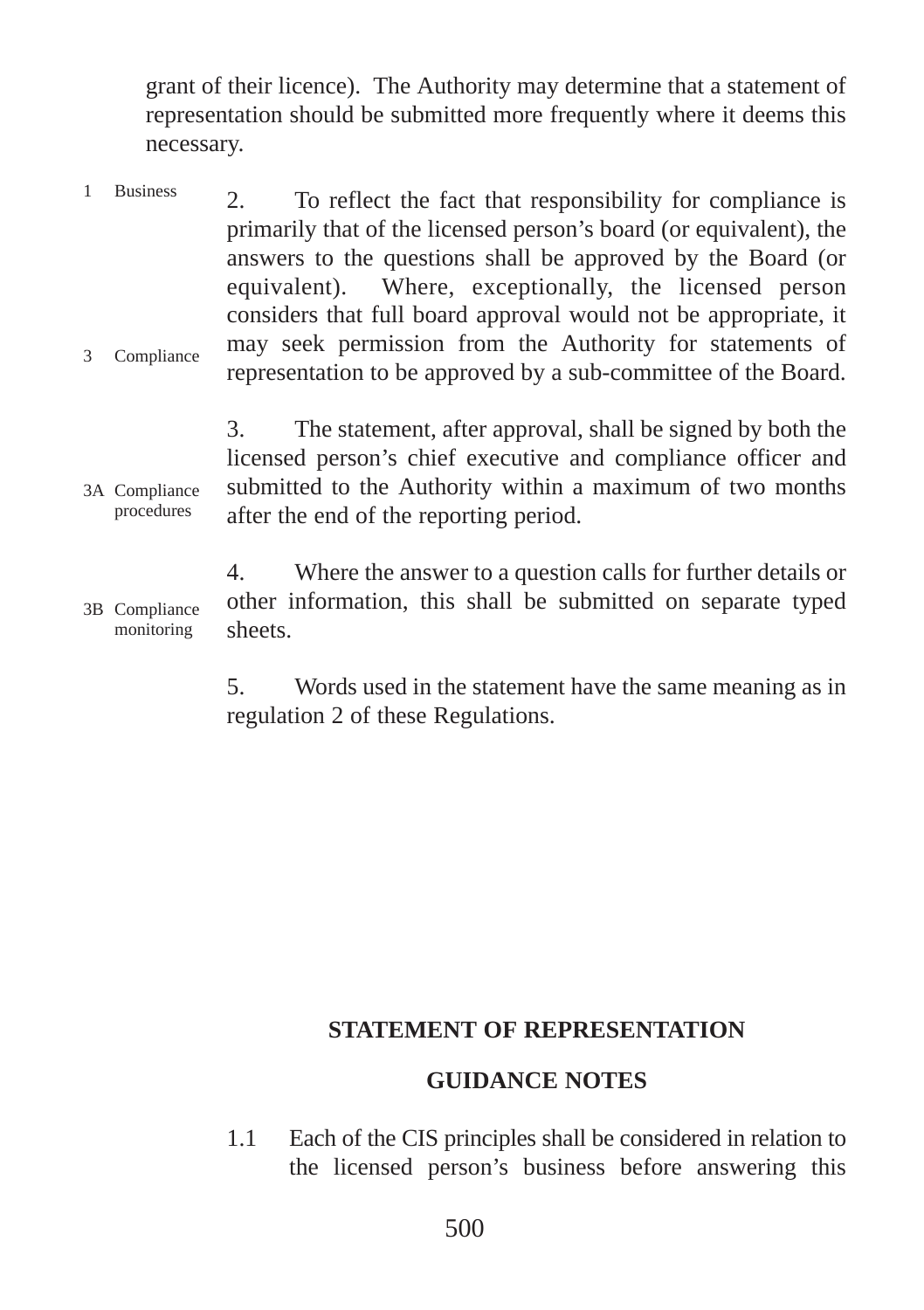question. The Authority needs to be informed of any areas where it is felt that there may have been a departure from the principles and of the action taken to remedy the position.

- 3A.2 Where the answer to this question is NO, the details supplied should clearly identify the areas where the procedures are not considered fully effective and the steps taken to remedy the situation.
- 3A.3 If the answer to this question is NO, the instances where the compliance procedures have not been observed shall be identified and details given of the action taken and of the results of such action.
- 3B.1 In answering this question, licensed persons shall determine whether their compliance monitoring procedures include as a minimum-—
	- (a) Review of continued adequacy of written procedures;
	- (b) Review of appropriateness of training material so far as it relates to compliance requirements;
	- (c) Test checks on documentation;
	- (d) Review of customer complaints, their follow-up and arrangements for handling complaints;
	- (e) Review of arrangements in respect of CIS customers money and scheme money to ensure that they are in accordance with principle 7 and these Regulations;
	- (f) Review of the records maintained by the firm as required by these Regulations; and
	- (g) Review of the steps taken to ensure that advice to CIS customers and execution of transactions with or for them are in accordance with principles 1 to 6 and these Regulations.

Where the answer to this question is NO, the details supplied should clearly identify the areas where it is considered that monitoring procedures are inadequate and the steps taken to remedy the situation.

6 Other regulatory action

3C Records of compliance

4B Customers' assets

5 Notification requirements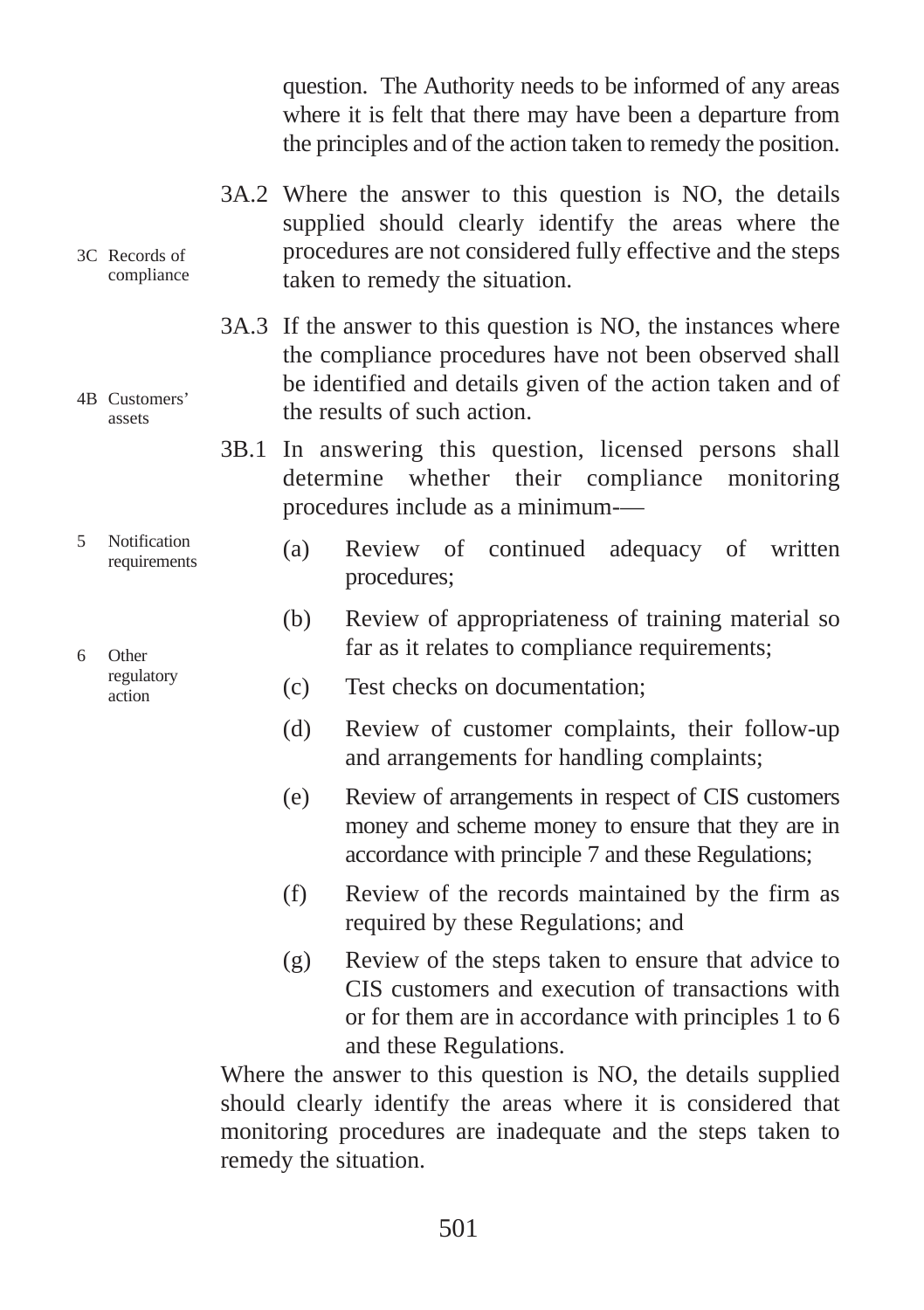- 3C.2 The details to be supplied in answer to this question should include information on occurrences which have resulted in losses to CIS customers or in CIS customers being otherwise disadvantaged.
- 4B.1 In answering questions 4B.1 and 4B.2, firms should have particular regard to the need for adequate systems and controls to be able to carry out reconciliations of customer assets.
- 5.1 Details should be supplied with the statement of representation to fulfil the requirements of regulation 118 (annual notification of controllers).
- 6.1 The Authority expects to be informed by a licensed person where there has been any regulatory action, otherwise than by the Authority, of the nature described in the question either affecting the licensed person or any group company (see regulation 2). A copy of any report or other document relating to such action shall be supplied to the Authority.

### STATEMENT OF REPRESENTATION

### To: THE CAPITAL MARKETS AUTHORITY OF UGANDA (C.M.A.)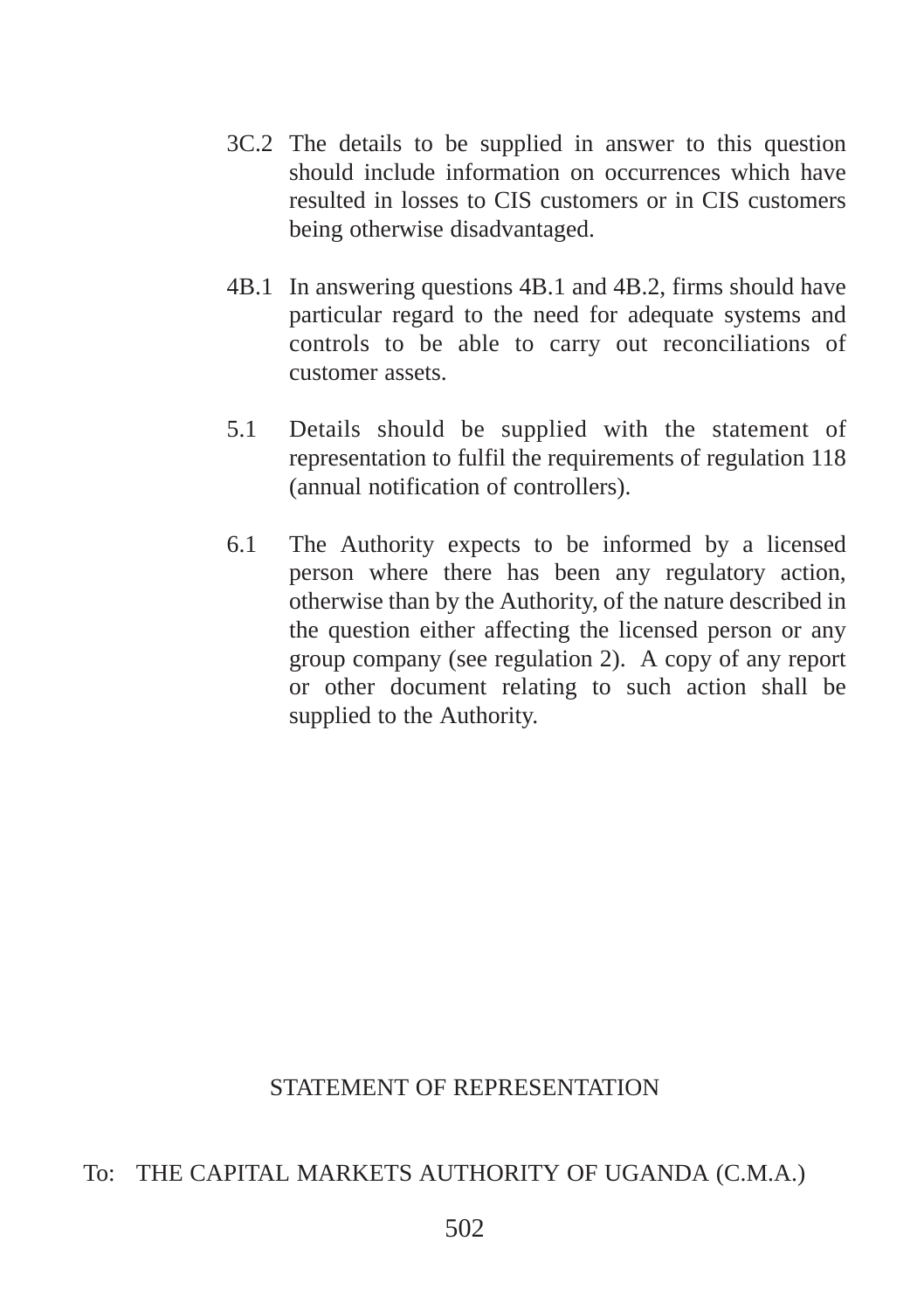| 1 | <b>Business</b>                           | to<br>("the period")                                                                                                                                                           | $NO \Box$<br>YES  <br>If NO, give details                                |
|---|-------------------------------------------|--------------------------------------------------------------------------------------------------------------------------------------------------------------------------------|--------------------------------------------------------------------------|
|   |                                           | approved by resolution of the board* of the licensed<br>(date)<br>person on<br>as being accurate in all material aspects to the<br>best of the licensed person's knowledge and | YES $\Box$ NO $\Box$<br>If NO, give details                              |
| 2 | Special<br>conditions                     | belief.                                                                                                                                                                        | $YES \Box NO \Box$<br>If NO, give details                                |
|   |                                           | *Signed<br><b>Chief Executive</b>                                                                                                                                              | $YES$ $\Box$<br>NO L<br>If NO, give details                              |
| 3 | Compliance<br>3A Compliance<br>procedures |                                                                                                                                                                                | YES<br>NO <sub>1</sub><br>If NO, give details                            |
|   |                                           | Compliance Officer                                                                                                                                                             |                                                                          |
|   |                                           | Dated                                                                                                                                                                          | NO<br>YES  <br>If NO, give details<br>of action being<br>taken to comply |
|   |                                           |                                                                                                                                                                                |                                                                          |

## relating to the affairs of

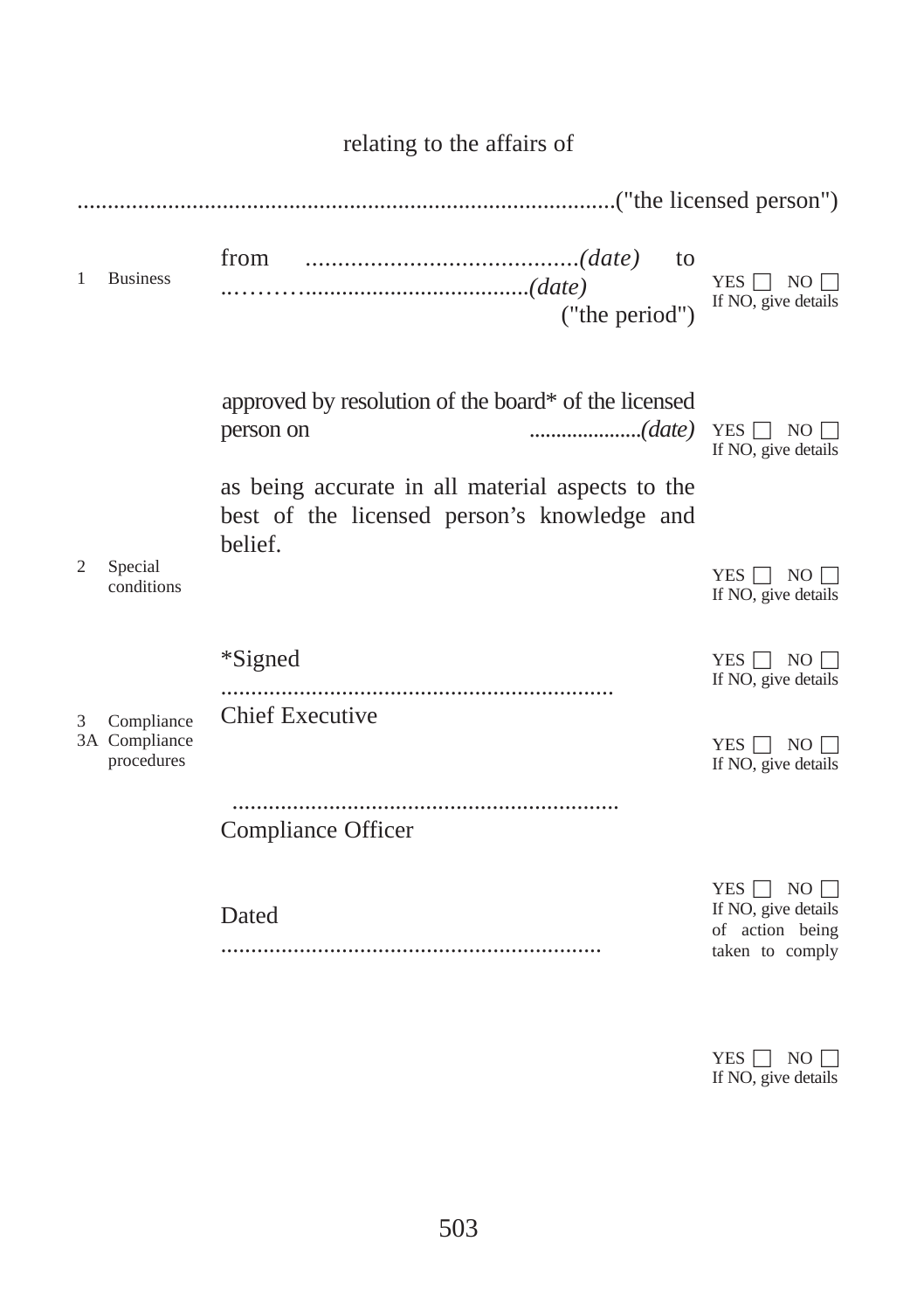# **STATEMENT OF REPRESENTATION**

|   |                                                                   | questions.    | The following questions should be answered<br>with a YES or a NO. If a particular question<br>is inapplicable to the licensed person, both<br>"YES " and "NO" should be deleted and the<br>reason for this stated. The guidance notes<br>should be studied before answering the | YES $\Box$ NO $\Box$<br>If NO, give details<br>of action still being<br>taken<br>YES $\Box$ NO $\Box$<br>If NO, give details<br>of board involve-<br>ment |
|---|-------------------------------------------------------------------|---------------|---------------------------------------------------------------------------------------------------------------------------------------------------------------------------------------------------------------------------------------------------------------------------------|-----------------------------------------------------------------------------------------------------------------------------------------------------------|
|   | 3C Records of<br>compliance                                       | $*1.1$        | Has the licensed person carried on any<br>investment business in the period other<br>than its permitted business as set out in its<br>current business profile?                                                                                                                 | YES $\Box$ NO $\Box$<br>YES $\Box$ NO $\Box$<br>If NO, give details                                                                                       |
| 4 | <b>CIS</b><br>customer<br>money and<br>customers'<br>assets rules | $*1.2$<br>2.1 | Is the licensed person satisfied that it has<br>conducted its CIS investment business at<br>all-<br>times<br>in accordance with<br>the<br>principles?<br>Is the licensed person subject to any<br>special condition?                                                            | YES $\Box$ NO $\Box$<br>If NO, give details<br>of action being<br>taken                                                                                   |
|   | 4A CIS<br>customer<br>money                                       | 2.2           | If YES, has the licensed person complied<br>with such special condition?                                                                                                                                                                                                        | $YES$ $\vert$ NO $\vert$<br>If NO, give details<br>of breaches                                                                                            |
|   |                                                                   | 3A.1          | Does the firm have and make available to<br>written<br>employees<br>procedures<br>incorporating rules of conduct reflecting<br>the Authority's requirements?                                                                                                                    | $YES \mid NO \mid$<br>If NO, give details<br>of action being<br>taken                                                                                     |
|   | 4C Recomme-<br>ndations                                           | $*3A.2$ Does  | the<br>licensed<br>person<br>have<br>arrangements which it is satisfied are<br>adequate to comply with principle 9<br>(Internal<br>Organisation)<br>and<br>the<br>regulations as regards its employees?                                                                         | $YES \t{No}$<br>If NO, give details<br>of breaches                                                                                                        |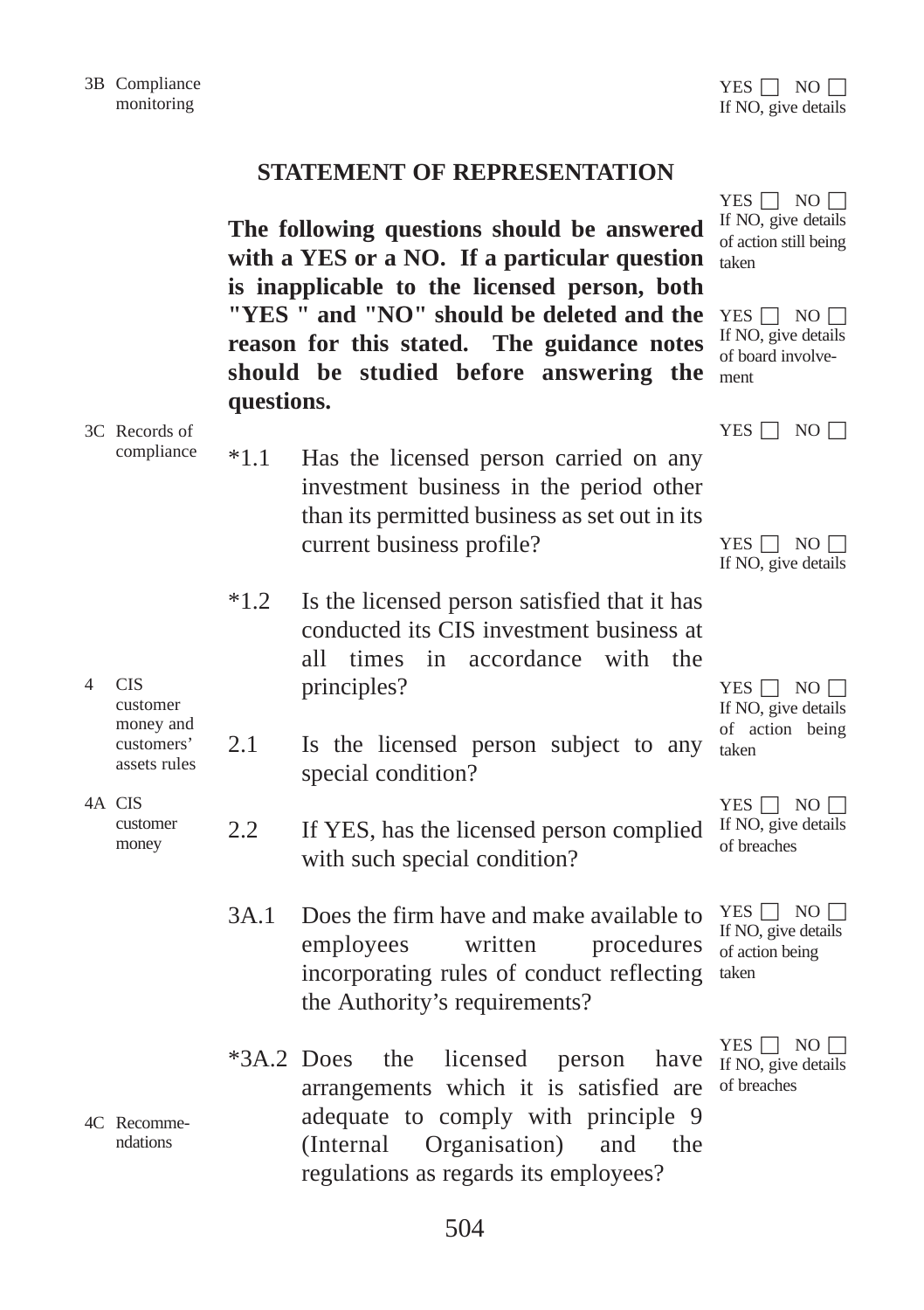|   | 3B Compliance                        |         |                                                                                                                                                                                                                                                                                                                                                   | YES $\Box$ NO $\Box$                                                                       |
|---|--------------------------------------|---------|---------------------------------------------------------------------------------------------------------------------------------------------------------------------------------------------------------------------------------------------------------------------------------------------------------------------------------------------------|--------------------------------------------------------------------------------------------|
|   | monitoring                           |         | *3A.3 Is the licensed person satisfied that its<br>arrangements for ensuring compliance<br>(including complaints procedures) as<br>required by the regulations have been<br>effective throughout the period?<br>*3B.1 Can the licensed person demonstrate that<br>it carried out regular and adequate<br>monitoring procedures during the period? | YES $\Box$ NO $\Box$<br>If NO, give details<br>YES $\Box$ NO $\Box$<br>If NO, give details |
| 5 | <b>Notifications</b><br>requirements | 3B.2    | Is the licensed person satisfied that<br>adequate action has been taken to correct<br>deficiencies?                                                                                                                                                                                                                                               | YES $\Box$ NO $\Box$<br>If NO, give details                                                |
|   |                                      | 3B.3    | Has the licensed person's board been<br>made aware at regular intervals of<br>compliance monitoring findings?                                                                                                                                                                                                                                     | YES $\Box$ NO $\Box$<br>If NO, give details                                                |
| 6 | Other<br>regulatory<br>action        | 3C.1    | Is the record of occurrences which have,<br>or may have, involved a breach of the<br>rules complete and accurate?                                                                                                                                                                                                                                 | YES $\Box$ NO $\Box$<br>If NO, give details                                                |
|   |                                      | $*3C.2$ | Is there any material or significant matter<br>or trend revealed by such record which<br>should be drawn to the Authority's<br>attention?                                                                                                                                                                                                         |                                                                                            |
| 7 | Complete-<br>ness of<br>information  | 4A.1    | Does the licensed person have adequate<br>systems of control to enable it to comply<br>with the CIS customer money regulations?                                                                                                                                                                                                                   | YES $\Box$ NO $\Box$<br>If NO, give details<br>of enquiries not<br>made                    |
|   |                                      | 4A.2    | Was the licensed person in compliance<br>with the CIS customer money regulations<br>at all times during the period?                                                                                                                                                                                                                               | YES $\Box$ NO $\Box$<br>If NO, give details                                                |
|   |                                      | $*4B.1$ | Has the licensed person adequate systems<br>to enable it to comply with the CIS<br>customers' assets rules, other than the<br>CIS customer money regulations?                                                                                                                                                                                     |                                                                                            |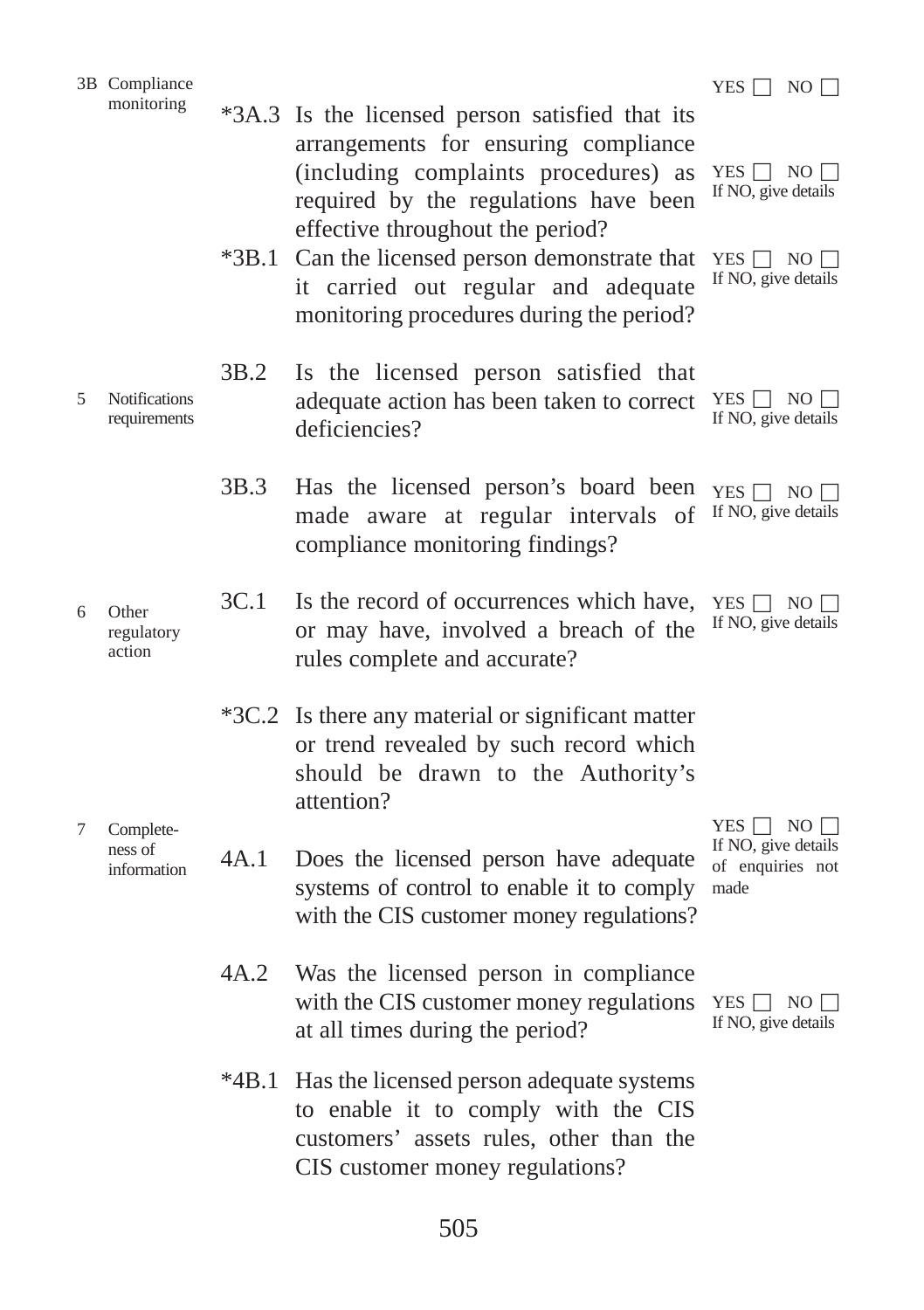- 4B.2 Was the licensed person in compliance with If NO, give details those rules at all times during the period?
- 4C.1 Have the following been performed in the period in the manner and at the times required by the Regulations—
	- (a) CIS customer money reconciliations?
	- (b) CIS customer title documents, counts and reconciliations?
- 4C.2 Has the Authority been notified of any differences arising out of a reconciliation to which 4C.1 applies which the licensed person has been unable to correct?
- \*5.1 Has the Authority been notified of all notifiable events?
- 5.2 Has any event specified as a clearance event taken place without the prior notification required by the Regulations?
- 6.1 Has the licensed person, or any associate, during the period, and in relation to its permitted business, been the subject of any disciplinary measures or had its affairs investigated by any regulatory body (other than the Authority) in Uganda or overseas?
- 7.1 Is the licensed person satisfied that all appropriate enquiries have been made of all those employees who should, in the opinion of the licensed person, properly be consulted before answering the above questions?
- 7.2 Are there any material or significant matters concerning the licensed person's permitted business or its compliance procedures which have not been disclosed to the Authority in accordance with principle 10 of the CIS Licensed Person Principles?

#### 8 Complaints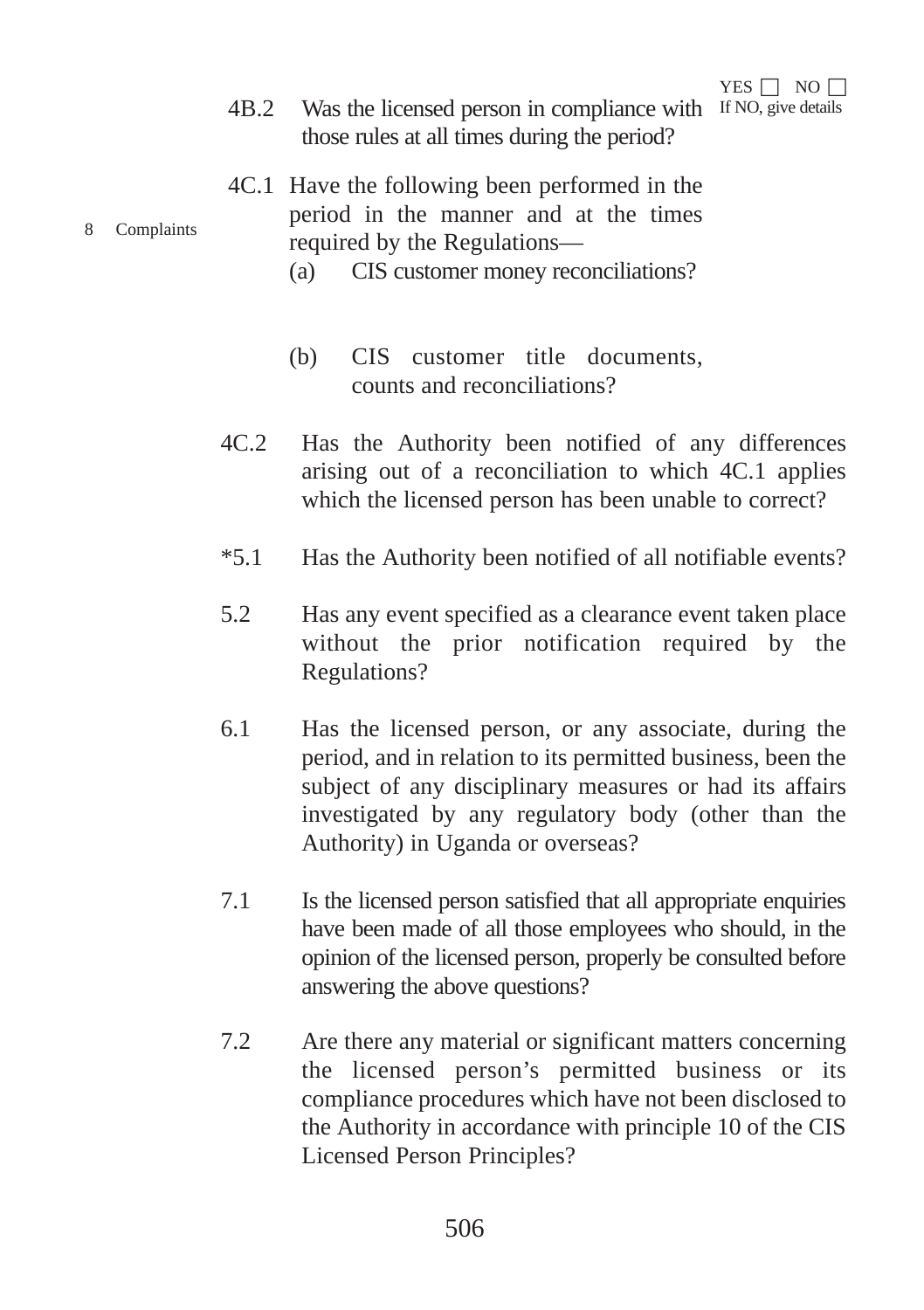- 7.3 Are there any matters relating to an earlier statement of representation or qualification in an auditor's report which remain unresolved?
	- 8.1 In respect of significant complaints licensed persons are required to provide the statistical information indicated in the accompanying table as at the reporting date.

## Statement of Representation

*COMPLAINTS STATISTICS Total Complaints Complaints outstanding*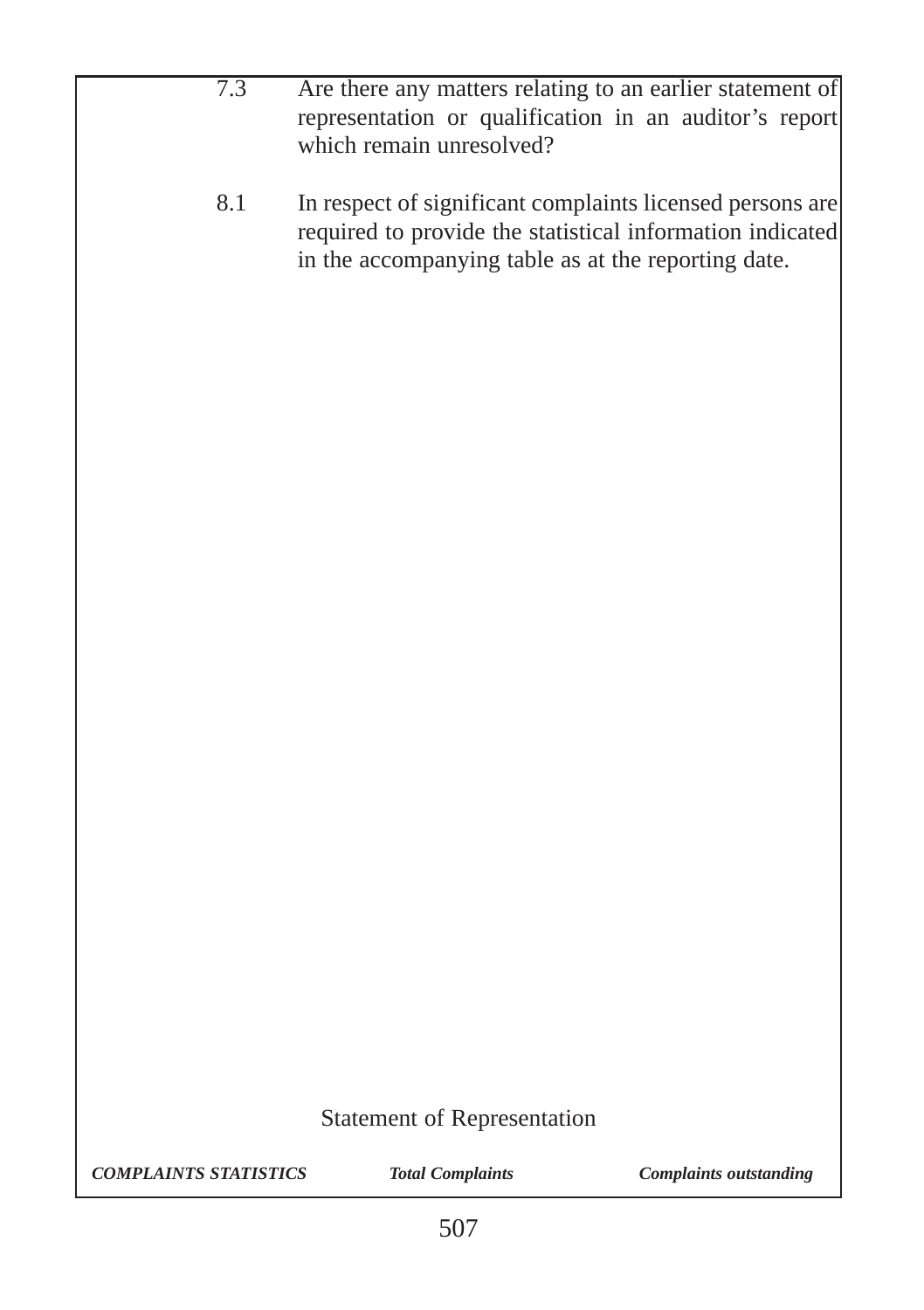**Received in this period** at the reporting date<br>Settled Not 3 3-6 months more months old

Not 3 3-6 months more than<br>Settled months old 6 months old

(a) General fitness and  $\qquad \qquad \blacksquare$ 

| <b>PART I</b>                   |                                                                                                                                                                                                                                                                                                                                                                                                                                                                                                                                                                                                                                                                                  |  |  |  |
|---------------------------------|----------------------------------------------------------------------------------------------------------------------------------------------------------------------------------------------------------------------------------------------------------------------------------------------------------------------------------------------------------------------------------------------------------------------------------------------------------------------------------------------------------------------------------------------------------------------------------------------------------------------------------------------------------------------------------|--|--|--|
|                                 | <b>CLEARANCE EVENTS</b>                                                                                                                                                                                                                                                                                                                                                                                                                                                                                                                                                                                                                                                          |  |  |  |
|                                 | <b>Division 1-Nature of Event</b>                                                                                                                                                                                                                                                                                                                                                                                                                                                                                                                                                                                                                                                |  |  |  |
| Controller                      | 1.<br>Where any person is to become or cease to be a controller of the<br>licensed person or where a controller of the licensed person<br>decides to increase its holding so that the proportion of the<br>voting rights or of the capital that it holds or controls would<br>reach or exceed 20, 33 or 50% or so that the licensed person<br>would become its Subsidiary.                                                                                                                                                                                                                                                                                                       |  |  |  |
| Chief<br>Executive              | Where any person is to become the chief executive of the<br>2.<br>licensed person.                                                                                                                                                                                                                                                                                                                                                                                                                                                                                                                                                                                               |  |  |  |
|                                 | Division II                                                                                                                                                                                                                                                                                                                                                                                                                                                                                                                                                                                                                                                                      |  |  |  |
| Event                           | Information to be Supplied Information to be Notified to the<br>Authority                                                                                                                                                                                                                                                                                                                                                                                                                                                                                                                                                                                                        |  |  |  |
| Change of<br>controller         | 1.<br>The fact that a change as set out in paragraph 1 of Division 1 is<br>to occur and, in the case of a person becoming a controller -<br>(a)<br>its name;<br>a description of its principal business;<br>(b)<br>the names of its directors, partners and managers, if any;<br>(c)<br>the address of its registered or head office (in the case of a<br>(d)<br>body corporate) or its principal place of business (in the<br>case of a partnership or an unincorporated association) or<br>his or her address (in the case of an individual); and<br>the percentage of the voting power which it will, on<br>(e)<br>becoming a controller, be able to exercise, or control the |  |  |  |
| Change of<br>Chief<br>Executive | exercise of, at any general meeting of the licensed person.<br>The fact that a person is to become the chief executive of the<br>2.<br>licensed person and his or her name.<br>Note: A completed registration form for the incoming chief executive<br>shall be submitted unless one has been previously received by<br>the Authority and there has been no material change in the<br>information supplied.                                                                                                                                                                                                                                                                      |  |  |  |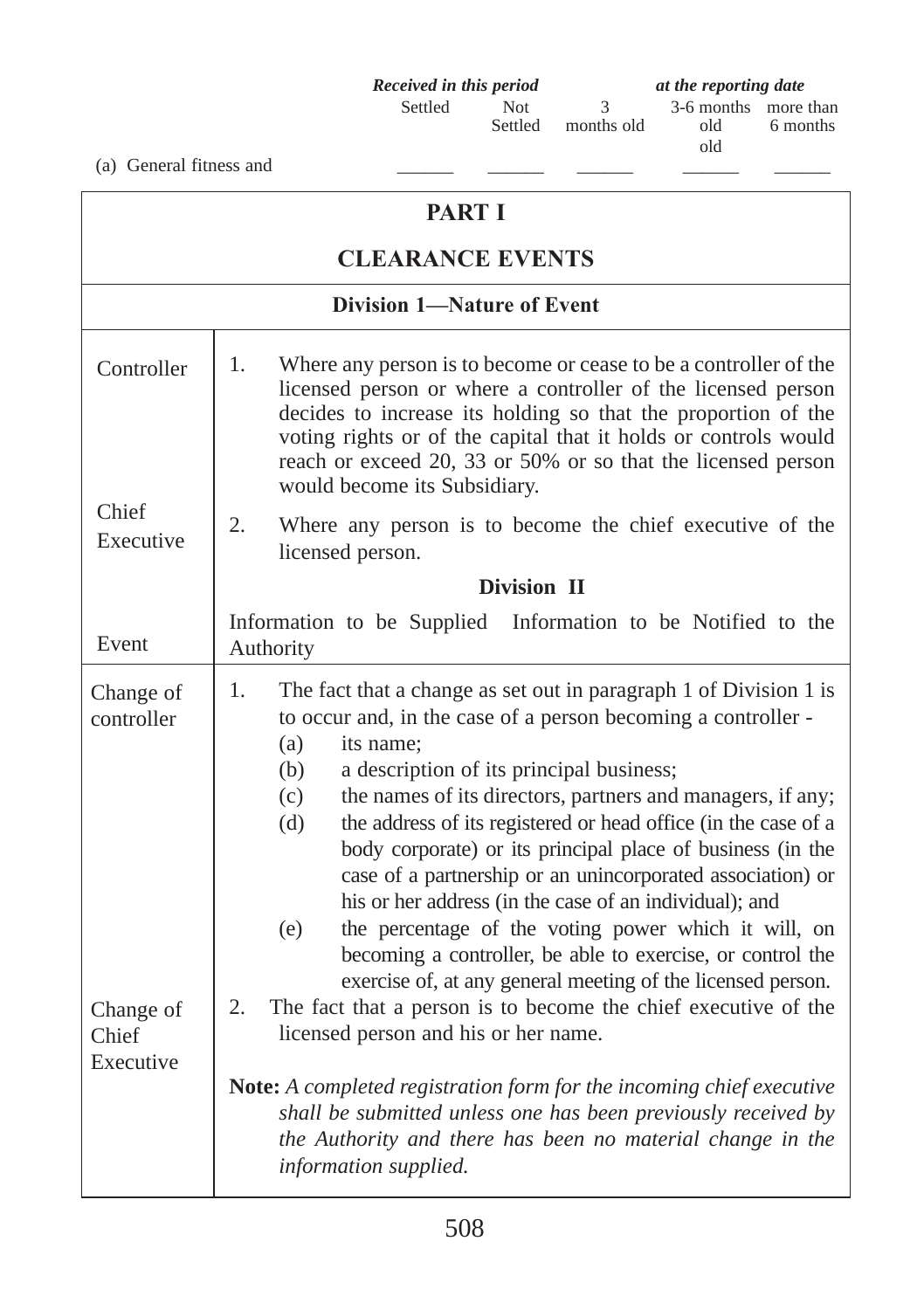properness complaints

| (b) CIS Advertising                                                                             |                                                     |                                                  |  |  |  |
|-------------------------------------------------------------------------------------------------|-----------------------------------------------------|--------------------------------------------------|--|--|--|
|                                                                                                 | <b>PART II</b>                                      |                                                  |  |  |  |
|                                                                                                 | <b>NOTIFIABLE EVENTS</b>                            |                                                  |  |  |  |
| <b>EVENT</b>                                                                                    | NOTICE TO THE AUTHORITY                             |                                                  |  |  |  |
|                                                                                                 | Time within which<br>notification is to be<br>given | Particulars to be given                          |  |  |  |
|                                                                                                 | Division I                                          |                                                  |  |  |  |
|                                                                                                 | A. CONSTITUTION                                     |                                                  |  |  |  |
| 1. Changes<br>made<br>as<br>regards the licensed<br>person in-                                  |                                                     | Details of the change<br>including the date such |  |  |  |
| (a) name;                                                                                       | Immediately                                         | change occurs                                    |  |  |  |
| (b) any business name<br>which<br>under<br>it<br>carries<br>its<br>on<br>permitted<br>business; | ,,<br>,,                                            | ,,<br>,,                                         |  |  |  |
| (c) address of its head<br>office or principal<br>place of business;                            | ,,                                                  | ,,                                               |  |  |  |
| (d) address<br>of<br>its<br>registered office;<br><b>or</b>                                     | ,,                                                  | ,,                                               |  |  |  |
| (e) address for service<br><sub>of</sub><br>notices<br><b>or</b><br>if<br>documents,            |                                                     |                                                  |  |  |  |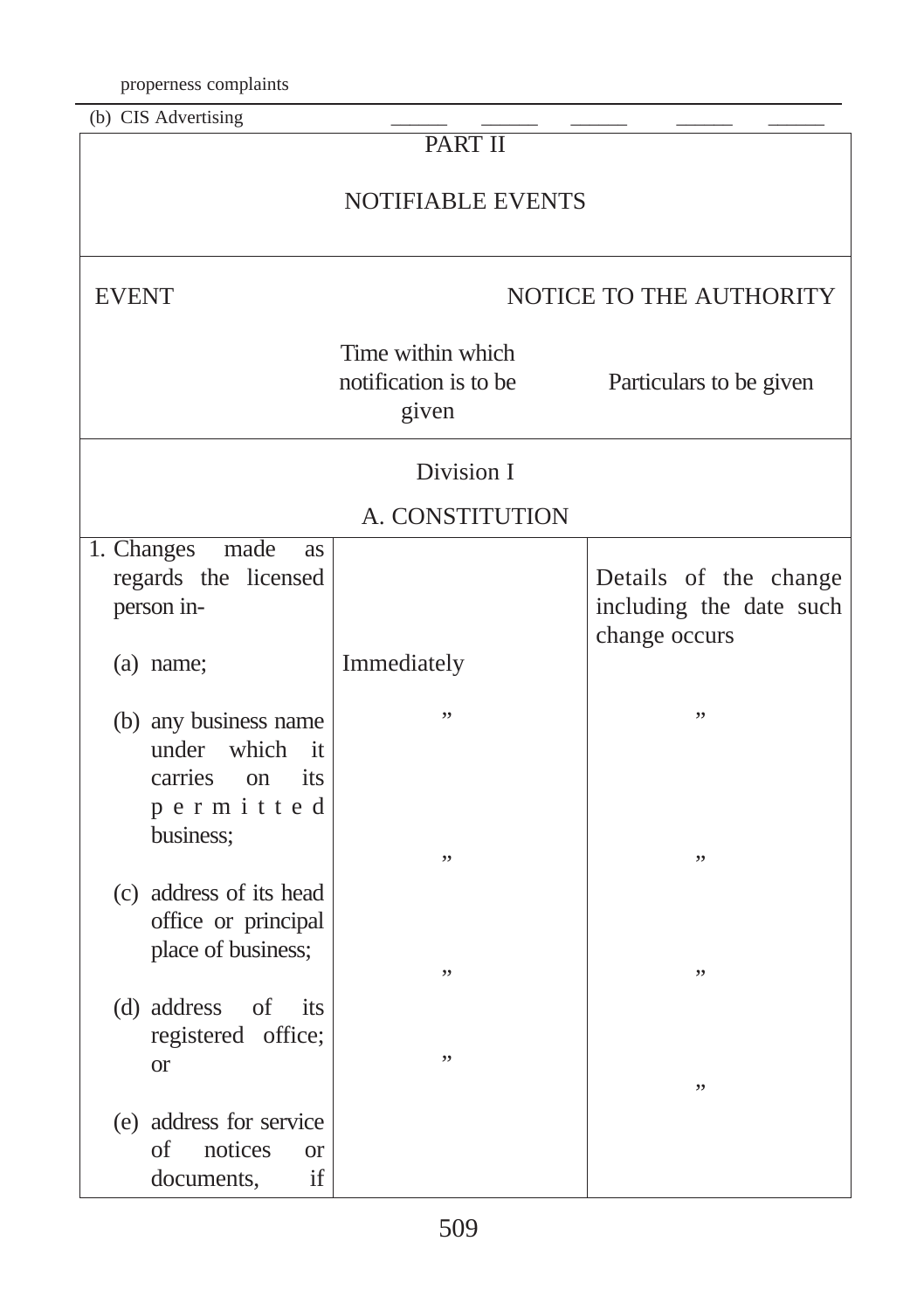| <b>Notifiable Events</b>                                                                                                                                                                                                                                                                                                                                                                                                                                            |                                                                                                                                                  |                                                                                                                                                                                                                                                                                                                                                                                                                                                                                                                                                                                                                                                        |  |
|---------------------------------------------------------------------------------------------------------------------------------------------------------------------------------------------------------------------------------------------------------------------------------------------------------------------------------------------------------------------------------------------------------------------------------------------------------------------|--------------------------------------------------------------------------------------------------------------------------------------------------|--------------------------------------------------------------------------------------------------------------------------------------------------------------------------------------------------------------------------------------------------------------------------------------------------------------------------------------------------------------------------------------------------------------------------------------------------------------------------------------------------------------------------------------------------------------------------------------------------------------------------------------------------------|--|
| <b>EVENT</b>                                                                                                                                                                                                                                                                                                                                                                                                                                                        | Time within which<br>notification is to be<br>given                                                                                              | NOTICE TO THE AUTHORITY<br>Particulars to be given                                                                                                                                                                                                                                                                                                                                                                                                                                                                                                                                                                                                     |  |
|                                                                                                                                                                                                                                                                                                                                                                                                                                                                     | <b>B. CONTROL AND MANAGEMENT</b>                                                                                                                 |                                                                                                                                                                                                                                                                                                                                                                                                                                                                                                                                                                                                                                                        |  |
| When the licensed<br>2.<br>person becomes a<br>subsidiary of<br>another company.                                                                                                                                                                                                                                                                                                                                                                                    | Not more than 7 days<br>after the event or the date<br>on which the licensed<br>person becomes aware of<br>the event, whichever is<br>the later. | Name of company of which it<br>become<br>has<br>$\mathbf{a}$<br>subsidiary<br>together with the date of such<br>change                                                                                                                                                                                                                                                                                                                                                                                                                                                                                                                                 |  |
| When, in relation to<br>3.<br>the licensed person,<br>a person becomes or<br>ceases to be-                                                                                                                                                                                                                                                                                                                                                                          |                                                                                                                                                  |                                                                                                                                                                                                                                                                                                                                                                                                                                                                                                                                                                                                                                                        |  |
| $(a)$ a controller;<br>Note: Any change which<br>will result in any person<br>becoming or ceasing to<br>be a controller, or where<br>a controller decides to<br>his or her<br>increase<br>holding<br>so that<br>the<br>proportion of the voting<br>rights or of the capital<br>that he or she holds or<br>controls would reach or<br>exceed 20, 33, or 50% or<br>so that the licensed<br>person would become his<br>or her subsidiary is also<br>a clearance event. | Not more than 7 days<br>after the event or the date<br>on which the licensed<br>person becomes aware of<br>the event, whichever is<br>the later  | Together with the date of such<br>change, the fact that a person has<br>either-<br>(a) become; or<br>(b) ceased to be a controller<br>and, in the case of a person<br>becoming a controller:<br>(i)<br>its name;<br>a description of its<br>(ii)<br>principal business;<br>$(iii)$ the<br>names<br>of<br>its<br>directors, partners and<br>managers, if any;<br>(iv) the address of<br>its<br>registered<br>or head<br>office (in the case of a<br>body corporate) or its<br>principal<br>place<br>of<br>business (in the case of<br>a partnership or an<br>unincorporated<br>association) or his or<br>her address (in the case<br>of an individual); |  |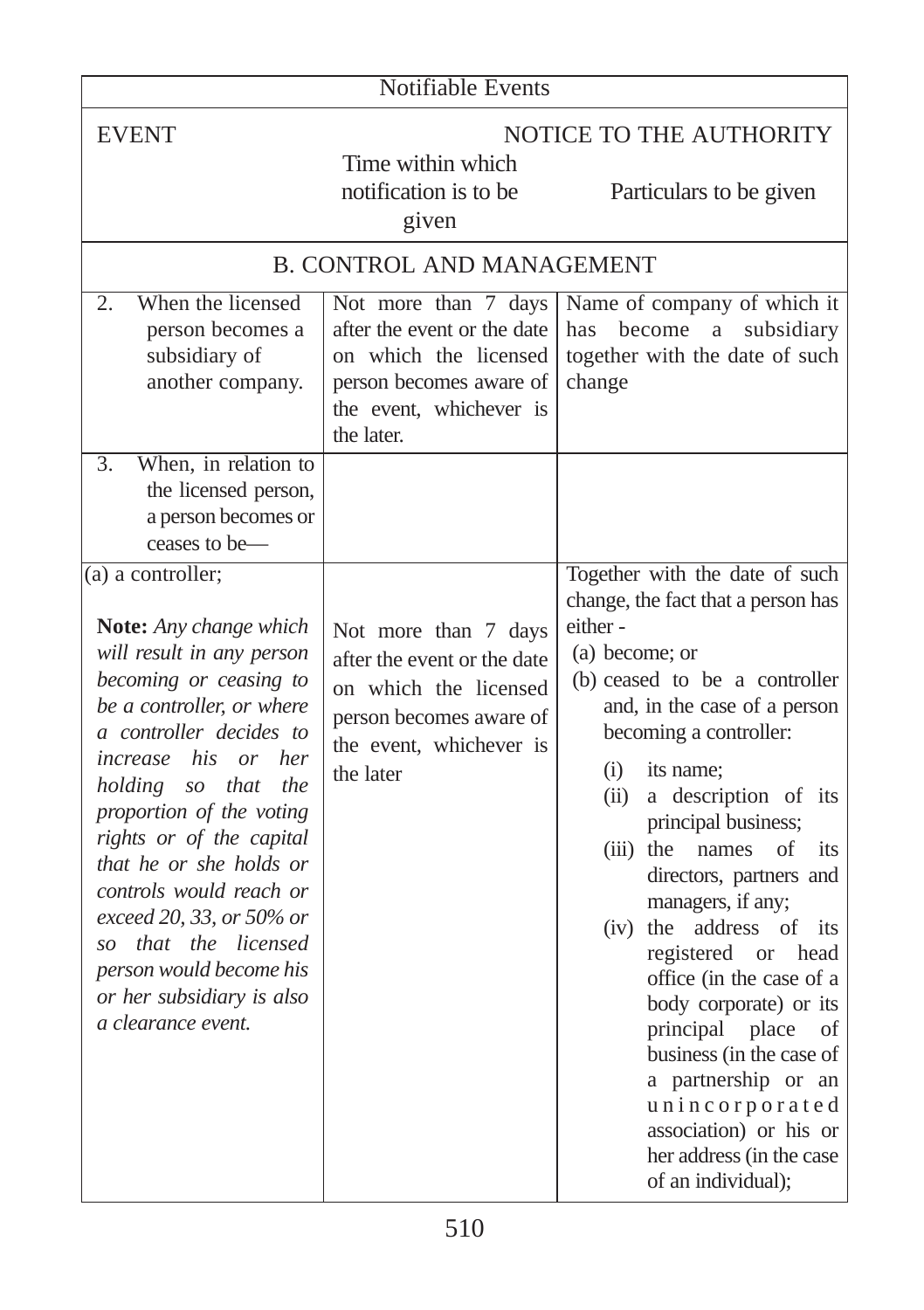|                                                                                                  |                                                                                                                                         | the percentage of the<br>(v)<br>voting power which it<br>can exercise, or control<br>the exercise of, at any<br>general meeting of the<br>licensed person and, if<br>different,<br>the<br>per-<br>centage of the capital<br>which it holds; and<br>$(vi)$ the<br>occurrence<br>of<br>which the licensed<br>person is aware of<br>any of the events set<br>out in paragraphs (b)<br>to (h) of Part II of this<br>Table relating to the<br>controller's directors,<br>partners and managers; |
|--------------------------------------------------------------------------------------------------|-----------------------------------------------------------------------------------------------------------------------------------------|--------------------------------------------------------------------------------------------------------------------------------------------------------------------------------------------------------------------------------------------------------------------------------------------------------------------------------------------------------------------------------------------------------------------------------------------------------------------------------------------|
| (b) the Chief Executive;                                                                         | Not more than 7 days                                                                                                                    | The fact that a person has ceased                                                                                                                                                                                                                                                                                                                                                                                                                                                          |
| Note: Where anyone is to<br>be appointed as chief<br>executive, a clearance<br>event will occur. | after the event or the<br>date<br>which<br>the<br>on<br>licensed<br>person<br>becomes aware of the<br>event, whichever is the<br>later. | to be the chief executive of the<br>licensed person and-<br>(i) the date on which he or she<br>ceased to be chief executive;<br>and<br>(ii) the reason(s) for the change.                                                                                                                                                                                                                                                                                                                  |
| (c) a director;                                                                                  | ,,                                                                                                                                      | The reason(s) for, and the date of,                                                                                                                                                                                                                                                                                                                                                                                                                                                        |
|                                                                                                  |                                                                                                                                         | change, together with the name<br>of the person concerned                                                                                                                                                                                                                                                                                                                                                                                                                                  |
| (d) a manager of the<br>licensed person<br>'s<br>permitted business;                             | ,,                                                                                                                                      |                                                                                                                                                                                                                                                                                                                                                                                                                                                                                            |
| (e) the compliance officer;                                                                      |                                                                                                                                         | The nature and date of change                                                                                                                                                                                                                                                                                                                                                                                                                                                              |
| (f) the finance officer;                                                                         | ,,                                                                                                                                      |                                                                                                                                                                                                                                                                                                                                                                                                                                                                                            |
| (g) the company secre-<br>tary or equivalent;                                                    | ,,                                                                                                                                      | ,,                                                                                                                                                                                                                                                                                                                                                                                                                                                                                         |
|                                                                                                  |                                                                                                                                         |                                                                                                                                                                                                                                                                                                                                                                                                                                                                                            |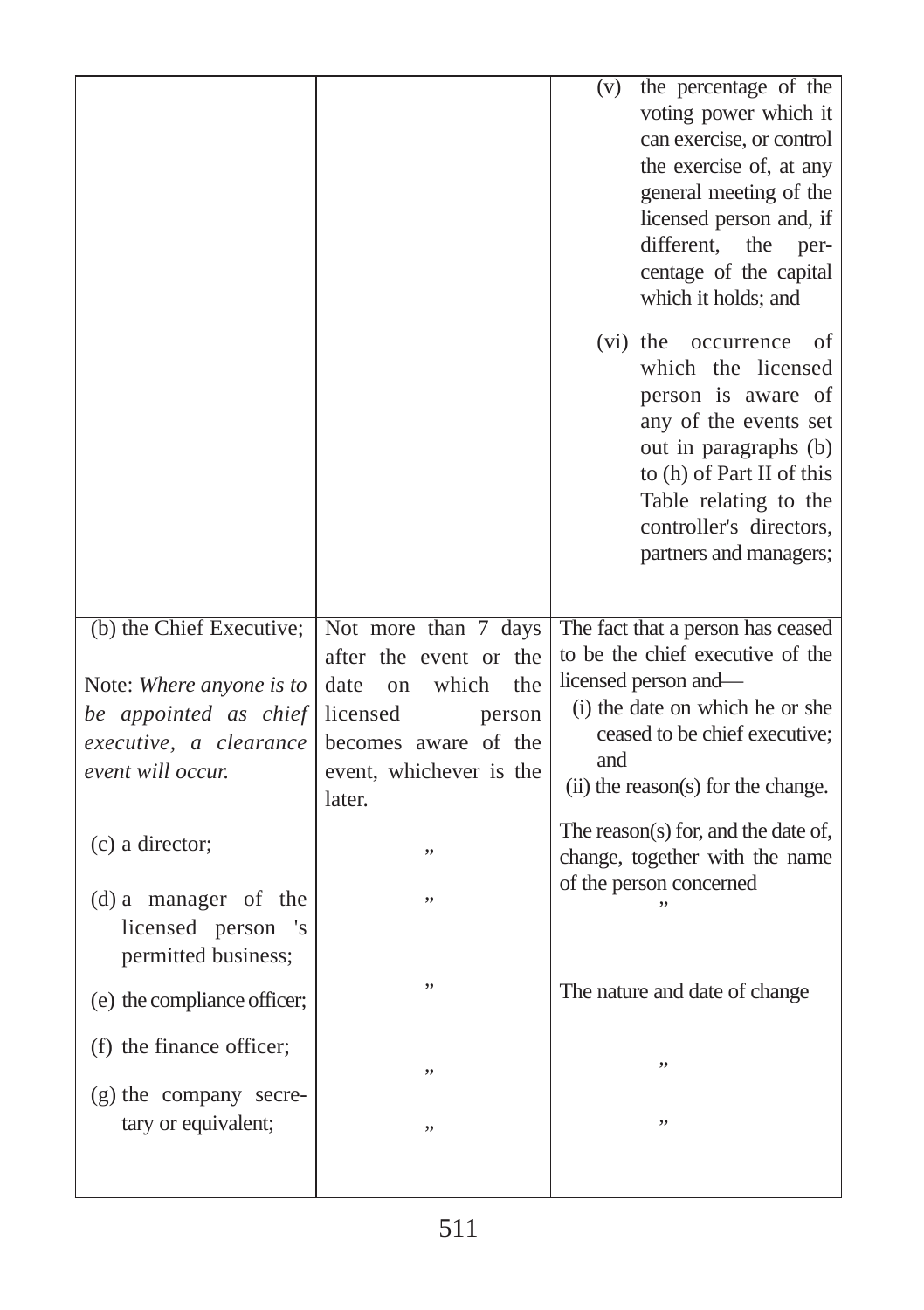| 4.<br>Changes<br>the<br>in                    | Not more than 7 days                    | Details of the change               |
|-----------------------------------------------|-----------------------------------------|-------------------------------------|
| entitlement of<br>any                         | after the event or the date             |                                     |
| person to exercise, or                        | on which the licensed                   |                                     |
| control the exercise                          |                                         |                                     |
| of, the voting power at                       | person becomes aware of                 |                                     |
| any general meeting                           | the event, whichever is                 |                                     |
| of the licensed person                        | the later                               |                                     |
| or any body corporate                         |                                         |                                     |
| of which the licensed                         |                                         |                                     |
| person is a subsidiary                        |                                         |                                     |
| and, if different, the                        |                                         |                                     |
| percentage of capital                         |                                         |                                     |
| which it holds, if                            |                                         |                                     |
| before or after any                           |                                         |                                     |
| such<br>change,<br>that<br>person<br>was<br>a |                                         |                                     |
| controller.                                   |                                         |                                     |
|                                               |                                         |                                     |
| Note: This refers to a                        |                                         |                                     |
| situation where a                             |                                         |                                     |
| person is a                                   |                                         |                                     |
| controller, and                               |                                         |                                     |
| continues to be a                             |                                         |                                     |
| controller, but the                           |                                         |                                     |
| level of his or her                           |                                         |                                     |
| control changes.<br>Note: Under regulation    |                                         |                                     |
| 118 a licensed                                |                                         |                                     |
| person is required to                         |                                         |                                     |
| make an annual                                |                                         |                                     |
| <i>notification of</i>                        |                                         |                                     |
| controllers of the                            |                                         |                                     |
| licensed person.                              |                                         |                                     |
|                                               | C. STATUS OF PERSONNEL                  |                                     |
|                                               |                                         |                                     |
| 5. The dismissal of, or Immediately upon the  |                                         | for<br>the<br>Date<br>and<br>reason |
| the occurrence of licensed person             |                                         | dismissal or details of the         |
|                                               | any of the events becoming aware of the | event<br>Name<br>οf<br>person       |
| set out in Division                           | leven                                   | date<br>concerned<br>and<br>and     |
| 2 of this Schedule                            |                                         | reasons for dismissal or details    |
| in respect of, any                            |                                         | of the event                        |
| of the following in                           |                                         |                                     |
| relation<br>to<br>the                         |                                         |                                     |
| licensed person —                             |                                         |                                     |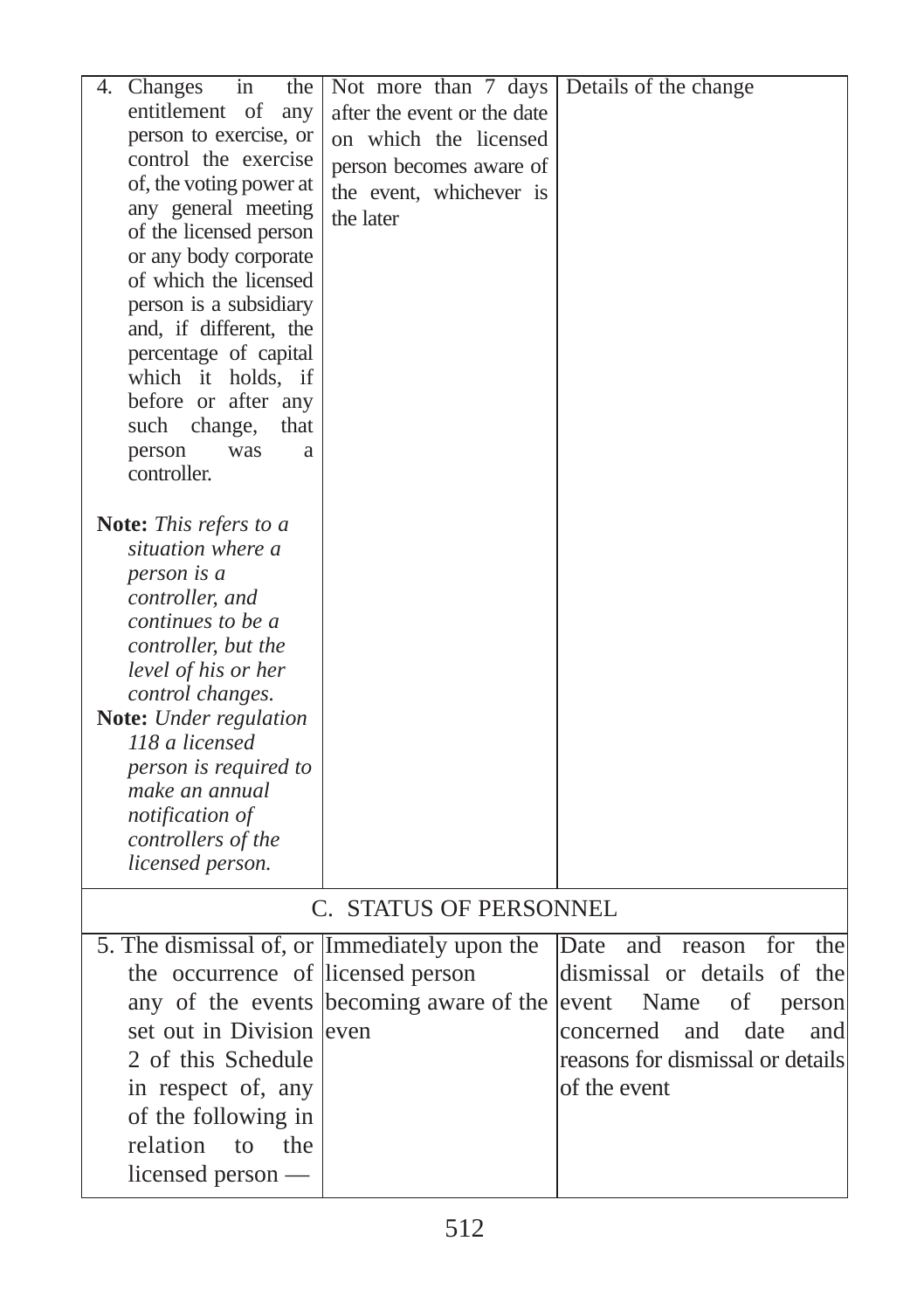|                                                                                                                                                                                                                            | C. STATUS OF PERSONNEL                                               |                                                                           |                                                                                              |  |
|----------------------------------------------------------------------------------------------------------------------------------------------------------------------------------------------------------------------------|----------------------------------------------------------------------|---------------------------------------------------------------------------|----------------------------------------------------------------------------------------------|--|
| (a)                                                                                                                                                                                                                        | Chief<br>Executive;                                                  | Immediately upon the<br>licensed person<br>becoming aware of the<br>even  | Date and reason for the<br>dismissal or details of the<br>event                              |  |
|                                                                                                                                                                                                                            | (b) Director;                                                        | ,,                                                                        | Name of person concerned<br>and date and reasons for<br>dismissal or details of the<br>event |  |
|                                                                                                                                                                                                                            | (c) Manager of<br>the licensed<br>person's<br>permitted<br>business; | ,,                                                                        | ,,                                                                                           |  |
|                                                                                                                                                                                                                            | (d) Compliance<br>officer; or                                        | ,,                                                                        | ,,                                                                                           |  |
|                                                                                                                                                                                                                            | (e) Finance officer                                                  | ,,                                                                        | ,,                                                                                           |  |
| 6. The dismissal of,<br>or the occurrence<br>of any of the<br>events set out in<br>paragraph (a) to<br>(f) of Division 2<br>of this Schedule in<br>respect of a<br>company<br>representative of<br>the licensed<br>person. |                                                                      | Immediately upon the<br>licensed person<br>becoming aware of<br>the event | Details of the event and the<br>name of the company<br>representative concerned              |  |

(c) CIS customer agreement \_\_\_\_\_\_ \_\_\_\_\_\_ \_\_\_\_\_\_ \_\_\_\_\_\_ \_\_\_\_\_\_

(d) Inadequate knowledge of customer \_\_\_\_\_\_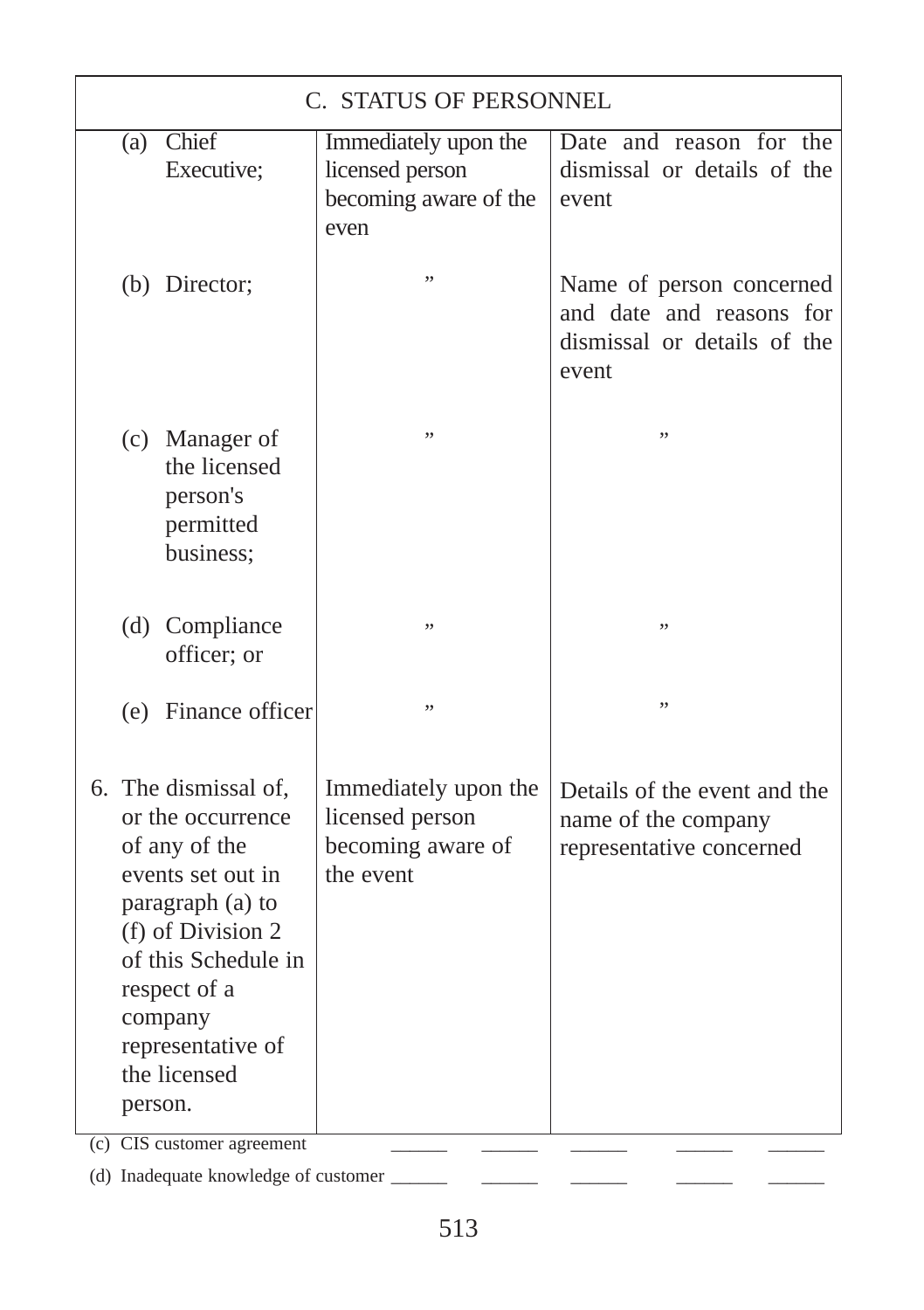| <b>COMPLAINTS</b><br>D.                                                                                                                                                                                                                                                                                                                                                                                                                                           |                            |                                                                        |  |  |  |
|-------------------------------------------------------------------------------------------------------------------------------------------------------------------------------------------------------------------------------------------------------------------------------------------------------------------------------------------------------------------------------------------------------------------------------------------------------------------|----------------------------|------------------------------------------------------------------------|--|--|--|
| 7. The conclusion of any<br>investigation or<br>adjudication<br>proceedings                                                                                                                                                                                                                                                                                                                                                                                       | Promptly                   | A statement of the fact                                                |  |  |  |
| 8. (a) Action taken by the<br>licensed person<br>under regulation<br>$120(c)$ in response<br>to any significant<br>complaint which<br>has not been settled<br>to the complainant's<br>satisfaction two<br>months after the<br>licensed persons<br>receipt of the<br>complaint.<br>(b) Notice, under<br>regulation $120(d)$ of<br>the terms of<br>settlement of a<br>significant complaint<br>(of which notice has<br>been given under<br>regulation $120(c)$ (i). | Immediately<br>Immediately | Details of the action taken<br>Statement of the terms of<br>settlement |  |  |  |
|                                                                                                                                                                                                                                                                                                                                                                                                                                                                   | <b>SCHEME ASSETS</b><br>Е. |                                                                        |  |  |  |
| 9. (a) When the licensed<br>person has not<br>carried out<br>reconciliations in<br>accordance with<br>regulation $77(a)$<br>or, having done so,<br>is unable to<br>correct any<br>differences (other<br>than immaterial<br>differences)<br>pursuant to<br>regulation 77(b).                                                                                                                                                                                       | Immediately                | A statement of the fact                                                |  |  |  |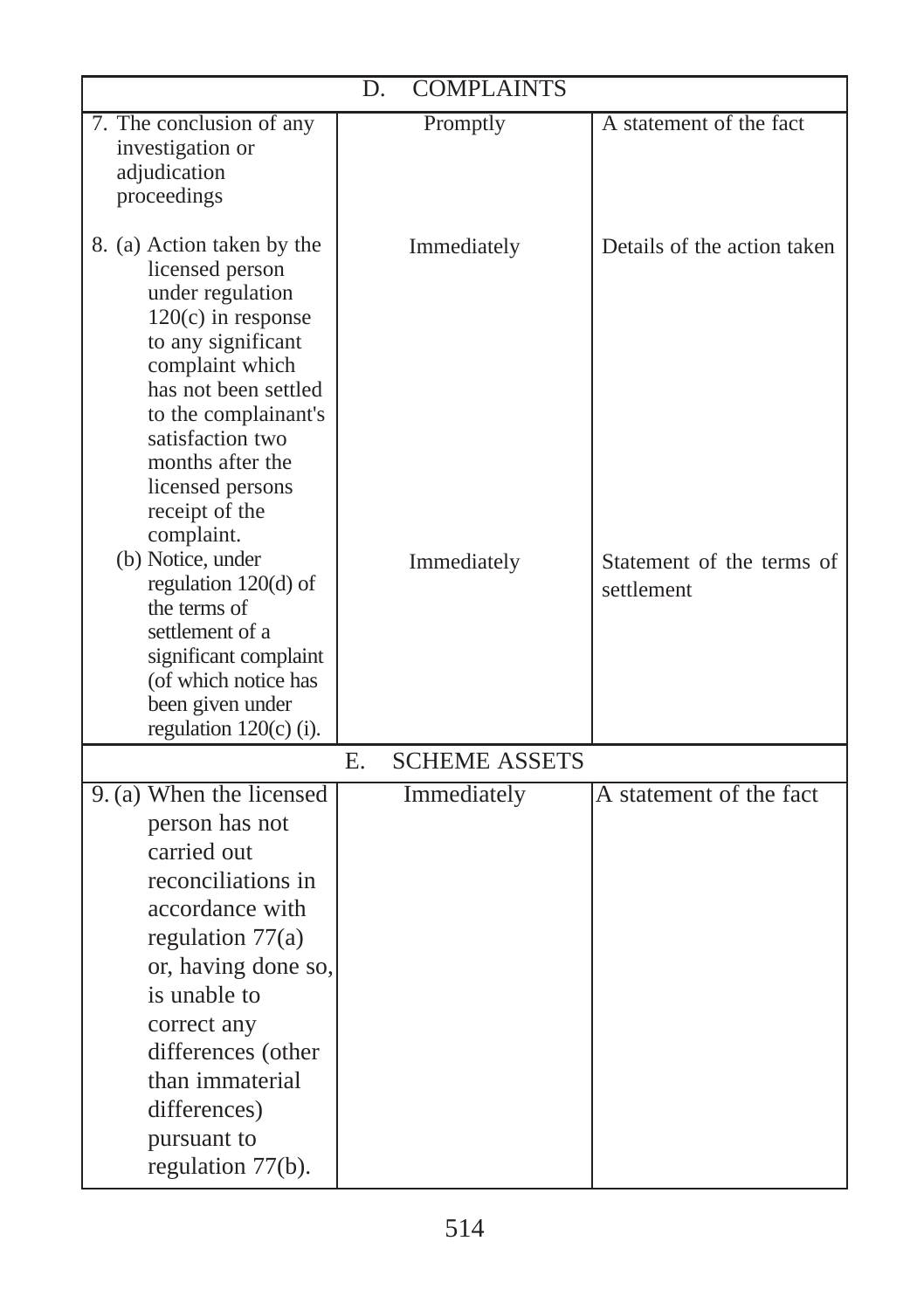| (b) When the licensed                               | Immediately                                     | A statement of the fact      |
|-----------------------------------------------------|-------------------------------------------------|------------------------------|
| person intends to                                   |                                                 |                              |
| change the basis                                    |                                                 |                              |
| on which it                                         |                                                 |                              |
| performs                                            |                                                 |                              |
| reconciliations                                     |                                                 |                              |
| under regulation                                    |                                                 |                              |
| 77.                                                 |                                                 |                              |
|                                                     | <b>F. INSIDER DEALING</b>                       |                              |
| 10. If a licensed person                            | Immediately                                     | A statement of the fact and  |
| believes that it has, or                            |                                                 | the reason and               |
| may have, effected a                                |                                                 | circumstances of the events  |
| transaction<br>falling                              |                                                 |                              |
| within regulation 24.                               |                                                 |                              |
|                                                     |                                                 |                              |
|                                                     | G. FAILURE TO PROCURE ISSUES OF UNITS OR SHARES |                              |
| 11. A manager or ACD fails                          | Immediately upon the                            | A statement of the reason    |
| to procure the creation of                          | trustee or depositary                           | for and circumstances of     |
| sufficient units or shares                          | becoming aware of the                           | the event, together with     |
| response<br>to<br>in<br>an                          | circumstances                                   | details of corrective action |
| obligation to sell under                            |                                                 | taken.                       |
| Collective Investments                              |                                                 |                              |
| (Unit Trusts) Regulations<br>2003<br>and Collective |                                                 |                              |
| <b>Investments (Open Ended</b>                      |                                                 |                              |
| Investment Companies)                               |                                                 |                              |
| Regulations, 2003.                                  |                                                 |                              |
|                                                     |                                                 |                              |
|                                                     | H. SHORT SELLING                                |                              |
| 12. If a licensed person                            | Immediately                                     | A statement of the fact      |
| believes that it has, or                            |                                                 | and the reasons for and      |
| may have, effected a                                |                                                 | circumstances of the         |
| transaction falling                                 |                                                 | events                       |
| within regulation 72 of                             |                                                 |                              |
| the Collective                                      |                                                 |                              |
| Investments (Unit                                   |                                                 |                              |
| Trusts) Regulations,                                |                                                 |                              |
| 2003 and regulation 67                              |                                                 |                              |
| of the Collective                                   |                                                 |                              |
| Investments (Open                                   |                                                 |                              |
| <b>Ended Investment</b>                             |                                                 |                              |
| Companies)                                          |                                                 |                              |
| Regulations, 2003.                                  |                                                 |                              |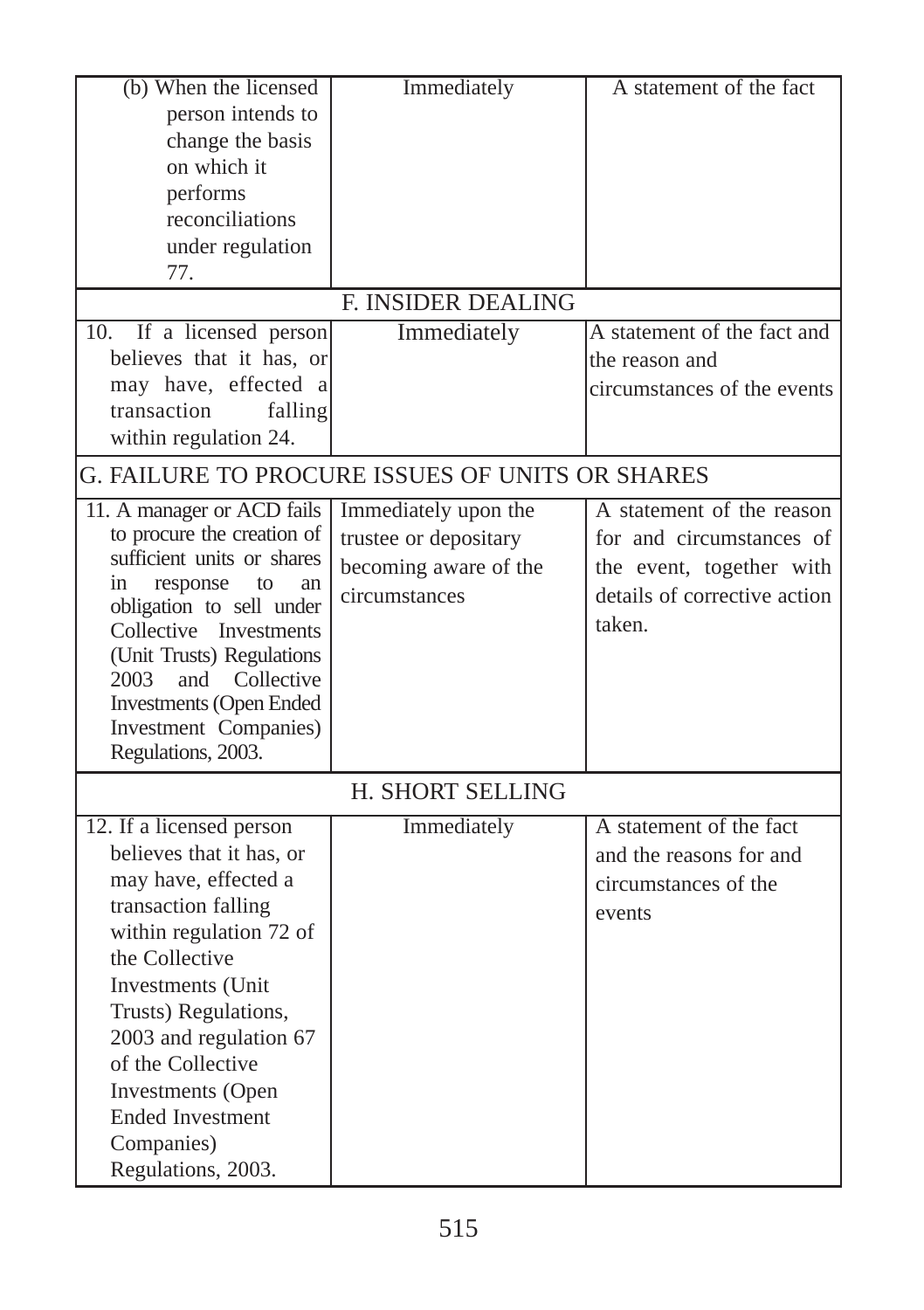## DIVISION<sub>2</sub>

## SPECIFIED EVENTS CONCERNING STATUS OF PERSONNEL

The following are the events referred to in paragraphs 5 and 6 of Division I of this Schedule—

- (a) a change of name;
- (b) the bringing of a prosecution for, or a conviction of, any offence involving fraud or other dishonesty;
- (c) the bringing of a prosecution for, or a conviction of, any offence under legislation relating to banking, building societies, companies, consumer credit, credit unions, friendly societies, industrial and provident societies, insolvency, insurance and other financial services;
- (d) the presentation of a petition for a bankruptcy order or an award of sequestration;
- (e) the imposition of disciplinary measures or sanctions by any regulatory authority in relation to the individual's professional or business activities; and
- (f) the making of an order by a court disqualifying that individual from serving as director of a company or from being concerned with the management of a company.

| (e) Inadequate / misleading CIS |  |  |  |
|---------------------------------|--|--|--|
| product disclosure              |  |  |  |
| (f) CIS suitability             |  |  |  |
| (g) Unreasonable sales conduct  |  |  |  |
| (h) Best execution              |  |  |  |
| $(i)$ Remuneration / charges    |  |  |  |
| Churning<br>(i)                 |  |  |  |
| (k) Conflicts of interest       |  |  |  |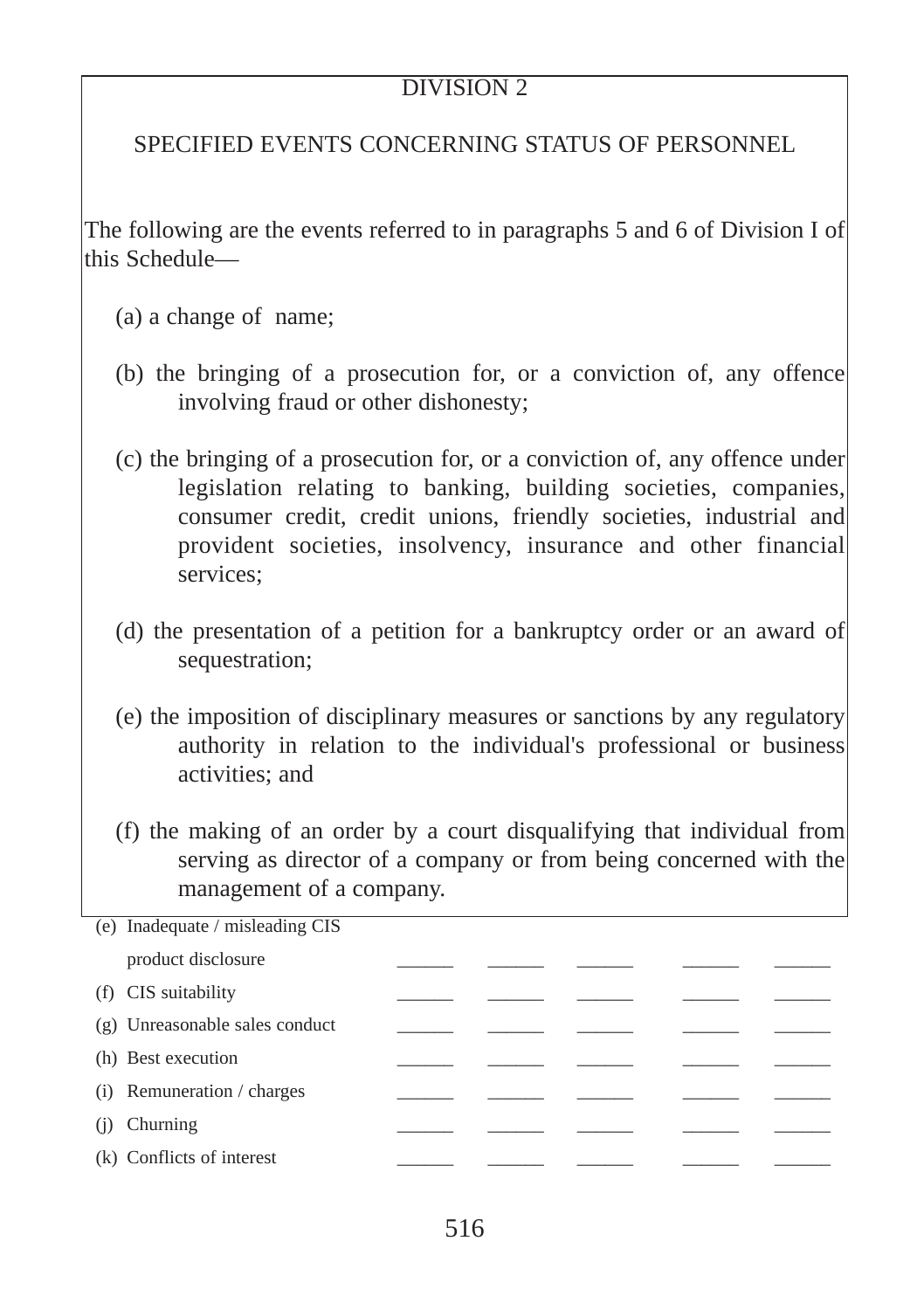| (1) Complaints relating to records/    |  |  |  |
|----------------------------------------|--|--|--|
| documents                              |  |  |  |
| (m) CIS customer money/Customer assets |  |  |  |
| (n) Unit trust / OEIC Regulations      |  |  |  |
|                                        |  |  |  |
| (o) Other conduct of business          |  |  |  |
| rule breaches                          |  |  |  |
| (p) Dispute about instructions         |  |  |  |
| (q) Poor administration                |  |  |  |
| (r) Poor investment management         |  |  |  |
| (s) General complaints                 |  |  |  |

#### **Note**

- *1. Where a complainant relates to more than one category, the most appropriate single category should be selected.*
- *2. "Settled" means settled to the satisfaction of the complainant.*

### SCHEDULE 4

*Regulations 2, 27, 110, 111, 112, 113, 114, 116 and 117* 

## **NOTIFICATIONS**

**Notifications** 

## SCHEDULE 5

*Regulation 27*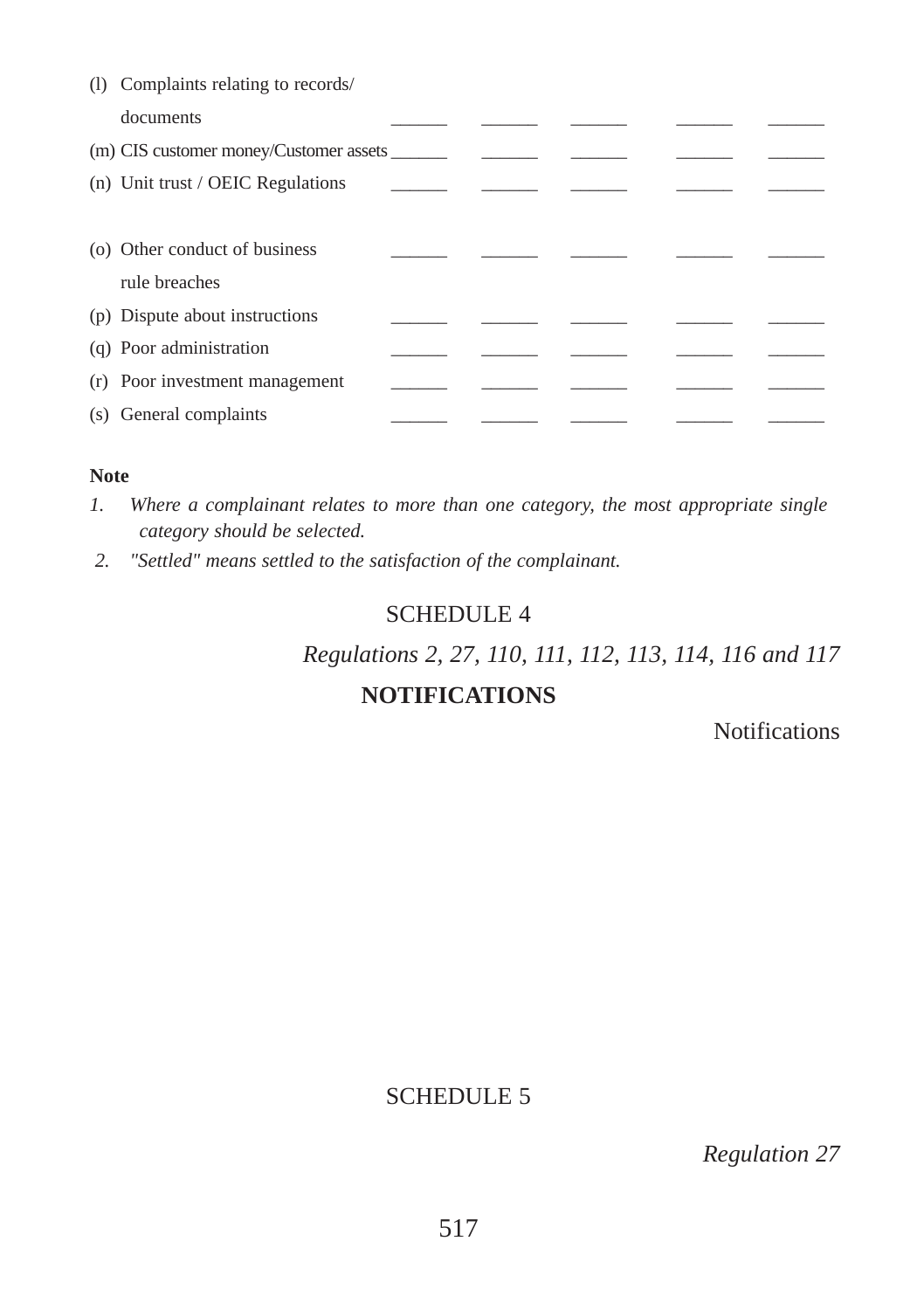## REPORTING TRANSACTIONS

Transactions Effected Outside the Regulated Market

## To: TRUSTEE/ CUSTODIAN/ DEPOSITARY

| Trading Slip No.         | Contract No.                             |  |
|--------------------------|------------------------------------------|--|
| <b>Trading Date</b>      | Order No.                                |  |
| <b>Settlement Date</b>   | Order Ref.                               |  |
| <b>Instructing Party</b> | Name of Trustee/<br>Custodian/Depositary |  |

BY ORDER OF AND FOR THE ACCOUNT OF:

(a) Name of the Operator .......................................................................………

| <b>SECURITY</b>         |       |                        |                                                         |                                          |
|-------------------------|-------|------------------------|---------------------------------------------------------|------------------------------------------|
| No. of shares           | Price |                        | Consideration (In case of purchase,)<br>amount received | (In case of sale,)<br>net amount payable |
|                         |       |                        |                                                         |                                          |
| <b>DEDUCTIONS</b>       |       | Payment Cheque No.     |                                                         |                                          |
| Commission              |       |                        |                                                         |                                          |
| <b>CMA</b> Commission   |       | Total Amount in words: |                                                         |                                          |
| <b>USE</b> Commission   |       |                        |                                                         |                                          |
| Compensation            |       |                        |                                                         |                                          |
| <b>Total Deductions</b> |       |                        |                                                         |                                          |

(b) Date and time of the transaction of the Transaction ...........………………… (c) Parties involved in the transaction…………………………………………. (d) Nature of Securities invested....…………………………………………….. (e) Number of Securities/ Assets bought or sold ……………………………..